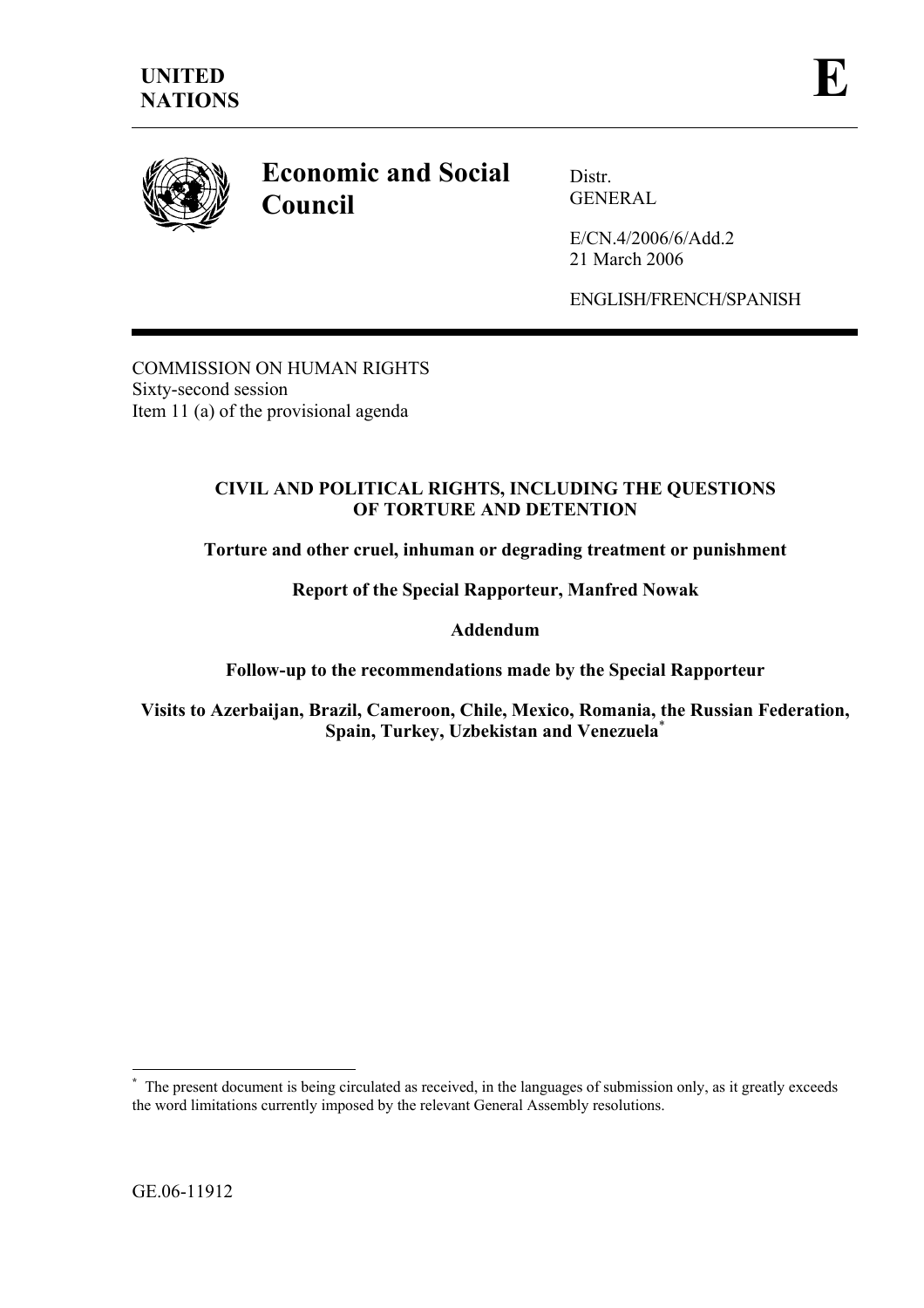## **CONTENTS**

|                                                                      | Paragraphs  | Page           |
|----------------------------------------------------------------------|-------------|----------------|
|                                                                      | $1 - 3$     | 3              |
|                                                                      | $4 - 21$    | $\overline{3}$ |
|                                                                      | $22 - 56$   | 6              |
|                                                                      | $57 - 120$  | 12             |
|                                                                      | $121 - 158$ | 32             |
|                                                                      | $159 - 203$ | 37             |
|                                                                      | $204 - 248$ | 44             |
|                                                                      | $249 - 274$ | 52             |
|                                                                      | $275 - 297$ | 61             |
|                                                                      | $298 - 339$ | 64             |
|                                                                      | $340 - 403$ | 72             |
|                                                                      | $404 - 466$ | 83             |
| Annex: Guidelines for the submission of information on               |             |                |
| the follow-up to the country visits of the Special Rapporteur on the |             | 92             |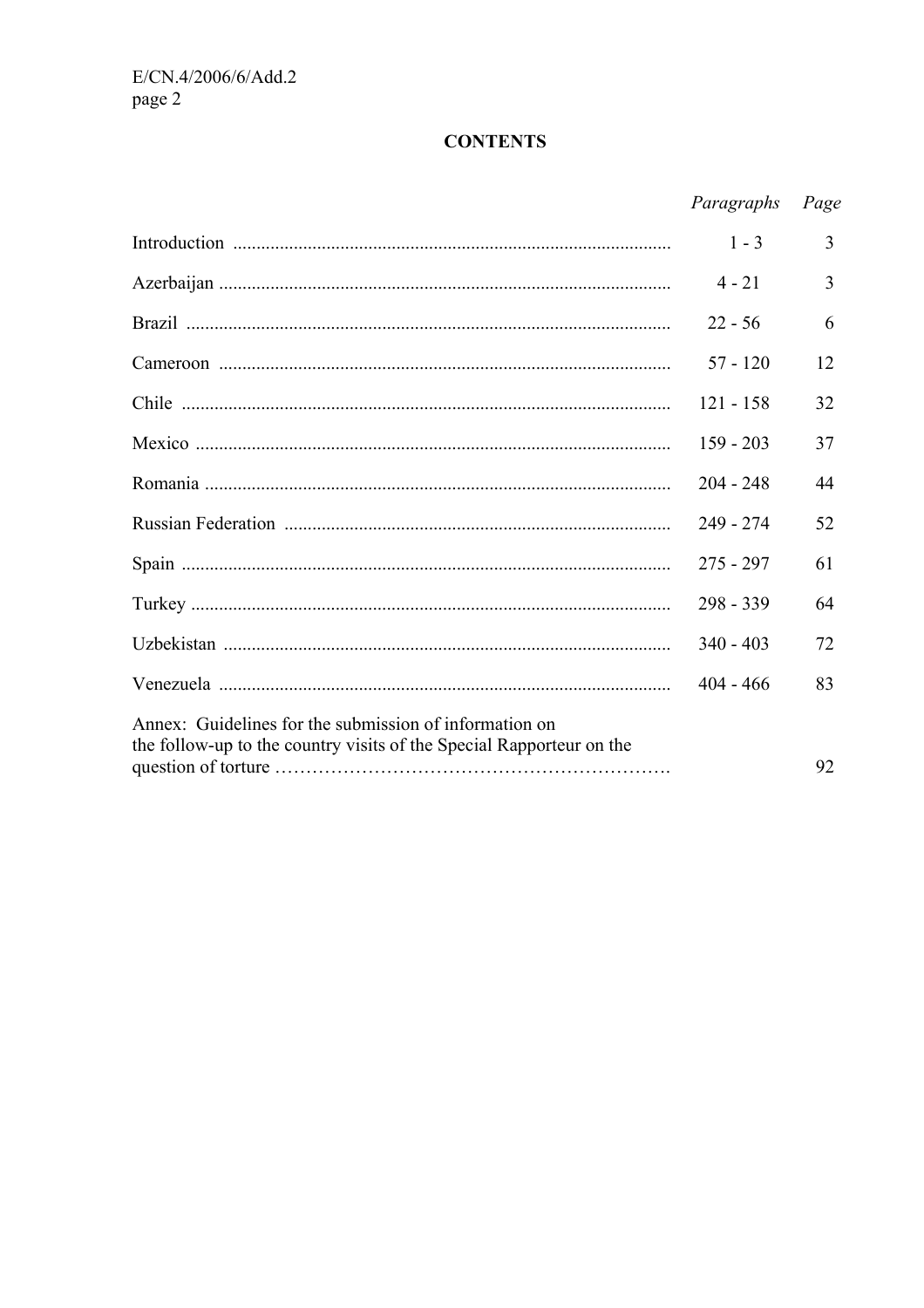## **Introduction**

1. This document contains information supplied by Governments, as well as non-governmental organizations (NGOs), relating to the follow-up measures to the recommendations of the Special Rapporteur made following country visits. In its resolution 2005/39, the Commission on Human Rights urged all Governments to enter into constructive dialogue with the Special Rapporteur on the question of torture with respect to the follow-up to his recommendations, so as to enable him to fulfil his mandate more effectively (para. 28). In his report to the fifty-ninth session of the Commission (E/CN.4/2003/68, para. 18), the Special Rapporteur indicated that he would regularly remind Governments of countries to which visits have been carried out of the observations and recommendations made after such visits. Information would be requested on the consideration given to the recommendations, the steps taken to implement them, and any constraints that may prevent their implementation. The Special Rapporteur also indicated that information from NGOs and other interested parties regarding measures taken in follow up to his recommendations is welcome.

2. By letter dated 23 August 2005, the Special Rapporteur requested information on the follow-up measures carried out from the following countries: Azerbaijan, Brazil, Cameroon, Chile, Colombia, Kenya, Mexico, Pakistan, Romania, Russian Federation, Spain, Turkey, Uzbekistan and Venezuela. Information was received from the Governments of Cameroon, Chile, Mexico, Romania, the Russian Federation, Spain, Turkey, Uzbekistan and Venezuela. Information was also received from NGOs with respect to Azerbaijan, Brazil, Cameroon, Mexico, Romania, the Russian Federation, Spain, Turkey and Uzbekistan. This information was submitted to the respective Governments on 16 November 2005 for their consideration. The Special Rapporteur is grateful for the information received, and regrets that no information on follow-up has ever been received from the Governments of Kenya and Pakistan. He expresses the wish that Governments that have not yet responded or have responded only in part to his recommendations will inform him of follow-up measures taken or envisaged.

3. Owing to restrictions, the Special Rapporteur has been obliged to reduce the details of responses; attention has been given to reflect information that specifically addresses the recommendations. The information contained below should be read together with information previously submitted (see Annex).

## **Azerbaijan**

Follow-up to the recommendations made by the Special Rapporteur in the report of his visit to Azerbaijan in May 2000 (E/CN.4/2001/66/Add.1, para. 120).

#### 4. Recommendation (a) stated: **The Government should ensure that all allegations of torture and similar ill-treatment are promptly, independently and thoroughly investigated by a body capable of prosecuting perpetrators.**

5. According to information received from NGOs, the Criminal Procedure Code provides that Office of the Prosecutor is the designated body to receive allegations of torture and illtreatment in detention. The Office of the Prosecutor is also responsible for conducting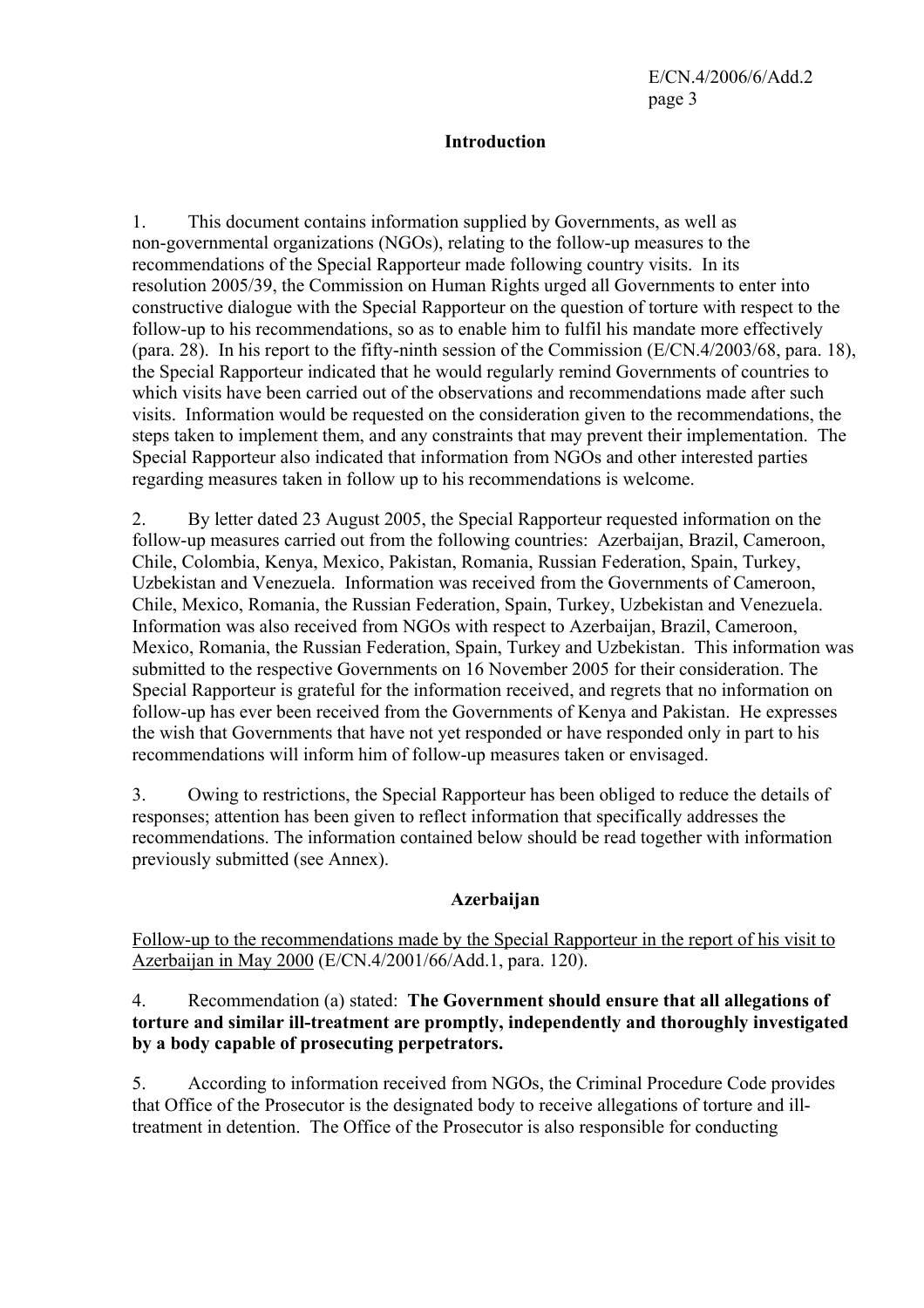preliminary investigations into the allegations. However, torture and ill-treatment continues to be carried out frequently in places of pre-trial detention, and to a lesser extent in post conviction prison facilities. They report that allegations regarding torture and ill-treatment are not being investigated in an independent and thorough manner and alleged perpetrators and not being prosecuted.

6. Recommendation (b) stated: **Prosecutors should regularly carry out inspections, including unannounced visits, of all places of detention. Similarly, the Ministries of Internal Affairs and of National Security should establish effective procedures for internal monitoring of the behaviour and discipline of their agents, in particular with a view to eliminating practices of torture and ill-treatment; the activities of such procedures should not be dependent on the existence of a formal complaint. In addition, non-governmental organizations and other parts of civil society should be allowed to visit places of detention and confidential interviews with all persons deprived of their liberty.** 

7. According to information received from NGOs, NGOs do get access to places of detention in some instances. However, their access is limited and at the discretion of the authorities. The Government has not ratified the Optional Protocol to the Convention against Torture and Other Cruel, Inhuman or Degrading Treatment or Punishment.

8. Recommendation (c) stated: **Magistrates and judges, like prosecutors, should always ask a person brought from police custody how they have been treated and be particularly attentive to their condition.** 

9. According to information received from NGOs, this recommendation is not being implemented in practice, even in cases where detainees actively volunteer allegations of torture or ill-treatment. According to NGOs that have conducted trial monitoring in Azerbaijan, it is possible to identify a pattern whereby judges fail to take the allegations seriously and do not initiate detailed investigations into the allegations.

## 10. Recommendation (d) stated: **Where there is credible evidence that a person has been subjected to torture or similar ill-treatment, adequate compensation should be paid promptly; a system should be put in place to this end.**

11. According to information received from NGOs, it has not been possible to obtain information on any case where a person has been awarded compensation as a result of torture or ill-treatment.

## 12. Recommendation (e) stated: **Confessions made by a person under police detention without the presence of a lawyer should not be admissible as evidence against the person.**

13. According to NGOs that have conducted trial monitoring in Azerbaijan, the courts continue to rely on confessions that may have been obtained by torture or ill-treatment. It is possible to identify a pattern whereby judges fail to take allegations seriously and do not initiate detailed investigations into the allegations.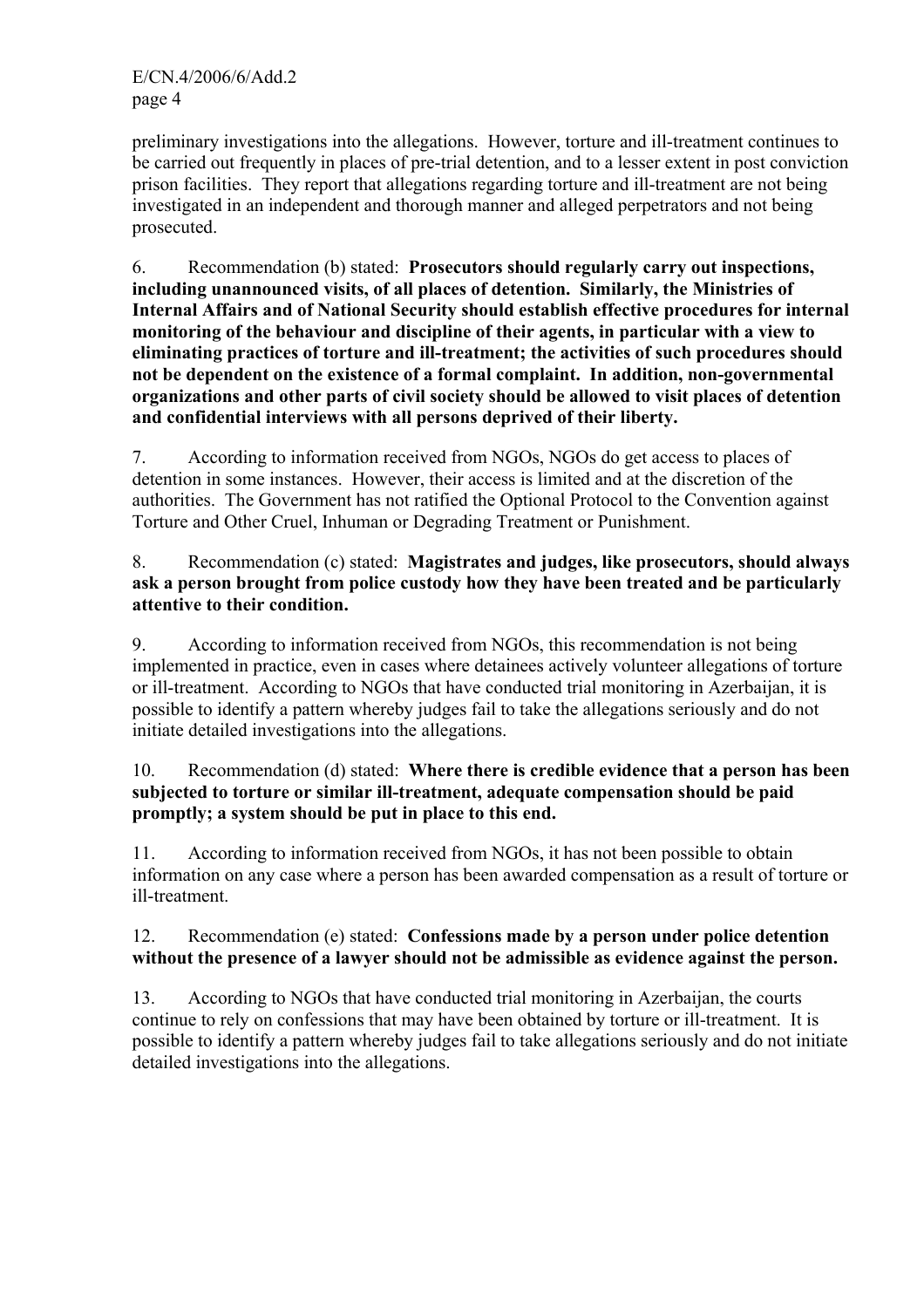#### 14. Recommendation (f) stated: **Given the numerous reports of inadequate legal counsel provided by State-appointed lawyers, measures should be taken to improve legal aid services.**

15. According to information received from NGOs, the ratio of criminal defence lawyers to population is amongst the lowest in the world. This has a serious impact on the provision of legal aid services. Only lawyers who have been admitted to the Collegiums of Advocates are entitled to act as criminal defence lawyers. However, only about 350 lawyers have been admitted to the Collegiums of Advocates, with the vast majority of these being based in the capital. The new Law on Advocates, which was designed to increase the number of lawyers admitted to a newly constituted Collegiums of Advocates came into effect in August 2004. However, the law has been interpreted in a narrow manner and very few new members have actually been admitted. In addition, the rate of remuneration for legal aid services is extremely low at 1,500 manat per hour. This is equivalent to approximately US\$ 0.30. Furthermore, in many cases the Government fails to pay legal aid fees to advocates that carry out legal aid services.

16. Recommendation (g) stated: **Video and audio taping of proceedings in police interrogation rooms should be considered**.

17. Recommendation (h) stated: **Given the numerous situations in which persons deprived of their liberty were not aware of their rights, public awareness campaigns on basic human rights, in particular on police powers, should be considered.** 

18. Recommendation (i) stated: **The Government should give urgent consideration to discontinuing the use of the detention centre of the Ministry of National Security, preferably for all purposes, or at least reducing its status to that of a temporary detention facility.**

19. Recommendation (j) stated: **The Special Rapporteur welcomes the continuation of the provision of advisory services by the Office of the High Commissioner for Human Rights; he notes that the publication in the Professional Training Series entitled**  *Human Rights and Law Enforcement: A Manual on Human Rights Training for the Police* **has been translated into Azeri; accordingly, the Government is invited to give favourable consideration to putting emphasis, in the technical cooperation programme, on training activities for the police and possibly investigators of the Ministry of National Security once recommendation (i) has been implemented.** 

20. Recommendation (k) stated: **The Government should also consider requesting advisory services from the Office of the High Commissioner for Human Rights regarding training activities for officials from the General Prosecutor's Office.** 

21. Recommendation (l) stated: **The Government is invited to consider favourably making the declaration provided for in article 22 of the Convention against Torture and Other Cruel, Inhuman or Degrading Treatment or Punishment, whereby the Committee against Torture could receive individual complaints from persons alleging non-compliance with the terms of the Convention. It is also invited similarly to consider**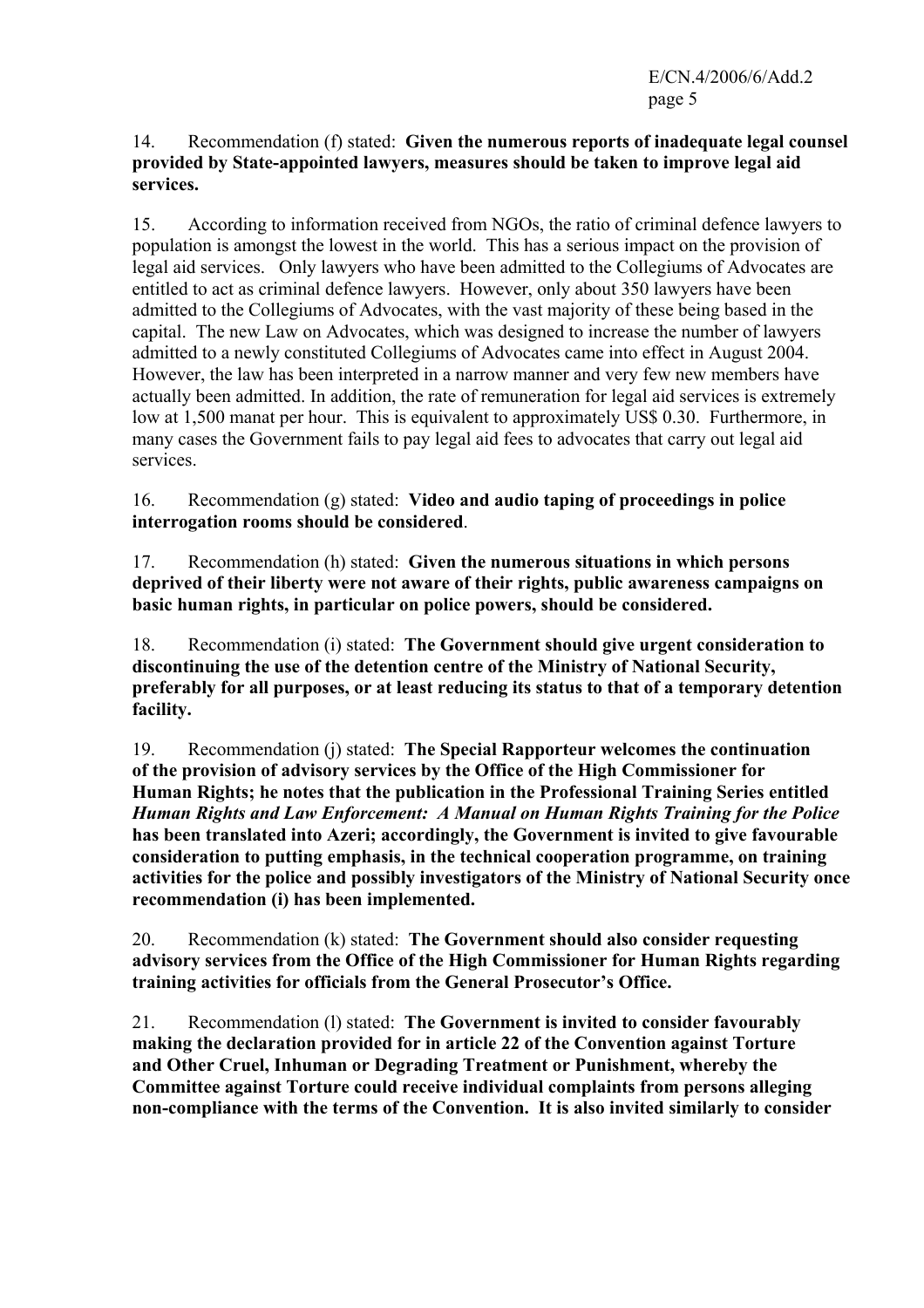#### **ratifying the Optional Protocol to the International Covenant on Civil and Political Rights so that the Human Rights Committee can receive individual complaints.**

#### **Brazil**

Follow-up to the recommendations made by the Special Rapporteur in the report of his visit to Brazil in August and September 2000 (E/CN.4/2001/66/Add.2, para. 169)

22. Recommendation (a) stated: **First and foremost, the top federal and State political leaders need to declare unambiguously that they will not tolerate torture or other ill-treatment by public officials, especially military and civil police, prison personnel and personnel of juvenile institutions. They need to take vigorous measures to make such declarations credible and make clear that the culture of impunity must end. In addition to giving effect to the subsequent recommendations, these measures should include unannounced visits by them to police stations, pre-trial detention facilities and penitentiaries known for the prevalence of such treatment. In particular, they should hold those in charge of places of detention at the time abuses are perpetrated personally responsible for the abuses. Such responsibility should include, but not be limited to, the practice obtaining in some localities, according to which the occurrence of abuses during their period of authority will adversely affect promotion prospects and indeed should involve removal from office, which removal should not consist merely of transfer to another institution.** 

23. According to information received from NGOs, public declarations condemning torture made by high profile political leaders, other than human rights secretaries, are extremely rare. The Federal Government launched a national campaign against torture after the Special Rapporteur's visit. However, the campaign failed to address the fundamental causes of the crime and did not seek to improve mechanisms for safe and effective reporting and prosecution of cases. Instead the Government focused on the creation of a very short and limited publicity campaign and the creation of a telephone hotline, to encourage anonymous denunciations, and with a view to collecting data. The administration and running of the "SOS Torture" line has been carried out by NGOs, who receive government funding for doing so. It is reported that the data collected by the hotline is not a reliable indicator of levels of torture in a given place, as higher numbers of calls may result from a variety of factors, such as higher awareness of the existence of the hotline or better access to telephones. Given the anonymous nature of the hotline it did not contribute to the effective reporting or investigation of alleged cases of torture.

#### 24. Recommendation (b) stated: **The abuse by the police of the power of arrest without judicial order in flagrante delicto cases to arrest any suspect should be brought to an immediate end.**

25. Recommendation (c) stated: **Those legitimately arrested in flagrante delicto should not be held in police stations beyond the 24-hour period required for obtaining a judicial warrant of temporary detention. Overcrowding in remand prisons can be no justification for leaving detainees in the hands of the police (where, in any event, the conditions of overcrowding appear substantially to exceed those even in some of the most overcrowded prisons).**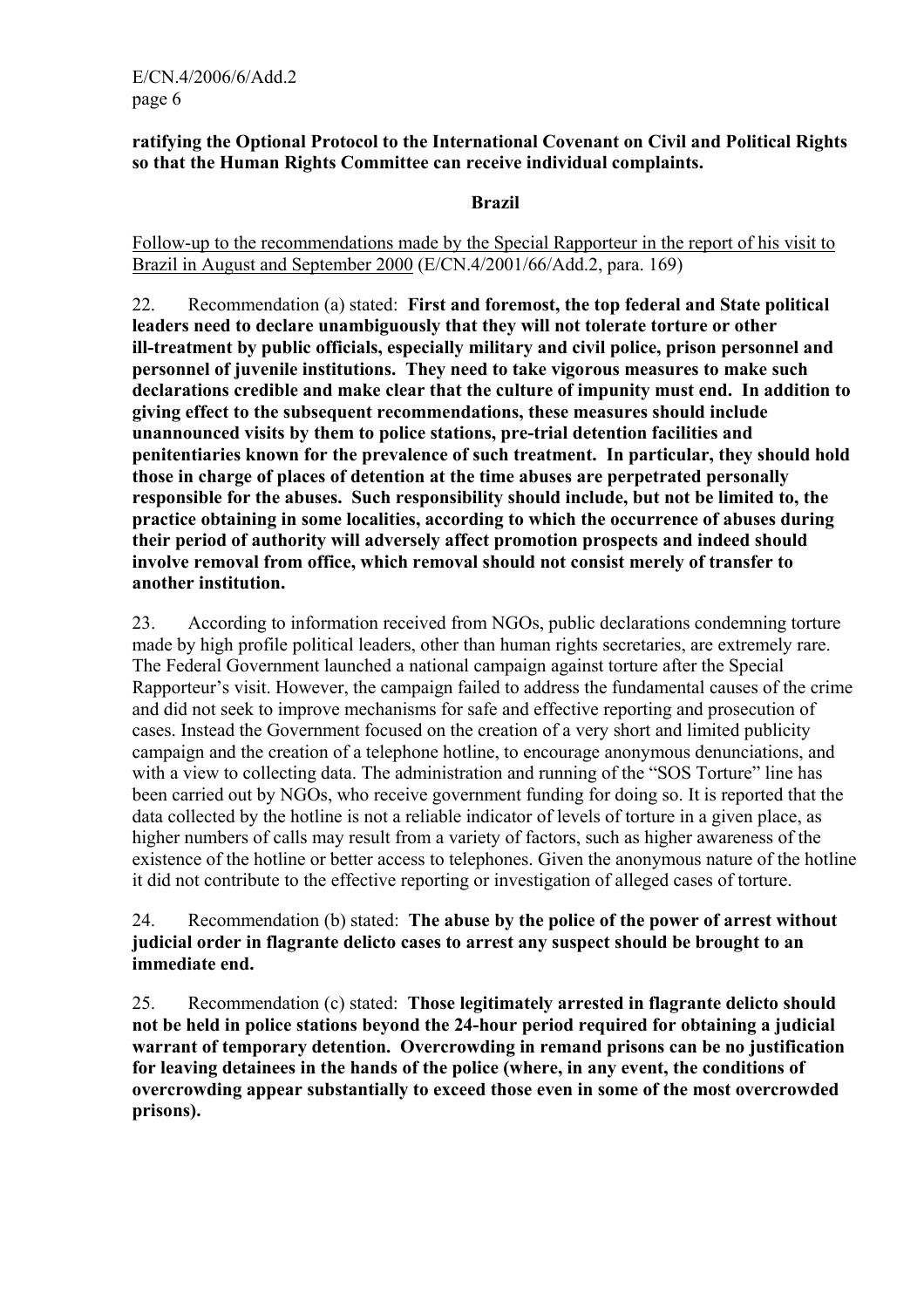26. Recommendation (d) stated: **Close family members of persons detained should be immediately informed of their relatives' detention and be given access to them. Measures should be taken to ensure that visitors to police lock-ups, provisional detention facilities and prisons are subjected to security checks that are respectful of their dignity.**

27. Recommendation (e) stated: **Any person under arrest should be informed of his/her continuing right to consult privately with a lawyer at any time and to receive independent free legal advice where he/she cannot afford a private lawyer. No police officer shall at any time dissuade a person in detention from obtaining legal advice. A statement of detainees' rights, such as the Law on Penal Execution (LEP), should be readily available at all places of detention for consultation by detained persons and members of the public.**

28. Recommendation (f) stated: **A separate custody record should be opened for any person under arrest, showing the time and reasons for arrest, the identity of the arresting officers, the time and reasons for any subsequent transfers, in particular to court or a Forensic Medical Institute, and the time a person is released from detention or transferred to a remand detention facility. The record or a copy of the record should accompany a detained person if he or she is transferred to another police station or a provisional detention facility.**

29. Recommendation (g) stated: **The judicial provisional detention order should never be implemented in a police station.** 

30. Recommendation (h) stated: **No statement or confession made by a person deprived of liberty, other than one made in the presence of a judge or a lawyer, should have probative value in court, except as evidence against those who are accused of having obtained the confession by unlawful means. The Government is invited to give urgent consideration to introducing video and audio taping of proceedings in police interrogation rooms.** 

31. Recommendation (i) stated: **Where allegations of torture or other forms of ill-treatment are raised by a defendant during trial, the burden of proof should shift to the prosecution to prove beyond reasonable doubt that the confession was not obtained by unlawful means, including torture or similar ill-treatment.**

32. Recommendation (j) stated: **Complaints of ill-treatment, whether made to the police or other service itself or the internal affairs department of the service (***corregedor***) or its ombudsman (***ouvidor***) or a prosecutor, should be expeditiously and diligently investigated. In particular, the outcome should not be dependent only on proof in the individual case; patterns of abuse should be similarly investigated. Unless the allegation is manifestly ill-founded, those involved should be suspended from their duties pending the outcome of the investigation and any subsequent legal or disciplinary proceedings. Where a specific allegation or a pattern of acts of torture or similar ill-treatment is demonstrated, the personnel involved, including those in charge of the institution, should be peremptorily dismissed. This will involve radical purging of some services. A start could be made by purging known torturers from the period of the military Government.**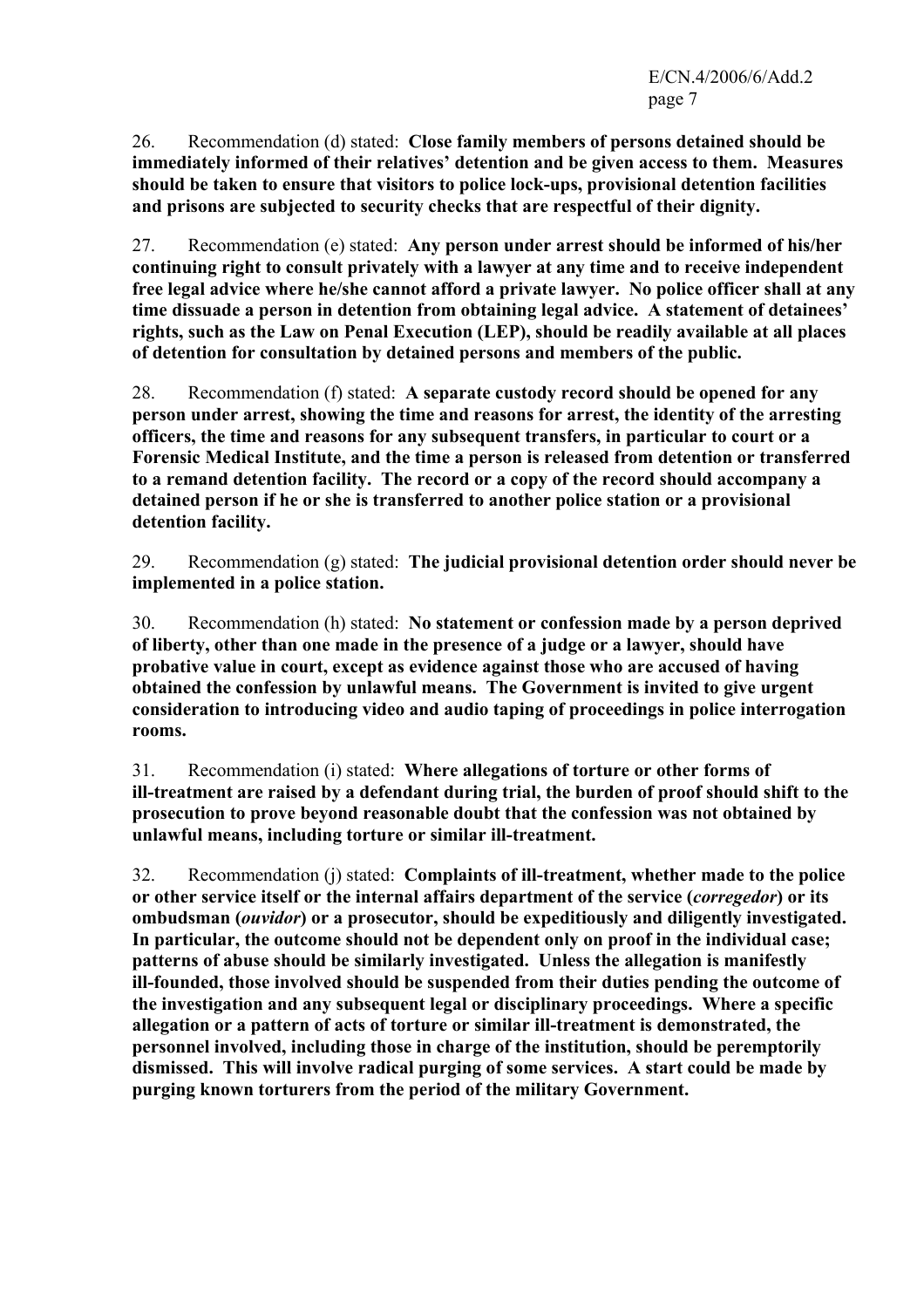33. According to information received from NGOs, the criminal justice system is still highly flawed which has facilitated the continued practice of torture and the impunity of those who perpetrate it. Today it is still largely the case that the bodies responsible for investigating and reporting acts of torture, including internal police investigation units [corregedorias], forensic medical units [institutos médicos legais], the public prosecutors office [ministerio público], and the judiciary have largely failed to carry out investigations either due to lack of resources, negligence or complicity. Certain dedicated public prosecutors have proven to be notable exceptions to this rule, as are those working in the human rights department in the state of Minas Gerais, and those prosecutors responsible for monitoring São Paulo's juvenile detention system, the Foundation for the Well-Being of Minors, or *Fundação Estadual do Bem Estar do Menor* (FEBEM), where systematic work has contributed to increased prosecutions, though often in the face of institutional pressures. States which have police ombudsmen's offices have to some extent managed to document the extent of torture. Given the limited powers bestowed to the offices, especially the lack of investigative powers and the lack of any real independence both financial and institutional, they have also failed to reduce incidences of torture. Consequently, visits to places where torture is thought to occur and the reporting of cases is often limited to those civil society groups able to obtain access.

34. Recommendation (k) stated: **All states should implement witness protection programmes along the lines established by the PROVITA programme for witnesses to incidents of violence by public officials, which ought to extend fully to cover persons with a previous criminal record. In cases where current inmates are at risk, they ought to be transferred to another detention facility where special measures for their security should be taken.** 

35. Recommendation (l) stated: **Prosecutors should bring charges under the 1997 law against torture with the frequency dictated by the scope and gravity of the problem and request that judges enforce the law's provisions prohibiting bail of those charged. Attorneys-General, with the material support of gubernatorial and other relevant state authorities, should assign sufficient qualified and committed prosecutorial resources for the criminal investigation of torture and similar ill-treatment and for any appellate proceedings. In principle, the prosecutors in question should not be the same as those responsible for prosecuting ordinary criminality.**

36. According to information received from NGOs, despite the introduction of the 1997 law against torture, only a few prosecutions have been brought in comparison to the number of allegations, and with only a handful resulting in convictions. A recent report (*Análise do Cumprimento pelo Brasil das Recomendações do Comitê da ONU contra a Tortura*, Programa dhInternacional, MNDH-NE & GAJOP, July 2005) cited figures showing that in the state of São Paulo, which has the highest prison population in the country, there had only been 12 convictions under the torture law between 1997 and 2004, most of these of private individuals. Information about prosecutions of state agents for torture, as well as other human rights violations, is difficult to obtain, as much of the information about such cases is held "in camera". This is a serious impediment to the right of victims to a fair trial. Since the torture law also applies to private persons, prosecutions are more likely to be brought against private individuals than state employees. Consequently, of the limited data available on prosecutions, there is no differentiation between prosecutions against state actors and private individuals, limiting its value. Impunity continues to be the norm. In an opinion poll conducted in February 2004 by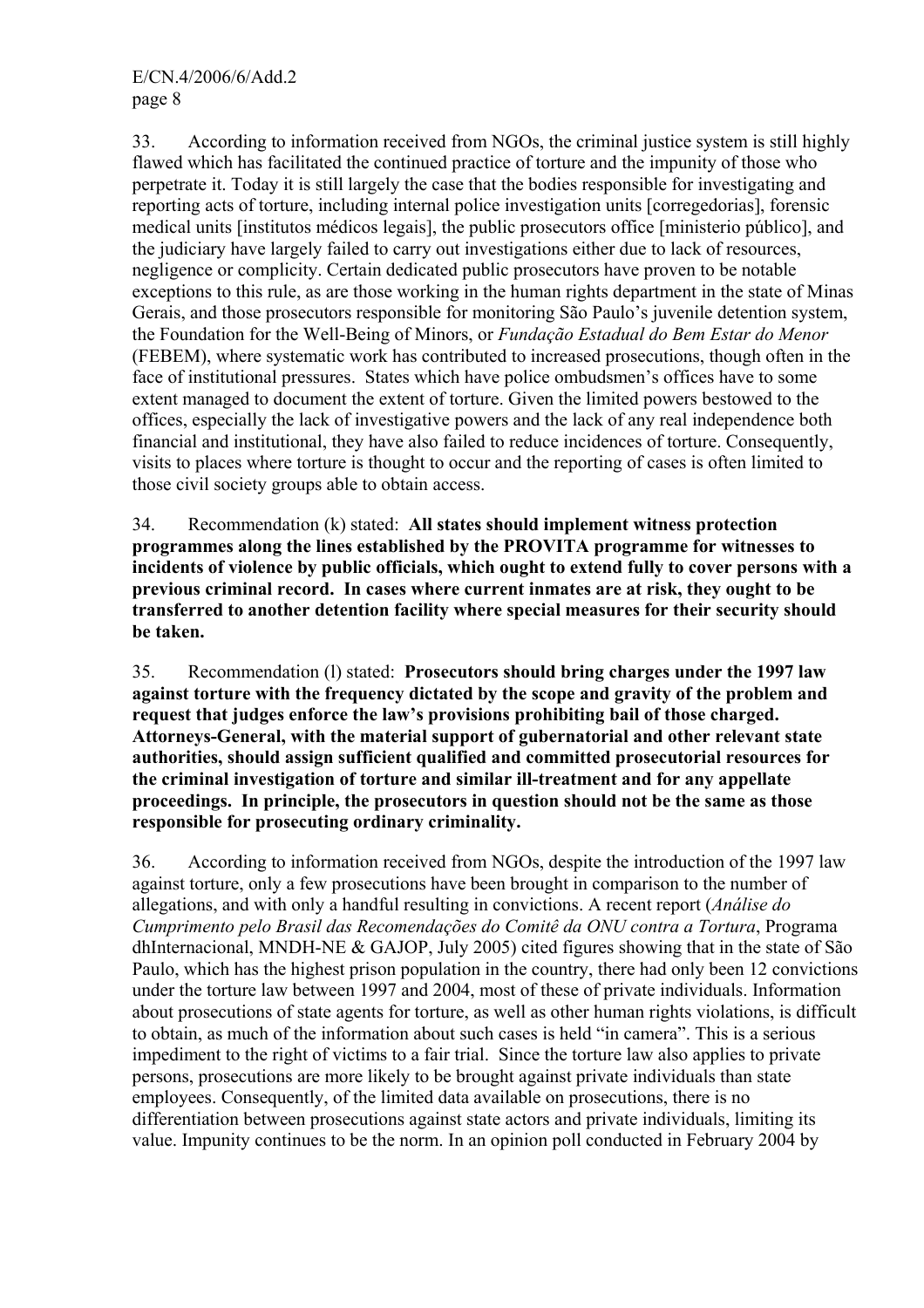Datafolha, 24% of those interviewed in São Paulo thought that torture was an acceptable means of criminal investigation, a rise of 4% over a similar opinion poll conducted in 1997.

37. Recommendation (m) stated: **Investigations of police criminality should not be under the authority of the police themselves, but in principle, under the authority of an independent body with its own investigative resources and personnel. As a minimum, the Office of the Public Prosecutor should have the authority to control and direct the investigation. They should also have unrestricted access to police stations.**

38. Recommendation (n) stated: **Positive consideration at the federal and state levels should be given to the proposal to create the function of investigating judge, whose task would be to safeguard the rights of persons deprived of liberty.**

39. Recommendation (o) stated: **If for no other reason than to bring an end to chronic overcrowding in places of detention (a problem that building more detention places is unlikely to be able to solve), a programme of awareness-raising within the judiciary is imperative to ensure that this profession, at the heart of the rule of law and the guarantee of human rights, becomes as sensitive to the need to protect the rights of suspects, and indeed of convicted prisoners, as it evidently is to repress criminality. In particular, the judiciary should take some responsibility for the conditions and treatment which befall those they order to remain in pre-trial detention or sentence to terms of imprisonment. When dealing with ordinary criminality, they should also be reluctant, when alternative charges are available, to proceed with charges that prevent the grant of bail, rule out alternative sentences, require closed-regime custody, and limit progression of sentences.** 

40. Recommendation (p) stated: **For the same reason, the law on heinous crimes and other relevant legislation should be amended to ensure that often long periods of detention or imprisonment are not imposable for relatively low-level criminality. The crime of "disrespecting authority" (desacatar functionario publico no exercisio de sua function), article 331 of the Penal Code, should be abolished.** 

41. Recommendation (q) stated: **There should be sufficient public defenders to ensure that legal advice and protection are available for every person deprived of liberty from the moment of arrest.**

42. Recommendation (r) stated: **Greater use should be made of and the necessary resources provided for such institutions as community councils, state councils on human rights and police and prison ombudsmen. In particular, fully resourced community councils, which include representatives of civil society, notably human rights non-governmental organizations, with unrestricted access to all places of detention and the power to collect evidence of official wrongdoing, should be established in each state.**

43. Recommendation (s) stated: **The police should be unified under civilian authority and civilian justice. Pending this, Congress should approve the draft law submitted by the federal Government to transfer to the ordinary courts jurisdiction over manslaughter, causing bodily harm and other crimes including torture committed by the military police.**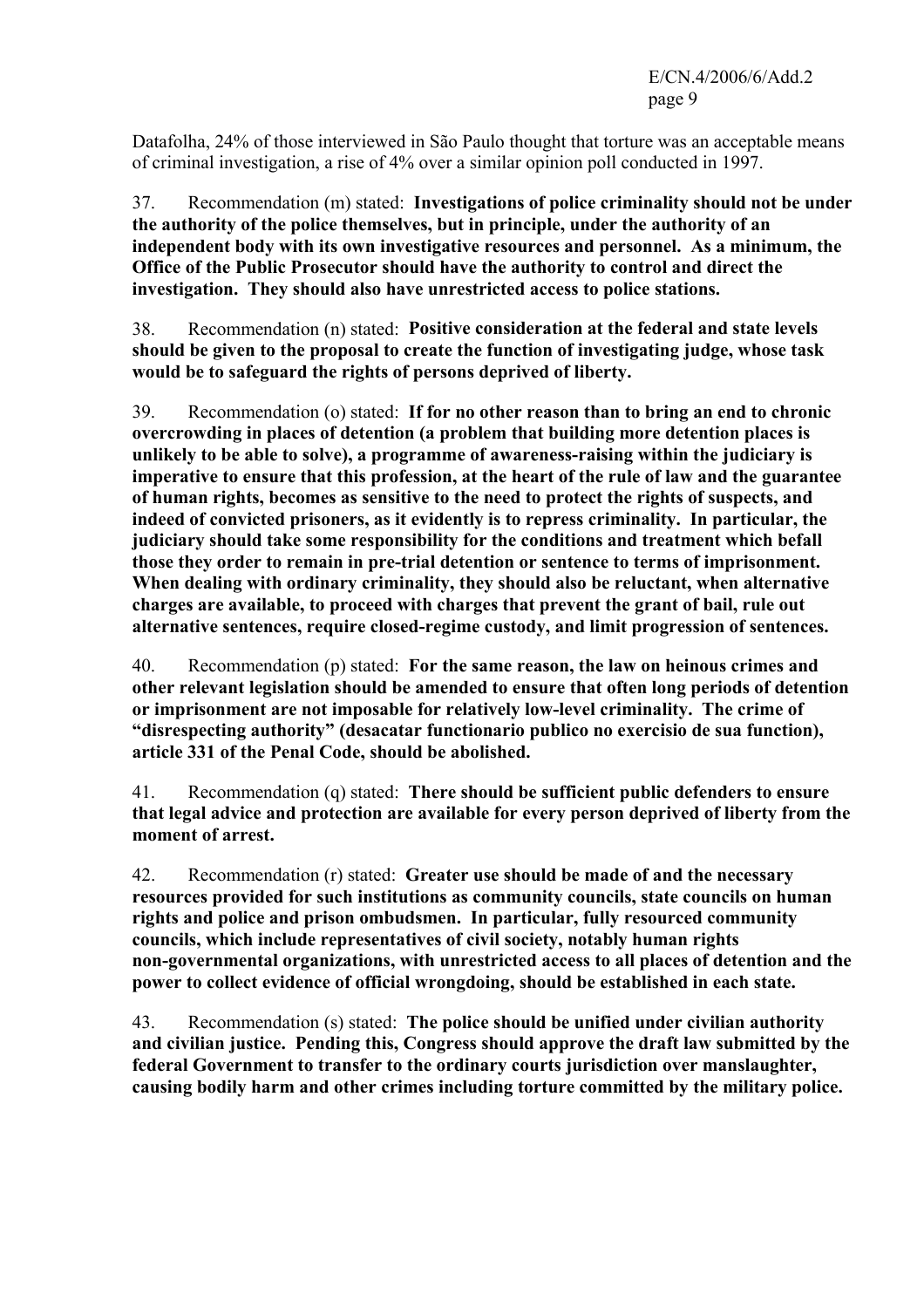44. Recommendation (t) stated: **Police stations (***delegacias***) should be transformed into institutions offering a public service. The "clean police stations" (***delegacias legais***) being pioneered in the State of Rio de Janeiro is a model to be emulated.** 

45. Recommendation (u) stated: **A qualified medical professional (a doctor of choice, where possible) should be available to examine every person on being brought to and on leaving a place of detention. He/she should also have the necessary medicines to meet the detainees' medical needs and the authority to have the detainees transferred to a hospital independent of the detaining authority if those needs cannot be met. Access to the medical profession should not be dependent on the personnel of the detaining authority. Professionals working in institutions of deprivation of liberty should not be under the authority of the institution, nor the political authority responsible for it.** 

46. Recommendation (v) stated: **The forensic medical services should be under judicial or other independent authority, not under the same governmental authority as the police; nor should they have a monopoly of expert forensic evidence for judicial purposes.**

47. Recommendation (w) stated: **The appalling overcrowding in some provisional detention facilities and prisons needs to be brought to an immediate end, if necessary by executive action, for example by exercising clemency in respect of certain categories of prisoners, such as first-time non-violent offenders or suspected offenders. The law requiring separation of categories of prisoner should be implemented.** 

48. Recommendation (x) stated: **There needs to be a permanent monitoring presence in every such institution and in places of detention of juveniles, independent of the authority responsible for the institution. The presence would in many places require independent security protection.**

49. According to information received from NGOs, concern has been expressed about the interference with human rights groups or officially authorised prison visiting bodies, such as the community council of Rio de Janiero, or *conselho da comunidade*, a prison inspection body made up of the authorities and civil society to visit prisons and speak to detainees. In that state, the authorities reportedly placed pressure on the judge of the penal executions court, or *juiz da vara de execuções penais*, to replace the president of the *conselho da comunidade*, who was widely critical of the state's prison system. Furthermore, in São Paulo, human rights groups were blocked from visiting the FEBEM juvenile detention system, visited by the Special Rapporteur in 2000, where it is reported that torture and ill-treatment remains widespread and systematic. Although the state authorities of São Paulo have granted extensive access to the system to specified NGOs, certain directors continue to block human rights monitors on the grounds of security. Rigorous work by NGOs and the state Public Prosecutor's Office continue to expose torture in FEBEM units. Overall, attempts to tackle human rights violations in the FEBEM have failed, and in the first months of 2005, after an unsuccessful attempt by the then FEBEM president to root out and punish corrupt employees, there were large scale disturbances, resulting in numerous riots, many reportedly instigated by FEBEM staff, which saw the destruction of several FEBEM units, deaths of detainees and the transfer of juveniles into the adult prison system. The president of the FEBEM who lead the crackdown has subsequently resigned, and human rights groups have reported a recent increase in repressive treatment of adolescents, through the use of collective punishment, torture and beatings. Between January 2001 and July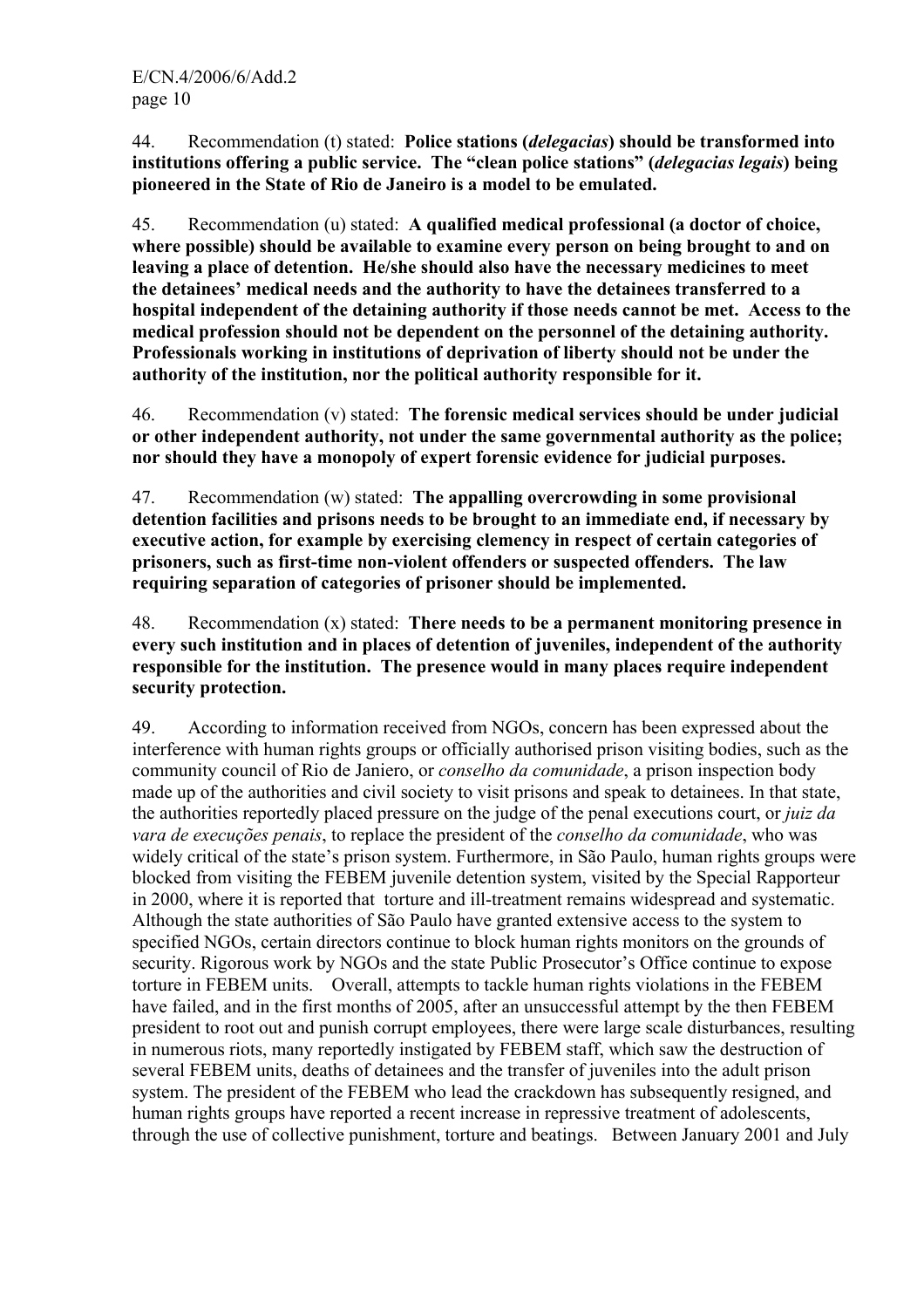2005, 269 investigations into incidents of torture were passed onto the police by the state public prosecutor's office. Seventeen separate criminal proceedings have been brought against 227 FEBEM employees. Out of these, 17 employees have been convicted at first instance.

50. Recommendation (y) stated: **Basic and refresher training for police, detention personnel, public prosecutors and others involved in law enforcement that would include human and constitutional rights subjects, as well as scientific techniques and other best practices for the professional discharge of their functions, needs to be provided urgently. The United Nations Development Programme's human security programme could have a substantial contribution to make here.**

51. Recommendation (z) stated: **The proposed constitutional amendment that would under certain circumstances permit the federal Government to seek Appeal Court authorization to assume jurisdiction over crimes involving violation of internationally recognized human rights should be adopted. The federal prosecutorial authorities will need substantially increased resources for them to be able effectively to discharge the new responsibility.**

52. According to information received from NGOs, this amendment has now been approved by Congress as part of a wider judicial reform package, and is in force. Under the amendment, the first case submitted to the Appeal Court (Superior Tribunal de Justica), concerning the death of Sister Dorothy Stang in Pará, was turned down on the basis that at the time of submission there was not enough proof of state incapacity or inertia in the investigation. In São Paulo, the Sapopemba Human Rights Centre has used the threat of seeking an Appeal Court authorisation to unblock a torture case subjected to unnecessary delays in the respective state Supreme Court.

53 Recommendation (aa) stated: **Federal funding of police and penal establishments should take account of the existence or otherwise of structures to guarantee respect for the rights of those detained. Federal funding to implement the previous recommendations should be available. In particular, the law on fiscal responsibility should not be an obstacle to giving effect to these recommendations.**

54. Recommendation (bb) stated: **The Government should give serious and positive consideration to accepting the right of individual petition to the Committee against Torture, by making the declaration envisaged under article 22 of the Convention against Torture and Other Cruel, Inhuman or Degrading Treatment or Punishment.**

55. Recommendation (cc) stated: **The Government is also urged to consider inviting the Special Rapporteur on extrajudicial, summary or arbitrary executions to visit the country.** 

56. Recommendation (dd) stated: **The United Nations Voluntary Fund for the Victims of Torture is invited to consider sympathetically requests for assistance by non-governmental organizations working for the medical needs of persons who have been tortured and for the legal redress of their grievance.**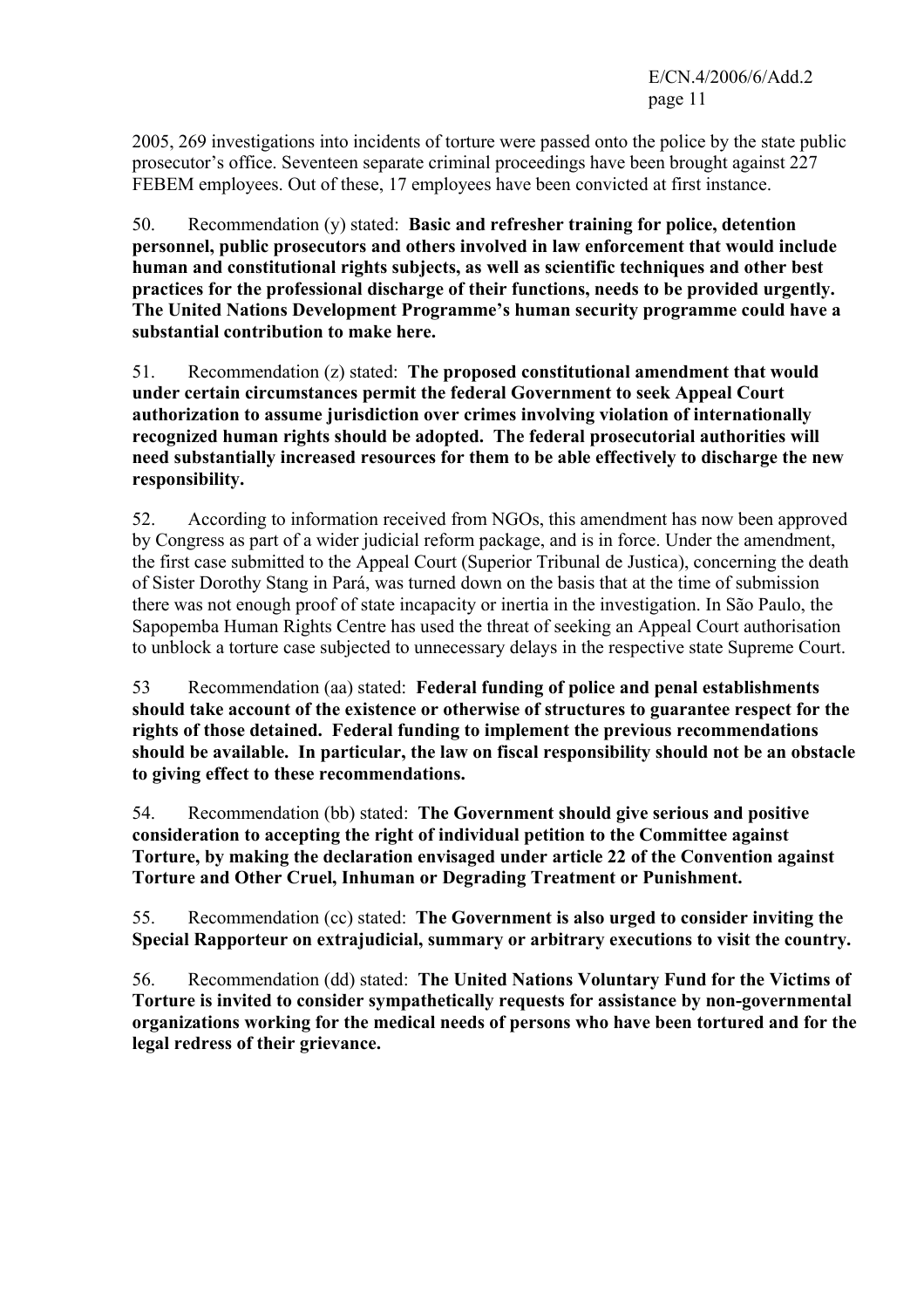#### **Cameroon**

Suivi des recommendations du Rapporteur Spéciale faites dans le rapport de mission au Cameroun en mai 1999 (E/CN.4/2000/9/Add.2, para. 78).

57. Par lettre datée 3 février 2006, le Gouvernement a fourni les informations suivantes concernant les mesures prises en application des recommendations.

#### 58. Recommandation (a): **Les plus hautes autorités politiques devraient proclamer, dans des déclarations publiques et dans des directives à usage interne, que la torture et les autres mauvais traitements infligés par des fonctionnaires ne seront pas tolérés, et que les fonctionnaires qui se seront rendus coupables de mauvais traitements ou les auront tolérés seront immédiatement révoqués et poursuivis avec toute la rigueur de la loi;**

59. Selon les informations reçues de sources non gouvernementales aucune déclaration publique n'aurait été fait en ce sens. Aucune loi n'interdirait les mutilations génitales féminines, et aucune mesure législative n'aurait été prise mettant fin à l'exemption de peine de l'auteur d'un viol si ce dernier se marie avec la victime.

60. Le gouvernement a indiqué que la prohibition de la torture et des autres mauvais traitements est élevée au rang de norme constitutionnelle par l'effet du préambule de la Constitution qui énonce que : « Toute personne a droit à la vie et à l'intégrité physique et morale. Elle doit être traitée en toute circonstance avec humanité. En aucun cas, elle ne peut être soumise à la torture, à des peines ou traitements cruels, inhumains ou dégradants». Cette prohibition est concrètement traduite dans l'ordre juridique interne par trois importantes lois, dont deux promulguées le 10 janvier 1997 et le Code de procédure pénale promulgué le 27 juillet 2005. II s'agit de: la Loi n° 97/009 du 10 janvier 1997 qui modifie et complète certaines dispositions du Code pénal, laquelle insère entre les articles 132 et 133, un article 132 bis intitulé « torture » (cet article reprend les termes de la Convention des Nations Unies pour définir le concept, et réprime, lorsqu'ils sont avérés, les faits de torture de peines sévères, et l'article 132 bis du Code pénal exclut les circonstances exceptionnelles, l'ordre d'un supérieur ou d'une autorité publique comme faits justificatifs); la Loi n° 97/010 du 10 janvier 1997 qui modifie et complète certaines dispositions de la loi sur l'extradition (elle prohibe les extraditions vers les destinations inhospitalières où la personne réclamée court le risque de subir la torture); et la Loi n° 2005/007 du 27 juillet 2005 portant Code de procédure pénale. Par ailleurs, des campagnes d'affichage de la Convention contre la torture et autres peines ou traitements cruels, inhumains ou dégradants ont été lancées, au cours de l'année 2005, dans les commissariats de police et les brigades de gendarmerie par des organisations non gouvernementales de défense des droits de l'homme. Le gouvernement a apporté à toutes ces initiatives son soutien par la présence effective des membres du gouvernement et des responsables du maintien de l'ordre de très haut niveau.

61. Les allégations selon lesquelles l'impunité serait garantie pour les auteurs d'actes de torture sont donc erronées. En effet, des officiels de la Police, de l'Armée, de l'Administration pénitentiaire et tous ceux qui sont reconnus coupables de faits de torture sont condamnés, au terme d'un procès respectant les garanties d'équité prévues par l'article 14 du Pacte international relatif aux droits civils et politiques. C'est également dans la même logique de « tolérance zéro » à l'impunité que s'inscrivent les déclarations du Président de la République, faites le 31 décembre 1999, dans son discours à la Nation: « On doit se féliciter que la défense des droits de l'homme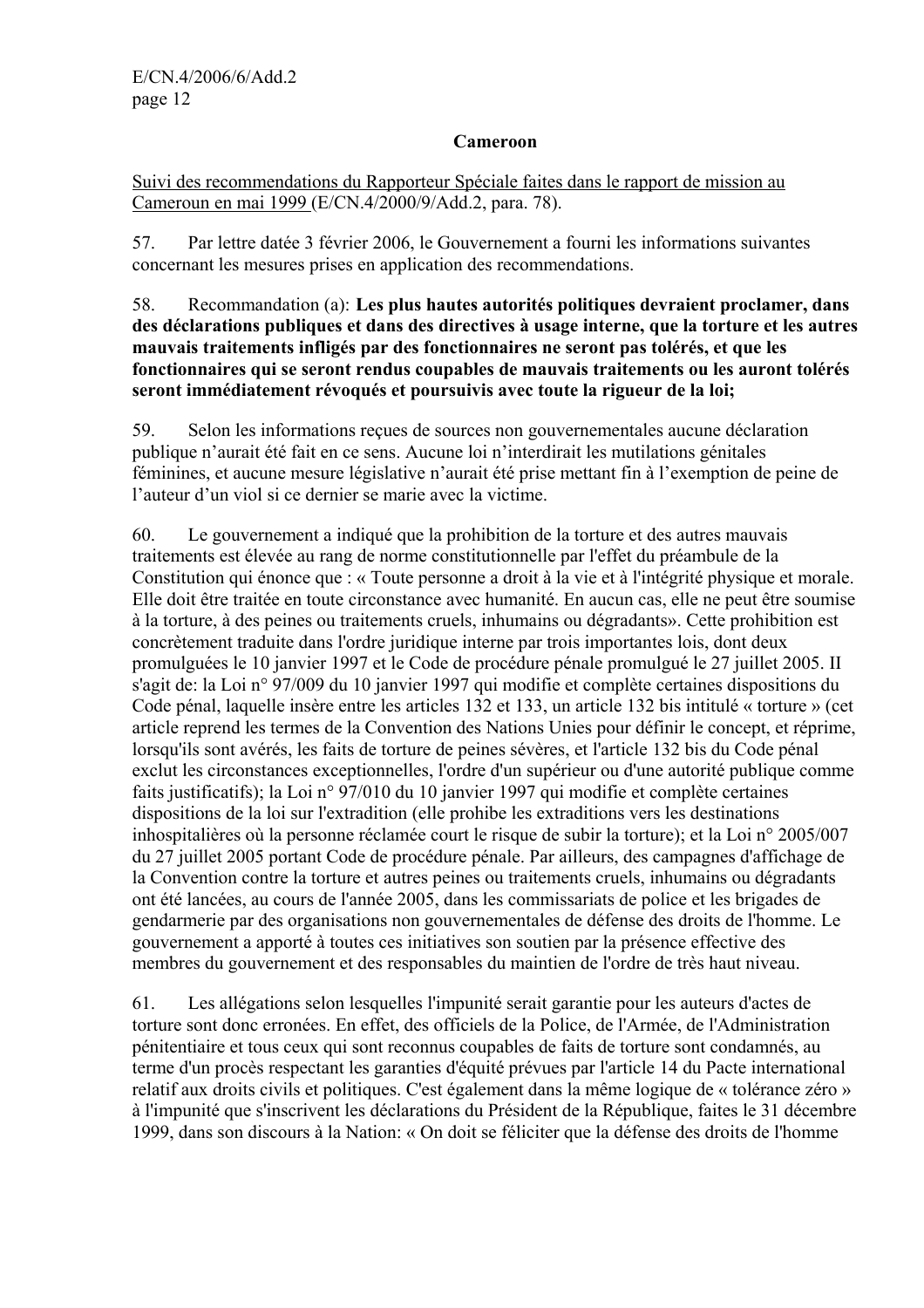soit devenue une dimension essentielle de la société politique de notre temps. Aujourd'hui, personne ne peut rester indifférent devant leurs violations, où qu'elles se produisent, et ceux qui s'en rendent coupables s'engagent et s'exposent à devoir rendre des comptes ». L'on peut également citer, tout récemment, le discours du représentant du Ministre des Relations Extérieures, au cours de la célébration du 57ème anniversaire de la Déclaration Universelle des Droits de l'Homme dont le thème était « combattre la torture ». En effet, prenant la parole lors de la cérémonie de clôture des activités organisées par le Centre sous-régional pour les droits de l'homme et la démocratie en Afrique Centrale, le 12 décembre 2005, le Secrétaire Général du Ministère des Relations Extérieurs a interpellé chaque acteur et affirmé que : « le Cameroun est résolument engagé vers le respect scrupuleux des droits et des libertés des citoyens... ».

62. Et c'est dans ce même contexte qu'il y a lieu d'inscrire l'initiative conjointe du gouvernement et du Centre sous- régional des Nations Unies pour les droits de l'homme et la démocratie visant à élaborer un programme d'activités axé sur la sensibilisation du grand public sur le fléau qu'est la torture et à engager une campagne de formation à l'intention des personnels de la Police, de la Gendarmerie et de l'Administration pénitentiaire.

63. Enfin, de multiples directives à usage interne ont été prises tant au niveau de la Police que de la Gendarmerie et de l'Administration pénitentiaire. Au niveau de l'Administration pénitentiaire, par Décret n° 2004/320 du 8 décembre 2004 portant organisation du Gouvernement, l'Administration pénitentiaire a été rattachée au Ministère de la Justice. Un Secrétaire d'Etat chargé de l'Administration pénitentiaire assiste le Vice- Premier Ministre, Ministre de la Justice, Garde des Sceaux dans la gestion de cette administration. L'arrêté n° 080 du 16 mai 1983 portant régime disciplinaire des personnels de l'Administration pénitentiaire toujours en vigueur prévoit que des sanctions soient infligées à tout personnel pénitentiaire qui se rend coupable de torture ou de tous autres mauvais traitements à l'égard des détenus. Ces sanctions vont de la consigne au retard à l'avancement, sans préjudice des poursuites pénales. Au niveau de la Police, la Délégation Générale à la Sûreté Nationale (DGSN) s'efforce de convertir le corps de la police au respect des droits de l'homme. Depuis la circulaire n° 00708/SESI/S du 21 juin 1993 relative à la garde à vue et aux traitements inhumains dans les commissariats de police, le corps de la police est de plus en plus sensible à la question de la torture. Au niveau de la Gendarmerie nationale, des instructions de rappel du haut commandement de la Gendarmerie et des mesures d'ordre intérieur sont également adressées aux unités de la Gendarmerie pour réitérer l'obligation de respecter et protéger les droits de l'homme en général et surtout de combattre la torture et autres mauvais traitements en particulier. Ainsi, à l'occasion des cours et pendant les stages pour l'obtention du Certificat d'Aptitude Technique n°1 à la phase de spécialité de Diplôme d'Etat-major, un accent particulier a toujours été mis sur: la connaissance et surtout le respect des textes réglementaires, notamment en police judiciaire, en maintien ou rétablissement de l'ordre et en défense opérationnelle du territoire; l'étude des infractions commises par les fonctionnaires dans l'exercice de leurs fonctions (torture, arrestation et séquestration arbitraires, gardes à vue abusives, perquisitions irrégulières, violation de domicile etc.); et la recherche de la preuve matérielle pour substituer l'aveu, source de torture pendant les enquêtes.

64. Le gouvernement a indiqué qu'il n y a pas encore de loi incriminant spécifiquement les mutilations génitales féminines, il n'en demeure pas moins que les auteurs de tels faits sont poursuivis chaque fois qu'ils sont dénoncés. En effet, ces faits rentrent dans la catégorie des atteintes à l'intégrité corporelle, prévues par les articles 275 à 281 du Code pénal qui traitent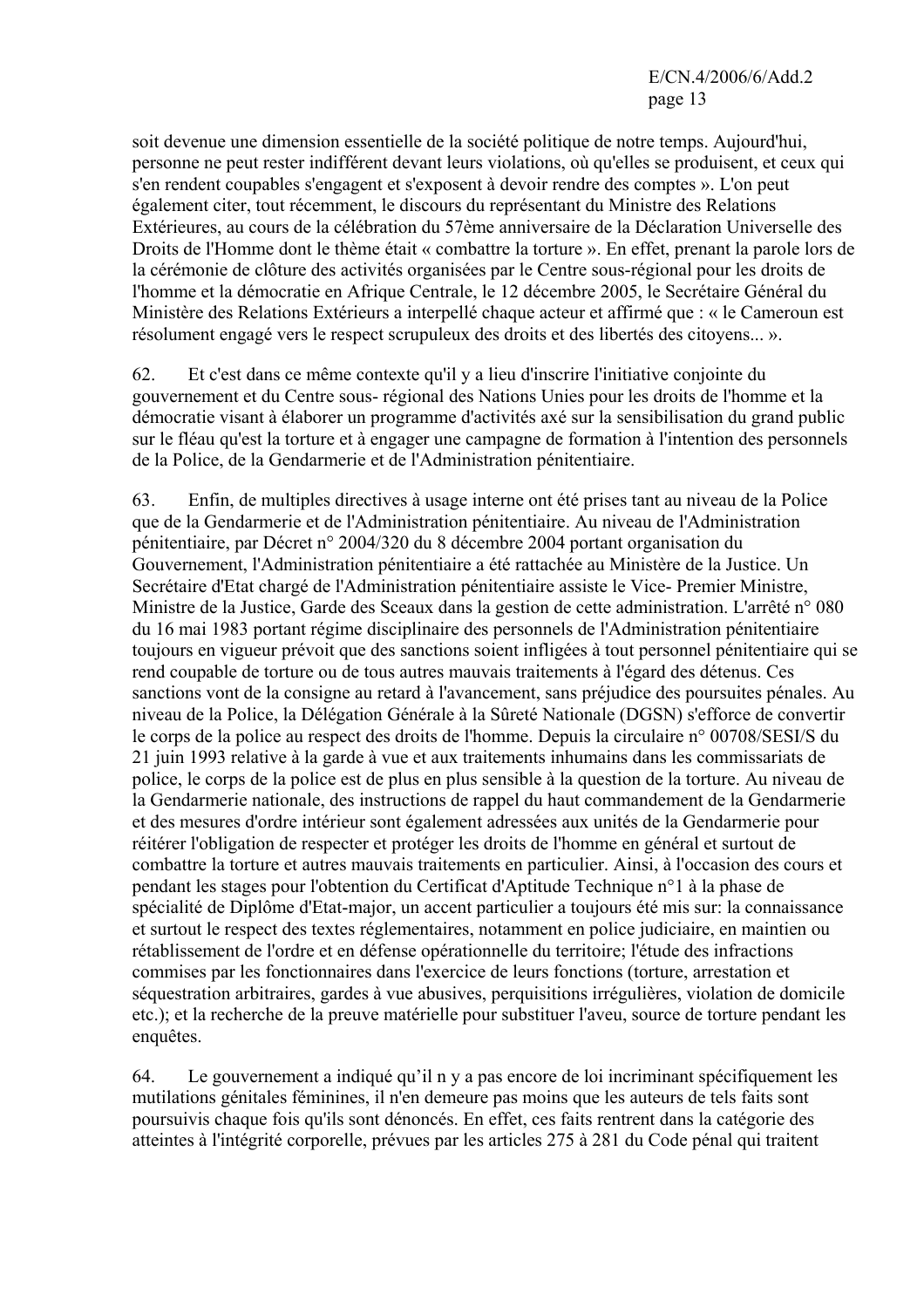respectivement du meurtre, de l'assassinat, des blessures graves, des coups mortels, des coups avec blessures graves, des blessures simples, des blessures légères. Par ailleurs, si la victime est un mineur de 15 ans, l'incrimination de violences sur enfants prévue à l'article 350 du Code pénal ainsi conçue : « les peines prévues aux articles 275, 277 et 278 du présent code sont respectivement la mort et l'emprisonnement à vie si les infractions visées dans lesdits articles ont été commises sur un mineur de 15 ans, et les peines prévues par les articles 279 (1), 280 et 281 sont dans ce cas doublées » s'applique. II y a également lieu de signaler qu'un projet de loi portant sur la répression des violences sexistes a été élaboré et est en cours d'étude. Ce texte incrimine de façon spécifique les mutilations génitales féminines et le harcèlement sexuel. Enfin, le Président de la République a promulgué la Loi n°2005/015 du 29 décembre 2005, relative à la lutte contre le trafic et la traite des enfants. S'agissant des effets de l'amnistie prévue à l'article 297 du Code pénal dont peut bénéficier le coupable d'un viol si ce dernier se marie avec la victime, ils ne visent pas à encourager l'impunité des auteurs de viol. Il convient dans un premier temps de relever que ces dispositions ne s'appliquent que lorsque « la victime pubère lors des faits » qui aurait pardonné à son bourreau, consent librement au mariage avec celui-ci. Tel est le sens de cet article ainsi libellé : « le mariage librement consenti, de la victime pubère lors des faits avec le coupable d'une infraction visée par les deux articles précédents produit les effets prévus à l'article 737, alinéa ter à 4, du présent code ». Une telle mesure, qui entre par ailleurs dans la consolidation du pardon et dans le cadre de la justice réparatrice, pourrait certes être supprimée, mais ne saurait, au sens du droit et de l'ordre public interne, être considérée comme une atteinte sérieuse aux droits fondamentaux.

## 65. Recommandation (b): **Il faudrait déroger aux politiques limitant le recrutement des fonctionnaires de manière à pourvoir les postes laissés vacants par les fonctionnaires révoqués pour de tels délits;**

66. Selon les informations reçues de sources non gouvernementales, les cas de fonctionnaires révoqués ou condamnés pour faits de torture seraient rares, voire inexistants. Les auteurs de ces crimes bénéficieraient d'une totale impunité. En outre, il y aurait des effectifs suffisants pour pourvoir les postes laissés vacants par les fonctionnaires révoqués pour de tels délits. A titre d'exemple, les policiers sortis de la dernière promotion de l'école de police seraient si nombreux que certains promus seraient, encore aujourd'hui, en attente de leur intégration dans la fonction publique.

67. Le gouvernement a indiqué que les cas de fonctionnaires suspendus, révoqués, poursuivis ou condamnés pour faits de torture sont légion au Cameroun, que ce soit dans l'Armée, dans la Police ou dans l'Administration pénitentiaire. Les Chefs traditionnels qui ont été identifiés comme l'un des pôles des actes de tortures, ne sont pas épargnés.

68. Concernant les mesures administratives prises contre les gendarmes et les militaires, quelques chiffres attestent de l'effectivité des sanctions infligées contre les gendarmes, auteurs d'abus et de violations des droits des citoyens. S'agissant spécifiquement de la période 2004- 2005, le tableau ci-après illustre des cas d'abus constatés et sanctionnés au sein de la Gendarmerie nationale.

| Nature des faits                 | Mesures et Remèdes                           |
|----------------------------------|----------------------------------------------|
| Torture suivie du décès du nommé | Sanctions administratives, disciplinaires et |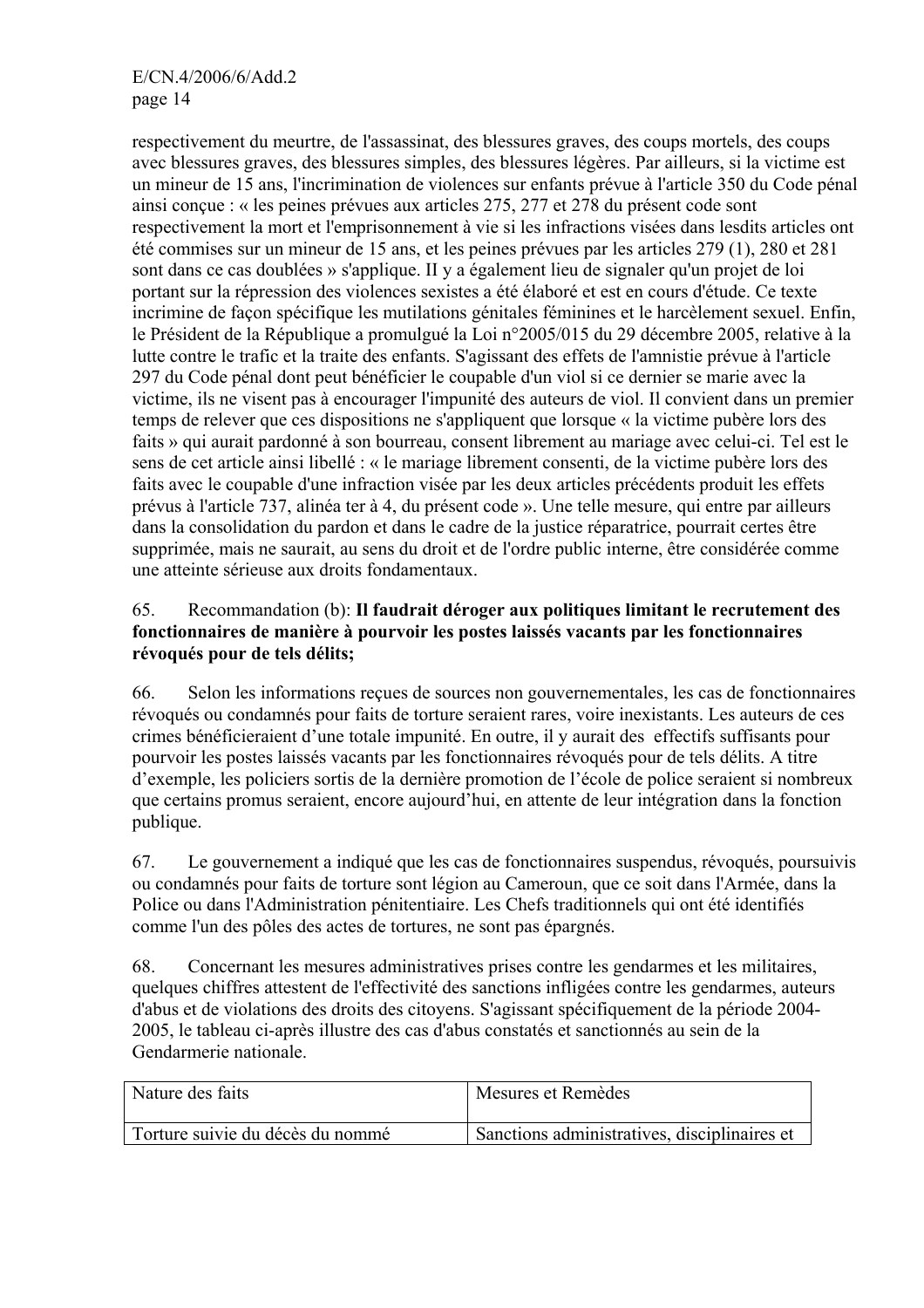| Moutombi à l'Etat Major du Groupement<br>de Gendarmerie Territoriale de Douala en<br>février 2005 (mettant en cause un Officier<br>Supérieur, deux Sous/Officiers Supérieurs<br>et un Sous/Officier Subalterne). | pécuniaires prises; poursuites judiciaires<br>engagées et les personnes concernées<br>placées sous mandat de dépôt; présentation<br>devant une commission de discipline pour<br>l'officier supérieur; et amélioration des<br>chambres de sûreté à Douala et des<br>conditions générales de détention.                                  |
|------------------------------------------------------------------------------------------------------------------------------------------------------------------------------------------------------------------|----------------------------------------------------------------------------------------------------------------------------------------------------------------------------------------------------------------------------------------------------------------------------------------------------------------------------------------|
| Détention abusive des pièces officielles des<br>usagers par les Commandants de Brigade<br>(Aéroport Yaoundé - Ville, Mbalmayo)<br>constatée par une mission d'inspection<br>récemment conduite par le SED/SCGN.  | Responsables relevés de leurs fonctions et<br>disciplinairement sanctionnés; et<br>observations faites aux Commandants de<br>Compagnie et Commandant de la Légion<br>de Gendarmerie du Centre.                                                                                                                                         |
| Meurtre par arme à feu en 2004 au<br>carrefour Mvog-Mbi à Yaoundé commis<br>par un Gendarme isolé.                                                                                                               | Sanctions disciplinaires et pécuniaire<br>prises; poursuites judiciaires engagées et<br>intéressé placé sous mandat de dépôt; et<br>restriction de dotation d'armes prescrite aux<br>hommes en général.                                                                                                                                |
| Plusieurs cas d'abus de retrait de pièces au<br>cours de barrages routiers dénoncés.                                                                                                                             | Barrages levés, observations générales<br>faites aux Commandants d'unité.                                                                                                                                                                                                                                                              |
| Décès de Djacba Bello le 27/02/2005 dans<br>la cellule de la Brigade de New Bell à<br>Douala                                                                                                                     | Enquête menée par le Commandant de<br>Légion du Littoral sur instruction du<br>Commandant de la Région de Gendarmerie<br>N° 2; autopsie faite, résultat: mort des<br>suites d'une overdose de chanvre;<br>procédure pendante devant le Tribunal<br>Militaire de Douala; et aucune sanction<br>prise car la garde à vue était régulière |

69. Concernant les poursuites judiciaires et sanctions contres les gendermes et les militaires, chaque fois que des cas d'exécution d'un ordre manifestement illégal, de torture ou de mauvais traitements sont signalés, leurs auteurs sont poursuivis et condamnés lorsque leur culpabilité est établie. Il en est ainsi :

| Date         | Jugement                                                                                                                                                                                                                                                                                                                                                                                                       |
|--------------|----------------------------------------------------------------------------------------------------------------------------------------------------------------------------------------------------------------------------------------------------------------------------------------------------------------------------------------------------------------------------------------------------------------|
| 26 août 1997 | Le Tribunal militaire de Yaoundé a condamné à 15 ans<br>d'emprisonnement le nommé Housseini, alors Commandant de la<br>Compagnie de Gendarmerie de Poli; il avait fait exécuter sept individus<br>arrêtés comme étant des « coupeurs de route »; cinq éléments de son<br>unité impliqués dans cette affaire ont également été condamnés pour<br>assassinat à des peines allant de 10 à 12 ans d'emprisonnement |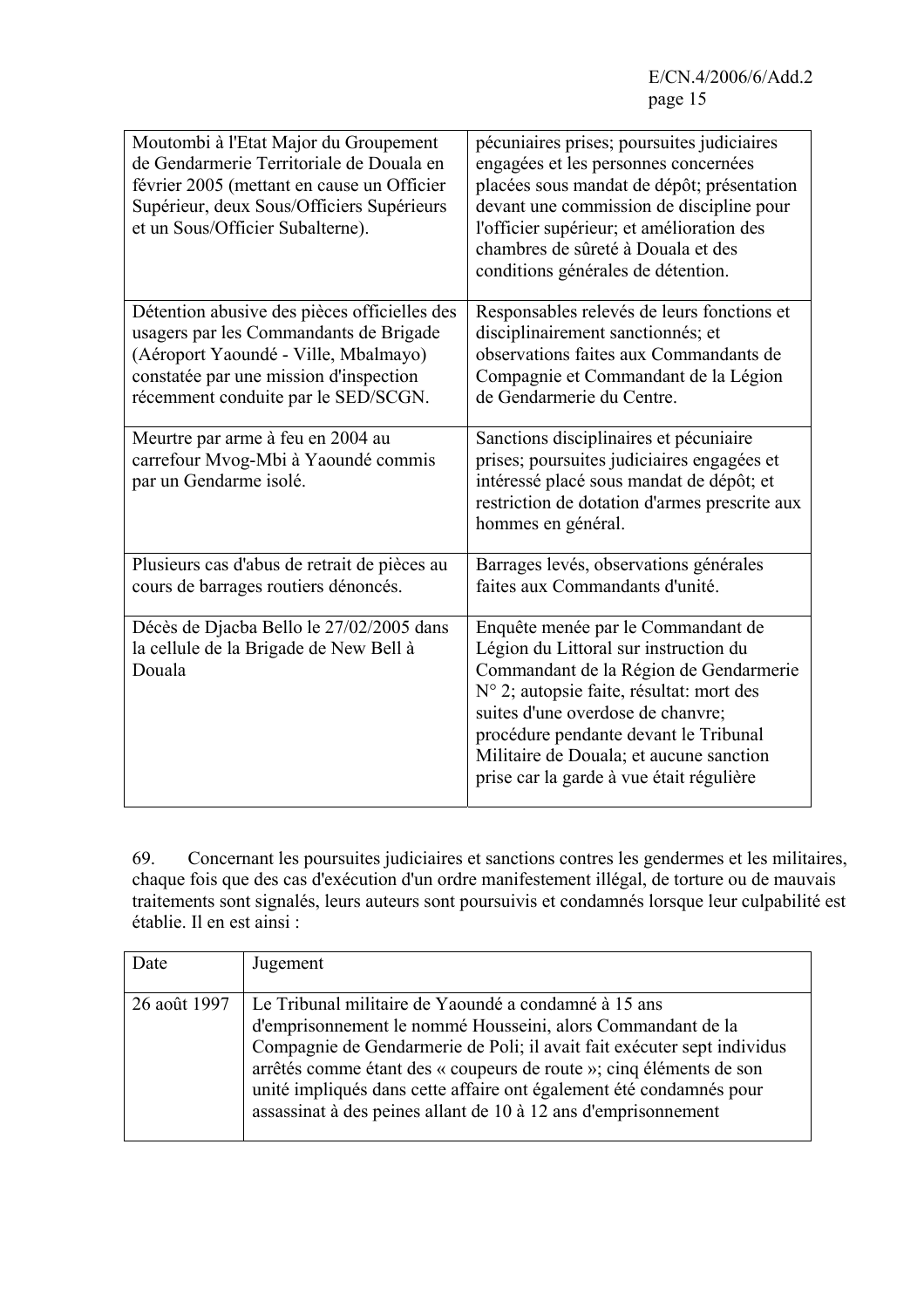| 27 avril 2000  | Le Tribunal militaire a condamné deux militaires de la sécurité militaire à<br>trois ans d'emprisonnement ferme pour torture et à 200.000 FCFA<br>d'amende chacun; ces militaires avaient fait garder à vue un individu pour<br>un litige foncier dont l'examen ne relevait pas de leur compétence                                                                                                                                                                                                                                                                     |
|----------------|------------------------------------------------------------------------------------------------------------------------------------------------------------------------------------------------------------------------------------------------------------------------------------------------------------------------------------------------------------------------------------------------------------------------------------------------------------------------------------------------------------------------------------------------------------------------|
| 27 avril 2000  | Le Tribunal militaire de Douala a condamné l'Adjudant Epote Chrispo et<br>le Sergent Kaigama à trois ans d'emprisonnement avec sursis pendant<br>cinq ans pour avoir fait garder à vue dans les locaux de la Sécurité<br>militaire un individu pour un litige foncier dont l'examen ne relevait pas<br>de leur compétence                                                                                                                                                                                                                                              |
| 6 juillet 2002 | Dans l'affaire connue sous l'appellation de «disparition des neufs de<br>Bépanda»; les auteurs présumés ont été poursuivis pour violation de<br>consigne, complicité de tortures, complicité d'assassinat et de corruption;<br>deux des huit accusés ont été partiellement reconnus coupables des faits<br>qui leur étaient reprochés et condamnés conformément à la loi; il est à<br>préciser que dans cette cause, des gendarmes du grade de sous-officier à<br>celui d'officier supérieur ont été placés sous mandat de dépôt,<br>régulièrement poursuivis et jugés |
| en cours       | De l'affaire suivie contre Banem Anatole et autres pour torture du nommé<br>Moutombi à l'Etat Major du Groupement de Gendarmerie Territoriale de<br>Douala en février 2005; elle met en cause un Officier Supérieur, deux<br>Sous/Officiers Supérieurs et un Sous/Officier Subalterne qui ont été<br>placés sous mandat de dépôt et comparaissent devant le Tribunal militaire<br>de Douala.                                                                                                                                                                           |

70. Concernant les mesures administratives prises contre les fonctionnaires de la Police, il y a lieu de signaler la décision du Délégué Général à la Sûreté Nationale relevant M. Miagougoudom Bello Japhet, Premier adjoint du Commissaire de la Sécurité Publique de la ville de Kribi, après qu'il eut mortellement tiré sur un jeune homme avec son pistolet courant janvier 2005. II a été placé sous mandat de dépôt dans le cadre d'une information judiciaire ouverte contre lui du chef de meurtre, de torture et d'abus de fonction.

| Date de la décision et Faits<br>durée de suspension |                                                                                                                            |
|-----------------------------------------------------|----------------------------------------------------------------------------------------------------------------------------|
| $18/04/05$ , trois mois                             | Motaze, Jean Paul, pour négligence: a donné une arme de service avec<br>laquelle un gardien de la Paix est tué le 13/04/05 |
| $11/04/05$ , trois mois                             | Tang Enow, Lawrence, pour indélicatesse grave: a tué un individu<br>dans le cadre d'une opération de police, le 7/04/05    |
| $3/05/05$ , trois mois                              | Akomezoa Afanda, pour indélicatesse grave: a blessé par balle un<br>individu, le 9/2004                                    |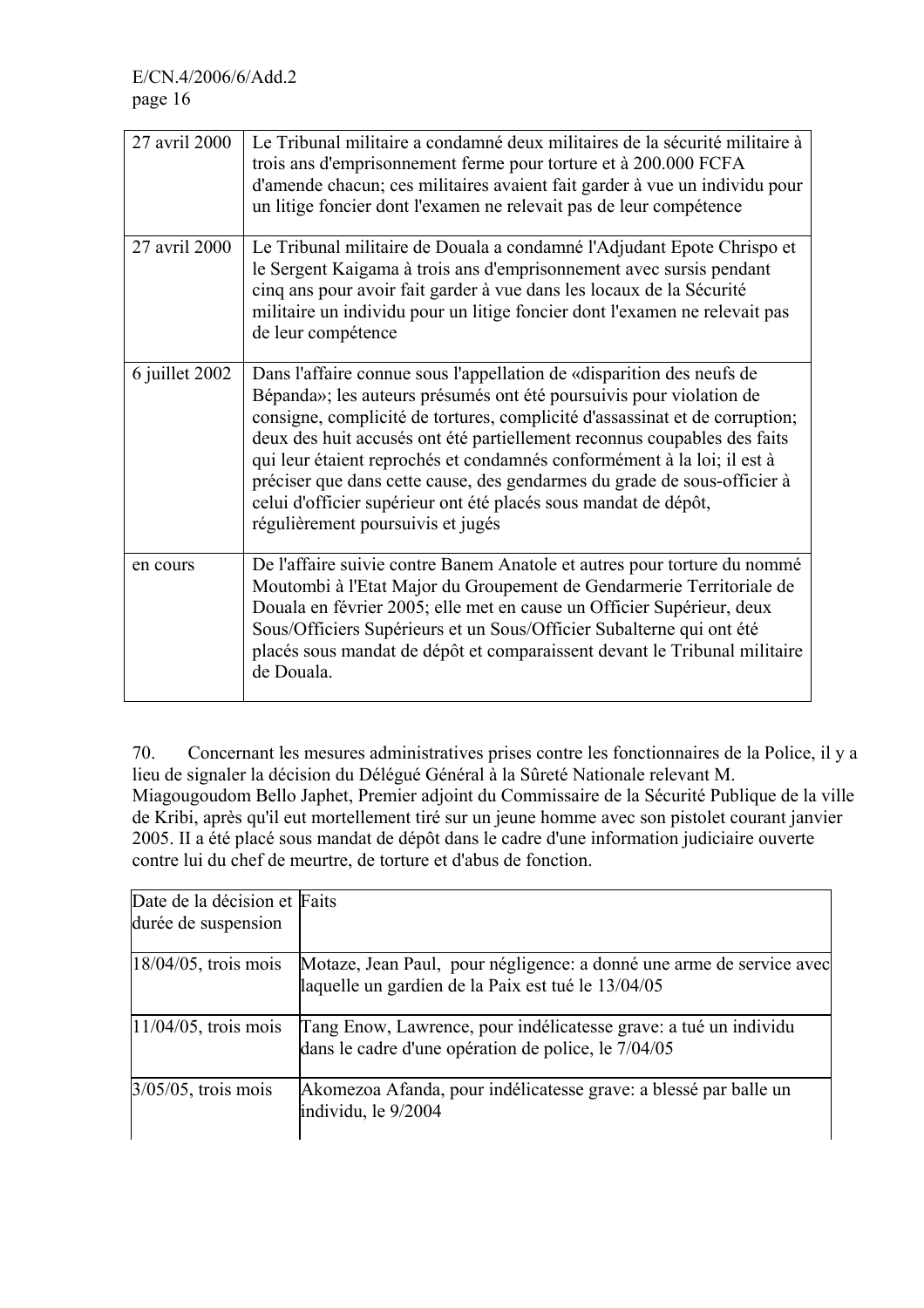| $11/04/05$ , trois mois | Atangana, Jean L., pour indélicatesse grave: a tué par balle un individu<br>dans la nuit du 8 au 9/04/05     |
|-------------------------|--------------------------------------------------------------------------------------------------------------|
| $11/04/05$ , trois mois | Nsili, Serge Hermery, pour indélicatesse grave: a tué par balle un<br>lindividu dans la nuit du 8 au 9/04/05 |
| $11/04/05$ , trois mois | Ossobo, Benoît, pour indélicatesse grave: a tué par balle un individu<br>dans la nuit du 8 au 9/04/05        |
| $11/04/05$ , trois mois | Ondongo, Denis Serge, pour indélicatesse grave: a tué par balle un<br>lindividu dans la nuit du 8 au 9/04/05 |
| $8/04/05$ , trois mois  | Toudo Djomo, Hervé, pour indélicatesse grave : a tué son collègue de<br>service, le 16-17/04/2005            |

71. Concernant les poursuites judiciaires et sanctions contre les fonctionnaires de la Police, la répression de la torture, dès la promulgation de la Loi n° 97/009 du 10 janvier 1997 modifiant et complétant certaines dispositions du Code pénal a eu pour effet l'application immédiate sur les fonctionnaires de police coupables d'actes de torture. Ainsi:

| Date            | Jugement                                                                                                                                                                                                                                                                                                               |
|-----------------|------------------------------------------------------------------------------------------------------------------------------------------------------------------------------------------------------------------------------------------------------------------------------------------------------------------------|
| 5 juin 1998     | Les gardiens de la paix Eroume à Ngong et Myoutti Alexandre<br>et le commissaire de police Moutassie Bienvenu ont été déclarés<br>coupables de torture et condamnés à cinq ans d'emprisonnement<br>ferme chacun                                                                                                        |
| 26 juin 1998    | Le Tribunal de grande instance du Mfoundi a condamné le<br>commissaire de police Nsom Bekoungou et un autre policier<br>respectivement à six ans et à 10 ans d'emprisonnement ferme<br>pour torture                                                                                                                    |
| 27 février 2002 | Le Tribunal de grande instance du Haut-Nkam a condamné le<br>commissaire de police Menzouo Simon et le gardien de la paix<br>major Saboa Jules Oscar à cinq ans d'emprisonnement ferme<br>chacun pour coaction de torture                                                                                              |
| 6 mars 2003     | Le Tribunal de grande instance du Nyong et Soo a condamné le<br>gardien de la paix Avom Jean Christophe à 10 ans<br>d'emprisonnement ferme pour torture sur un gardé à vue                                                                                                                                             |
| 26 août 2003    | Le Tribunal de grande instance du Mfoundi, pour meurtre sur<br>un gardé à vue, a condamné les gardiens de la paix Kam John<br>Brice, Bimoga Louis Legrand et Gredoubaï Michel à cinq ans<br>d'emprisonnement ferme pour torture; quant à l'Officier de<br>Police Etoundi Marc, il a été reconnu coupable d'omission de |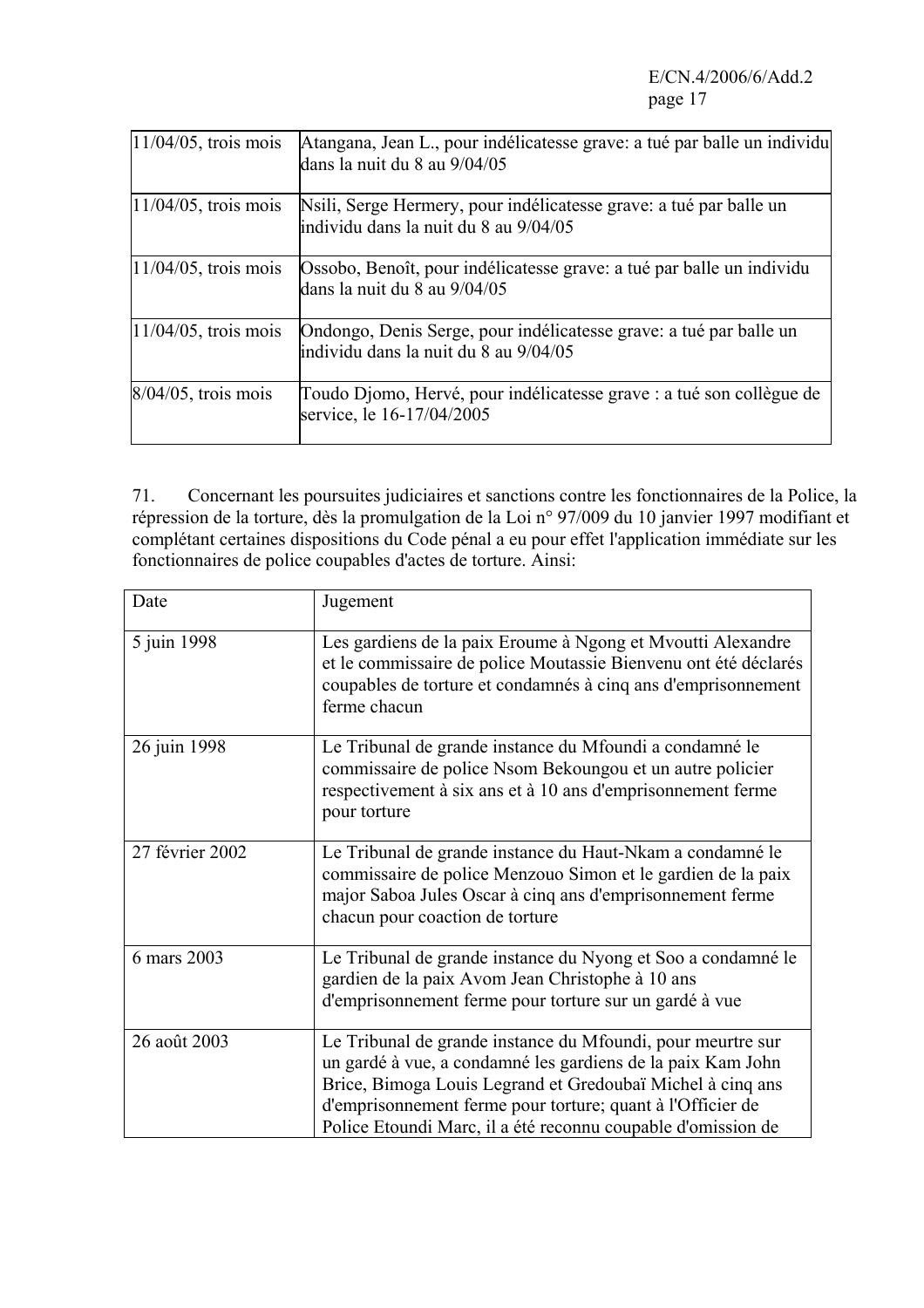| porter secours et a été condamné à trois mois d'emprisonnement<br>terme |
|-------------------------------------------------------------------------|
|                                                                         |

72. Pour l'année judiciaire 2004-2005, les décisions suivantes ont été rendues dans le cadre des poursuites contre les fonctionnaires de la police:

| Date            | Decision                                                                                                                                                                                                                                                                       |
|-----------------|--------------------------------------------------------------------------------------------------------------------------------------------------------------------------------------------------------------------------------------------------------------------------------|
|                 | Le Tribunal de première instance de Mokolo a condamné pour<br>blessures légères à 10.000 FCFA d'amende l'Inspecteur de Police<br><b>ATEP</b>                                                                                                                                   |
| 27 janvier 2005 | La Cour d'appel de l'Adamaoua a condamné Meigari Beda,<br>Inspecteur de Police à Meiganga, pour torture, menaces sous<br>conditions, chantage, arrestation et séquestration arbitraire à deux ans<br>d'emprisonnement avec sursis pendant trois ans et 99.000 FCFA<br>d'amende |
| 4 février 2005  | La Cour d'appel du Nord a condamné, pour torture, l'Inspecteur de<br>Police Amadou Abba à six ans d'emprisonnement avec sursis pendant<br>trois ans, après requalification des faits en blessures simples                                                                      |
| 24 octobre 2005 | Le Tribunal de grande instance du Fako, pour tortures et blessures<br>graves sur la personne de Afuh Bernard Weriwo, a condamné<br>l'Inspecteur de Police Stefen Ngu à cinq et trois ans<br>d'emprisonnement ferme ; la confusion de ces deux peines a été<br>ordonnée         |

73. Concernant les mesures administratives prises contre les fonctionnaires de l'Administration pénitentiaire, l'Arrêté n° 080 du 16 mai 1983 portant régime disciplinaire des personnels de l'Administration pénitentiaire prévoit que des sanctions soient infligées à tout personnel pénitentiaire qui se rend coupable de torture ou de tout autre mauvais traitements à l'égard des détenus. Ces sanctions vont de la consigne au retard à l'avancement, sans préjudice des poursuites pénales. Quelques cas anciens et récents peuvent être mentionnés à titre d'illustration :

| Date          | Sanction                                                                                                                                                                                                  |
|---------------|-----------------------------------------------------------------------------------------------------------------------------------------------------------------------------------------------------------|
| 22 avril 1997 | Le Régisseur de la Prison centrale de Yaoundé a infligé la sanction<br>disciplinaire de trois jours de cellule disciplinaire à un gardien des<br>prisons major, pour « brutalité gratuite sur un détenu » |
| février 1998  | Le même Régisseur a infligé la sanction disciplinaire de 12 heures<br>de consigne à un gardien de prison pour « abus d'autorité et                                                                        |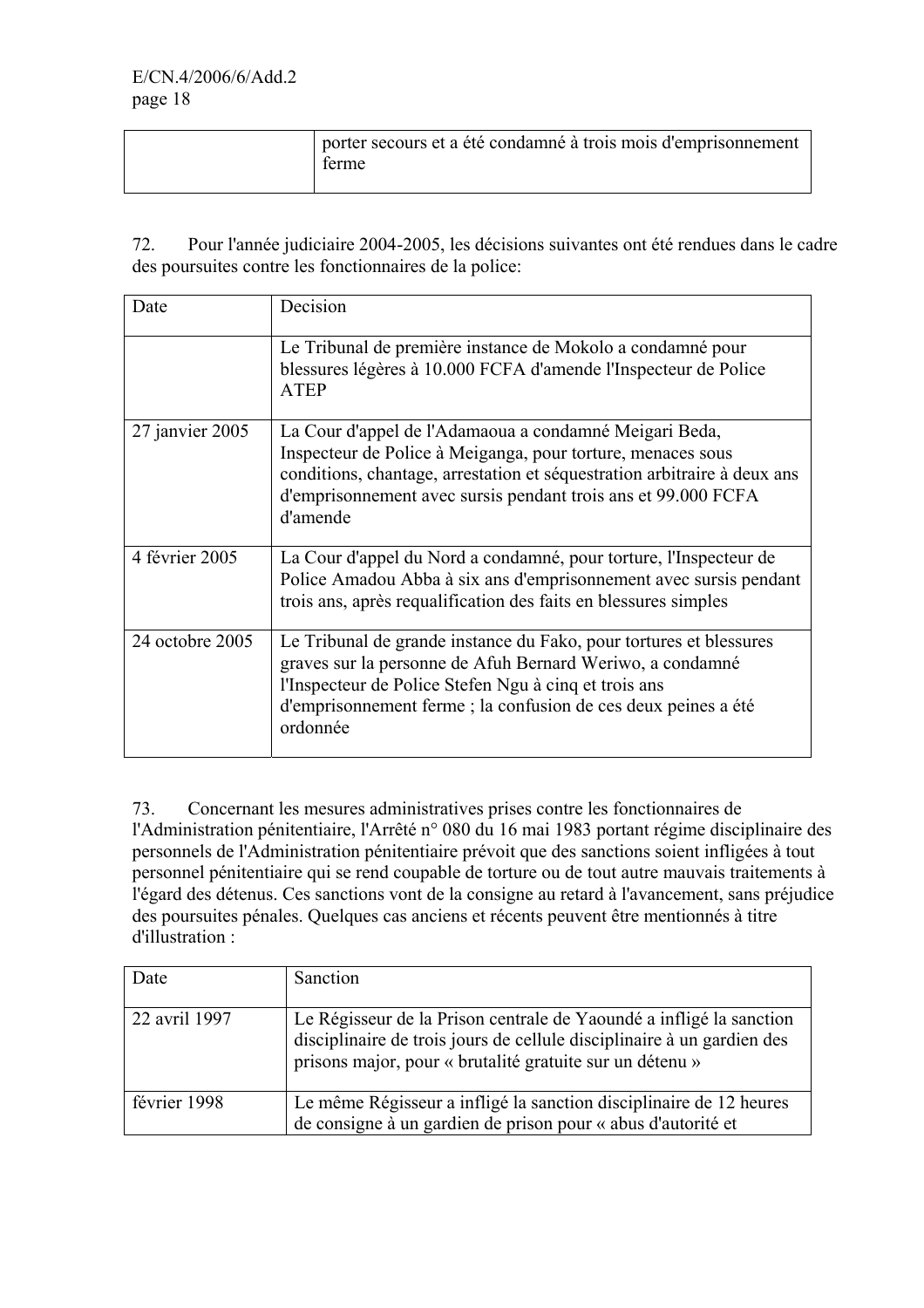|                  | violence sur un détenu »                                                                                                                                                                         |
|------------------|--------------------------------------------------------------------------------------------------------------------------------------------------------------------------------------------------|
| 7 juin 1999      | Le même Régisseur a infligé à un gardien des prisons la sanction<br>disciplinaire de trois jours pour « sévices sur un détenu»                                                                   |
| 5 septembre 1999 | Le Régisseur de la Prison centrale de Bafoussam a infligé la<br>sanction disciplinaire de 72 heures de consigne à un gardien des<br>prisons principal, pour « auvais traitements sur un détenu». |

74. Pour l'année judiciaire 2004-2005, diverses sanctions disciplinaires ont été infligées par les Régisseurs des prisons à certains de leurs collaborateurs pour des fautes professionnelles. Dans les cas suivants, des dossiers disciplinaires sont en cours d'étude au Ministère de la justice contre:

| Auteur                                                               | Faits                                                                                    |
|----------------------------------------------------------------------|------------------------------------------------------------------------------------------|
| l'APs Fongoh Divine Titakuna de la prison<br>centrale de Garoua      | Auteur des blessures légères, violation des<br>consignes, d'arrestation et séquestration |
| l'APs Mboke Nane Joel de la prison<br>principale de Kribi            | Auteur de coups mortels sur un détenu                                                    |
| le GPs Engankoul Casimir Blaise, de la<br>prison principale de Bafia | Qui a entretenu des relations sexuelles avec<br>des détenus                              |

75. Concernant les poursuites judiciaires et sanctions contre les fonctionnaires de l'Administration pénitentiaire, des cas de sévices ayant entraîné des conséquences dramatiques ont conduit leurs auteurs devant les tribunaux répressifs. Le cas le plus récent concerne M. Mboke Nane, Régisseur de la prison de Kribi, poursuivi devant le Tribunal de grande instance de l'Océan pour coups mortels, omission de porter secours et torture. II a été déclaré coupable de torture sur un détenu puis condamné à cinq ans d'emprisonnement ferme le 25 juin 2004.Au demeurant, la même rigueur est appliquée aux chefs traditionnels qui, du fait de leur statut, sont des auxiliaires de l'Administration. Concernant les mesures administratives prises contre les chefs traditionnels, le statut juridique des chefferies traditionnelles est régi par le Décret n° 77/245 du 15 juillet 1977 portant organisation des chefferies traditionnelles. La chefferie traditionnelle est un relais de l'Administration. Les chefs traditionnels sont soumis à un régime disciplinaire rigoureux. Les sanctions varient en fonction de la faute commise. Par ordre de gravité, il s'agit: du rappel à l'ordre; de l'avertissement; du blâme simple; du blâme avec suspension pendant trois mois au plus de la totalité des allocations; et de la destitution. L'article 29 du Décret de 1977 refuse implicitement aux chefs traditionnels le droit de punir leurs « sujets ». Cet article interdit, entre autres, « les exactions des chefs à l'égard des populations» qui constituent d'ailleurs une cause de révocation. L'exemple le plus récent est le cas du chef de groupement Foréké-Dschang, destitué pour «inertie, inefficacité et exactions à l'égard des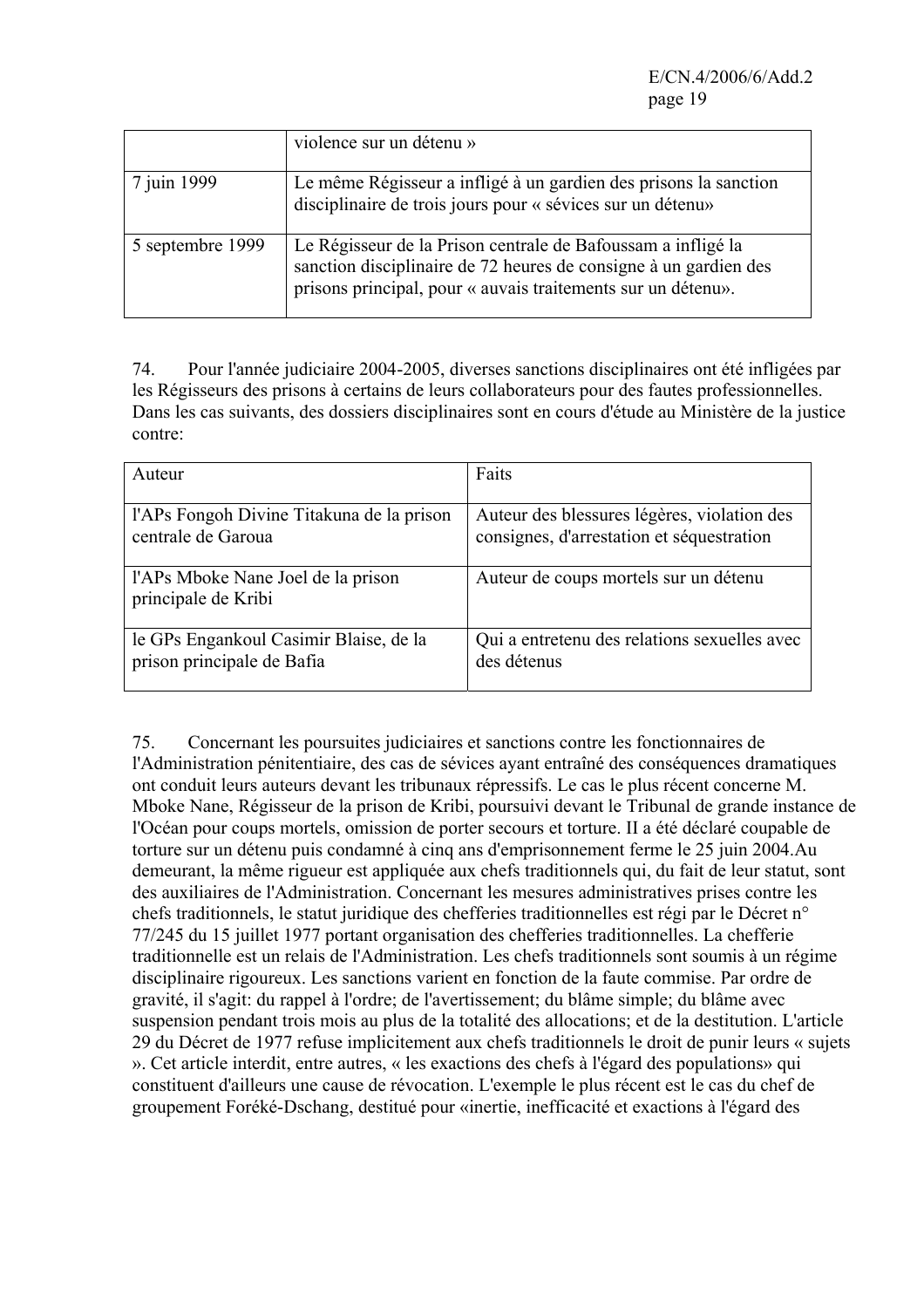populations » par Arrêté n° 111/CAB/PM du 22 août 2005 du Premier Ministre, Chef de Gouvernement.

| Date                                | Jugement                                                                                                                                                                                                                                                                                   |
|-------------------------------------|--------------------------------------------------------------------------------------------------------------------------------------------------------------------------------------------------------------------------------------------------------------------------------------------|
| 6 mai 2002                          | Le Tribunal de grande instance de la Mifi a condamné le Chef Supérieur<br>de Bafoussam à cinq ans d'emprisonnement avec sursis pendant cinq ans<br>et à un million FCFA d'amende pour pillage en bande, incendie<br>volontaire, troubles de jouissance et atteinte à la propriété foncière |
| 24 août 1993                        | Le Tribunal de grande instance de la Bénoué a condamné le Lamido de<br>Tchéboa à un an d'emprisonnement ferme, avec mandat d'arrêt à<br>l'audience pour arrestation, séquestration arbitraire et travaux forcés                                                                            |
| 7 mai 2003 et<br>le 13 août<br>2003 | Le Tribunal de grande instance du Mayo Louti a condamné le Lamido de<br>Douroum à un mois de prison et un million cent mille FCFA d'amende<br>pour diffamation et injures, et à deux ans d'emprisonnement ferme pour<br>troubles de jouissance, destruction de biens                       |

76. Concernant les poursuites judiciaires et sanctions contre certains chefs traditionnels:

77. Au cours de l'année judiciaire 2004-2005, les condamnations ci-dessous ont été prononcées:

| Tribunal                                           | Decision                                                                                                                                                                                                                                   |
|----------------------------------------------------|--------------------------------------------------------------------------------------------------------------------------------------------------------------------------------------------------------------------------------------------|
| Le Tribunal de<br>première instance de<br>Bagangté | Le chef traditionnel de Bantoum III (Bagangté dans la province<br>de l'Ouest) a été condamné à un an d'emprisonnement ferme,<br>10.000 FCFA d'amende pour arrestation et séquestration; un<br>mandat d'arrêt a été décerné contre lui      |
| Le Tribunal de<br>première instance de<br>Mbouda   | Le Chef supérieur Balatchi (Mbouda dans la province de<br>l'Ouest), a été poursuivi pour abus de fonction; Action publique<br>déclarée irrecevable à son égard                                                                             |
| Le Tribunal de<br>première instance de<br>Mbouda   | Le Chef Bamengam (Mbouda dans la province de l'Ouest), a été<br>poursuivi puis relaxé pour arrestation et séquestration                                                                                                                    |
| Le Tribunal de<br>première instance de<br>Mbouda   | Le Chef Supérieur Bagam (Mbouda dans la province de l'Ouest)<br>a été poursuivi puis relaxé pour arrestation et séquestration                                                                                                              |
| Le Tribunal de<br>première instance de<br>Maroua   | Le Chef de 2éme degré de Foulou (Lamidat de Mindjivin,<br>Province de l'Extrême-Nord) a été condamné à six mois<br>d'emprisonnement avec sursis pendant trois ans et 50.000 FCFA<br>de dommages et intérêts pour complicité de coaction de |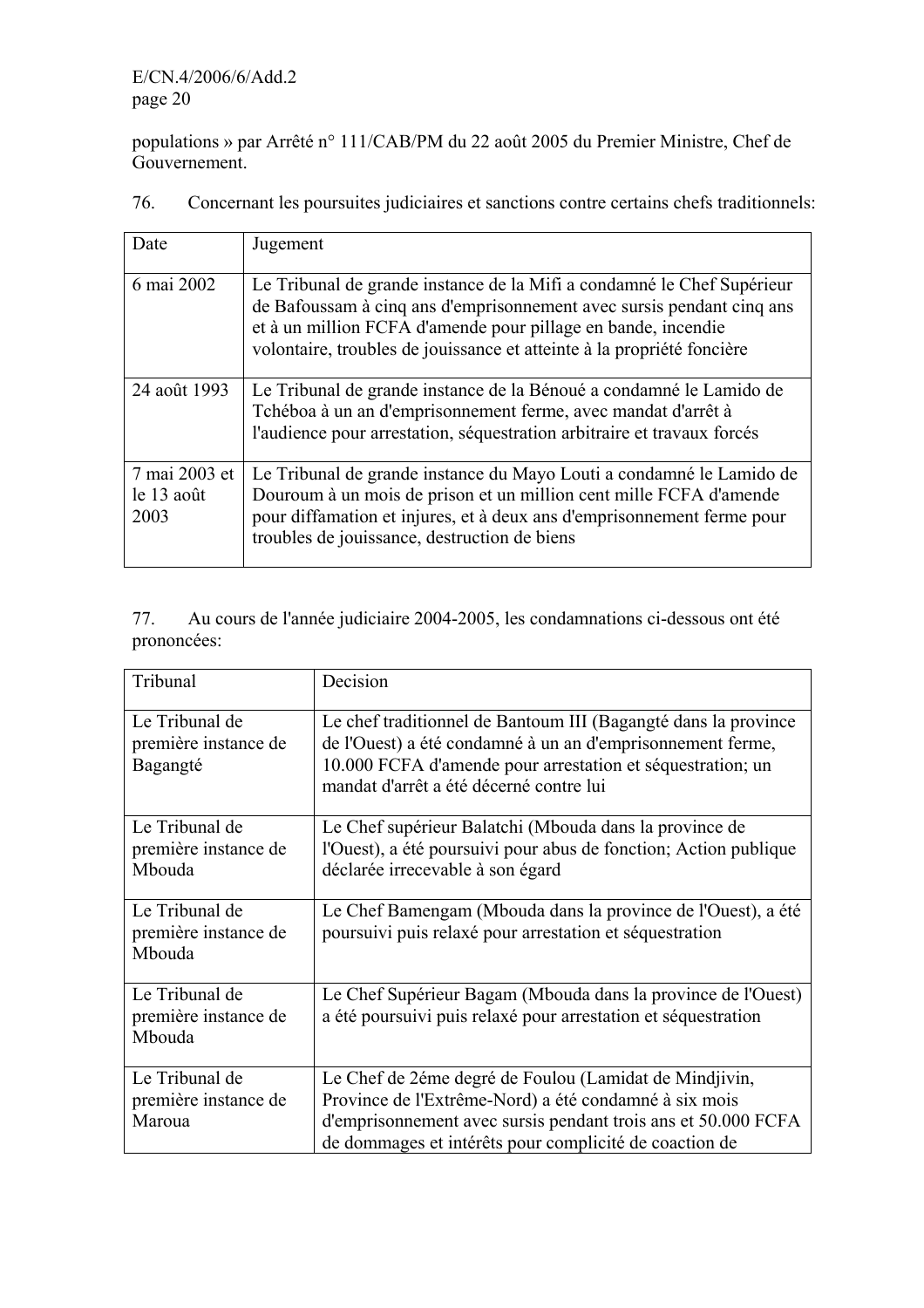|                                                      | menaces sous conditions, vol, arrestation et séquestration<br>arbitraire                                                                                                                                      |
|------------------------------------------------------|---------------------------------------------------------------------------------------------------------------------------------------------------------------------------------------------------------------|
| Le Tribunal de<br>première instance de<br>Yagoua     | Le Lamido de Bangana (Province de l'Extrême Nord)<br>arrestation, séquestration et recel a été condamné à deux ans<br>d'emprisonnement avec sursis pendant trois ans, 250.000 FCFA<br>de dommages et intérêts |
| Le Tribunal de<br>première instance de<br>Nkongsamba | Le chef du village Mbouasoum (Mélong) a été condamné à<br>50.000 FCFA d'amende avec sursis pendant trois ans et 90.000<br>FCFA de dommages et intérêts pour abus de fonction                                  |

## 78. Cas des poursuites en cours

| Tribunal                                                | Faits                                                                                                                                                                                                                       |
|---------------------------------------------------------|-----------------------------------------------------------------------------------------------------------------------------------------------------------------------------------------------------------------------------|
| Le Tribunal de<br>première instance<br>d'Edéa           | Bidjeke Mathias, Chef de quartier de 3e degré est poursuivi<br>pour abus de fonction                                                                                                                                        |
|                                                         | Le Fon de Awing dans la province du Nord-ouest est poursuivi<br>pour avoir fait fouetter et déshabiller un Pasteur (chef religieux)                                                                                         |
|                                                         | Le représentant du Lamido de Rey Bouba à Touboro (province<br>du Nord), est poursuivi pour arrestation et séquestration,<br>escroquerie, menaces sous conditions, est inculpé dans le cadre<br>d'une information judiciaire |
|                                                         | Le Lamido de Douroum (province du Nord) est poursuivi à<br>l'information judiciaire pour arrestation et séquestration                                                                                                       |
| Le Tribunal de<br>première instance de<br>Guider        | Le Lamido de Dagal (Province du Nord) est poursuivi pour<br>arrestation et séquestration                                                                                                                                    |
| Le Tribunal de<br>première instance de<br>Mokolo        | le Lamido de Matakam Sud (Mokolo, Province de l'Extrême-<br>Nord) est poursuivi pour arrestation, séquestration et torture                                                                                                  |
| Le Tribunal de<br>première instance de<br>Bertoua       | Docto Aboh, chef de quartier et Gaga Ndozeng Michel, chef de<br>deuxième degré sont poursuivis pour séquestration arbitraire et<br>complicité de séquestration arbitraire                                                   |
| Parquet du Tribunal de<br>grande instance de<br>Bamenda | le Fon Doh Gah Gwanyin III, par ailleurs député à l'Assemblée<br>Nationale, a vu son immunité parlementaire levée le 14 février<br>2005 par le bureau de la représentation nationale, dans le cadre                         |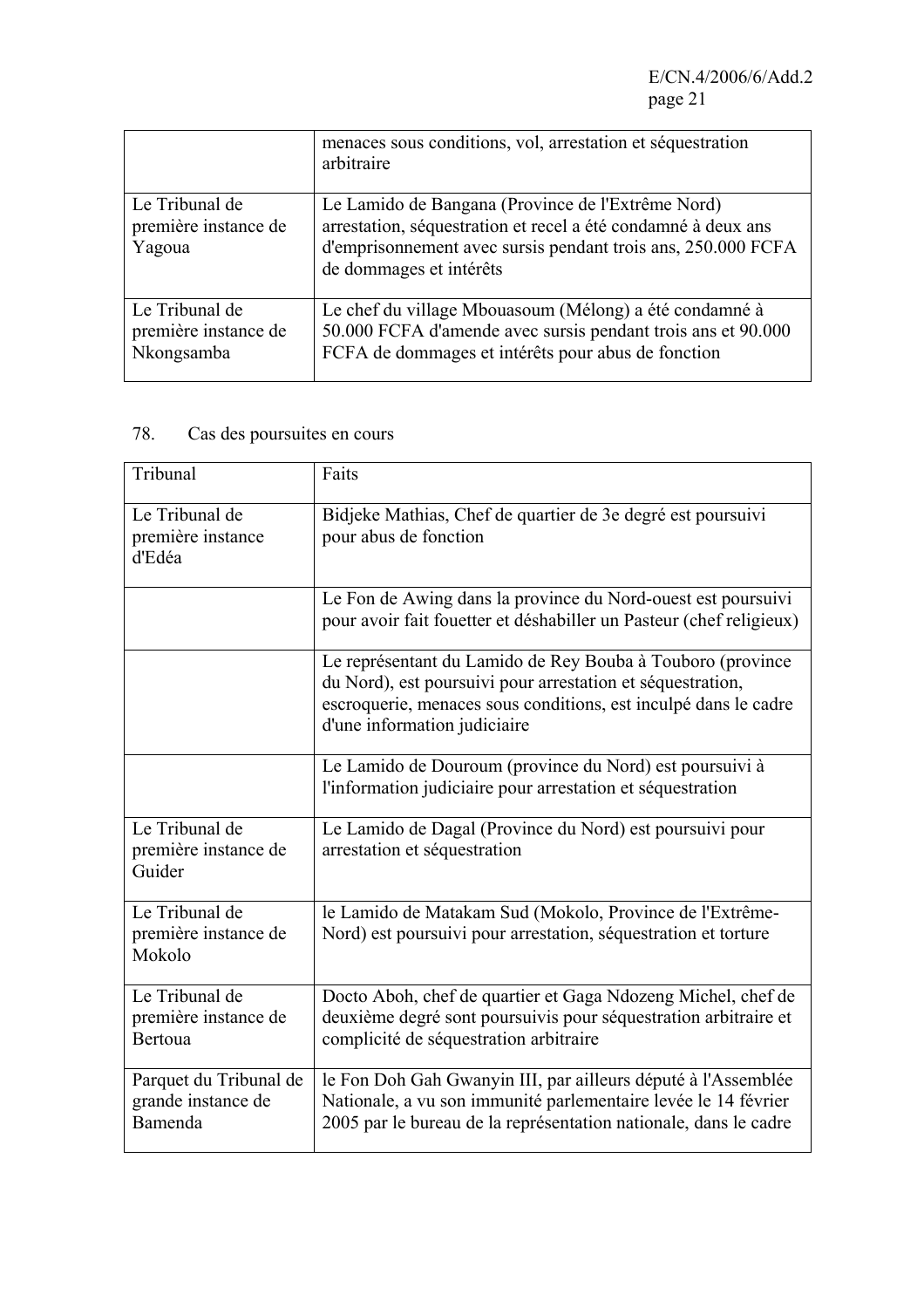| du meurtre de M. John Kohtem. Il a été inculpé de meurtre dans<br>le cadre d'une information judiciaire ouverte par le magistrat |
|----------------------------------------------------------------------------------------------------------------------------------|
| instructeur.                                                                                                                     |

79. Le gouvernement a indiqué qu'il importe de souligner que le Cameroun est tributaire de divers engagements internationaux, notamment avec les institutions financières et d'autres bailleurs de fonds. Ainsi les recrutements dans la Fonction publique en général et dans l'Armée et la Police en particulier, tiennent compte des différents programmes négociés avec ses institutions; eu égard à leur impact sur la masse salariale et l'adéquation de l'offre à la demande réelle.

## 80. Recommandation (c): **Un corps de procureurs, disposant de ressources suffisantes et d'un personnel d'enquête indépendant et spécialisé, devrait être créé et chargé de poursuivre les délits graves, comme les actes de torture, commis ou tolérés par des fonctionnaires;**

81. Selon les informations reçues de sources non gouvernementales, l'ingérence du pouvoir exécutif dans l'administration de la justice serait telle qu'elle compromettrait l'existence d'un corps de procureurs et d'un personnel d'enquête indépendant et spécialisé chargé de poursuivre les délits graves comme les actes de torture commis ou tolérés par des fonctionnaires.

82. Le gouvernement a indiqué que les statistiques sur les poursuites contre les auteurs d'infractions graves comme la torture, telles qu'elles découlent de l'analyse de la recommandation (b), montrent que les parquets, qu'ils soient près les tribunaux civils ou militaires, assurent pleinement leur rôle de poursuite. Les enquêtes sont régulièrement menées et les poursuites ordonnées conformément aux lois et règlements en vigueur. Le gouvernement assure le renforcement des capacités intellectuelles et opérationnelles des fonctionnaires chargés de l'application des normes internationales et nationales relatives aux droits de l'homme. A titre illustratif, de nombreux séminaires ont été organisés dans le but de sensibiliser et de former les différents intervenants dans le domaine des droits de l'homme. Le Centre sous-régional des Nations Unies pour les droits de l'homme et la démocratie en Afrique Centrale, dont le siège se trouve à Yaoundé, est d'ailleurs l'une des chevilles ouvrières de ces séminaires. La Justice camerounaise constitue un pouvoir institué par la Constitution (article 37 alinéa 2 de la Constitution). Le Président de la République est garant de l'indépendance de la Magistrature. II nomme les magistrats, après avis du Conseil Supérieur de la Magistrature, organe consultatif indépendant, composé de magistrats, de députés et de personnalités indépendantes. L'organisation et le fonctionnement de cette institution sont précisés par la Loi n° 82/14 du 26 novembre 1982, modifiée par celle n° 89/016 du 28 juillet 1989. L'indépendance de la Magistrature ressort par ailleurs des fonctions des magistrats du siège qui, aux termes de l'alinéa 2 de l'article 7 de la Constitution, « ne relèvent dans leurs fonctions juridictionnelles que de la loi et de leur conscience ». En ce qui concerne les magistrats du Parquet, bien qu'étant soumis à l'obligation de rendre compte et au principe de la subordination hiérarchique, ils ne sont pas soumis au pouvoir exécutif. En effet, dans l'exercice de leurs fonctions, leur liberté de parole peut s'exercer à l'audience, nonobstant les instructions reçues, s'ils en ont averti au préalable leur chef hiérarchique direct. II convient également de préciser que le Code de procédure pénale (CPP), qui entrera en vigueur le 1er août 2006, a réinstauré le juge d'instruction, magistrat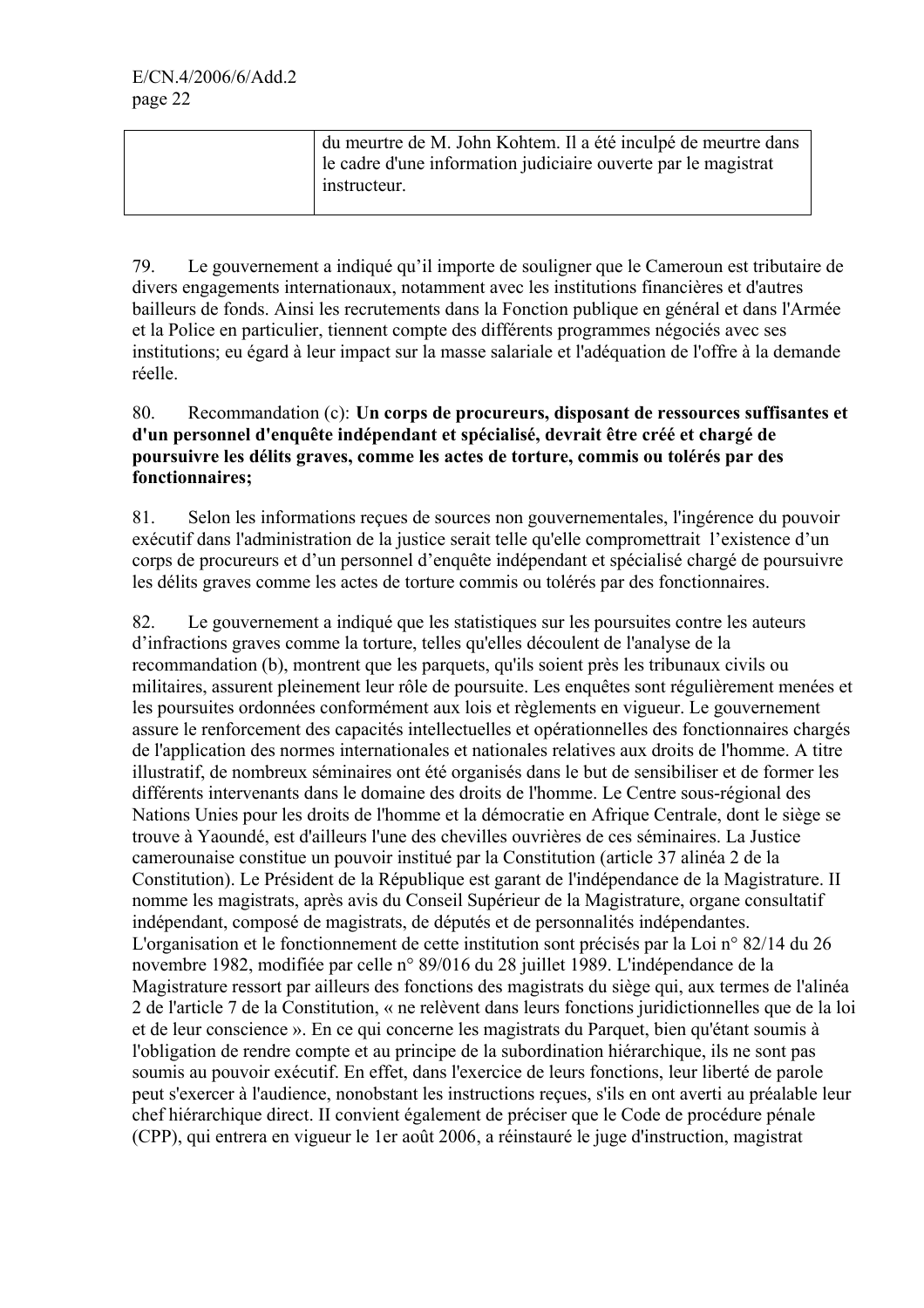indépendant dans ses attributions juridictionnelles, et qui sera chargé de l'information judiciaire pour les infractions graves.

83. Recommandation (d): **Un organisme tel que le Comité national des droits de l'homme et des libertés devrait être doté de l'autorité et des ressources nécessaires pour procéder, comme il le jugera nécessaire et sans préavis, à l'inspection de tout lieu de détention, officiellement reconnu ou soupçonné, publier ses constatations régulièrement et présenter les preuves d'un comportement criminel à l'organisme compétent et aux supérieurs administratifs de l'autorité publique coupable; des organisations non gouvernementales dont la valeur est connue, qui fournissent parfois déjà une assistance humanitaire dans certains établissements pénitentiaires, pourraient être associées à ces fonctions;**

84. Selon les informations reçues de sources non gouvernementales, la Commission Nationale des Droits de l'Homme et des libertés (CNDHL) qui aurait mandat d'inspecter les lieux de détention, ne pourrait exercer correctement son rôle, n'étant pas présente sur tout le territoire national. L'indépendance de la CNDHL serait par ailleurs sujette à caution. Les associations de défense des droits de l'homme ne seraient pas autorisées à visiter les lieux de détention et ne seraient jamais associées aux commissions d'enquêtes. A ce jour, la CNDHL n'aurait effectué qu'une seule inspection de lieux de détention en collaboration avec l'Action des Chrétiens pour l'Abolition de la Torture (ACAT)-Littoral. Les observations faites à cette occasion n'auraient jamais été publiées.

85. Le gouvernement a indiqué que dans la dynamique des réformes institutionnelles en matière des droits de l'homme, l'une des plus significatives est la création de la Commission Nationale des Droits de l'Homme et des Libertés par la Loi n° 2004/016 du 22 juillet 2004. Cette création est conforme aux principes de Paris qui insistent sur le fait que les fonctions d'une institution des droits de l'homme incluent des investigations sur les allégations de violations des droits de l'homme et le conseil au gouvernement sur les activités en matière des droits de l'homme. Aux termes de l'article ler de la Loi, « la Commission Nationale des Droits de l'Homme est une institution indépendante de consultation, d'observation, d'évaluation, de dialogue, de concertation, de promotion et de protection en matière de droits de l'homme. La Commission est dotée de la personnalité juridique et de l'autonomie financière. La Commission peut créer des antennes dans d'autres localités sur l'étendue du territoire de la République ». Ses ressources proviennent des dotations inscrites dans le budget de l'Etat, des appuis des partenaires nationaux et internationaux, des dons et legs (art. 20). Le projet de budget annuel et les plans d'investissement de la Commission sont préparés par le Président, adoptés par la Commission et soumis à l'approbation du Premier Ministre dans le cadre de la préparation de la loi de finances. Ce budget fait l'objet d'une inscription spécifique (art. 23). La Commission emploie un personnel directement recruté par elle, des fonctionnaires en détachement, des agents relevant du Code du travail (art. 26). Elle élabore elle-même son règlement intérieur et dispose de moyens d'action larges (art. 17 et art. 3). Comme moyens d'action, elle peut, entre autres: convoquer toute partie ou témoin; saisir le Ministre chargé de la justice pour toute infraction relevant de sa loi organique; user de la médiation et de la conciliation dans les matières non répressives; intervenir pour la défense des victimes des violations des droits de l'homme. La Commission est composée de 30 membres parmi lesquels deux magistrats de la Cour Suprême, quatre députés, deux avocats, deux professeurs agrégés de droit, trois représentants des confessions religieuses, etc. En tout état de cause, sa composition mixte est un gage de son indépendance. Dans le cadre de l'exercice de leurs fonctions, les membres de la Commission ne peuvent être poursuivis ni pour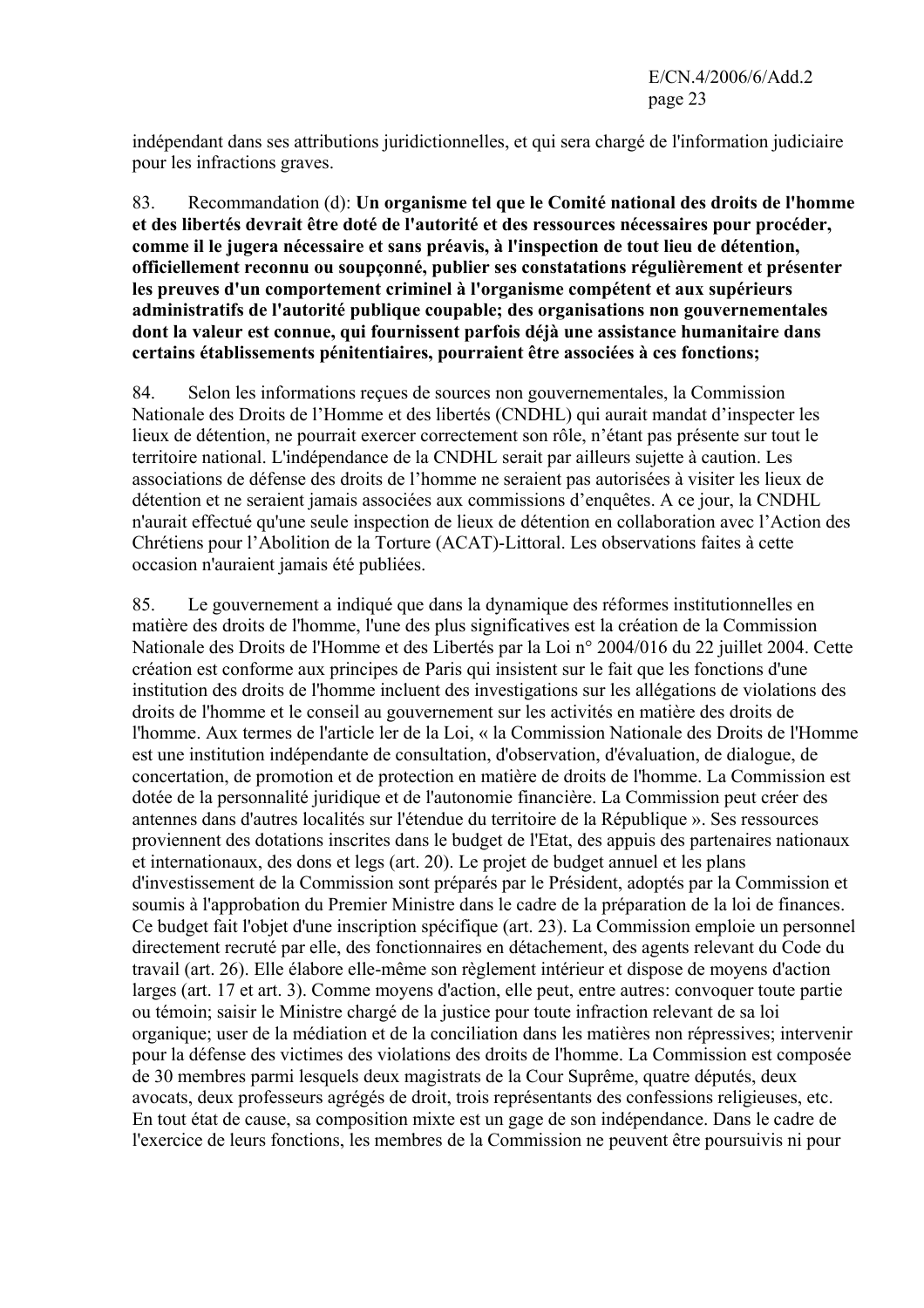leurs idées, ni pour leurs opinions. Dans le même sillage, les défenseurs des droits de l'homme ne font aucunement l'objet de harcèlement de la part des pouvoirs publics qui favorisent et encouragent les activités des organisations non gouvernementales tant dans le domaine humanitaire que dans celui de la défense des droits de l'homme.

86. Le gouvernement a indiqué que la CNDHL est investie par la loi du mandat de visiter les lieux de détention. Dès 1992 elle a effectué de nombreuses visites des lieux de détention, soit à la suite d'une requête, soit dans le cadre d'une opération de routine. Elle a ainsi visité les prisons suivantes: avril 1992, visite de la prison centrale de Nkondiangui à Yaoundé; décembre 1992, visite dans les prisons de Batouri, Bertoua, Douala, Garoua, Maroua, Ngaoundéré, Tcholliré II et Yaoundé; mars 1993, visite de la prison de Bamenda; janvier 1994, visite de suivi à la prison centrale de Douala; janvier 1996, visite de suivi à la prison centrale de Bertoua; mars 1996, visite à la prison de Buéa; novembre 2001, visite dans les prisons principales de Bafoussam, Bamenda, Douala et Yaoundé; juillet 2003, visite à la prison centrale de Yoko; et de juillet à décembre 2003, dans le cadre de la tournée de prise de contact de son nouveau Président avec les Autorités administratives et judiciaires et les Forces de maintien de l'ordre, la CNDHL a effectué des visites des prisons principales de neuf chefs lieux de provinces du Cameroun, à l'exception de la prison centrale de Yaoundé. La visite que la CNDHL a effectuée à la prison de New Bell à Douala en collaboration avec l'ACAT-Littoral, rentre dans le cadre de l'une de ses multiples visites effectuées dans ladite prison. En outre, hormis les prisons, la CNDHL fait des visites dans les cellules des commissariats de police et des brigades de gendarmerie, l'une de ses activités quotidiennes.

87. Le gouvernement a indiqué qu'il y a lieu de relever à ce propos que la CNDHL est investie des pleins pouvoirs pour mener des enquêtes de sa propre initiative conformément à la Loi n° 2004/016 du 22 juillet 2004 portant création, organisation et fonctionnement de la Commission Nationale des Droits de l'Homme et des Libertés. Outre ce cas de figure, le Chef de l'Etat a, lorsque les circonstances l'exigeaient, eu à demander à la CNDHL de diligenter des enquêtes et de lui en rendre compte, à l'instar de l'affaire dite des neuf disparus de Bépanda, en 2001.

88. Aux termes de l'article 1(5) de la loi sus citée, « la Commission peut créer des antennes dans d'autres localités sur l'étendue du territoire de la République ». Aussi, outre son siège qui se trouve à Yaoundé, la CNDHL a, dans le souci du rapprochement de ses services du public, créé depuis août 2003, une antenne à Bamenda dans la province du Nord-Ouest. Les travaux d'aménagement des locaux pour l'antenne de Buéa dans la province du Sud-ouest sont achevés. Dans le même ordre d'idées, des initiatives similaires sont prises pour les antennes de Douala dans la province du Littoral et de Garoua dans la province du Nord.

89. Le gouvernement a indiqué qu'en réponse à l'appel de l'Organisation des Nations Unies dans le cadre de la Décennie des Nations Unies pour l'éducation aux droits de l'homme (1994- 2005), la CNDHL a entrepris, avec la participation des Administrations concernées par les questions de l'éducation, d'élaborer un programme pour l'enseignement des droits de l'homme aux niveaux maternel, primaire, secondaire, universitaire et des écoles de formation. Ce programme a été pré-validé lors du séminaire de la CNDHL tenu du 9 au 11 juin 2004 à Yaoundé. Un autre séminaire pour la pré-validation des cahiers pédagogiques est envisagé au courant du premier trimestre 2006.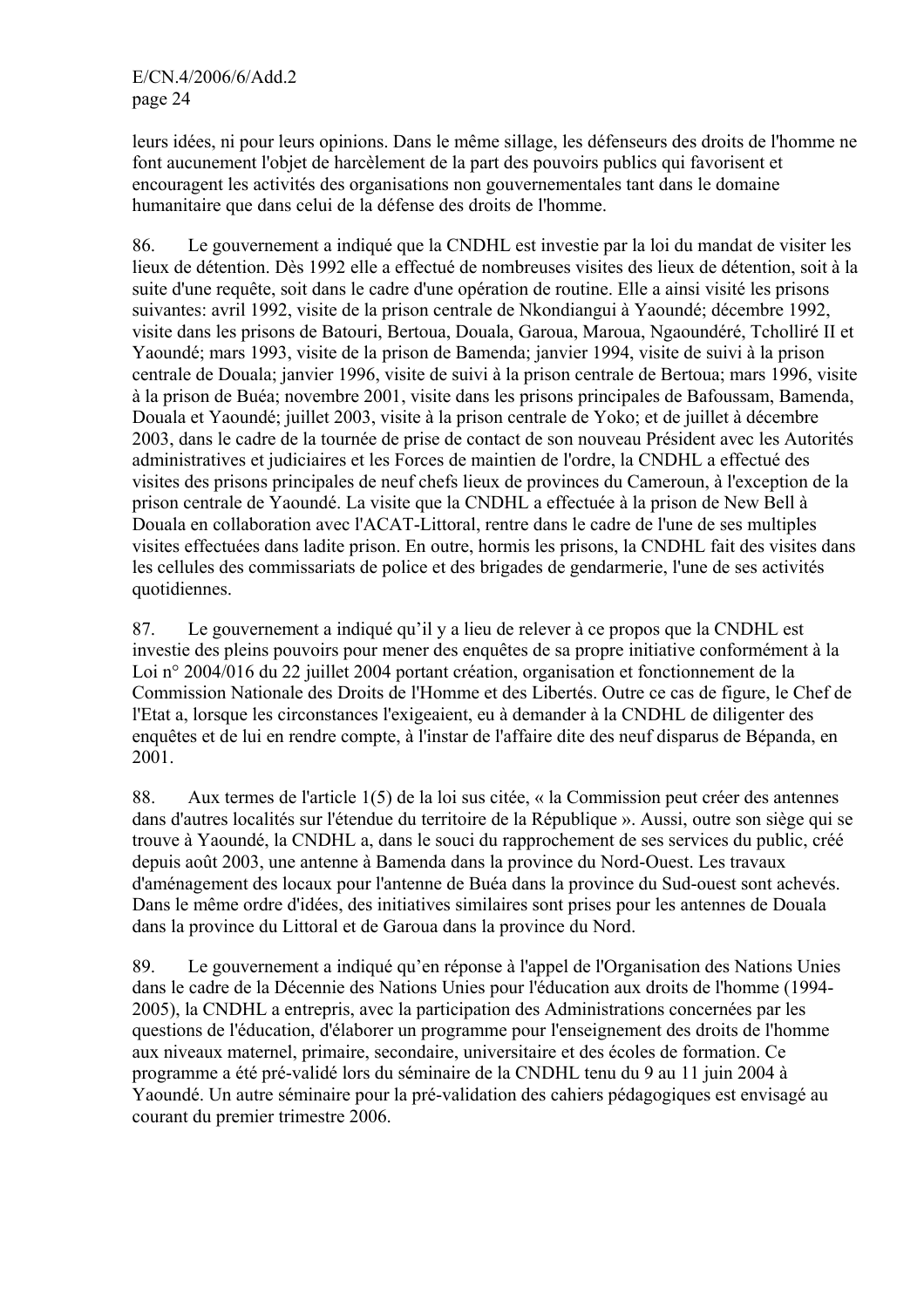#### 90. Recommandation (e): **La famille et les avocats des détenus devraient avoir le droit de voir ces derniers et de leur parler, sans surveillance, dans les 24 heures, ou dans certains cas exceptionnels, dans les 48 heures suivant leur arrestation;**

91. Selon les informations reçues de sources non gouvernementales, il n'existerait aucune disposition légale permettant aux familles et avocats des détenus de voir ces derniers dans les 24 heures suivant leur arrestation, et cette situation devrait perdurer jusqu'à la mise en œuvre du nouveau code de procédure pénale (2006).

92. Le gouvernement a indiqué que les restrictions à la liberté individuelle découlent d'un texte. C'est le cas notamment de la garde à vue judiciaire qui est régie par les articles 9 et suivants du Code d'instruction criminelle. Ainsi, s'il est acquis qu'aucun texte ne consacre actuellement la visite des gardés à vue, par les membres de leur famille et les avocats, aucun texte ne l'interdit. En définitive, cette question a été réglée par le Code de procédure pénale (CPP) qui prévoit notamment le renforcement des droits du suspect qui peut se faire assister d'un conseil dès l'ouverture de l'enquête et se faire consulter par un médecin.

## 93. Recommandation (f): **Des installations médicales devraient être mises à disposition afin qu'un médecin indépendant puisse examiner toute personne privée de liberté dans les 24 heures suivant son arrestation;**

94. Selon les informations reçues de sources non gouvernementales, aucune installation de ce type n'aurait été mise à disposition. En général, les conditions de santé dans les prisons resteraient déplorables. Les soins seraient payants et les médicaments pour les maladies courantes ne seraient pas toujours disponibles. En outre, lorsque les malades sont amenés dans les hôpitaux publics, on leur prescrirait seulement des ordonnances sans qu'ils puissent bénéficier de soins. La surpopulation carcérale favoriserait l'apparition de multiples maladies "endémiques".

95. Le gouvernement a indiqué que s'agissant de la santé en milieu carcéral, il convient de souligner qu'en vertu du Décret n° 95/232 du 6 novembre 1995, il a été créé à la Direction de l'Administration pénitentiaire, une Sous Direction de la santé pénitentiaire. En outre, l'on dénombre 187 personnels soignants toutes catégories confondues. Depuis 2001, l'Administration pénitentiaire a recruté 8 médecins officiant dans les prisons principales. Les prisons de Douala et Yaoundé par exemple disposent de laboratoires avec des techniciens capables de faire des examens de première nécessité.

96. Ces personnels et infrastructures sont certes insuffisants. Mais ils témoignent néanmoins des efforts faits par le gouvernement qui œuvre en fonction du niveau de développement du pays et de ses ressources. Par ailleurs, il y a lieu de signaler que la santé pénitentiaire s'ouvre sur la santé publique en cas d'épidémie ou de période de surchauffe. Le gouvernement a fait le constat de l'insuffisance de la couverture sanitaire dans les prisons et a envisagé les mesures suivantes pour résoudre ce problème: créer une ligne budgétaire pour l'achat des médicaments et le matériel de premier secours; renforcer l'effectif du personnel de santé; et prévoir des infirmières dans les prisons à bâtir. A cet effet, la couverture sanitaire des détenus exigerait au moins une enveloppe financière de 286.000.000 FCFA, selon la répartition ci-après, pour un taux de 500 FCFA par jour et par personne détenue: Prison centrale de Yaoundé, 10.000.000 FCFA/an; Prison centrale de Douala, 10.000.000 FCFA/an; Prisons principales, 4.000.000 FCFA/an; et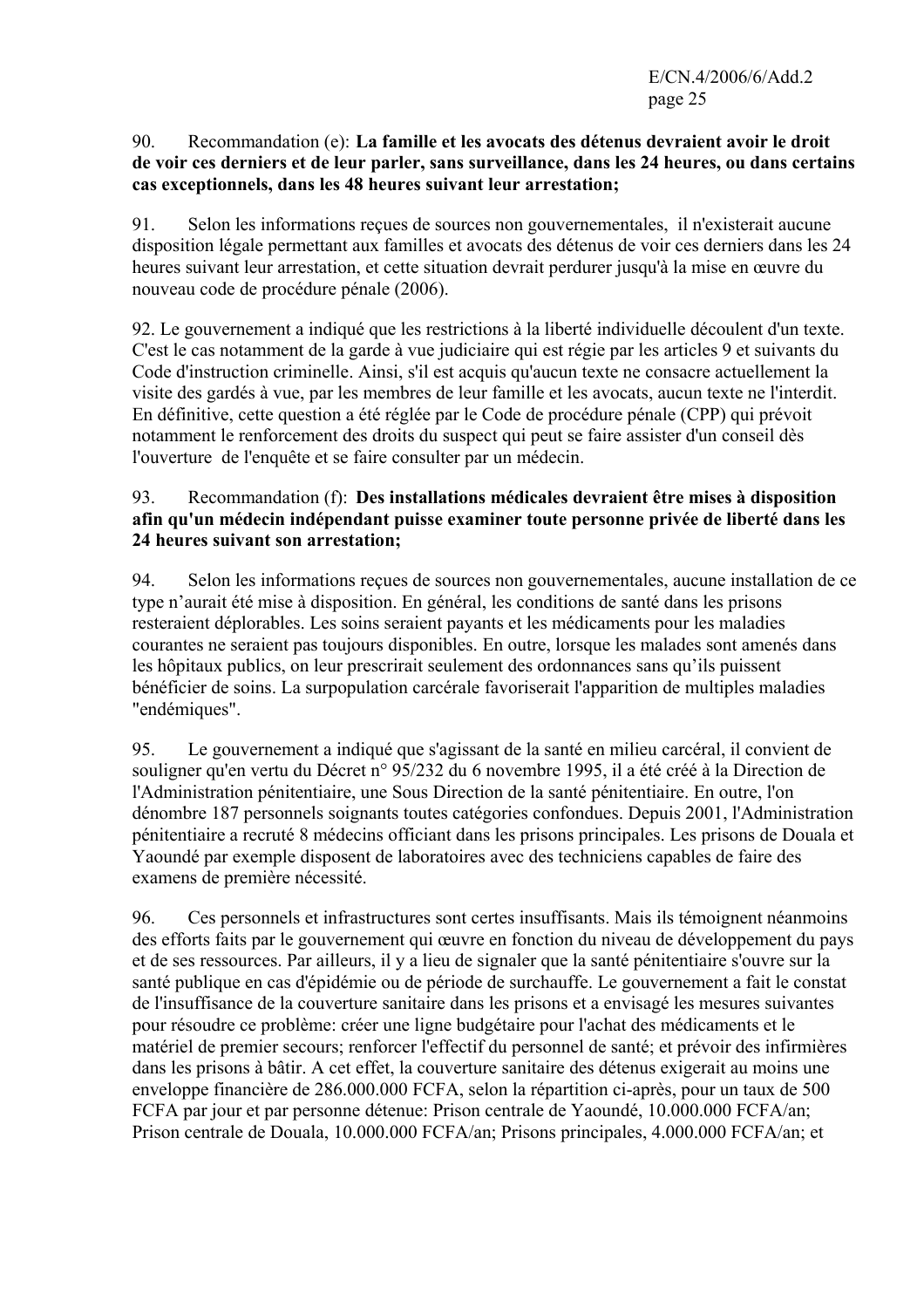Prisons secondaires, 3.000.000 FCFA/an. Par ailleurs, eu égard à la faiblesse du taux d'encadrement médical, le déficit observé pourrait être résorbé par le recrutement pluriannuel, jusqu'en 2009 de: 22 médecins; 80 infirmiers diplômés d'Etat; 110 infirmiers brevetés; 53 techniciens de laboratoire; 240 aides soignants; 80 aides soignants (option laboratoire).

97. Le nouveau Code de procédure pénale se positionne comme un instrument juridique de protection de l'intégrité des personnes physiques. II dispose en son article 122 que:

(1) «le suspect doit être immédiatement informé des faits qui lui sont reprochés. Il doit être traité matériellement et moralement avec humanité.

(2) Le suspect ne sera point soumis à la contrainte physique ou mentale, à la torture, à la violence, à la menace ou à tout autre moyen de pression, à la tromperie, à des manouvres insidieuses, à des suggestions fallacieuses, à des interrogatoires prolongés, à l'hypnose, à l'administration des drogues ou tout autre procédé de nature à compromettre ou à réduire sa liberté d'action ou de décision, à altérer sa mémoire ou son discernement».

L'article 123 du même Code ajoute en son alinéa 1 que : «la personne gardée à vue peut, à tout moment, être examinée par un médecin requis d'office par le Procureur de la République. Le médecin ainsi requis peut être assisté d'un autre choisi par la personne gardée à vue, et aux frais de celle-ci». L'alinéa 2 prévoit par ailleurs que « le Procureur de la République peut également requérir cet examen médical à la demande de l'intéressé, de son avocat ou d'un membre de sa famille. II est procédé audit examen médical dans les vingt-quatre heures de la demande».

#### 98. Recommandation (g): **L'unité spéciale des antigangs basée près de Maroua devrait être, sinon dissoute, du moins placée effectivement sous contrôle politique et administratif et les états de service de ses effectifs, y compris de son commandant, devraient être soigneusement examinés en vue de poursuivre les membres de cette unité qui auront participé à des tortures ou des meurtres ou les auront tolérés;**

99. Selon les informations reçues de sources non gouvernementales, cette unité spéciale des antigangs (créée officiellement pour combattre les coupeurs de route) n'aurait jamais été dissoute.

100. Le gouvernement a indiqué que l'unité spéciale des antigangs basée à Marouai a été créée pour lutter contre le grand banditisme connu sous l'appellation de phénomène des «coupeurs de route», brigands lourdement armés qui écumaient particulièrement les provinces septentrionales. Le gouvernement a créé une unité spéciale de l'armée pour juguler ce phénomène. Cette unité, bien que spéciale du fait de ses missions, est soumise aux lois de la République et partant aux conventions internationales auxquelles le Cameroun est partie. Elle n'est donc pas investie du pouvoir de torturer ou de perpétrer des meurtres. Bien au contraire, elle contribue à garantir la sécurité des citoyens et assure la liberté de circuler.

101. Recommandation (h): **La gendarmerie et la police devraient créer des services spéciaux chargés de procéder à des enquêtes lorsque des allégations de torture sont formulées, et de veiller à ce que ce genre de méfaits ne soient plus perpétrés;**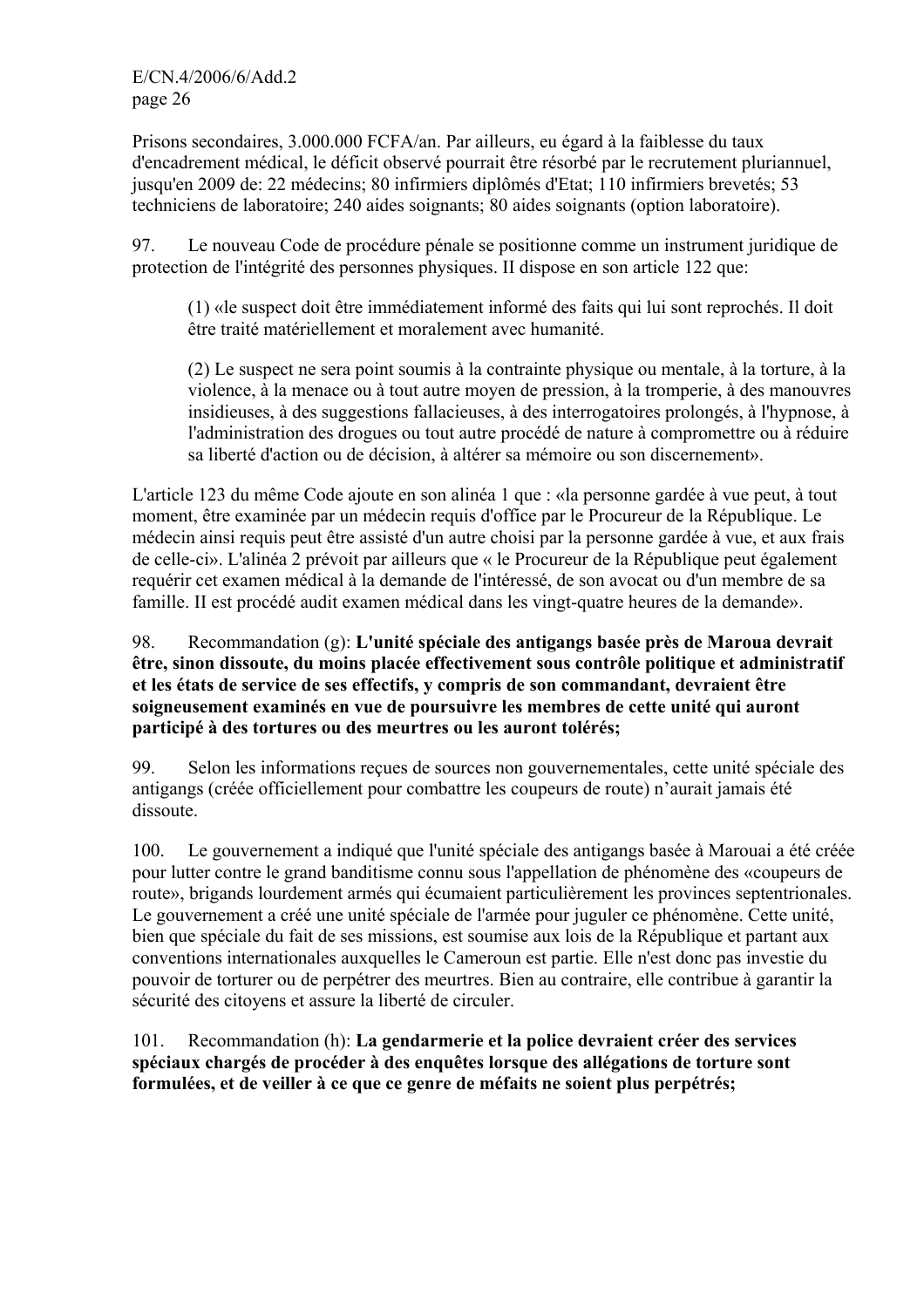102. Selon les informations reçues de sources non gouvernementales, le principe de solidarité du corps, tant dans la gendarmerie que dans la police, ne permettrait pas la création de tels services. Ces sources indiquent par ailleurs que l'absence d'un organe indépendant de recevabilité et d'instruction des plaintes faisant état de torture, ne favoriserait pas la protection des victimes, de leurs familles et des témoins qui feraient régulièrement l'objet de représailles et d'intimidations afin que les faits de torture ne soient pas portés devant les juridictions. Le Cameroun n'a pas ratifié le Protocole facultatif à la Convention contre la torture.

103. Le gouvernement a indiqué que lorsque les dénonciations d'actes de torture impliquant des gendarmes ou des policiers sont faites, des investigations sont menées pour établir les responsabilités. S'agissant particulièrement du cas de la police, une Division Spéciale de Contrôle des Services a été créée par Décret n° 20051065 du 23 février 2005. Elle « assure la Police des Polices » (article 1 alinéa 2 du Décret). Elle «est chargée: -d'effectuer des enquêtes civiles ou administratives et des enquêtes de moralité; de veiller à la protection du secret, l'état d'esprit, le moral, le loyalisme des personnels de la Sûreté Nationale, des agents publics et des fonctionnaires civils de l'état ou des collectivités publiques; de participer activement à la lutte contre la corruption; de contribuer au renforcement de la discipline et au respect de l'éthique professionnelle au sein de la Sûreté Nationale; et de diligenter des enquêtes administratives et judiciaires concernant les personnels de la Sûreté Nationale. Sans préjudice des attributions propres de chaque responsable de service en matière disciplinaire, elle est chargée de la prévention de la lutte contre toutes exactions, tous comportements et tous actes portant atteinte à la légalité, à la tenue et à la conduite, au devoir, à l'honneur et à la probité, commis en service, à l'occasion du service, au sein ou en dehors de celui-ci».

104. A la lumière des exemples qui précédent, il serait inconséquent de continuer à affirmer que l'impunité règne au Cameroun. Certes, plus de célérité dans les enquêtes, les poursuites et les procès, peut être à juste titre réclamée. Mais ne plus personne au Cameroun, quelle que soit sa qualité ou son rang hiérarchique, ne peut impunément disposer de la vie ou de l'intégrité physique ou morale d'une personne vivant sous la juridiction du Cameroun.

## 105. Recommandation (i): **D'importantes ressources devraient être consacrées à l'amélioration des lieux de détention de manière à assurer un minimum de respect pour l'humanité et la dignité de tous ceux que l'État prive de liberté;**

106. Selon les informations reçues de sources non gouvernementales, aucune ressource étatique n'aurait été consacrée à l'amélioration des lieux de détention. Au contraire, il y aurait toujours une surpopulation carcérale dans tous les centres de détention, favorisée par l'absence de loi régissant la détention préventive et de dispositions sur l'âge minimum d'incarcération. A titre d'exemple, au 31 juin 2005, 81 femmes se trouvaient dans la cellule spéciale 17 de la prison centrale de Douala (cellule des femmes) pour une capacité maximale d'accueil de 20 places. Il en serait de même de la cellule spéciale 19 (cellule des mineurs) où se trouvaient 73 mineurs pour une capacité d'accueil de 30 places.

| Effectif à la prison centrale de Douala au 31 août 2005 |               |               |                |              |  |
|---------------------------------------------------------|---------------|---------------|----------------|--------------|--|
|                                                         |               |               |                |              |  |
|                                                         | <b>Hommes</b> | <b>Femmes</b> | <b>Mineurs</b> | <b>TOTAL</b> |  |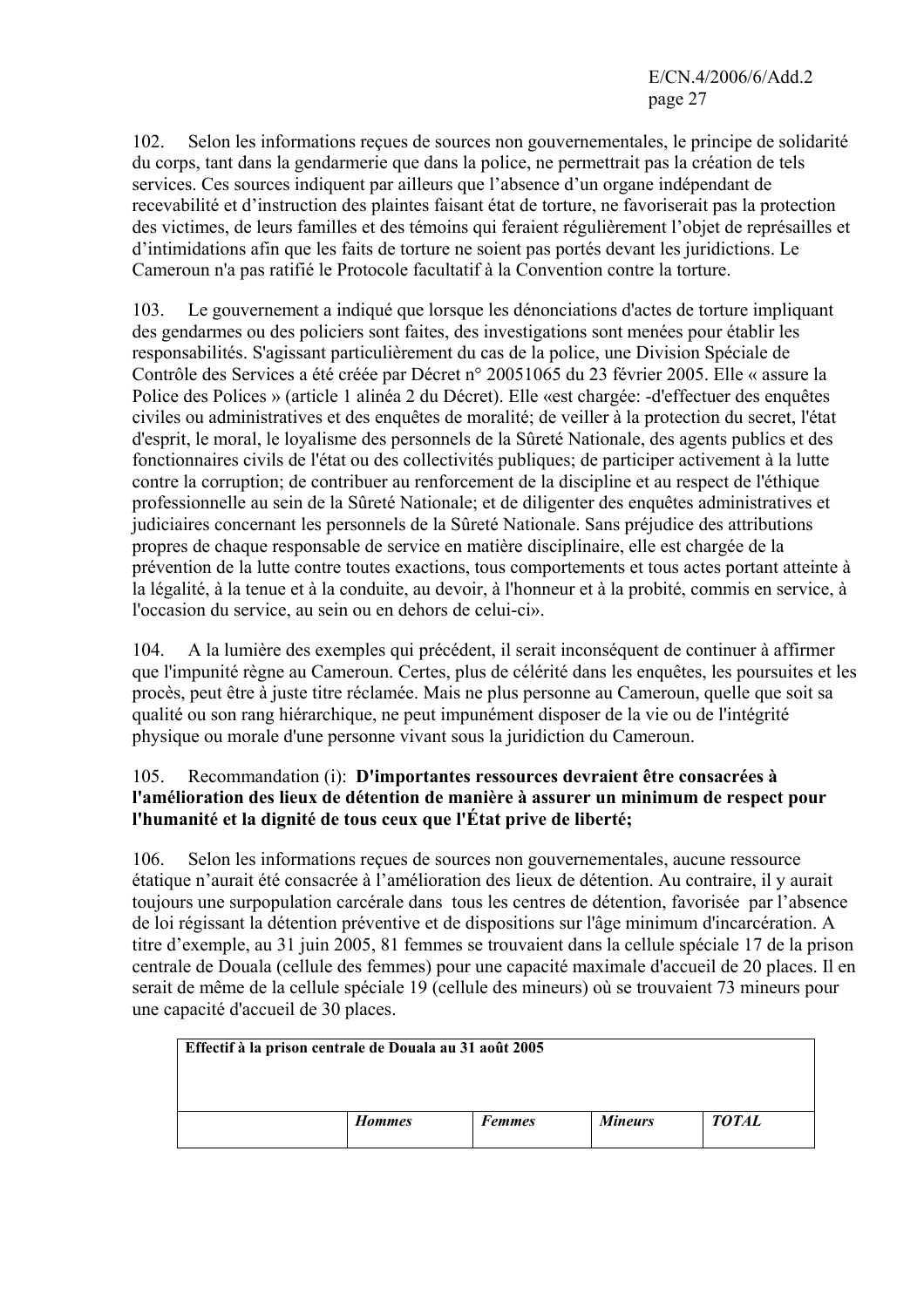| Prévenus             | 2166 | 50 | 59 | 2275 |
|----------------------|------|----|----|------|
| Appelants            | 295  | 06 |    | 301  |
| Cassation            | 02   | 01 |    | 03   |
| Condamnés à vie      | 03   |    |    | 03   |
| Condamnés définitifs | 603  | 23 | 13 | 639  |
| Condamnés à mort     | 05   |    |    | 05   |
|                      |      |    |    |      |
| <b>TOTAL</b>         | 3074 | 80 | 72 | 3226 |

107. Les détenus n'auraient droit qu'à un repas par jour (moins de 5 bananes par jour ou une boule de couscous avec quelques grains de haricots).Les sources non gouvernementales ont fourni les indications suivantes quant aux décès survenus dans la prison centrale de Douala de 2004 à août 2005:

## **STATISTIQUE MENSUELLE**

## **A LA PRISON CENTRALE DE DOUALA**

|         | 2004                     |                          |                          | $\overline{2005}$            |                          |                          |
|---------|--------------------------|--------------------------|--------------------------|------------------------------|--------------------------|--------------------------|
|         | <b>Effectif</b>          | Prévenus                 | <b>Décès</b>             | <b>Effectif</b>              | Prévenus                 | <b>Décès</b>             |
| Janv    | $\blacksquare$           | $\blacksquare$           | $\overline{\phantom{a}}$ | 2830                         | 1914                     | $\overline{12}$          |
| Fév     | 3102                     | 1931                     | 09                       | 2868                         | $\overline{\phantom{a}}$ | $\overline{12}$          |
| Mars    | $\overline{\phantom{a}}$ | $\overline{a}$           | $\overline{\phantom{a}}$ | 2917                         | $\overline{\phantom{a}}$ | 08                       |
| Avril   | $\blacksquare$           | $\overline{\phantom{a}}$ | $\blacksquare$           | 3033                         | 2119                     | $\overline{32}$          |
| Mai     | $\overline{\phantom{a}}$ | $\overline{\phantom{a}}$ | $\blacksquare$           | $\blacksquare$               | $\blacksquare$           | $\blacksquare$           |
| Juin    | $\overline{\phantom{a}}$ | $\blacksquare$           | $\blacksquare$           | 3177                         | 2261                     | 07                       |
| Juillet | 3164                     | 1970                     | $\overline{\phantom{a}}$ | $\blacksquare$               | $\blacksquare$           | $\blacksquare$           |
| Août    | $\blacksquare$           | $\blacksquare$           | $\blacksquare$           | 3221                         | 2275                     | $\overline{\phantom{a}}$ |
| Sept    | 3034                     | 1911                     | 12                       | $\blacksquare$               | $\overline{\phantom{a}}$ | $\overline{\phantom{a}}$ |
| Oct     | 3024                     | 1903                     | $\overline{15}$          | $\overline{\phantom{a}}$     | $\blacksquare$           | $\overline{\phantom{a}}$ |
| Nov     | 3068                     | 1901                     | 19                       | $\qquad \qquad \blacksquare$ | $\blacksquare$           | $\overline{\phantom{a}}$ |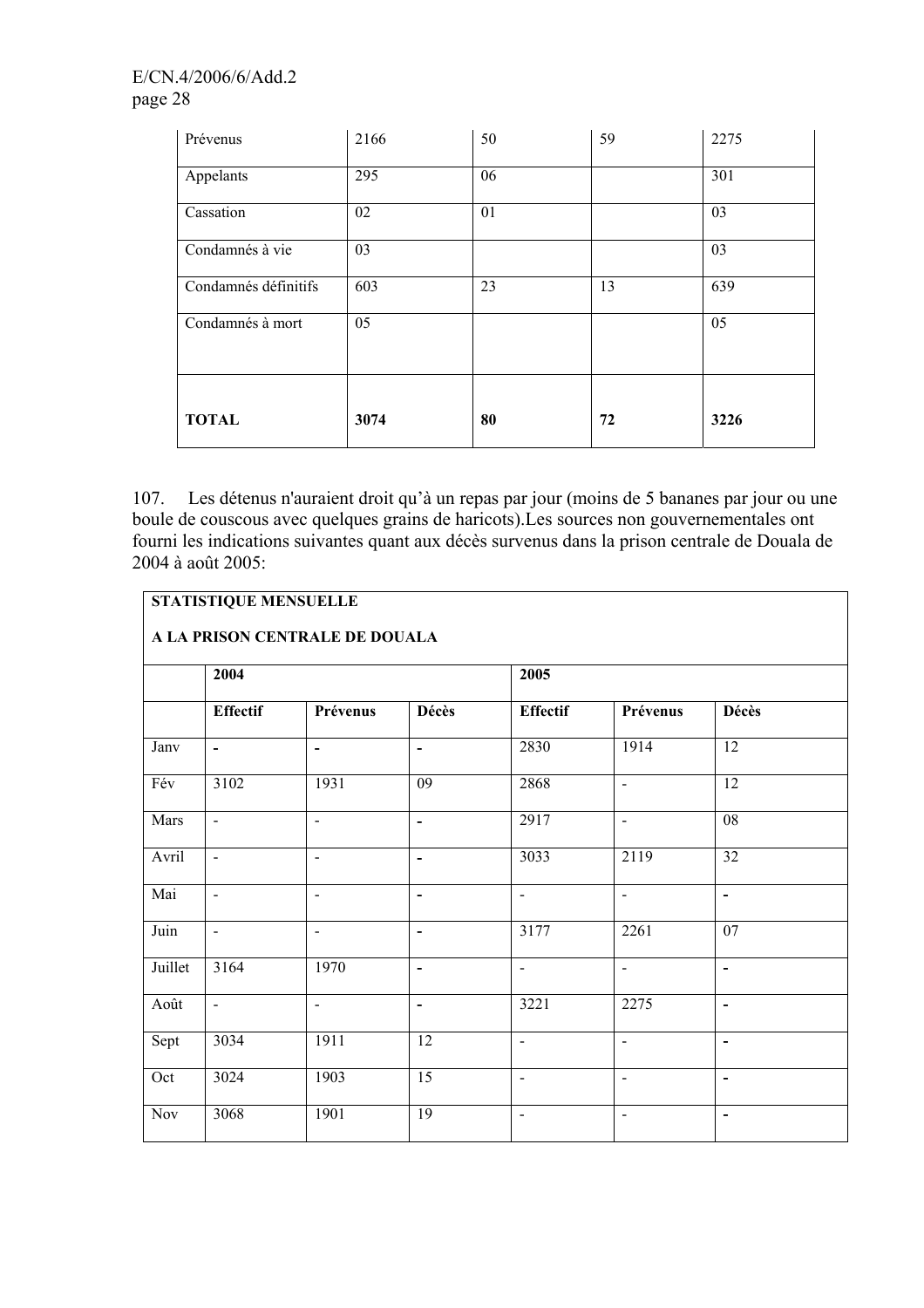| Déc          | 3087                                                                                                                                                              | 1948 | 16 |  |    |
|--------------|-------------------------------------------------------------------------------------------------------------------------------------------------------------------|------|----|--|----|
| <b>TOTAL</b> |                                                                                                                                                                   |      |    |  | 71 |
|              | $\underline{\text{NB}}$ : Si certains mois manquent de<br>données, c'est simplement dû aux<br>difficultés que nous avons à pouvoir<br>collecter des informations. |      |    |  |    |

108. Le gouvernement a indiqué que l'amélioration des conditions carcérales est tributaire des ressources financières qui ne sont pas toujours disponibles. L'Etat y pourvoit dans la mesure du possible et invite tous les partenaires à y contribuer.

109. L'âge minimum de détention est de 14 ans et l'entrée en vigueur du Code de procédure pénale permettra de résorber le problème des longues détentions préventives avec notamment: la restriction des cas de détention préventive (articles 118-126 du CPP); et la possibilité pour la victime d'une garde à vue ou d'une détention préventive abusive de demander réparation (articles 236 du CPP). Il convient de relever que le rattachement de l'Administration pénitentiaire au Ministère de la Justice par Décret n° 230/2004 du 8 décembre 2004 portant organisation du gouvernement est une manifestation de la volonté des pouvoirs publics d'instaurer une plus grande cohérence dans la chaîne pénale.

110. Le constat, non dénué de vérité, semble cependant excessif au regard des moyens matériels et financiers dont dispose le Cameroun pour faire face aux problèmes rencontrés dans les établissements pénitentiaires. Sur le problème du nombre élevé des détenus préventifs, il convient de relever que la surpopulation carcérale est sous la pression convergente de plusieurs phénomènes : la démographie galopante, la croissance de la délinquance urbaine, entre autres. Tous les Etats du monde connaissent ce phénomène. Le Cameroun n'y échappe pas. Les structures existantes demeurent très vite insuffisantes et souvent inadaptées. Néanmoins, face à ce problème, l'Etat a réagi en créant de nouvelles juridictions, en multipliant le nombre de salles d'audience dans les grandes métropoles que sont Douala et Yaoundé. L'augmentation des effectifs (magistrats, greffiers) a permis le redéploiement du personnel judiciaire, favorisant plus de célérité dans le traitement des procédures en général et des cas de détentions préventives en particulier. Par ailleurs, dans le cadre du 8ème Fonds Européen de Développement, le Gouvernement camerounais et l'Union Européenne ont signé le 18 juillet 2001, une Convention pour le « Programme d'amélioration des conditions de détention et respect des droits de l'homme» (PACDET). Cette Convention de financement d'un montant de 1.000.000 d'Euros, est arrivée à échéance le 31 décembre 2005 ; des pourparlers sont cependant en cours pour la signature du PACDET II, afin de pérenniser les acquis du projet et élargir son champ d'intervention. Le PACDET l comporte trois volets: assurer la défense des détenus; et assurer la sensibilisation des détenus aux matières pénales et à leurs droits, par l'institution des permanences juridiques gratuites. Cet exemple de coopération Nord-Sud devrait inspirer tous ceux qui sont sensibles à la promotion et à la défense des droits de l'homme au Cameroun.

111. S'agissant de l'entassement des prisonniers dans des cellules exiguës, il y a là une affirmation excessive. Chaque fois que les pouvoirs publics ont constaté l'augmentation de la population carcérale dans une prison donnée, il a été mis sur pied un processus de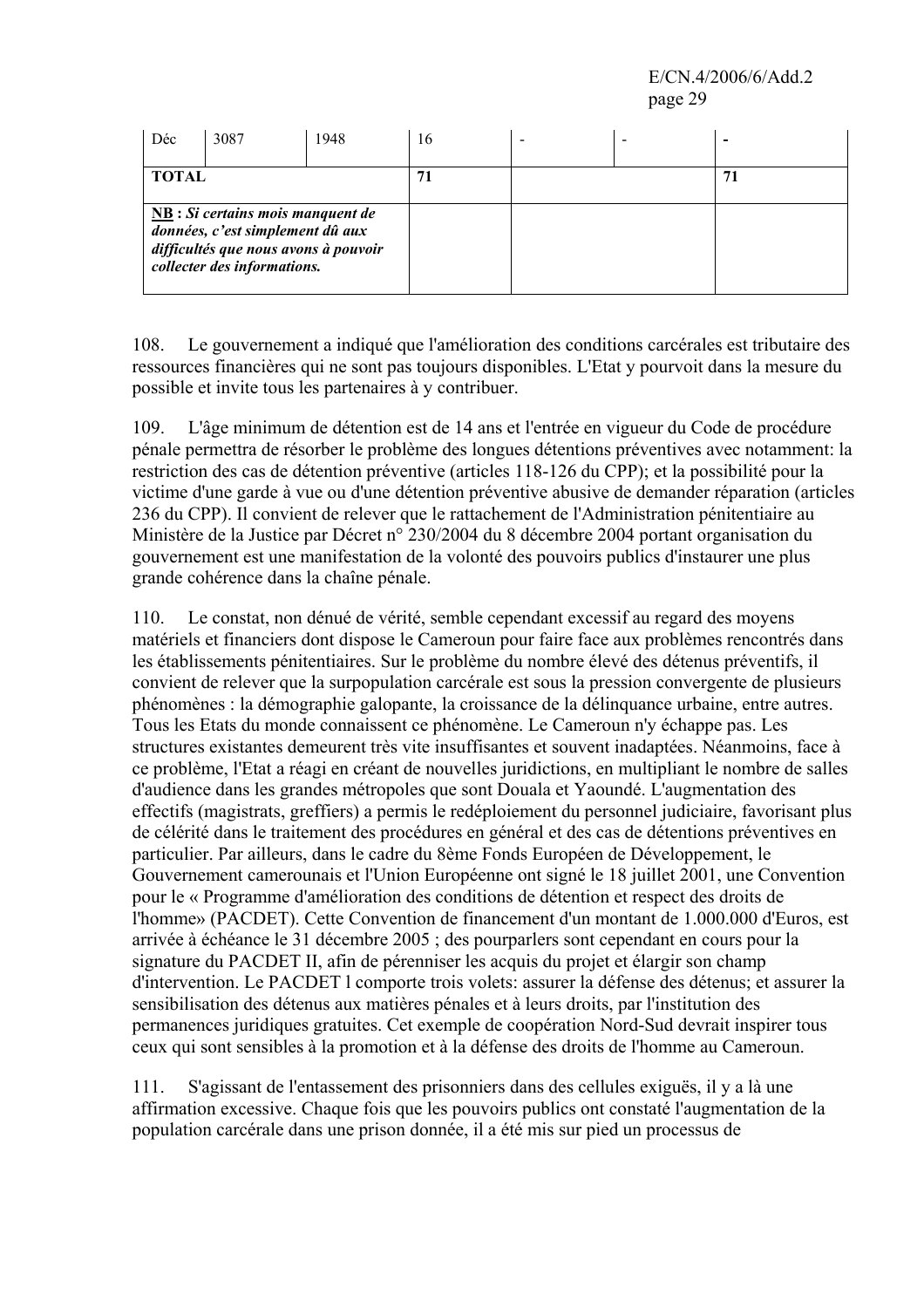décongestionnement, par le transfert des détenus définitivement condamnés dans des prisons, moins peuplées. Par ailleurs, ayant pris conscience du problème, l'Etat a créé de nouvelles prisons à Yaoundé, Bangem, Fundong, Ndop et Moulvoudaye. Toutefois, ces efforts sont limités par le programme d'ajustement structurel auquel le Cameroun est soumis.

112. Concernant l'absence de séparation des différentes catégories de détenus, il convient de relever qu'aux termes du Décret n° 92/052 du 22 mars 1992 portant régime pénitentiaire, certaines catégories de détenus jouissent des droits particuliers : ce sont les femmes, les, mineurs et les détenus préventifs. L'article 20 du même Décret dispose que : « les femmes doivent être rigoureusement séparées des hommes ». Cela peut s'observer dans nos prisons centrales qui sont compartimentées en quartiers pour mineurs, pour femmes et pour hommes. II est évident que la mise en œuvre concrète et intégrale de ce principe de séparation est tributaire de la construction ou du réaménagement des prisons, ce qui nécessite des fonds importants que le gouvernement s'emploie à trouver.

113. Recommandation (j): **Tous les délinquants ou suspects emprisonnés pour la première fois pour des délits non violents, en particulier s'ils sont âgés de moins de 18 ans, devraient être libérés; ils ne devraient pas être privés de liberté tant que le problème de la surpopulation carcérale n'aura pas été réglé;**

114. Selon les informations reçues de sources non gouvernementales, le problème de la surpopulation carcérale serait loin d'être réglé dans les prisons camerounaises, et les mineurs continueraient d'être incarcérés même pour des délits mineurs. Les audiences étant surchargées en raison du manque de magistrats, nombreuses seraient les affaires renvoyées. En outre, les décisions de justice ne seraient pas rédigées à temps, ce qui entraverait le déclenchement des procédures d'appel.

115. Le gouvernement a indiqué que ce point rejoint la recommandation (i), et les développements y consacrés peuvent être transposés ici.

## 116. Recommandation (k): **La pratique consistant à utiliser des détenus comme force disciplinaire auxiliaire devrait être abandonnée;**

117. Selon les informations reçues de sources non gouvernementales, faute d'assumer leur mandat, les responsables pénitenciers continueraient d'utiliser des détenus (communément appelé 'antigangs') comme force disciplinaire auxiliaire. Dans la prison centrale de Douala, pour compenser l'insuffisance de personnel pénitentiaire, les autorités auraient nommé parmi les détenus un corps appelé "antigang", chargé de maintenir l'ordre. Le régisseur de la prison Ayissi aurait nommé Abang Pierre (ancien condamné à perpétuité dont la peine avait été commuée à 20 ans d'emprisonnement et à qui il restait 7 ans de prison) comme chef de ce corps en lui attribuant des prérogatives exceptionnelles: "autorisation sans limite de sortir de la prison et sans escorte; pouvoir de faire fesser n'importe quel détenu". De nombreux cas de torture sur des prisonniers seraient le fait de membres de ce corps qui terroriseraient la population carcérale en cas de refus d'obéissance.

118. Le gouvernement a indiqué que les incidents survenus à la Prison centrale de Douala le 3 janvier 2005 sont graves mais isolés. Dans l'après-midi du lundi 3 janvier 2005, aux environs de 16 heures 30 minutes, le Vice-Premier Ministre, Ministre de la Justice, Garde des Sceaux a été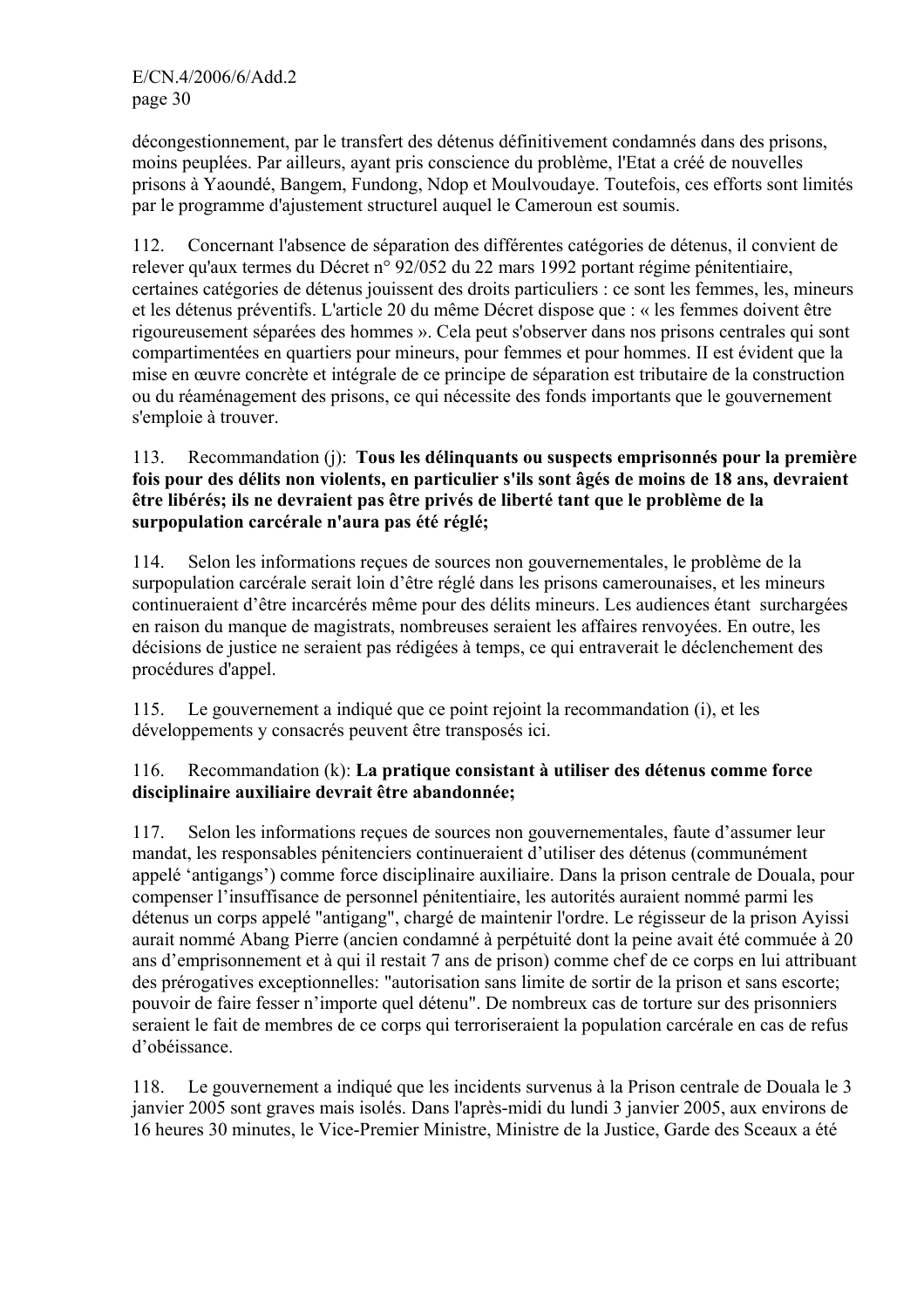saisi par le Secrétaire d'Etat auprès du Ministre de la Justice, chargé de l'Administration pénitentiaire, et concomitamment, par le Gouverneur de la Province du Littoral et le Procureur Général près la Cour d'appel du Littoral, de l'affrontement ayant opposé deux groupes de détenus. D'un côté, les «antigangs» et de l'autre, les détenus. A l'origine de l'incident, il a été noté la bousculade d'un détenu malade par un membre des « antigangs » qui pratiquait du sport. Une altercation s'en est suivie, attisée par l'intervention respective des partisans de chacun des groupes. La joute a pris fin par la mise en cellule du détenu malade. Le malade, en l'occurrence FOULAGNA Sunday (qui avait été victime de la bousculade) est décédé quelques heures plus tard. Le fait que le détenu à l'origine de cet incident soit un « antigang », a exacerbé les tensions et entraîné une émeute généralisée. Le bilan de cet affrontement s'est soldé par 15 blessés dont 7 graves, admis à l'Hôpital Laquintinie. Des mesures urgentes ont été prises par les autorités administratives et judiciaires du Littoral. Ainsi: le Gouverneur a procédé à la réquisition de la gendarmerie en vue de constituer un service d'alerte dans l'enceinte de la prison; le Procureur de la République et le Préfet ont effectué une descente sur les lieux qui a contribué à l'apaisement et au désarmement des détenus qui s'étaient munis de gourdins et autres objets contondants; et la Brigade de gendarmerie de New Bell a ouvert une enquête judiciaire. Une aide gouvernementale immédiate s'est concrétisée par l'allocation de crédits au Régisseur pour la réparation des locaux détruits et au médecin pénitentiaire pour la prise en charge médicale de tous les blessés. A son niveau, le Vice-Premier Ministre, Ministre de la Justice, Garde des Sceaux a convoqué une réunion de crise à l'issue de laquelle des instructions ont été données au Secrétaire d'Etat auprès du Ministre de la Justice, chargé de l'Administration pénitentiaire en vue de conduire une mission d'investigation le 4 janvier 2005 à Douala. Cette mission comprenait, outre le Secrétaire d' Etat: l'Inspecteur Général de l'Administration pénitentiaire; le Directeur des Affaires Pénales et des Grâces; le Directeur de l'Administration pénitentiaire; un Inspecteur à l'Inspection générale des services judiciaires; le Sous-directeur des Personnels pénitentiaires. Le Secrétaire d'Etat a, au cours de la mission qu'il a conduite, identifié les causes de cet incident et évalué les actions à mener. Parmi les actions recensées, celles ci-après ont déjà été concrétisées: 64 gardiens de prison récemment sortis de l'Ecole Nationale de l'Administration Pénitentiaire ont été affectés à la Prison Centrale de Douala; une lettre circulaire du Ministre de la Justice datée du 11 janvier 2005), interdit l'utilisation des personnes détenues aux tâches de maintien de l'ordre; le Ministre des Domaines et des Affaires Foncières a été saisi le même jour d'une demande d'attribution d'une parcelle de terrain à Douala, destinée à la construction d'une nouvelle prison; et le Régisseur de la prison de Douala au moment de ces tristes événements a été remplacé. Les actions qui restent à entreprendre sont les suivantes: affectation du personnel pénitentiaire ayant servi pendant plus de 5 ans à la prison de Douala; vérification, sur l'étendue du territoire, de l'existence et de la disponibilité des documents relatifs aux domaines pénitentiaires; décongestionnement de la Prison centrale de Douala par le transfert d'une partie des détenus condamnés définitifs vers d'autres prisons voisines, moins peuplées; et recrutement des personnels pénitentiaires supplémentaires pour suppléer le déficit relevé dans les différentes prisons.

119. Recommandation (l): **Les Rapporteurs spéciaux sur les exécutions extrajudiciaires, sommaires ou arbitraires et sur l'indépendance des juges et des avocats devraient être invités à se rendre dans le pays. Au cours de cette visite, l'accent pourrait être mis en particulier sur la réticence ou l'inaptitude du parquet et des autorités judiciaires à contrôler convenablement le traitement, notamment par la police et la gendarmerie, des personnes privées de leur liberté, et à poursuivre et à condamner les fonctionnaires chargés**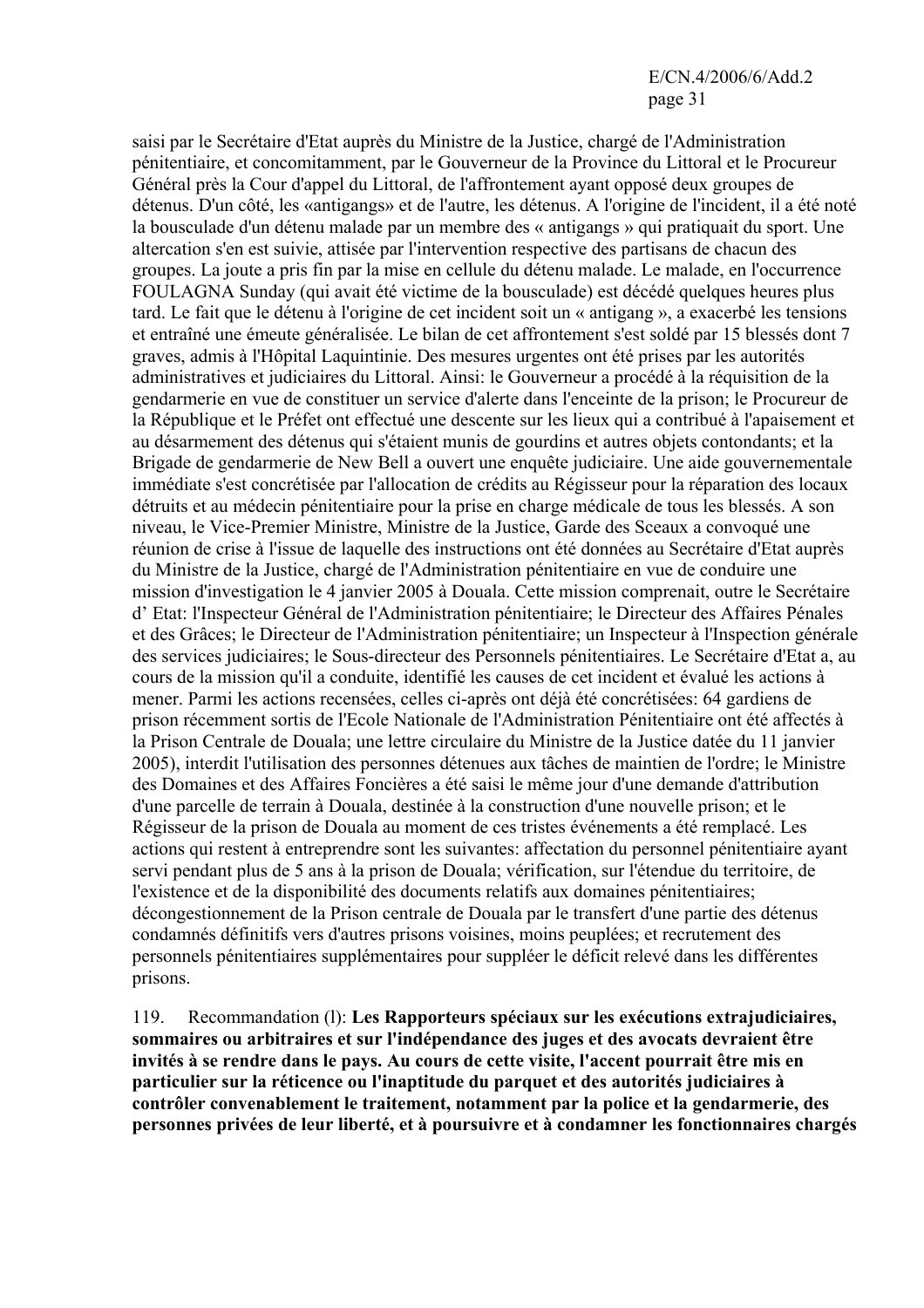#### **de l'application des lois responsables d'actes de torture et à leur imposer les peines prévues à cet effet.**

120. Le gouvernement a indiqué qu'il est disposé à coopérer pleinement avec toutes les personnalités et institutions, qu'elles soient des démembrements de l'Organisation des Nations Unies ou autres, en vue de consolider sa politique de promotion et de défense de tous les droits de la personne humaine.

#### **Chile**

Seguimiento dado a las recomendaciones del Relator Especial reflejadas en su informe sobre su visita a Chile en agosto de 1995 (E/CN.4/1996/35/Add.2, párr. 76).

121. Por carta de fecha 31 de octubre de 2005, el Gobierno proporcionó la siguiente información sobre el estado actual de las situaciones consideradas en las recomendaciones del Relator Especial.

122. La recomendación a) dice: **La policía uniformada (carabineros) deberá quedar sometida a la autoridad, no ya del Ministro de Defensa, sino del Ministro del Interior. Los carabineros deberán quedar sometidos a la jurisdicción penal ordinaria únicamente, y no a la jurisdicción militar. En tanto el Código Penal Militar siga aplicándose a la policía uniformada, no cabría considerar en ningún caso que los actos de violaciones penales de los derechos humanos, incluida la tortura de civiles, constituyen "actos cometidos en el desempeño de las funciones" (acto de servicio) y deberían ser examinados exclusivamente por tribunales ordinarios.** 

123. El Gobierno informó de que con fecha de 16 de agosto de 2005, el Congreso Pleno aprobó la modificación constitucional que establece que las Fuerzas Armadas estarán constituidas única y exclusivamente por el Ejército, la Armada y la Fuerza Aérea, que dependerán del Ministerio de Defensa Nacional. Las Fuerzas de Orden y Seguridad Pública, integradas por Carabineros y la Policía de Investigaciones, pasan a depender del Ministerio del Interior encargado de la Seguridad Pública.

124. La recomendación b) dice: **Toda detención que prevea la denegación de acceso al mundo exterior (abogado, familia, médico), tanto si es practicada por la policía o se lleva a cabo con arreglo a un mandamiento de un juez, no debería exceder de 24 horas e, incluso en los casos graves en que exista un temor de colusión bien fundado que sea perjudicial para la investigación, el plazo máximo de dicha detención no debería exceder de 48 horas.** 

125. El Gobierno informó de que el nuevo Código Procesal Penal vigente en todo el territorio nacional, incluida la Región Metropolitana que se integró al nuevo sistema en el mes de julio de 2005 contiene la protección de todos los derechos del detenido mencionados en esta recomendación.

126. La recomendación c) dice: **Los jueces no deberían estar facultados para ordenar la reclusión en celdas solitarias, salvo como medida especial en los casos de violación de la disciplina institucional, durante un plazo superior a dos días. En espera de que se**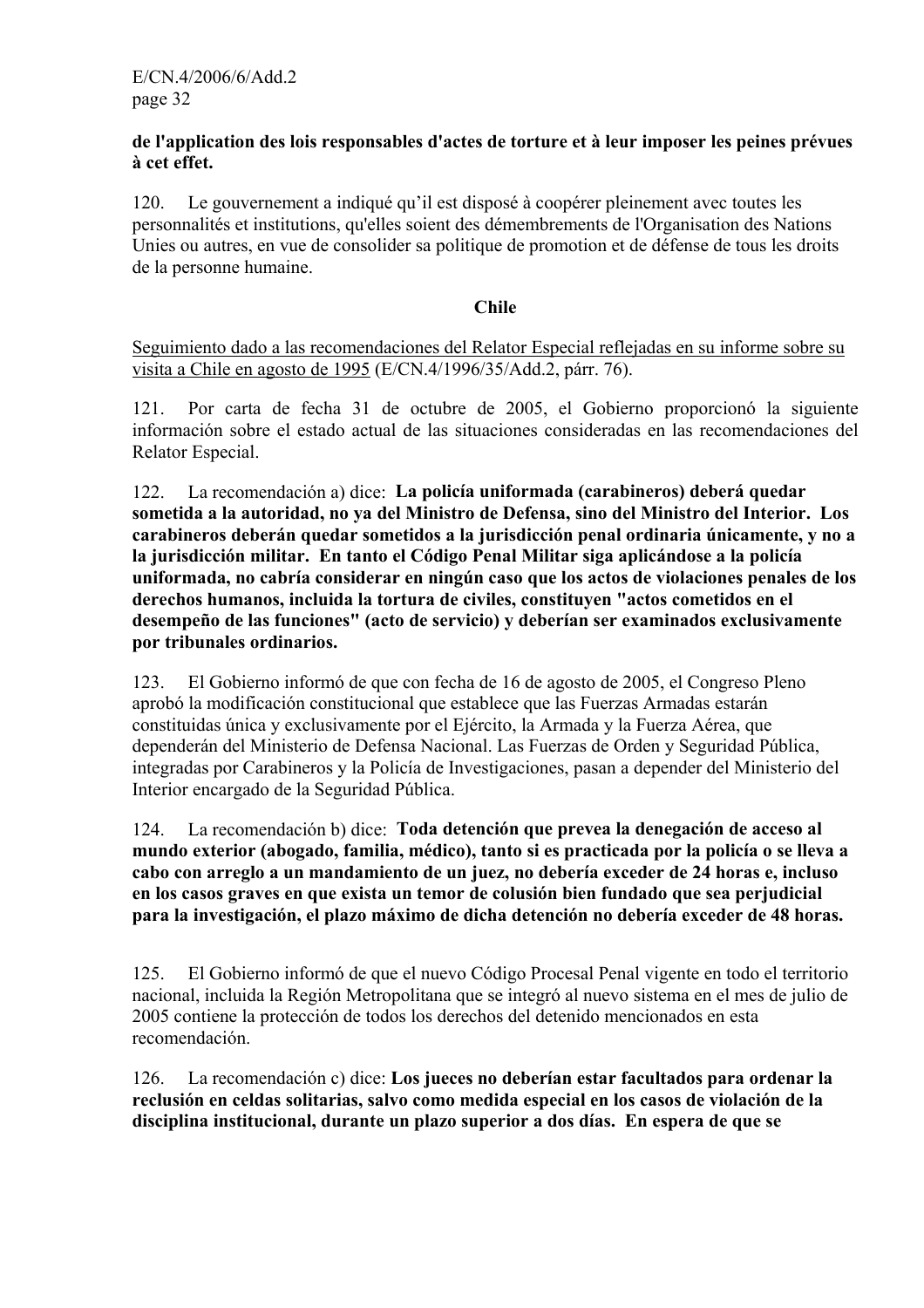#### **modifique la ley, los jueces deberían abstenerse de recurrir a una autoridad que pueda equivaler a una orden de infligir tratos crueles, inhumanos o degradantes.**

127.El Gobierno informó de que desde la vigencia del nuevo Código Procesal Penal, los jueces de garantía no decretan reclusión en celdas solitarias.

128. La recomendación d) dice: **Deberá facilitarse a todos los detenidos, inmediatamente después de su detención, información sobre sus derechos y sobre el modo de utilizar esos derechos.** 

129. El Gobierno informó de que el nuevo Código Procesal Penal contiene la protección de todos los derechos del detenido mencionados en esta recomendación.

130. La recomendación e) dice: **Debe garantizarse plenamente el derecho de los detenidos a comunicar sin demora y con toda confidencialidad con su abogado defensor. A este respecto, la legislación interna debe tener en cuenta lo dispuesto en el Principio 18 del Conjunto de Principios para la Protección de Todas las Personas Sometidas a Cualquier Forma de Detención o Prisión, así como el párrafo 8 de los Principios Básicos relativo a la función de los abogados.**

131. El Gobierno informó de que el nuevo Código Procesal Penal, contiene la protección de todos los derechos del detenido mencionados en esta recomendación.

132. La recomendación f) dice: **Todos los detenidos deben tener acceso a un pronto examen médico a cargo de un médico independiente. A este respecto, la legislación vigente debe cuando menos adaptarse a los Principios 24 a 26 del referido Conjunto de Principios.** 

133. La recomendación g) dice**: Debe registrarse debidamente la identidad de los funcionarios que lleven a cabo la detención y los interrogatorios. Los detenidos y sus abogados, así como los jueces, deberían tener acceso a esa información.** 

134. La recomendación h) dice: **Debe prohibirse terminantemente la práctica consistente en vendar la vista a los detenidos que se encuentren bajo custodia de la policía.** 

135. La recomendación i) dice: **Debe examinarse seriamente la posibilidad de registrar en vídeo los interrogatorios y de hacer confesiones o declaraciones formales, tanto para proteger a los detenidos de todo abuso como para proteger a la policía de las denuncias infundadas acerca de un comportamiento indebido.** 

136. La recomendación j) dice: **Se debe impedir que las personas que supuestamente hayan cometido actos de tortura desempeñen funciones oficiales durante la investigación.** 

137. La recomendación k) dice: **La carga de la prueba de que una persona fue sometida a tortura no debe recaer enteramente en la presunta víctima. Los funcionarios de que se trate o sus superiores también deberían estar obligados a aportar pruebas en contrario.** 

138. El Gobierno informó de que de acuerdo al nuevo Código Procesal Penal, la carga de la prueba no recae enteramente en la presunta víctima de un delito. El texto establece la obligación de los miembros de Carabineros de Chile, de Investigaciones de Chile y de Gendarmería de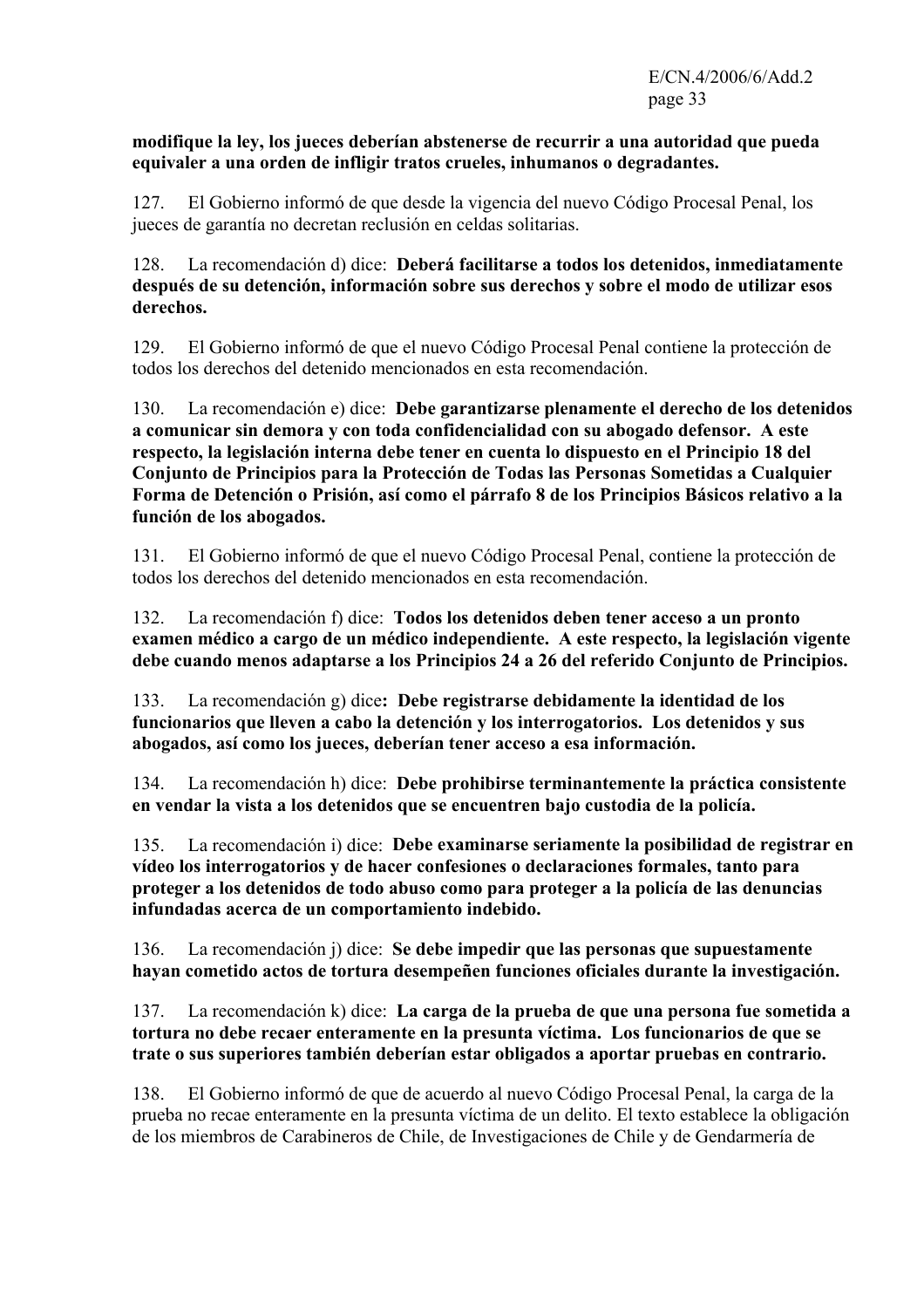denunciar todos los delitos que presencien o que lleguen a su conocimiento. También están obligados en este sentido los miembros de las Fuerzas Armadas, en relación a los delitos de que tomen conocimiento en el ejercicio de sus funciones (art. 175). Asimismo estas instituciones están obligadas a proporcionar sin demora toda la información que le sea requerida por el Ministerio Público que representa a la víctima y lleva a cabo en forma exclusiva la investigación de los delitos (arts. 3 y 19).

139. La recomendación l) dice: **Los jueces deben aprovechar plenamente las posibilidades que brinda la ley en cuanto al procedimiento de hábeas corpus (procedimiento de amparo). En particular, deben tratar de entrevistarse con los detenidos y verificar su condición física. La negligencia de los jueces con respecto a esta cuestión debería ser objeto de sanciones disciplinarias.** 

140. El Gobierno informó de que el hábeas corpus se encuentra plenamente vigente en el país.

141. La recomendación m) dice: **Las disposiciones relativas a la detención por sospecha deberían ser modificadas con el fin de asegurar que tal detención sólo tiene lugar en circunstancias estrictamente controladas y de conformidad con las normas nacionales e internacionales que garantizan el derecho a la libertad de la persona. Los detenidos por sospecha deberían estar separados de otros detenidos y tener la posibilidad de comunicar inmediatamente con los familiares y los abogados.** 

142. El Gobierno informó de que por Ley 19.942 de 15 de abril de 2004, modificó la norma del Código Procesal Penal que regula el control de identidad (art. 859): se estableció la obligatoriedad de llevar a cabo el control de identidad por parte de Carabineros e Investigaciones, el que anteriormente era facultativo; se sancionó como falta el hecho de que una persona requerida por la policía a proporcionar su identidad, se niegue a hacerlo, dé una falsa o la oculte, exigiéndose a la policía comunicar esta situación en forme inmediata al Ministerio Público y aplicándose las normas generales del procedimiento de conducir al detenido dentro de un máximo de 24 horas ante el juez de garantía, no obstante lo cual el Fiscal puede ejercer su facultad de dejar sin efecto esta detención.

143. La recomendación n) dice: **Debe prestarse gran atención a la recomendación del Comité contra la Tortura acerca de la conveniencia de tener especialmente en cuenta los delitos de tortura, según se señala en el artículo 1 de la Convención, y de castigar ese delito con una pena que esté en consonancia con la gravedad del delito cometido. Los plazos de prescripción también deberían reflejar la gravedad del delito.** 

144. El Gobierno informó que se dio respuesta en años pasados.

## 145. La recomendación o) dice: **Es necesario adoptar medidas a fin de reconocer la competencia del Comité por lo que respecta a las circunstancias señaladas en los artículos 21 y 22 de la Convención.**

146. El Gobierno informó de que en marzo de 2004 Chile depositó ante el Secretario General de Naciones Unidas, la declaración de reconocimiento de competencia del Comité contra la Tortura conforme a los artículos 21 y 22 de la Convención.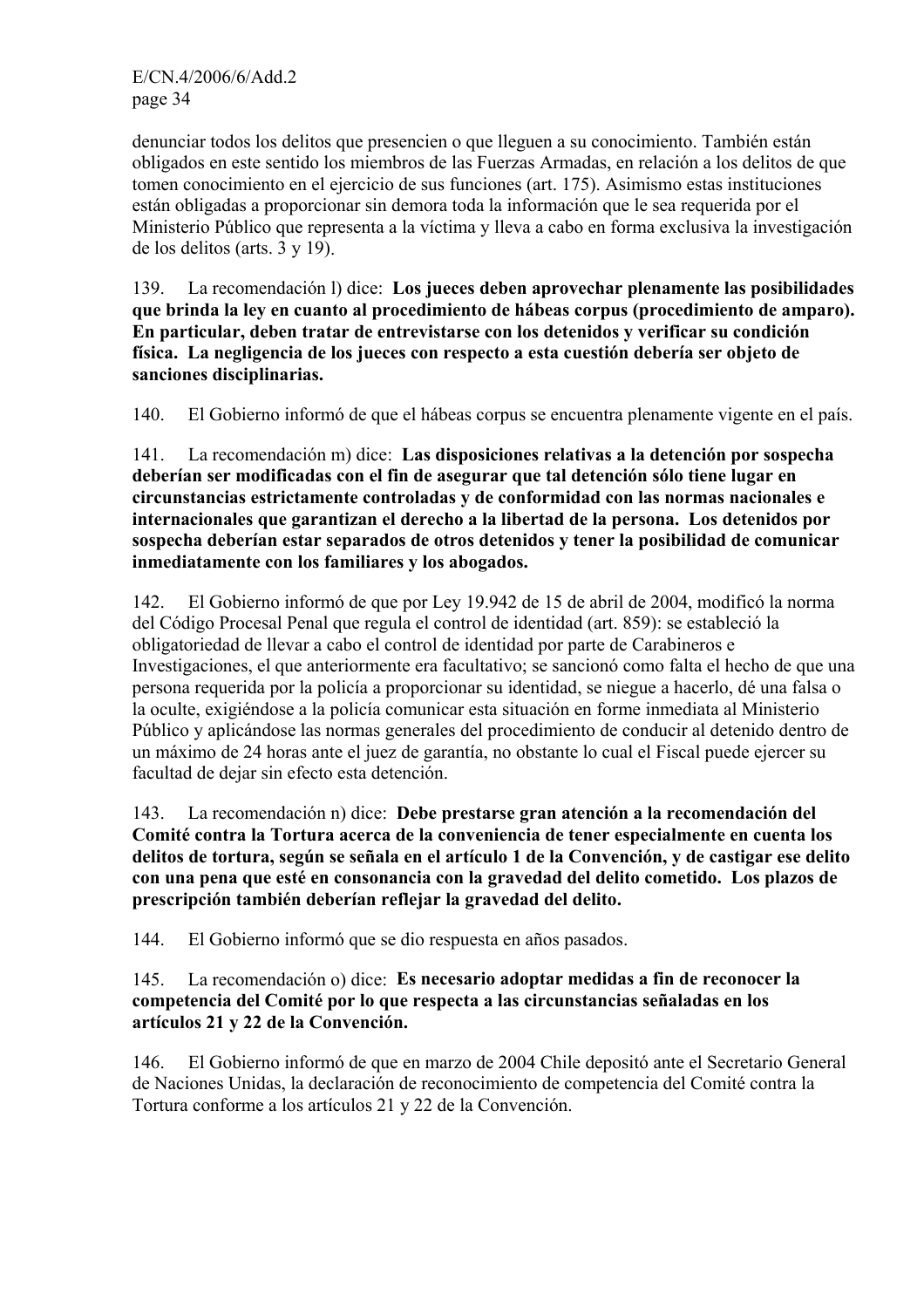#### 147. La recomendación p) dice: **Deben adoptarse medidas para asegurar que las víctimas de la tortura reciban una indemnización adecuada.**

148. El Gobierno informó de que de acuerdo a la Ley N°19.992 de diciembre de 2004, todas las víctimas reconocidas por la Comisión Nacional sobre Prisión Política y Tortura reciben una pensión anual de: 1.353.798 pesos si son menores de 70 años; 1.480.284 pesos si son mayores de 70 y menores de 75; y 1.549.422 si son mayores de 75 años Esta pensión se paga en 12 cuotas mensuales y puede ser reajustada.

## 149. La recomendación q) dice: **El Programa de reparación y atención integral en salud para los afectados por violaciones de los derechos humanos (PRAIS) debe ser reforzado para poder prestar asistencia a las víctimas de las torturas practicadas bajo los gobiernos militares o civiles en todos los aspectos de su rehabilitación, incluida la rehabilitación profesional.**

150. El Gobierno informó de que mediante las leyes n°19.980 y n°19.992 de noviembre y diciembre de 2004 respectivamente, el PRAIS quedó consolidado definitivamente. A partir de la vigencia de estas leyes deberá existir en todos los Servicios de Salud del país un equipo PRAIS especializado compuesto como mínimo por un/a médico general, un/a psicólogo, un/a psiquiatra, un/a asistente social y un/a secretaria.

151. La recomendación r) dice: **Las organizaciones no gubernamentales (ONG) del país también desempeñan, y han desempeñado en el pasado, un papel importante en la rehabilitación de las víctimas de la tortura. Siempre que lo soliciten, deberá prestarse a esas organizaciones apoyo oficial para llevar a cabo sus actividades al respecto. Por otra parte, se insta al Gobierno a que examine la posibilidad de incrementar su contribución al Fondo de Contribuciones Voluntarias de las Naciones Unidas para las Víctimas de la Tortura, el cual ha financiado a lo largo de los años los programas de varias ONG en Chile.** 

152 El Gobierno informó de que el aporte de Chile al Fondo de Contribuciones Voluntarias de las Naciones Unidas para las Víctimas de la Tortura a comienzos del año 2005 fue de US\$ 10,000 y que se considera la posibilidad de contribuir con igual suma el año 2006.

153. La recomendación s) dice: **El Gobierno y el Congreso deberán prestar especial atención, como cuestión prioritaria, a las propuestas (algunas de las cuales están sometidas actualmente al Congreso) encaminadas a reformar el Código de Enjuiciamiento Criminal. En particular, debe encargarse a un servicio de enjuiciamiento independiente del Gobierno (Ministerio Público) la tramitación de las causas con miras a la adopción de la correspondiente decisión judicial. Hay que establecer condiciones de igualdad entre el Ministerio Público y la defensa.** 

154. El Gobierno informó de que el nuevo Código Procesal Penal se encuentra vigente en todo el país, su aplicación con el peno funcionamiento del Ministerio Público y de la Defensoría Penal Pública.

155. La recomendación t) dice: **El Gobierno debe considerar la posibilidad de someter al Congreso propuestas acerca del establecimiento de una institución nacional para la promoción y protección de los derechos humanos. Cuando se proceda a la elaboración del**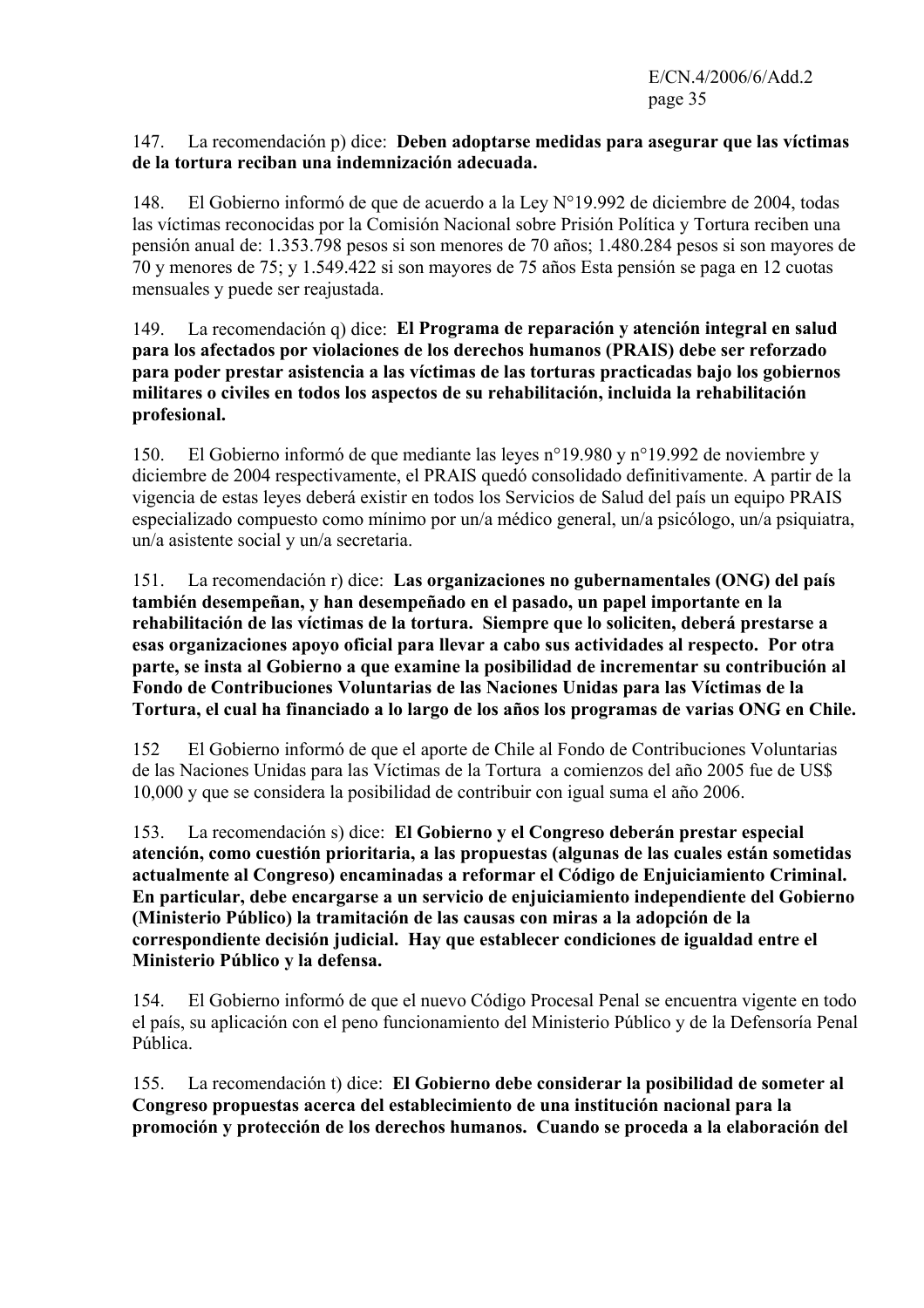#### **correspondiente proyecto de ley, es preciso prestar atención a los principios referentes a la condición jurídica de las instituciones nacionales establecidas por la Comisión de Derechos Humanos por su resolución 1992/54, de 3 de marzo de 1992, y aprobadas por la Asamblea General.**

156. El Gobierno informó de que un proyecto de Defensor Ciudadano estuvo en el Senado desde octubre de 2000 pero no fue tratado por recargo en la Cámara Alta de la cual fue retirado. En noviembre de 2003, el Ejecutivo envió al Congreso Nacional nuevamente el proyecto de reforma constitucional que crea el Defensor Ciudadano. Según el texto, el Defensor es un órgano constitucional de carácter autónomo destinado a proteger los derechos de los ciudadanos frente a los actos de los órganos de la Administración del Estado. El proyecto se encuentra en primer trámite constitucional en la Comisión Legislación y Justicia de la Cámara de Diputados desde diciembre de 2003. En mayo de 2005, el Ejecutivo envió al Congreso Nacional un proyecto de ley que crea el Instituto Nacional de Derechos Humanos tomando en cuenta los modelos comparados y conforme a los Principios de París. El Instituto será una entidad autónoma del Gobierno – corporación autónoma de derecho público con personalidad jurídica y patrimonio propio – cuya función es la promoción y protección de los derechos humanos de las personas que habiten en el territorio de Chile. A octubre de 2005 este proyecto se encuentra en primer trámite constitucional en la Comisión de Derechos Humanos, Nacionalidad y Ciudadanía de la Cámara de Diputados.

157. La recomendación u) dice: **Todas las denuncias de torturas practicadas desde septiembre de 1973 deberían ser objeto de una investigación pública exhaustiva, similar a la realizada por la Comisión Nacional de Verdad y Reconciliación respecto de las desapariciones forzadas y las ejecuciones extrajudiciales. Cuando las pruebas lo justifiquen -y, dado el período de tiempo transcurrido desde las peores prácticas del gobierno militar, ello sería sin duda raro-, los responsables deberían comparecer ante la justicia, salvo en los casos en que los delitos hayan prescrito (prescripción).** 

158. El Gobierno informó de que la Comisión Nacional sobre Prisión Política y Tortura fue creada por Decreto Supremo con el fin de saldar una deuda pendiente de reparación con las personas que sufrieron prisión y tortura durante el régimen militar. Inició sus actividades el 11 de noviembre de 2003 en la Región Metropolitana y el 10 de diciembre de 2003 en el resto de regiones del país y en los consulados de Chile en el exterior. En su primer informe después de un año de trabajo da cuenta del contexto histórico en que se produjeron las torturas, el comportamiento de las diferentes instancias estatales en relación a esta práctica, los diferentes períodos y modalidades de la prisión política y tortura en el país, los métodos de tortura utilizados, los recintos de detención, el perfil de las víctimas y las consecuencias en ellas. La Comisión recibió el testimonio de 35.868 personas residentes en el país y en el extranjero, de las cuales quedaron calificadas como víctimas 28.000 personas, los restantes 7.000 testimonios fueron objeto de reconsideración por la Comisión, calificándose como víctimas a 1.204 personas más.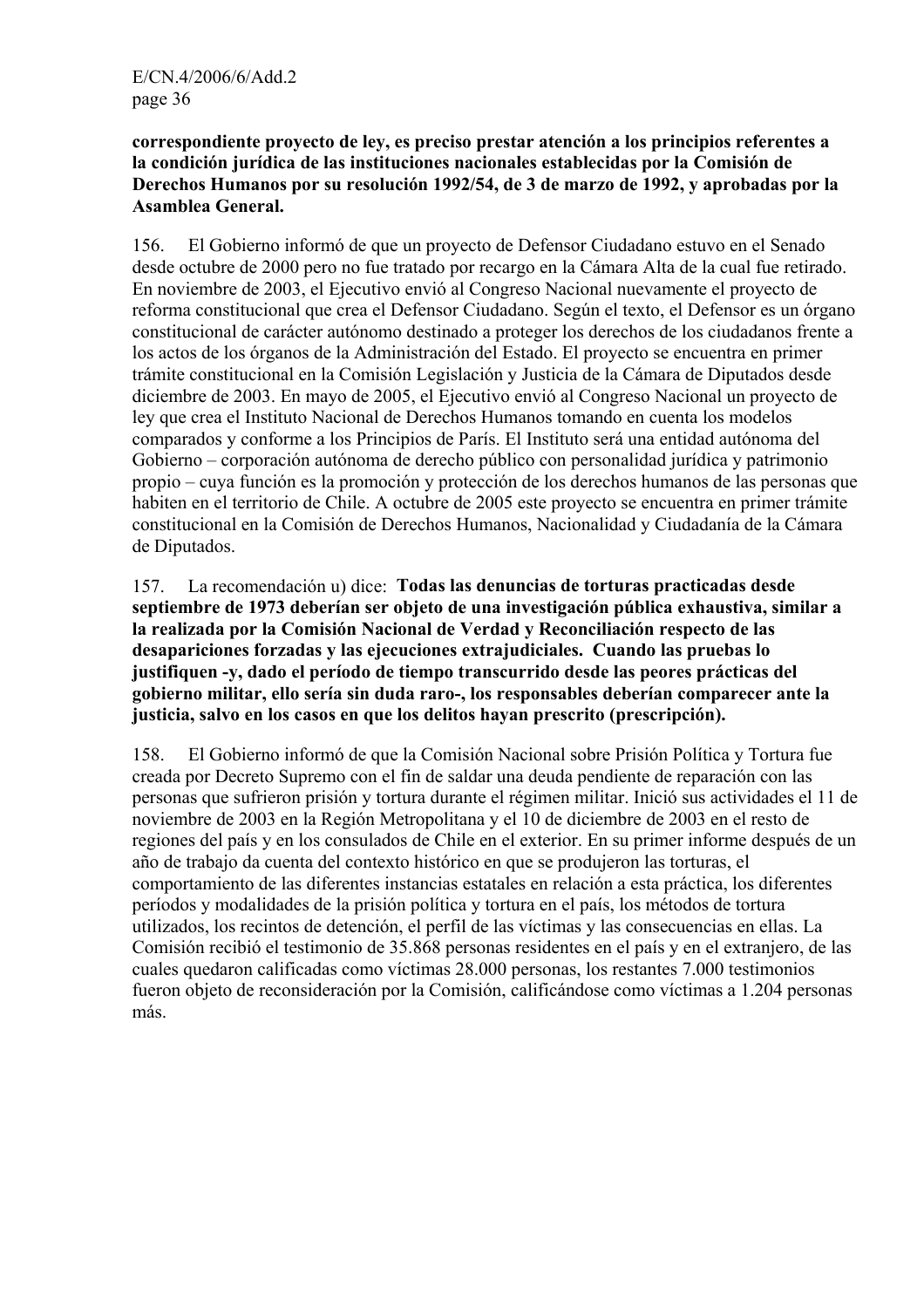### **Mexico**

Seguimiento dado a las recomendaciones del Relator Especial reflejadas en su informe sobre su visita a México en agosto de 1997 (E/CN.4/1998/38/Add.2, párr. 88).

159. Por carta con fecha 22 de diciembre de 2005, el Gobierno proporcionó información adicional sobre el seguimiento de las situaciones consideradas en las recomendaciones del Relator, la cual complementa la información enviada anteriormente (véase por ej. E/CN.4/2005/62/Add.2, párrafos. 59-91) .

160. La recomendación a) dice: **Se insta encarecidamente a México a que examine la posibilidad de ratificar el Protocolo Facultativo al Pacto Internacional de Derechos Civiles y Políticos y hacer la declaración prevista en el artículo 22 de la Convención contra la Tortura y Otros Tratos o Penas Crueles, Inhumanos o Degradantes, para permitir así el derecho de petición individual al Comité de Derechos Humanos y al Comité contra la Tortura, respectivamente. Se insta análogamente a estudiar la posibilidad de ratificar el Protocolo Adicional II a los Convenios de Ginebra de 12 de agosto de 1949 relativos a la protección de las víctimas de los conflictos armados sin carácter internacional, y de hacer la declaración prevista en el artículo 62 de la Convención Americana sobre Derechos Humanos concerniente a la jurisdicción obligatoria de la Corte Interamericana de Derechos Humanos.** 

161. Según la información recibida por fuentes no gubernamentales, se habría acatado en gran parte esta recomendación. El Gobierno ha ratificado el Protocolo Facultativo del Pacto Internacional de Derechos Civiles y Políticos, ha hecho la declaración prevista en el artículo 22 de la Convención contra la Tortura, así como la declaración prevista en el artículo 62 de la Convención Americana sobre Derechos Humanos. El 11 de abril del 2005, el Estado mexicano ratificó el Protocolo Facultativo de la Convención contra la Tortura. Sin embargo, todavía hace falta la ratificación del Protocolo Adicional II a los Convenios de Ginebra.

## 162. La recomendación b) dice: **Debe establecerse un sistema de inspección independiente de todos los lugares de detención por expertos reconocidos y miembros respetados de la comunidad local.**

163. Según la información recibida por fuentes no gubernamentales, existe una propuesta gubernamental consistente en otorgar a la CNDH (Comisión Nacional de Derechos Humanos) y a las comisiones estatales el mandato local de Mecanismo Nacional de Prevención (MNP), independientemente de la creación de un subcomité internacional que realizará visitas a lugares de detención. Es indispensable que el MNP contemple además de las Comisiones Públicas de Derechos Humanos, la participación de ONG que tengan experiencia en visitas a centros de detención, así como de académicos y otros sectores de la sociedad civil. Además las organizaciones de derechos humanos se encuentran preocupadas al constatar que el proceso oficial de creación del Mecanismo Nacional ha sido, hasta la fecha, excluyente de consulta y de la participación de las organizaciones de la sociedad civil y académica.

164. La recomendación c) dice: **Debe hacerse extensivo a todo el país el sistema de grabar en cinta los interrogatorios aplicado en una comisaría de la Ciudad de México.**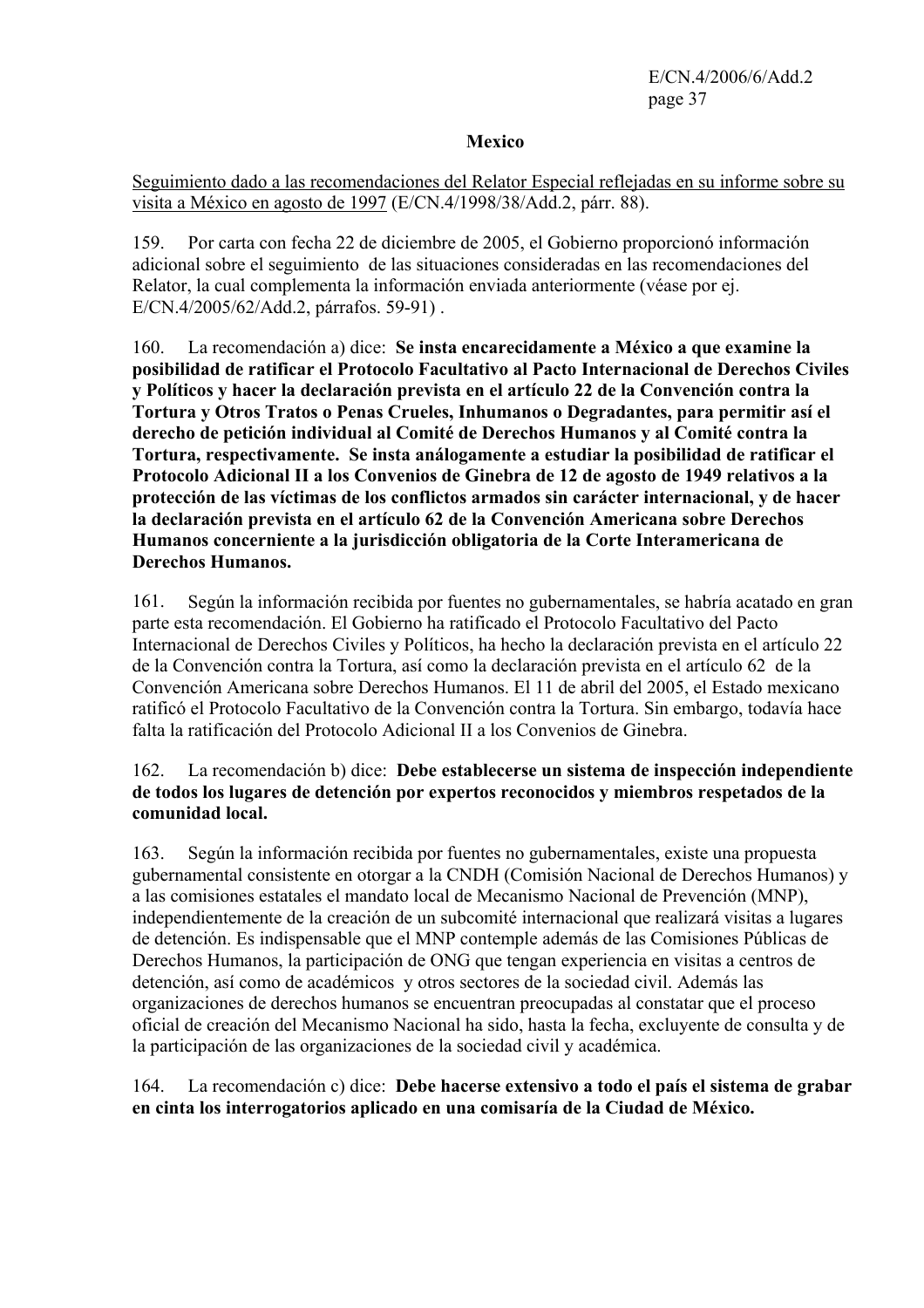165. Según la información recibida por fuentes no gubernamentales, esta recomendación sigue siendo pertinente y sin cumplir por parte del Estado mexicano.

166. El Gobierno informó, que el 17 de noviembre de 2005, la Comisión Nacional de Derechos Humanos (CNDH) expidió la "Recomendación General No. 10 Sobre la Práctica de La Tortura", dirigida a los Procuradores General de la República, de Justicia Militar y de Justicia de las Entidades Federativas, así cómo a los Secretarios, Subsecretarios y Directores Generales de Seguridad Pública Federal y de las Entidades Federativas. La recomendación séptima de dicho documento apela a las autoridades a que: "*A fin de garantizar una mayor imparcialidad y objetividad en el trabajo de los peritos médicos, proporcionar a dichos servidores públicos equipos de video-grabación y audio que respalden los procedimientos de revisión médica, así como las diligencias de interrogatorios realizadas por el Ministerio Público, o bien, permitir que el defensor del detenido realice dicha grabación*".

## 167. La recomendación d) dice: **No debe considerarse que las declaraciones hechas por los detenidos tengan un valor probatorio a menos que se hagan ante un juez.**

168. Según la información recibida por fuentes no gubernamentales, no se habría cumplido esta recomendación. Las confesiones ministeriales siguen siendo pruebas fundamentales en las investigaciones y procesos penales aunque en el proyecto de Reforma sobre Justicia y Seguridad enviado por el Presidente Fox incluye una reforma constitucional para que la única confesión valida sea la realizada ante el juez. Por otro lado, las propuestas relativas a que solo sea válida la confesión ante el juez y la presunción de inocencia para los delincuentes organizados, no fueron aceptadas por el Senado en la primera revisión de las diversas propuestas de reforma al sistema de justicia.

## 169. La recomendación e) dice: **Una vez que se haya hecho comparecer a un detenido ante un procurador, no debe devolvérsele a detención policial.**

170. Según la información recibida por fuentes no gubernamentales, no se habría cumplido esta recomendación. Actualmente, mediante el uso de la figura del ARRAIGO, previsto en la legislación mexicana en leyes secundarias, es posible mantener a las personas en detención policial y fuera de los establecimientos previstos para tal efecto, hasta por 60 días. Esta practica esta siendo cada vez mas utilizada por las autoridades mexicanas. La figura del arraigo priva a la persona en su libertad sin que existan ni los datos que acrediten el cuerpo del delito, mucho menos su probable responsabilidad.

## 171. La recomendación f) dice: **Debe revisarse radicalmente el sistema de los defensores de oficio a fin de garantizar una mejora sustancial de su competencia, remuneración y condición jurídica**.

172. Según la información recibida por fuentes no gubernamentales, en esta materia no ha habido avances sustantivos. Los defensores de oficio tienen una sobrecarga de trabajo que hace imposible una real defensa, no tiene la preparación ni los instrumentos necesarios para llevar a cabo su trabajo, as veces comparten sus oficinas con los procuradores. Con frecuencia cobran a sus defendidos para priorizar sus casos, y por lo general se dedican a firmar documentos sin siquiera estar presentes en las audiencias. La remuneración sigue siendo inadecuada.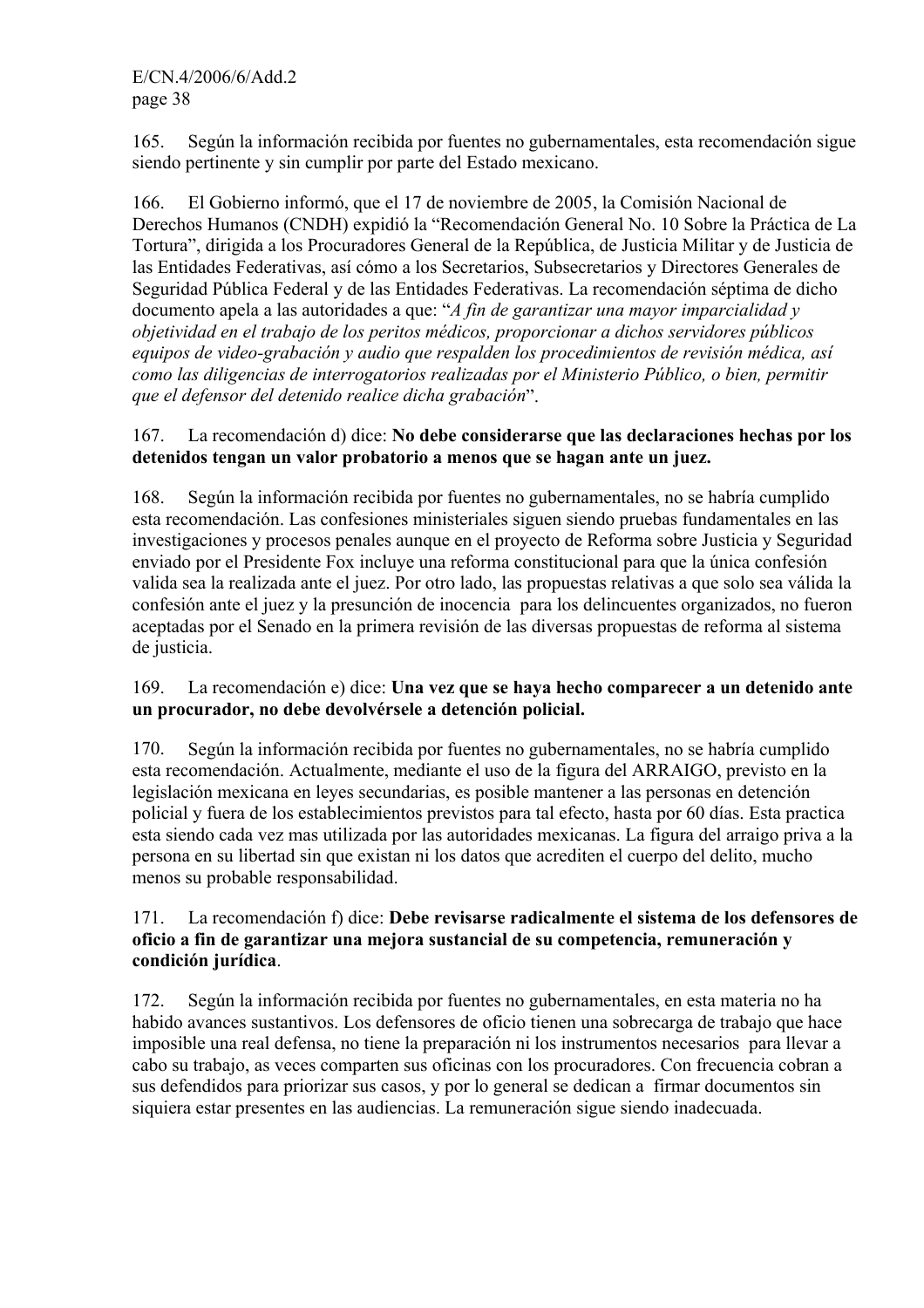#### 173. La recomendación g) dice: **Debe vigilarse atentamente la base de datos de agentes de policía destituidos para asegurarse de que no sean transferidos de una jurisdicción a otra.**

174. Según la información recibida por fuentes no gubernamentales, no se habría cumplido esta recomendación. Los policías, tanto de seguridad pública o ministerial, que son destituidos son después reincorporados sin obstáculo alguno. A la fecha no existe una base de datos común donde se ingresan los datos de los policías destituidos en los diferentes cuerpos policíacos del país y muchos de ellos, aun teniendo ordenes de aprehensión en un estado, trabajan como policías en un estado diferente. Por otro lado, tampoco existe una base de datos donde se encuentran las listas de los funcionarios que han sido señaladas por las comisiones de derechos humanos como responsables por violaciones graves a los derechos humanos.

## 175. La recomendación h) dice: **Todas las Procuradurías Generales de Justicia deberían establecer un sistema de rotación entre los miembros de la policía y el Ministerio Público, para disminuir el riesgo de establecer vínculos que puedan conducir a prácticas corruptas.**

176. Según la información recibida por fuentes no gubernamentales, si bien estas recomendaciones han sido atendidas en el nivel federal, no se constatan avances en las jurisdicciones estatales.

## 177. La recomendación i) dice: **Los procuradores y jueces no deben considerar necesariamente que la falta de señales corporales que pudieran corroborar las alegaciones de tortura demuestre que esas alegaciones sean falsas.**

178. Según la información recibida por fuentes no gubernamentales, la falta de señales corporales sigue consistiendo un elemento clave para que no prospere la averiguación cuando una victima de tortura lo haya anunciado. La adopción a nivel federal de una adaptación del Protocolo de Estambul constituye un avance. El protocolo es idóneo para documentar casos de tortura aun cuando se ha transcurrido tiempo suficiente para borrar señales corporales. Sin embargo, la utilización del manual sobre documentación de tortura elaborado por la Procuraduría General de la Republica carece del principal requisito para que sea eficaz: la independencia de los peritos que llevan a cabo los exámenes físicos y psicológicos.

## 179. La recomendación j) dice: **Los delitos graves perpetrados por personal militar contra civiles, en particular la tortura u otros tratos o penas crueles, inhumanos o degradantes, deben ser conocidos por la justicia civil, con independencia de que hayan ocurrido en acto de servicio.**

180. Según la información recibida por fuentes no gubernamentales, no se habría cumplido esta recomendación. Los militares siguen siendo procesados por fuero castrense. Los tres poderes de la Unión han realizado acciones que perpetúan la acción del fuero militar. La jurisdicción militar equivales en los hechos a una ley de amnistía, la cual garantiza la impunidad de los elementos castrenses que violentan los derechos fundamentales de la ciudadanía. En este contexto, es preocupante observar, por otra parte, que el Estado mexicano y los distintos poderes insistan nuevamente en fomentar la participación militar en tareas de seguridad pública, como es el caso, por ejemplo del operativo México Seguro implementado en la frontera norte del país para luchar contra el narcotráfico.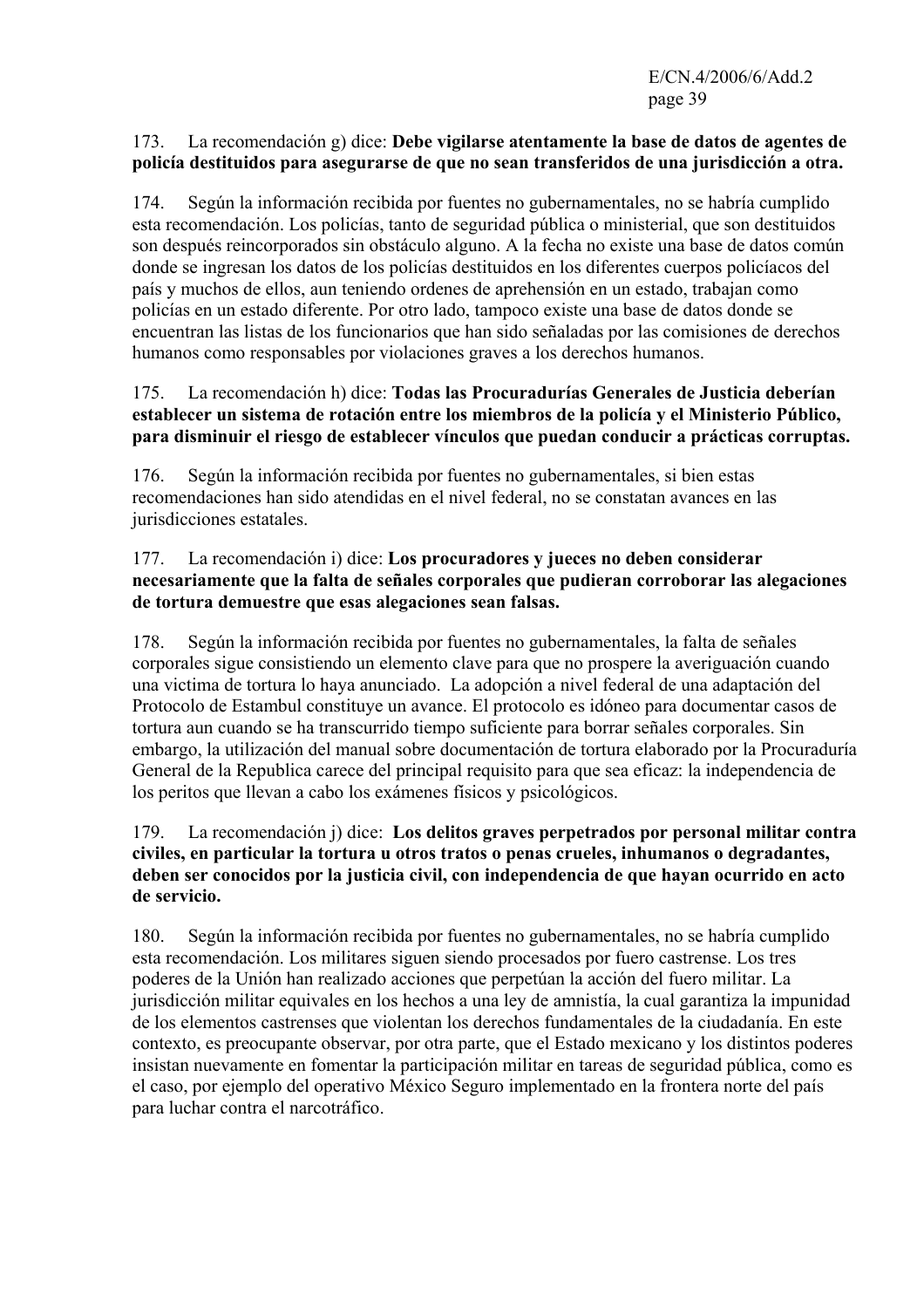## 181. La recomendación k) dice: **Debe enmendarse el Código Penal Militar para incluir expresamente el delito de tortura infligida a personal militar, como es el caso del Código Penal Federal y de la mayoría de los códigos de los Estados.**

182. Según la información recibida por fuentes no gubernamentales, no se habría cumplido esta recomendación. El código penal militar aún no incluye el delito de tortura, la única referencia que se hace es en el artículo 523 donde se menciona que en la confesión no debe mediar tortura, sin embargo la conducta no se describe.

183. La recomendación l) dice: **Los médicos asignados a la protección, atención y trato de personas privadas de libertad deben ser empleados con independencia de la institución en que ejerzan su práctica; deben ser formados en las normas internacionales pertinentes, incluidos los Principios de ética médica aplicables a la función del personal de salud, especialmente los médicos, en la protección de las personas presas y detenidas contra la tortura y otros tratos o penas crueles, inhumanos o degradantes. Deben tener derecho a un nivel de remuneración y condiciones de trabajo acordes con su función de profesionales respetados.**

184. Según la información recibida por fuentes no gubernamentales, no se habría cumplido esta recomendación. Los profesionales encargados de la protección, atención y trato a personas privadas de la libertad, siguen dependiendo directamente de las instituciones para las que prestan sus servicios, por lo que no se garantiza independencia en su actuación, de igual forma, la capacitación que reciben es en su gran mayoría deficiente y no incluye los estándares internacionales a los que deben sujetarse. En el marco del manual elaborado por la Procuraduría General de la República con el fin de implantar el Protocolo de Estambul, se observa que los médicos carecen de independencia ya que dependen jerárquicamente de la misma PGR.

## 185. La recomendación m) dice: **Debe apoyarse la iniciativa de la Comisión Nacional de Derechos Humanos para mejorar la ley relativa a la indemnización de las víctimas de violaciones de los derechos humanos.**

186. Según la información recibida por fuentes no gubernamentales, no se habría cumplido esta recomendación. En materia de la tortura, las autoridades mexicanas no han tomado medidas destinadas a impulsar la reparación del daño a las víctimas de tortura. La solicitud de reparación de daño, en casos de comprobación de la tortura, recae en realidad en las propias víctimas, aun cuando es obligación de las autoridades ministeriales y judiciales realizar las actuaciones necesarias para la reparación en casos de violaciones a derechos humanos.

187. El Gobierno informó que la antemencionada "Recomendación General No. 10" de la CNDH, en su recomendación quinta aconseja a las autoridades a que "*Se giren instrucciones expresas a efecto de asegurar que las personas contra las cuales se haya cometido un acto de tortura física o psicológica, tengan derecho a una indemnización o compensación financiera por los daños o perjuicios que se les causen*".

188. La recomendación n) dice: **Habida cuenta del escaso celo con que el Ministerio Público enjuicia los delitos cometidos por funcionarios públicos, debería estudiarse la posibilidad de establecer una procuraduría independiente encargada de esos enjuiciamientos, nombrada tal vez por el Congreso y responsable ante éste.**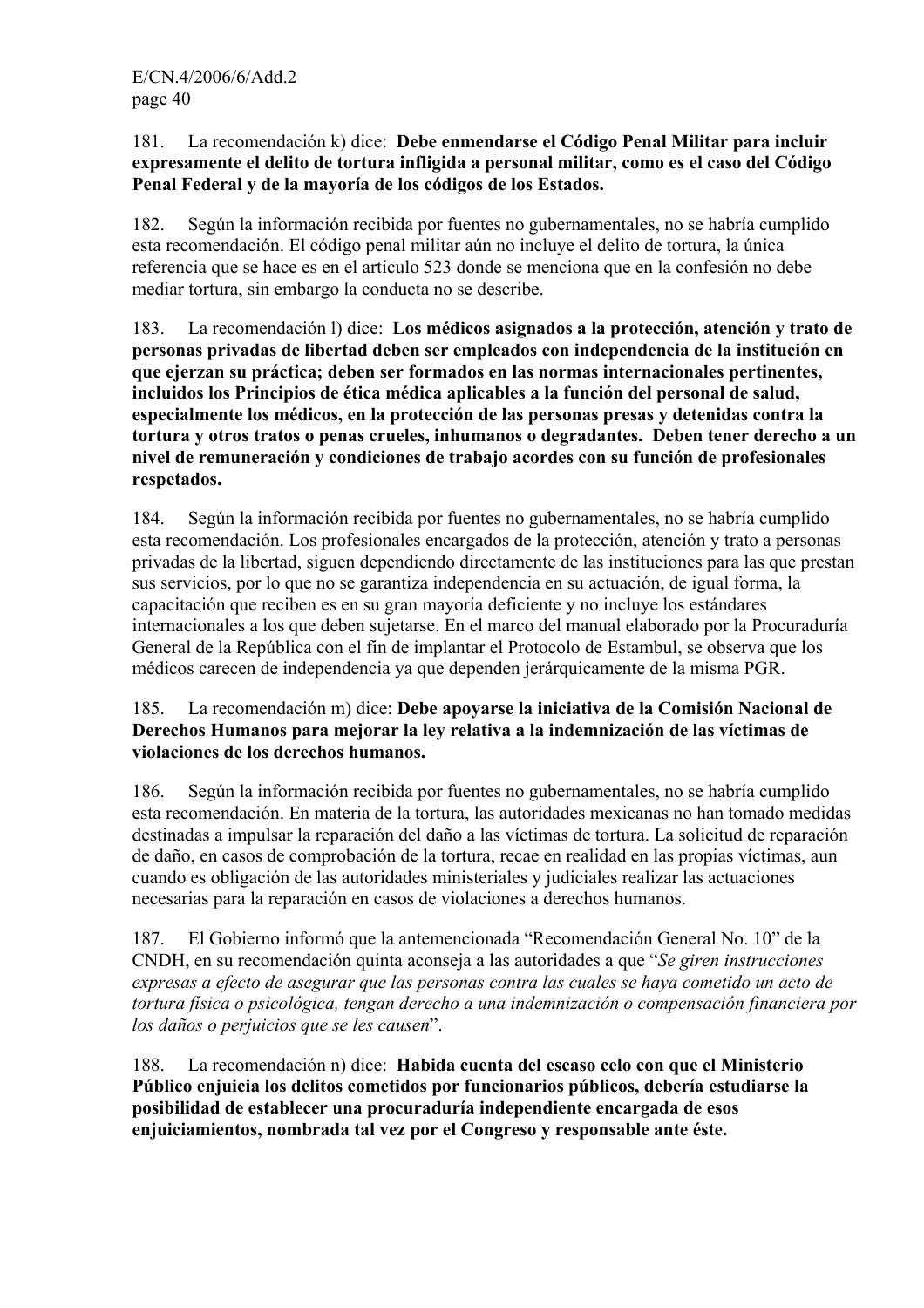189. Según la información recibida por fuentes no gubernamentales, no existe a la fecha alguna iniciativa que pueda derivar en la creación de instancias autónomas a la Procuraduría General de la República, que sean las responsables de las investigaciones de delitos cometidos por funcionarios públicos. Se han creado fiscalías especiales, pero éstas siguen dependiendo de la misma PGR. El Ministerio Público sigue formando parte del poder ejecutivo en los ámbitos federal y estatal, por lo que las investigaciones y enjuiciamientos están sujetaos a presiones políticas.

## 190. La recomendación o) dice: **Deben promulgarse leyes para que las víctimas puedan impugnar ante la magistratura la renuncia del Ministerio Público a incoar procedimientos en casos de derechos humanos.**

191. Según la información recibida por fuentes no gubernamentales, la única forma que se tiene de impugnar la renuncia del ministerio público a ejercer acción penal en casos de violaciones de los derechos humanos es el 'Amparo por el No Ejercicio de la Acción Penal'. Sin embargo, se informa que dicho amparo es ineficaz y hasta la fecha son extremadamente raros los casos en los que el poder judicial ordena al Ministerio Público a revertir su decisión.

#### 192. La recomendación p) dice: **Debe establecerse un límite legal a la duración de las investigaciones de casos de derechos humanos, incluida la tortura, realizadas por las procuradurías, con independencia de que esas investigaciones obedezcan a recomendaciones hechas por una comisión de derechos humanos. La ley debería también prever sanciones cuando no se respeten esos plazos.**

193. Según la información recibida por fuentes no gubernamentales, hasta el momento no se han establecido plazos que obliguen al ministerio público a actuar con diligencia, prontitud y eficacia en la investigación de los delitos. Por lo tanto, el plazo aplicable en el caso de una violación de derechos humanos es la prescripción del delito, lo cual implica que en muchas ocasiones la temporalidad sea excesiva.

194. El Gobierno informó que la "Recomendación General No. 10" de la Comisión Nacional de Derechos Humanos (CNDH) en su recomendación cuarta aconseja a las autoridades que "*en los casos en que existan indicios de tortura, se establezcan las condiciones necesarias para que se cumpla con et deber del Estado de realizar seriamente las investigaciones con prontitud y efectividad en contra del servidor público involucrado, que permitan imponer las sanciones pertinentes y asegurar a la victima una adecuada reparación*".

### 195. La recomendación q) dice: **Deben adoptarse medidas para garantizar que las recomendaciones de comisiones de derechos humanos sean adecuadamente aplicadas por las autoridades a las que van dirigidas. Sería conveniente la participación a este respecto de la rama legislativa y ejecutiva a nivel nacional y estatal.**

196. Según la información recibida por fuentes no gubernamentales, no se habría cumplido esta recomendación. Esta ausencia de mecanismos que hagan aún mayormente vinculatorias las recomendaciones al grado de que las autoridades imperativamente se vean en al necesidad de cumplirlas, se conjuga con el hecho de que las Comisiones Públicas de derechos humanos no han implementado métodos adecuados de seguimiento al cumplimiento de las recomendaciones que emiten, lo que genera que constantemente la víctima se vea vulnerada por el desacato de la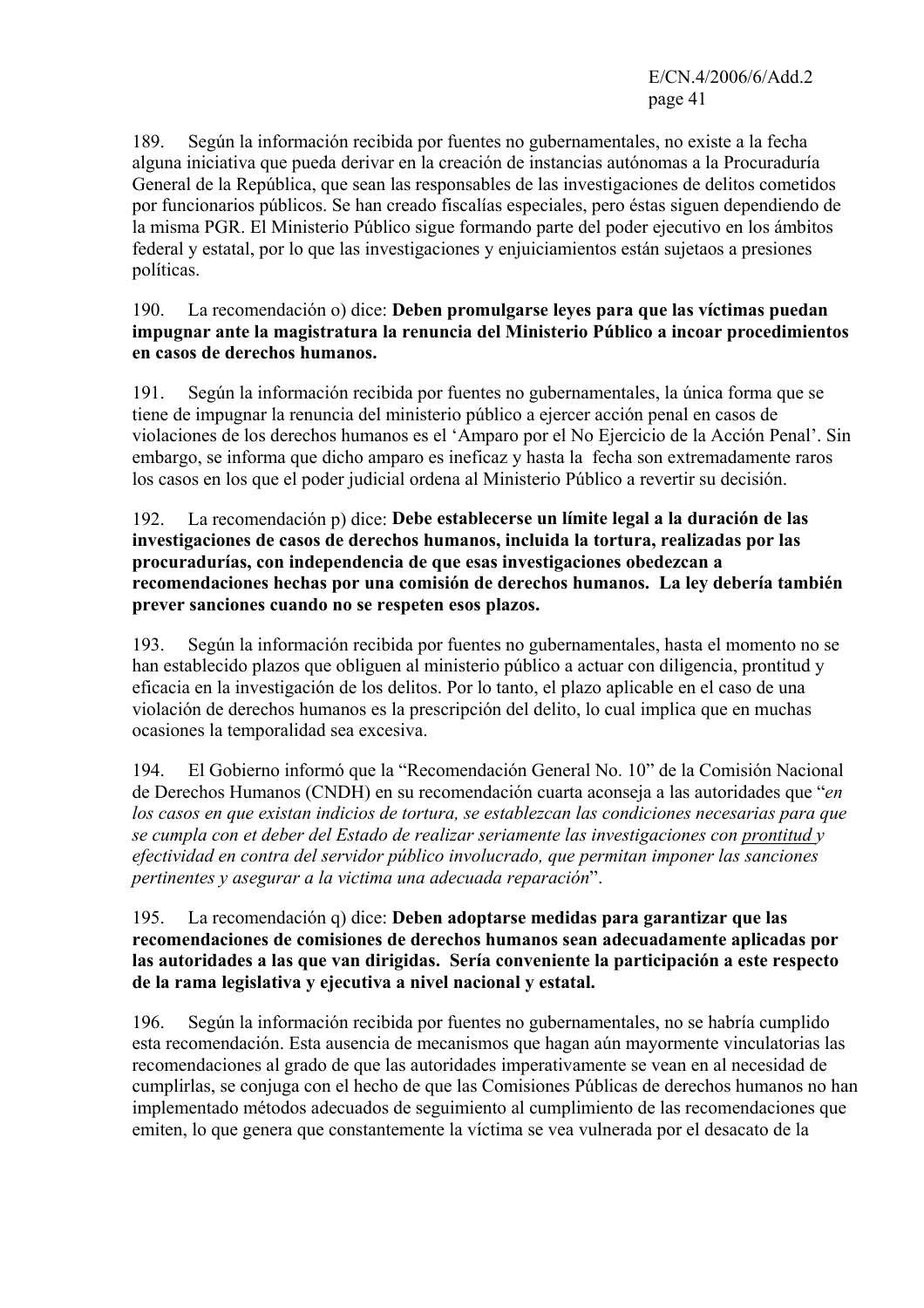autoridad para cumplir la recomendación. Incluso, en agosto de 2003, el poder judicial de la federación determinó que es improcedente el amparo por incumplimiento de las recomendaciones de la Corte Interamericana de Derechos Humanos o por alguna comisión de derechos humanos nacional o internacional. Lo anterior permite que las recomendaciones queden incumplidas, sea que la autoridad rechace totalmente la recomendación o que la acepte y desarrolle actividades formales para simular su cumplimiento.

197. El Gobierno informó que el 11 de marzo de 2003 se publicó en el Diario Oficial de la Federación (DOF) un acuerdo del Presidente de los Estados Unidos Mexicanos, por el cual se creó con carácter permanente la Comisión de Política Gubernamental en materia de Derechos Humanos. Para el funcionamiento de esta Comisión se conformaron Subcomisiones de Trabajo Axial. La Subcomisión de Derechos Civiles y Políticos, bajo la coordinación de la Procuraduría General de la República, es la encargada de implementar alternativas de solución para cumplir con lo que se ha denominado "25 Acciones para Combatir la Tortura, derivadas de las Recomendaciones dirigidas a México por Mecanismos internacionales de Derechos Humanos".

## 198. La recomendación r) dice: **Deben realizarse esfuerzos para incrementar la conciencia entre el personal de las procuradurías y de la judicatura de que no debe tolerarse la tortura y que los responsables de ese delito deben ser sancionados.**

199. Según la información recibida por fuentes no gubernamentales, no se habría cumplido esta recomendación. Aunque en el ámbito federal se han dado algunos esfuerzos en torno a la implementación del Protocolo de Estambul (PE) en los exámenes clínicos que implementa la Procuraduría General de la Republica, no se ha traducido a la vida práctica en el proceso penal. Es imposible que en estados de la Republica como Guerrero se incremente la conciencia entre el personal, cuando el propio delito de tortura no se encuentra adecuadamente tipificado a través de una ley especial que verdaderamente sea una protección normativa para la ciudadanía ante esta grave violación a los derechos humanos. Por otra parte, el personal actuante de las Procuradurías de Justicia aún no ha sido adecuadamente capacitado en torno al significado de la tortura y sus implicaciones frente al a victima, razón por la cual carecen de sensibilidad. Lo mismo ocurre con el Poder Judicial pues nunca se da que un Juez de vista al Ministerio Público por que algún consignado presente rasgos de tortura o incluso por que el preso argumente haber sido torturado.

200. El Gobierno, informó sobre el desarrollo de diversas actividades encaminadas a incrementar la conciencia entre los servidores públicos de que no debe tolerarse la tortura y que los responsables de ese delito deben ser sancionados. En concreto:

**-**El Primer Curso Modelo de Entrenamiento para la Efectiva Documentación de la Tortura y los Malos Tratos en México, el cual tuvo lugar en Octubre de 2002, y contó con la participación de expertos con reconocimiento internacional.

-Los compromisos adoptados por la PGR en Diciembre de 2004 con doce Procuradurias Generales de Justicia del país, para brindar capacitación y apoyo para que dichas representaciones sociales generen sus propios documentos periciales que recojan los principios del Protocolo de Estambul para combatir la tortura en el ámbito de sus competencias. Hasta la fecha, se habían concluido los procesos de capacitación en los Estados de Nuevo León Guanajuato, Tabasco y Chihuahua, quienes ya habían generado los instrumentos periciales citados**.**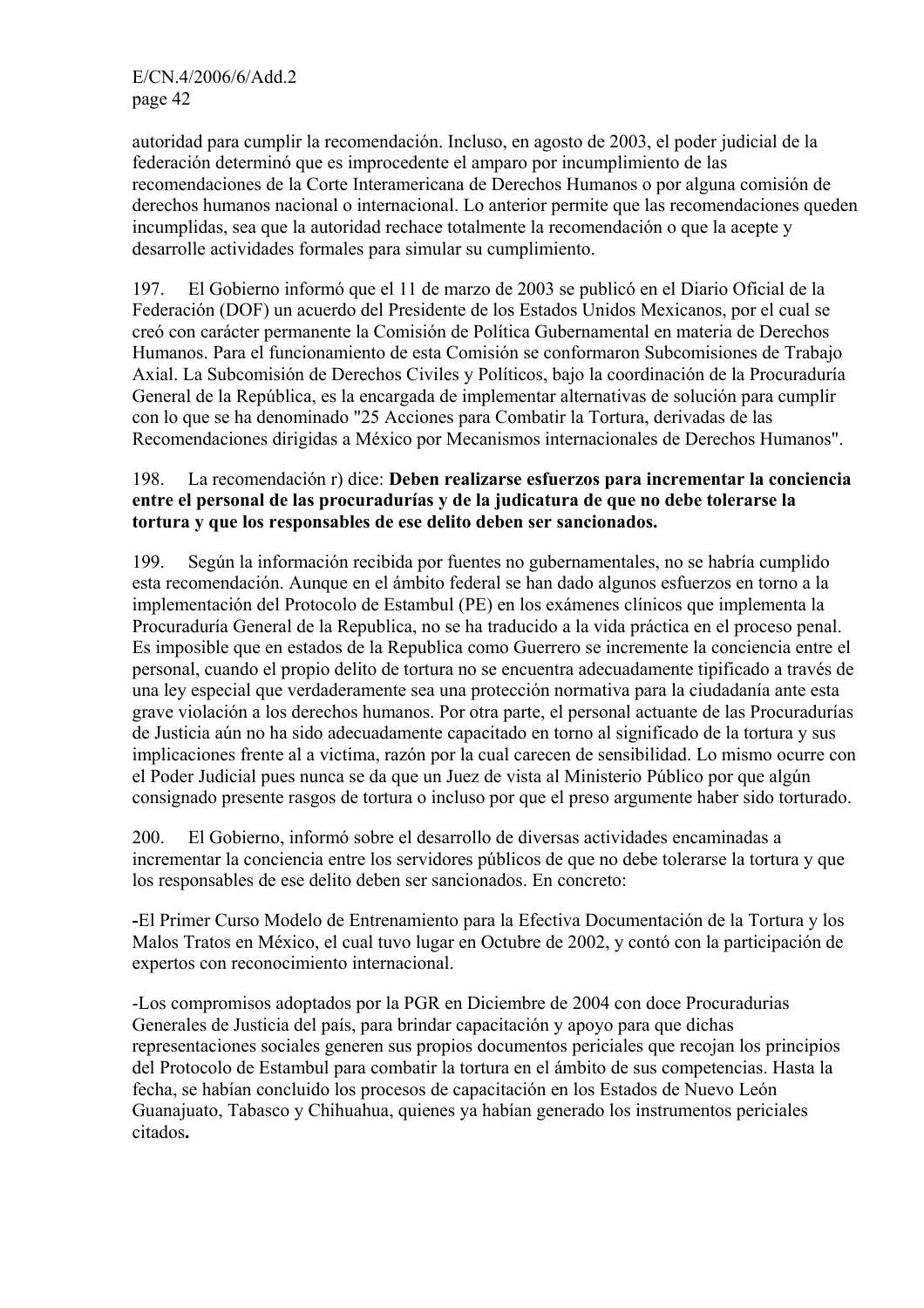-Los cursos de capacitación para prevenir y combatir la tortura llevados a cabo por la Sección de Derechos Humanos de la Procuraduría General de Justicia Militar dentro del Programa de Promoción y Fortalecimiento de los Derechos Humanos de la Secretaria de la Defensa Nacional, los cuales han permitido que se capacite a un total de 69,049 elementos entre Generales, Jefes, Oficiales, Cadetes, Tropa y defensas rurales, en 291 eventos sobre Derechos Humanos y Derecho Internacional Humanitario

-La inclusión de las materias de Derechos Humanos y Derecho Internacional Humanitario en et sistema educativo militar, en las que se contemplan diversos temas sobre la tortura y la implementación del Protocolo de Estambul, editándose para et efecto 12 manuales relacionados con estas materias.

- La participación dos abogados militares en el primer Curso de Derecho Internacional Humanitario para Asesores Jurídicos de las Fuerzas Armadas impartido por el Comité Internacional de la Cruz Roja (CICR) y el Instituto Militar de Derechos Humanos y Derecho Internacional Humanitario de Republica Dominicana.

- La inclusión de las materias de Derechos Humanos y Derecho Internacional Humanitario, entre las cuales se imparte la clase de estudio de la Ley Federal para Prevenir y Sancionar la Tortura, así como el estudio del Protocolo de Estambul dentro de la temática de los centros de adiestramiento de cada una de las doce Regiones Militares del país**.** 

-La organización de varias dirigidas al personal militar en todo et país, en las cuales se abordan temas relacionados con la implementación del Protocolo de Estambul y la Ley Federal para Prevenir y Sancionar la Tortura.

La obligación impuesta a todo el personal militar de portar obligatoriamente la Cartilla de Derechos Humanos y Derecho Internacional Humanitario, cuyo propósito es proporcionar información breve y concisa sobre los derechos fundamentales del hombre, que regulan la conducta de los mandos y sus tropas, y en la que se indica que el personal militar debe abstenerse en todo momento de realizar actos de tortura o malos tratos.

- El establecimiento de un Procedimiento Sistemático de Operar por parte de la Dirección General de Sanidad , dirigido a los médicos militares, para que en la aplicación de exámenes médicos a personas detenidas por personal militar, se apeguen a los lineamientos establecidos en et Protocolo de Estambul.

## 201. La recomendación *s*) dice: **Deben investigarse a fondo los casos de amenazas e intimidación contra defensores de los derechos humanos.**

202. Según la información recibida por fuentes no gubernamentales, no se habría cumplido esta recomendación. Esta situación orilla a los defensores a una fuerte vulnerabilidad pues la mejor medida de protección por excelencia debería ser la investigación a fondo, ya que es justamente la impunidad la que permite que los hostigamientos en contra de los defensores continúen.

203. El Gobierno informó que la CNDH cuenta en la actualidad con un 'Programa de Agravio a Periodistas y Defensores Civiles de Derechos Humanos, adscrito a la Quinta Visitaduría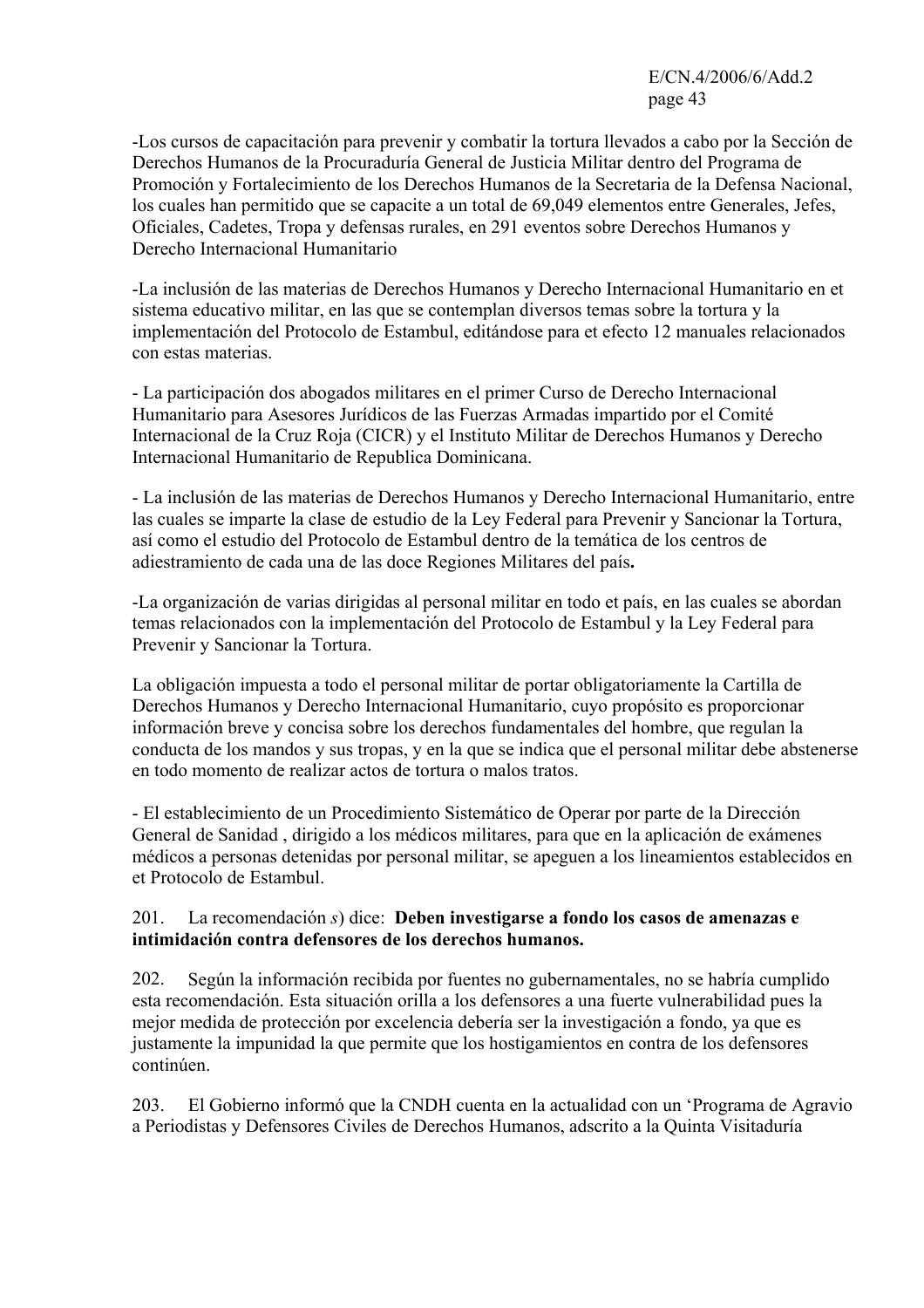General, a través del cual brinda atención personalizada, con el objetivo primordial de promover las condiciones que les permitan llevar a cabo el desempeño de sus funciones de manera libre y segura, sin que tenga que sufrir ningún tipo de afectación en su esfera jurídica por parte de cualquier autoridad. Para realizar esta actividad y continuar con la labor de defensa de los derechos humanos, la CNDH atiende las quejas recibidas e integra los expedientes, procurando que las autoridades señaladas asuman mayor sensibilidad y compromiso respecto de las acciones realizadas por los organismos civiles en la defensa de los derechos humanos. Cabe señalar que la CNDH también esta facultada para solicitar medidas cautelares a las autoridades para salvaguardar la seguridad e integridad física de los agraviados.

#### **Romania**

Follow-up to the recommendations made by the Special Rapporteur in the report of his visit to Romania in April 1999 (E/CN.4/2000/9/Add.3, para. 57).

204. By letters dated 7 November 2005 and 7 February 2006, the Government provided information on the follow-up measures taken.

205. Recommendation (a) stated: **As a matter of immediate priority, action should be taken to remove from confinement in detention centres on remand all persons detained in excess of the officially proclaimed capacity of existing institutions. This recommendation could probably be substantially achieved by ordering the release pending trial of all nonviolent first-time offenders.** 

206. The Government informed that there has been a significant decrease in the number of remand prisoners. This reduction is due in part to amendments to the provisions on remanding a person in custody in the Penal Procedure Code. On 31 December 1999, a total of 49,790 persons were detained, including 47,883 men and 1,907 women. Of these, 5,434 were on remand, 5,425 had been convicted by a court of first instance and 38,818 had received a final sentence. However, at the end of 2004, a total of 39, 031 persons were detained, including 37,224 men and 1,807 women. Of these, 2,991 were on remand, 3,033 had been convicted by a court of first instance and 33,007 had received a final sentence. In this context, Law No. 543/2002 provided for the release of more than 3,000 non-recidivist prisoners, who had been sentenced to up to five years imprisonment.

207. Recommendation (b) stated: **Much greater use should be made of existing provisions in the law for the release of suspects on bail, especially suspected first-time, non-violent offenders. Instructions or guidelines to this effect should be given by the Minister of the Interior to investigators from his Ministry, and by the Minister of Justice to all prosecutors and judges.** 

208. According to information received from NGOs, there is no indication that the Ministry of Justice and Ministry of Interior have elaborated and disseminated instructions on release of suspects on bail. Furthermore, the Parliament is currently in the process of reviewing the Criminal Procedure Code, and is reported to be considering raising the amount of the bail bond, which currently stands at the equivalent of US\$ 300. Any steps to increase the amount of the bail bond would result in even more accused persons being remanded in custody. In relation to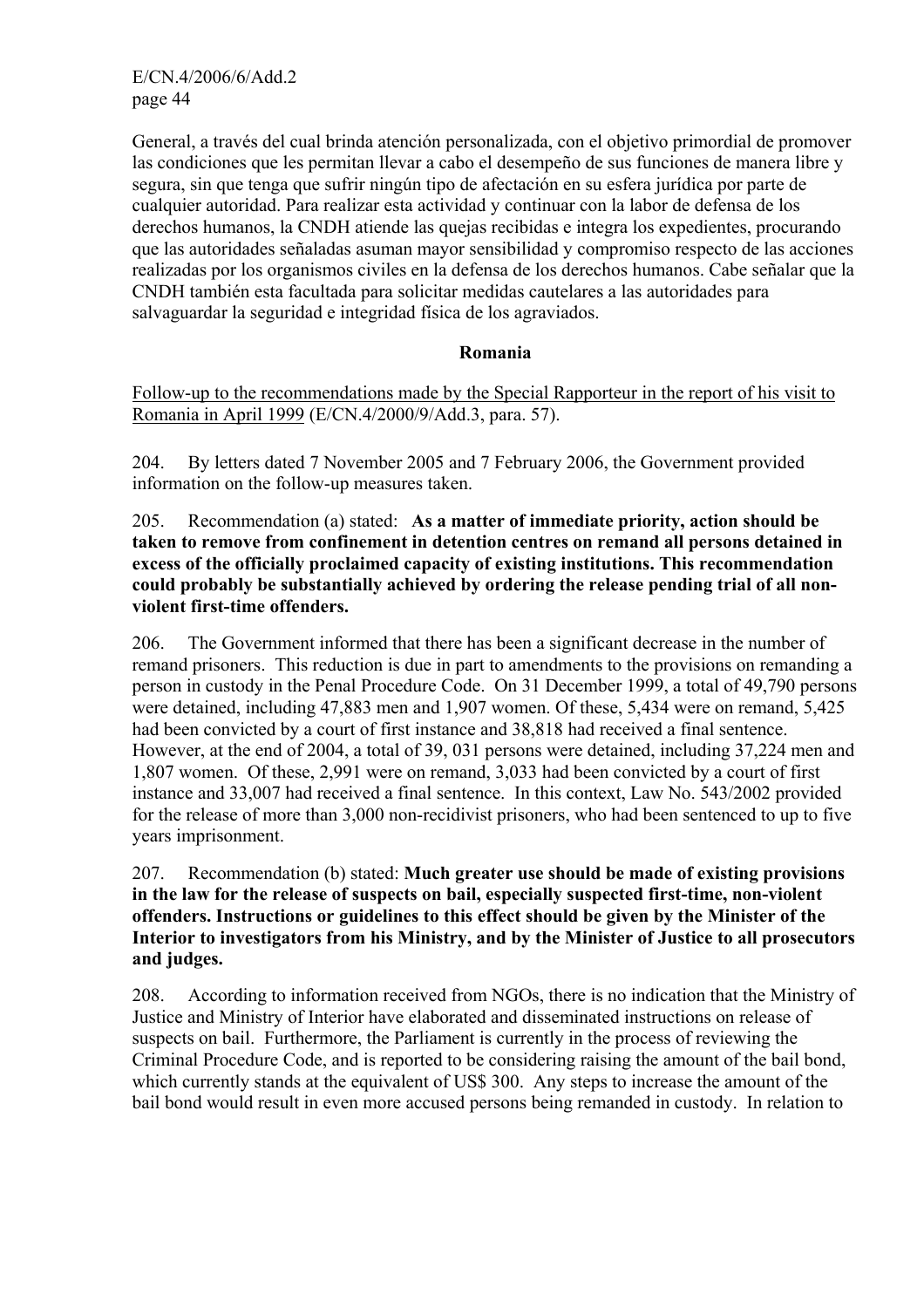accused persons that have already been convicted of a previous criminal offence, NGOs report that they are invariably remanded in custody.

209. The Government informed that there is a presumption in favour of release during criminal investigations. Article 23 of the Constitution provides that the decision as to whether to remand a person in custody must be made by a judge. The total length of time that a person can be held on remand is 180 days. The court is obliged to periodically check, at least every 60 days, the legality of the detention and to order immediate release if the grounds for detention no longer exist, or the court finds no new grounds to justify the detention on remand. Decisions relating to remand can be subjected to judicial review.Le Gouvernement a indiqué que, en vertu des dispositions de l'article 160 du Code de procédure pénale, la libération provisoire sur caution peut être accordée par l'instance de jugement aussi bien pendant la poursuite pénale que pendant le jugement, sur demande, quand la caution est déposée et les conditions prévues par la loi sont remplies. La caution garantit le respect par le défendeur ou l'inculpé des obligations qui lui incombent pendant la libération provisoire. Le quantum de la caution est d'au moins 10.000.000 ROL, et la somme est perçue au nom du défendeur ou de l'inculpé et à la disposition de l'instance qui a établi le quantum de la caution. Par ailleurs, la caution se restitue dans les situations prévues á l'article 1605 alinéa(4) du Code de procédure pénale. Ainsi, la réglementation de cette institution ne restreint d'aucune manière l'exercice du droit du défendeur ou de l'inculpé de demander la libération provisoire sur caution. L'instance est celle qui, conformément aux dispositions légales, examine la demande et vérifie si les conditions prévues par la loi pour l'admission de celle-ci sont remplies. Or, en vertu du principe constitutionnel de la séparation des pouvoirs dans l'état, les juges sont indépendants, l'intervention d'aucune autre personne ou institution dans la réalisation de l'acte de justice n'est permise. La décision par laquelle a été admise ou rejetée la demande de libération provisoire peut faire l'objet d'un recours devant l'instance supérieure effectué par le défendeur ou l'inculpé ou par le procureur. Le projet de loi visant à modifier et à compléter le Code de procédure pénale de même que pour la modification d'autres lois n'apporte pas de modifications de ces dispositions légales.

### 210. Recommendation (c) stated: **The 1974 order regulating conditions of detention in police lock-ups should be immediately repealed and replaced with legislation that is available to the public.**

211. According to information received from NGOs, the 1974 order was revoked in June 2005. It is not clear whether it has been replaced by legislation that is available to the public.

212. The Government informed that in 2003, Articles 18(1) and (2), 19, 20, 40(1) and (2), and 44 of Law No. 23/1969 as republished in the Official Gazette, Part I, No. 62 on 2 May 1973, were repealed. Furthermore, provisions of the rules regarding remand and the enforcement of certain penalties, which had been approved by Decision of the Council of Ministers No. 2.282 on 15 December 1969, were repealed.

213. Recommendation (d) stated: **Prosecutors should regularly carry out inspections, including unannounced visits, of all places of detention. In this regard, a protocol should be established to provide guidelines on the measures to be taken during such visits. Written reports should be submitted for each visit. Similarly, the General Police Inspectorate should establish effective procedures for internal monitoring of the behaviour and disciplining of their agents, in particular with a view to eliminating practices of torture and**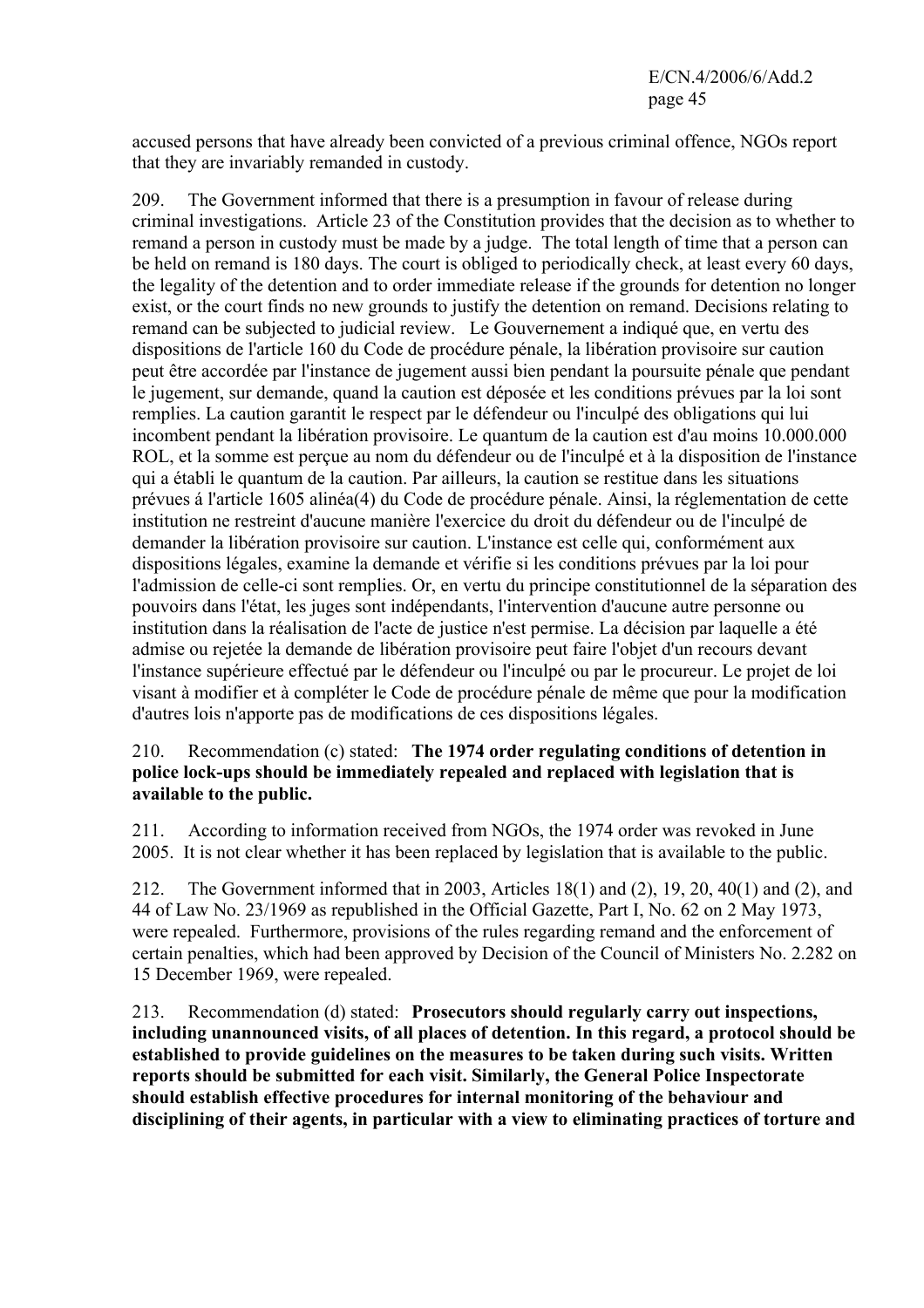#### **ill-treatment. In addition, non-governmental organizations and other parts of civil society should be allowed to visit prisons.**

214. According to information received from NGOs, there is still no independent, effective system for external monitoring of places of detention in Romania. In some instances, NGOs are able to visit places of detention. However, in those instances where detainees are interviewed by independent monitors, they often fail to voice their complaints for fear of retribution.

215. The Government informed that prosecutors are authorized to verify compliance with procedural requirements in places of pre-trial detention. The designated prosecutors monitor all aspects of the detention, including, among other things, the receipt and registration of the detainees, accommodation, personal hygiene, clothing, bedding, food, medical assistance, discipline, contact with the outside and moral and religious assistance. Furthermore, the public prosecutor's offices attached to first instance courts and tribunals organize checks on compliance with procedural requirements in places where custodial penalties are being served. These are currently organized on a monthly basis, although additional checks can also be organized if required. Specialised prosecutors check, among other things, the receiving and registration of detainees, their classification, accommodation and personal hygiene, food, medical assistance and contact with the outside world. Le projet de loi concernant l'exécution des peines et des mesures prises par les organes judiciaires pendant le déroulement du procès pénal s'inscrit dans le contexte général de l'harmonisation de la législation roumaine avec les réglementations internationales en la matière, afin de réaliser une réforme radicale du système de l'exécution des sanctions. Un élément de nouveauté est constitué par l'introduction de l'institution du juge délégué pour l'exécution des peines, à qui revient la compétence de la surveillance et du contrôle de l'assurance de la légalité dans l'exécution des peines, mais aussi des mesures privatives de liberté (la détention et l'arrestation préventive). Concernant l'exécution des sanctions privatives de liberté, le projet de loi propose une reconsidération de la politique pénale: au caractère éminemment répressif des réglementations actuelles sont préférées des solutions fondées sur la nécessité de la récupération sociale des personnes condamnées et sur la stimulation de la rééducation de celles-ci.

## 216. Recommendation (e) stated: **Legislation should be amended to place pre-trial detention centres under the authority of the Ministry of Justice.**

217. According to information received from NGOs, pre-trial detention centres are still under the authority of the Ministry of Interior.

218. The Government informed that remand centres are run under the authority of the Ministry of Administration and the Interior. In addition, it is foreseen that special sections will be introduced in prisons for persons that are under investigation but are already serving custodial sentences for unrelated crimes. These special sections will be run under the authority of the Penitentiaries National Administration. Dans le projet de loi concernant l'exécution des peines et des mesures prises par les organes judiciaires durant le procès pénal, le législateur s'est préoccupé de la réglementation du problème des centres de détention et d'arrestation préventive. Conformément au projet de loi citée plus haut, la détention pendant la poursuite pénale s'effectue dans les centres de détention préventive qui s'organisent et qui fonctionnent sous la tutelle du Ministère de l'Administration et de l'Intérieur et la détention préventive pendant le jugement s'effectue dans les centres de détention préventive ou dans des sections spéciales d'arrestation préventive des centres pénitentiaires, qui sont organisés et qui fonctionnent sous la tutelle de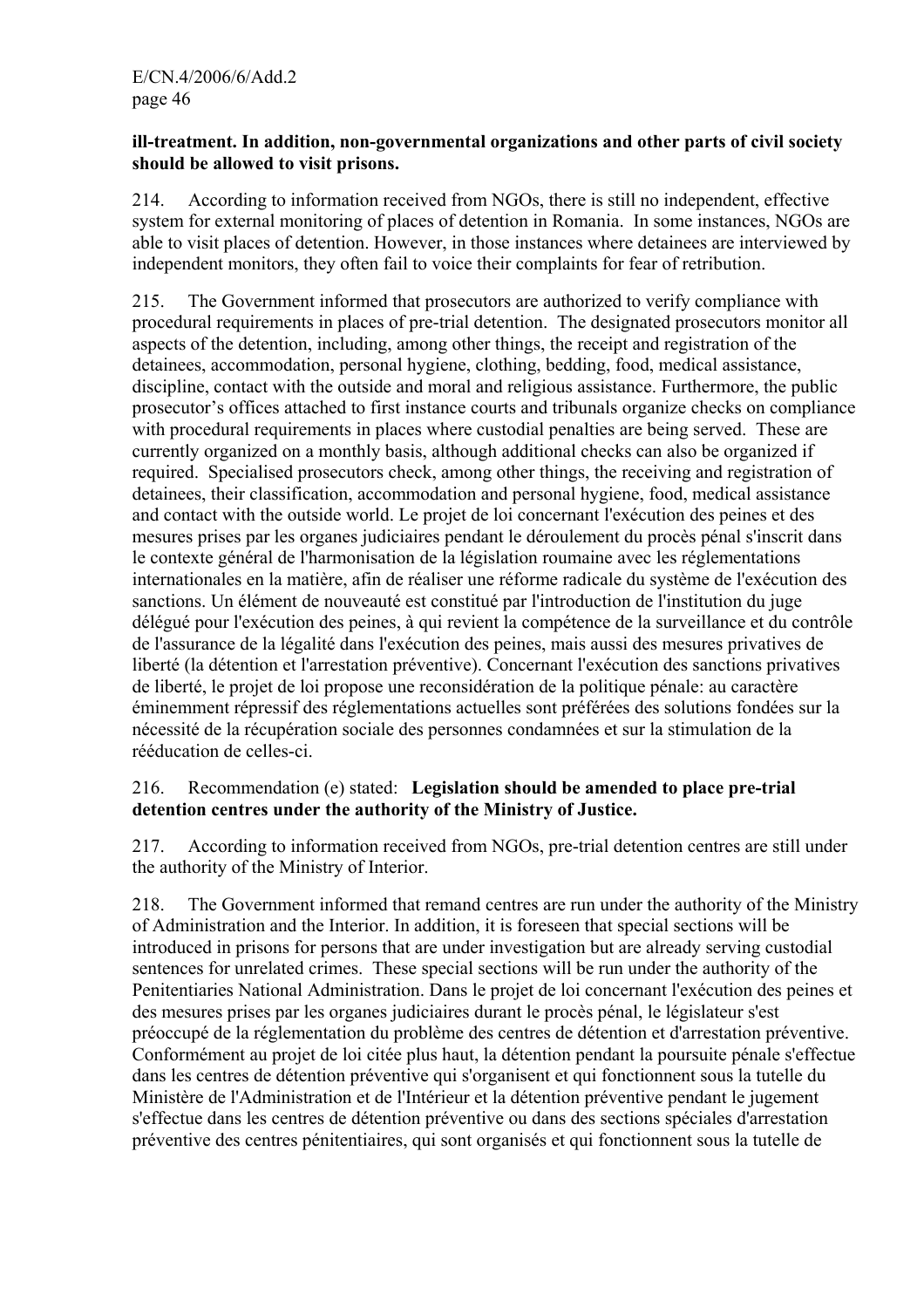l'Administration Nationale Pénitentiaire. Les centres de détention et d'arrestation préventive sont crées par ordre du Ministre de l'Administration et de l'Intérieur, et les centres d'arrestation préventive sont crées par ordre du Ministre de la Justice. L'organisation et le fonctionnement des centres de détention et d'arrestation préventive ainsi que celle des centres d'arrestation préventive sont établis par règlement approuvé conjointement par le Ministre de l'Administration et de l'Intérieur et par le Ministre de la Justice. Ce même projet de loi prévoit des dispositions par lesquelles les mesures nécessaires pour la sécurité des centres de détention et d'arrestation préventive et des centres d'arrestation préventive sont établies par règlement: approuvé conjointement par le Ministre de l'Administration et de l'Intérieur et par le Ministre de la Justice. Les dispositions du code pénal et du Code de procédure pénale concernant l'exécution des peines privatives de liberté, de cette loi, du règlement d'application de ses dispositions et des ordres émis en vertu de la loi, de la Loi n° 544/2001 concernant le libre accès aux informations d'intérêt public et de la Décision du Gouvernement n°123/2002 pour l'approbation des Normes méthodologiques d'application de la Loi n° 544/2001 concernant le libre accès aux informations d'intérêt public, ainsi que les dispositions du règlement d'intérieur du centre pénitentiaire, sont portés à la connaissance des personnes condamnées a des peines privatives de liberté ou sont mis à leur disposition, en langue roumaine ou dans la langue qu'ils comprennent, immédiatement après leur entrée dans le centre pénitentiaire. Les dispositions légales auxquels on a fait référence sont mis à la disposition des personnes impliquées dans l'exécution des peines privatives de liberté, dans les centres pénitentiaires, dans des lieux accessibles.

#### 219. Recommendation (f) stated: **Video and audio taping of proceedings in police interrogation rooms should be considered.**

220. According to information received from NGOs, legislation on the use of video and audio taping has not been introduced. In practice, video and audio taping does not take place in police interrogation rooms.

221. The Government informed that Article 64(1) and Article 91 of the Penal Procedure Code permit the use of video and audio recordings as evidence in court proceedings. En pratique, les enregistrements vidéo ou audio n'ont pas lieu dans le cadre des interrogations faites par les organes de police, du fait de la perte du caractère secret des actes de recherche pénale effectués par ces organes.

### 222. Recommendation (g) stated: **Legislation should be amended to transfer the power to investigate claims of police abuse and torture from military to civilian prosecutors. The investigation of allegations should be conducted by the prosecutor himself or herself and the necessary staff should be provided for this purpose.**

223. According to information received from NGOs, the adoption of Laws No. 218 and No. 360 led to the demilitarization of police structures in 2002. As a result, civilian prosecutors are now responsible for investigating claims of police abuse. Allegations of police abuse that stem from the period before the demilitarization of the police are still investigated by military structures. The procedure for lodging complaints and carrying out investigations is still problematic. In many instances, detainees do not know where or how to lodge complaints. Furthermore, the complaints that are lodged are not regularly investigated by prosecutors. Moreover, prosecutors also intimidate complainants with the aim of forcing them to withdraw their complaints. In many instances, detainees do not lodge complaints at all for fear of retribution.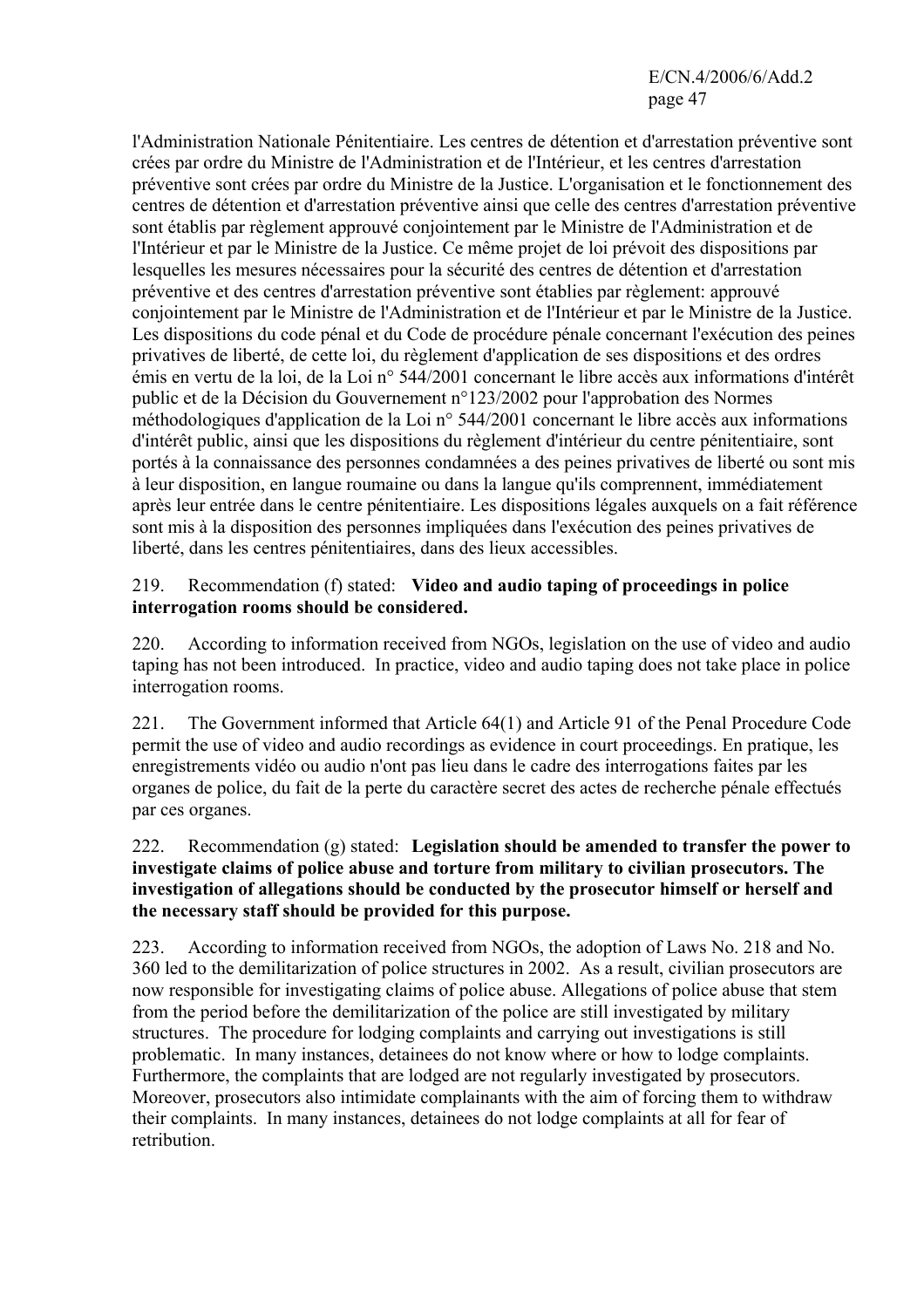224. Le Gouvernement a indiqué qu'il convient de distinguer d'un coté, les détenus, et de l'autre le commettant, le prévenu, l'inculpé et l'arrêté préventif. Les arrêtés préventifs et les détenus peuvent déposer leurs plaintes auprès du commandant du lieu de détention, celles-ci étant ultérieurement envoyées á l'organe compétent pour faire des enquêtes; le commettant, le prévenu, ou l' inculpé peuvent s'informer pour savoir quel est l'organe compétent pour donner suite à leurs plaintes. Les affirmations selon lesquelles « les réclamations faites ne sont pas prises en compte par les procureurs » et que ces derniers incitent les demandeurs à retirer leurs plainte sont dépourvues de véracité car le procureur examine toutes les plaintes et effectue tous les actes de poursuite pénale qui sont de sa compétence, et cela conformément à la loi. Le fait qu'il existe tout de même des plaintes dans ce sens démontre que l'affirmation que « les détenus ne font pas de réclamations par peur de conséquences» est fausse.

## 225. Recommendation (h) stated: **In the interim, civilian prosecutors should refer all allegations of police abuse to the military prosecutor in an expeditious manner; military prosecutors should diligently investigate all allegations of police abuse made by detainees.**

226. The Government informed that Article 267 of the Penal Code criminalizes torture. It is punishable by two to seven years imprisonment. In the event that torture leads to the death of a victim, the maximum penalty that can be imposed is 25 years' imprisonment. As a result of Law No. 360/2002 and Law No. 281/2003, the power to investigate all offences committed by police officers has been transferred from the military prosecutor to the civilian prosecutor.

## 227. Recommendation (i) stated: **Prosecutors and the judiciary should speed up the trials and appeals of public officials indicted for torture or ill-treatment; sentences should be commensurate with the gravity of the crime.**

228. The Government informed that the new Criminal Code and the new Criminal Procedure Code, which are to be elaborated by the Ministry of Justice, will include measures to increase the speed of criminal cases, including those relating to torture. Les procureurs et l'ensemble du système judiciaire agissent en conformité avec le principe de célérité du procès pénal, principe consacré dans le droit pénal roumain. Par ailleurs, la Roumanie faisant partie de la Convention pour la prévention de la torture et des traitements inhumains et dégradants signée á New York en 1984, agit conformément aux dispositions de celle-ci.

## 229. Recommendation (j) stated: **Civilian prosecutors should disregard any evidence obtained by illegal means and judges should be diligent in ensuring that all incriminating evidence obtained by such means is identified and excluded from the trial.**

230. According to information received from NGOs, judges are failing to consider evidence submitted to them in support of allegations of torture and ill-treatment.

231. The Government informed that Article 68 of the Criminal Procedure Code prohibits the use of violence, threat or any other means of coercion, as well as promises or incentives, in order to obtain evidence. It is further prohibited to encourage a person to commit or continue to commit a criminal act, in view of obtaining evidence. Consequently, evidence obtained in violation of such legal provisions is not to be taken into account. L'article 64 alinéa 2 du Code de Procédure Pénale dispose que « les moyens de preuve obtenus de manière illégale ne peuvent être apportés dans le procès pénal ». En vertu de ces dispositions légales, les procureurs ne prennent pas en considération les moyens de preuve obtenus de manière illégale.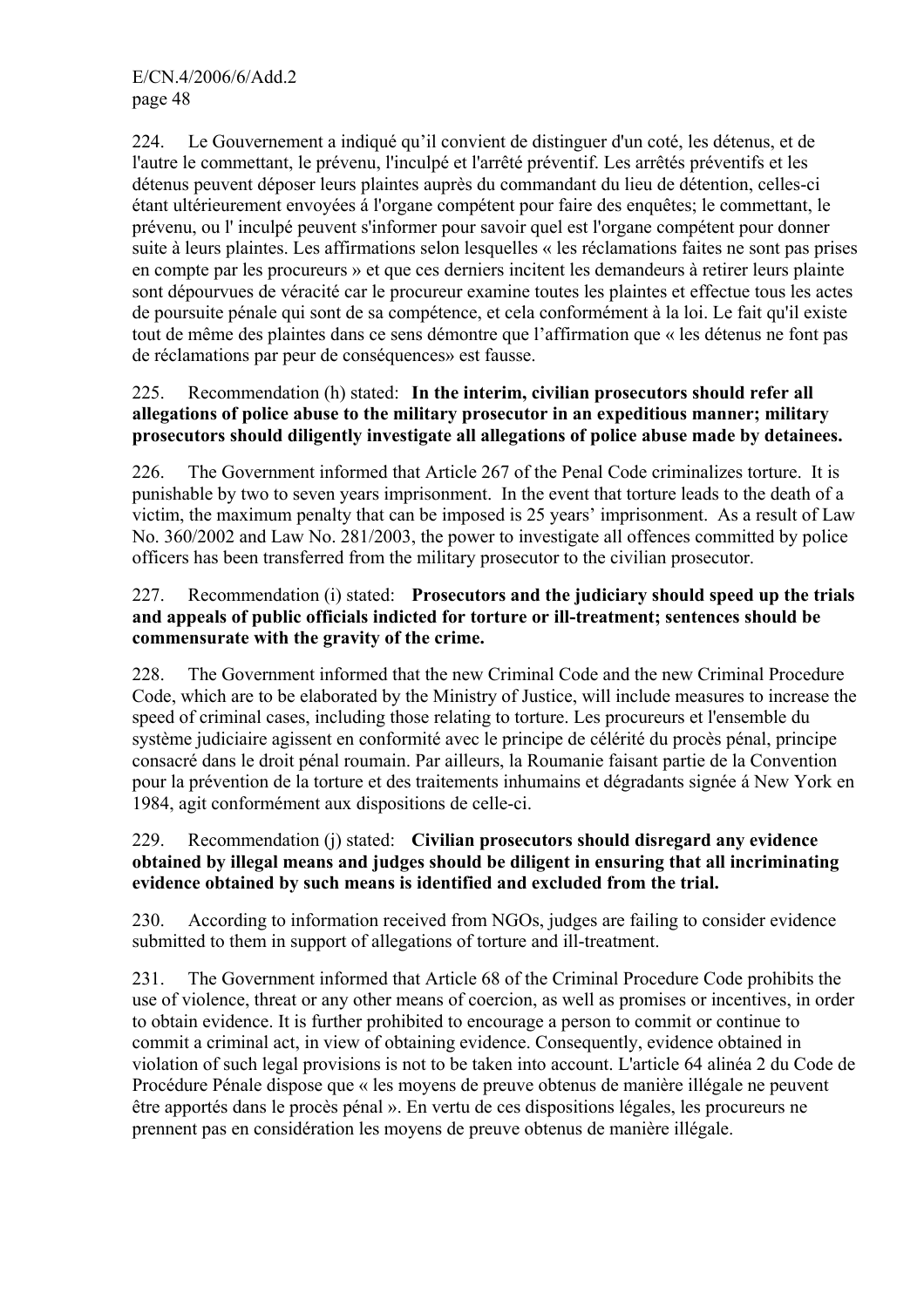### 232. Recommendation (k) stated: **Any public official indicted for abuse or torture should be suspended from duty pending trial.**

233. According to information received from NGOs, high-ranking public officials are never suspended from their positions pending trials on allegations of torture and ill-treatment. However, some police officers of inferior rank have been suspended pending trials on allegations of torture and ill-treatment.

234. The Government informed that police officers who are released on bail are allowed to carry out the activities set out in writing by the head of the police section. Police officers who are remanded in custody are suspended and required to return their identification cards, badges and any weapons. Article 65 of Law No. 360/2002 was amended in 2004 to provide that the decision as to whether a police officer is to be removed from his post will not be made until after a final judgment has been rendered. Public servants who work for the penitentiary administration and are released on bail are allowed to carry out the tasks and duties set out in writing by the head of their unit. If they are remanded in custody, they are suspended from their posts. Considérant les dispositions de l'article 62 de la Loi n° 303/2004, republiée, concernant le statut des juges et des procureurs, le juge ou le procureur sont suspendus de leur fonction quand une action pénale a été ouverte à leur égard, par ordonnance ou réquisitoire. Ce texte ne distingue pas les catégories d'infractions pour lesquelles a été entamée l'action pénale ; ses dispositions sont donc également applicables aux infractions de torture.

## 235. Recommendation (l) stated: **Priority should be given to enhancing and strengthening the training of all police officials, including non-commissioned officers; the Government should give consideration to requesting assistance from the Office of the High Commissioner for Human Rights to train police officials.**

236. According to information received from NGOs, police officers still do not receive adequate training on standards for the treatment of persons who have been deprived of their liberty.

# 237. Recommendation (m) stated: **Given the numerous reports of inadequate legal counsel provided by ex officio lawyers, measures should be taken to improve legal aid services.**

238. According to information received from NGOs, the Government has not taken any steps to improve legal aid services. The services provided by state-appointed lawyers are inadequate. According to the information received, state-appointed lawyers do not take a pro-active role to provide their clients with an effective defence. Instead, they fulfill a formal role designed to rubber stamp and legitimize the actions of the police and investigators. The state-appointed lawyers do not contact their clients before they are interrogated and make formal statements and they do not initiate visits with their clients whilst they are in pre-trial detention. Furthermore, they do not bring interim applications, fail to familiarize themselves with the case file and are passive during court hearings.

239. The Government informed that the fees for the lawyers carrying out legal aid work were substantially increased on 23 June 2005, as the result of a protocol signed between the Ministry of Justice and the Romanian Bar Union. In addition, legal aid was extended to all non-criminal matters, including complaints against the State.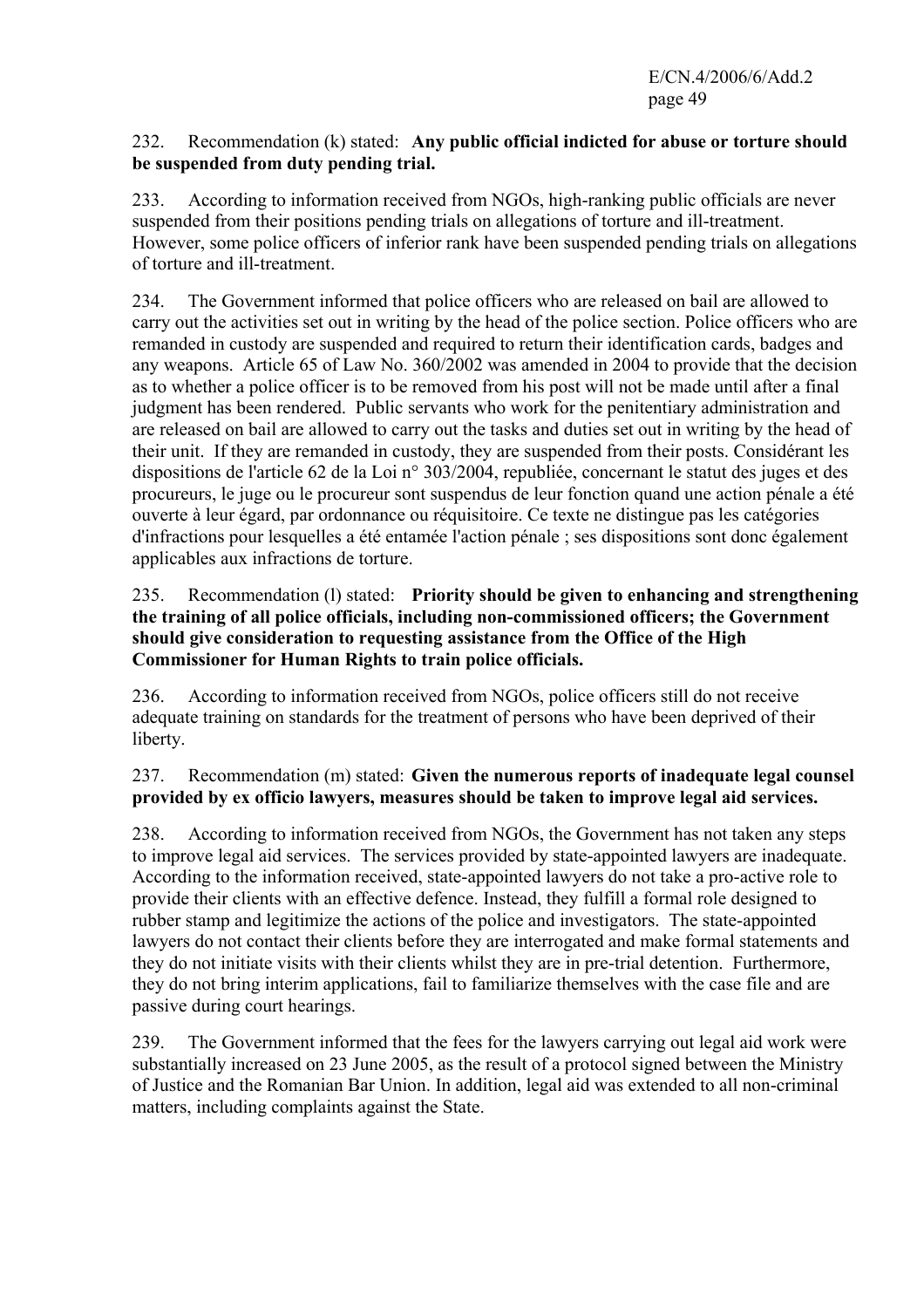240. Recommendation (n) stated: **Legislation should be amended to allow for the presence of legal counsel in the first 24 hours of detention prior to the issue of an arrest warrant; moreover, police need to be issued guidelines on informing criminal suspects of their right to defence counsel.** 

241. According to information received from NGOs, there are still cases in which detainees are interrogated before they have been able to meet with their lawyer.

242. The Government informed that an accused person or defendant must be informed of the charge, the legal classification of the charge and his or her rights, including the right to be assisted by counsel before a statement is taken. According to the Government, this obligation is also applicable during the first 24 hours of detention. The mentioned amendments are in the process of being drafted.

243. Recommendation (o) stated: **The Forensic Institute should be placed under the exclusive jurisdiction of the Ministry of Health, independent of the Ministry of the Interior and the Ministry of Justice. All forensic doctors should be properly trained in identifying the sequelae of physical torture or ill-treatment. The examinations of medical doctors selected by the detainees should be given weight in any court proceedings (relating to the detainees or to officials accused of torture or ill-treatment) equivalent to that accorded to officially employed doctors having comparable qualifications. Protocols should be established to assist forensic doctors to ensure that the medical examination of detainees is comprehensive. Medical certificates should never be handed to the police or to the detainee while in the custody of the police, but should be made available to the detainee once out of their hands and to his or her lawyer immediately.** 

244. According to the information received from NGOs, courts often refuse applications for forensic expertise to be admitted as evidence in court proceedings.

245. L'activité de médecine légale fait partie intégrante de l'assistance médicale, et consiste en des expertises, des examens, des constatations, des études de laboratoire et d'autres actes médicolégaux sur des personnes en vie, des cadavres, des produits biologiques et des corps endommagés, en vue de l'établissement de la vérité dans les affaires concernant les infractions contre la vie, l'intégrité corporelle et la santé des personnes ou dans d'autres situations prévues par la loi, de même que dans l'accomplissement des expertises médico-légales psychiatriques et de recherche de filiation. Cette activité est réalisée par de médecins légistes dans les institutions de médecine légale. Les institutions de médecine légale sont les seules unités sanitaires qui effectuent, conformément à la loi, des constatations, des expertises, et d'autres actes médicolégaux. Dans la réalisation de l'activité de médecines légale, les institutions de médecine légale collaborent avec les organes de poursuite pénale et avec les instances de jugement en vue de l'établissement des travaux de préparation et des mesures nécessaires pour que les expertises, les constatations ou les autres travaux médico-légaux soient effectués dans des bonnes conditions et de manière opérative. Considérant les dispositions des articles 5 et 6 de l'Ordonnance du Gouvernement n° 1/2000 concernant l'organisation de l'activité et le fonctionnement des institutions de médecine légale, telle qu'elle a été republiée, l'activité de médecine légale est réalisée par les institutions sanitaires à caractère publique, qui suivent : a) l'Institut National de Médecine Légale « Mina Minovici » de Bucarest, unité á personnalité juridique sous tutelle du Ministère de la Santé; b) les instituts de médecine légale des centres médicaux universitaires, unités á personnalité juridique sous tutelle du Ministère de la Santé ; c) les services de médecine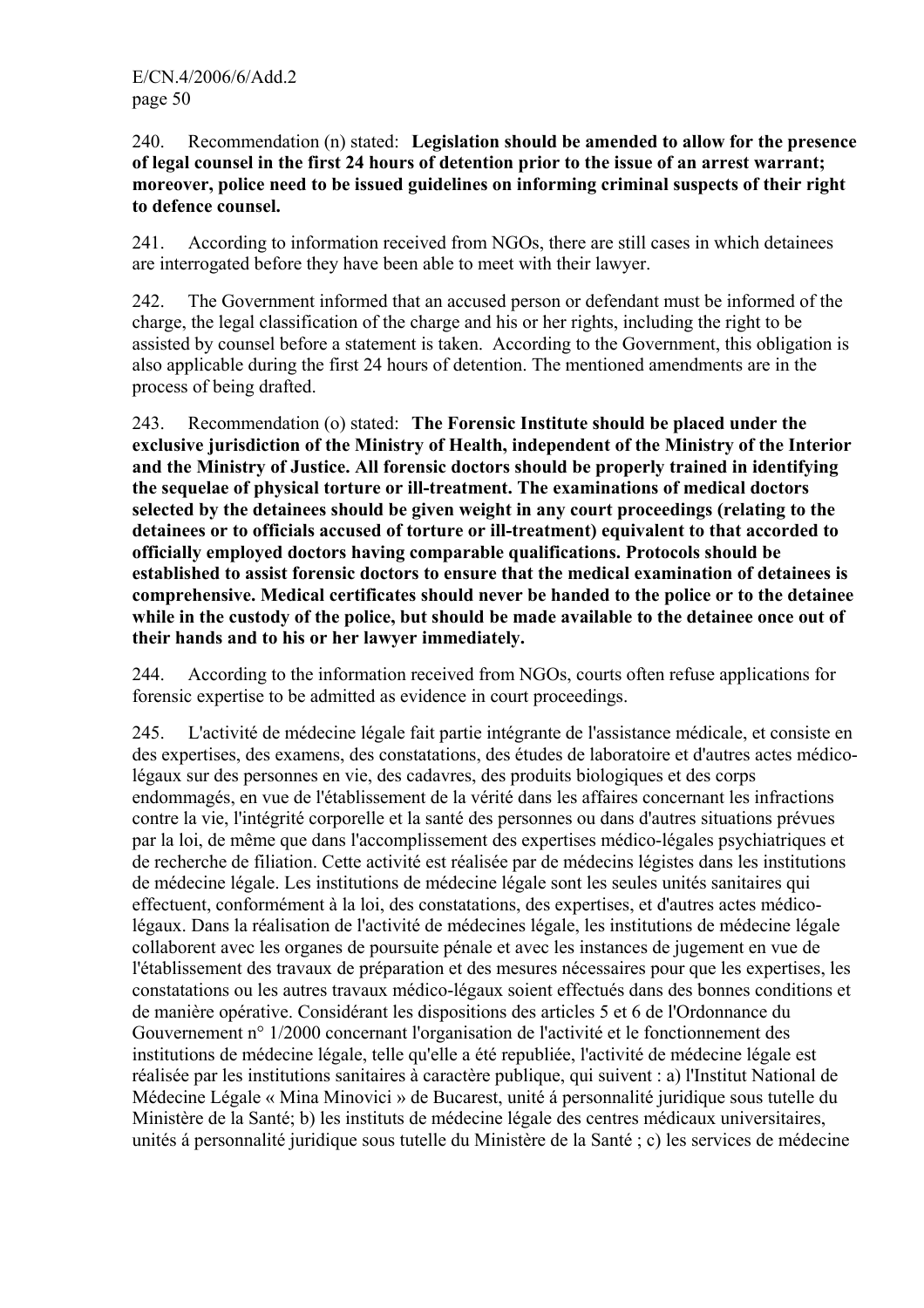légale départementales et les cabinets de médecine légale des autres villes se trouvant dans la structure d'organisation des services de médecine légale départementales, subordonnées, de point de vue administratif, aux directions de santé publique. An sein de l'Institut National de Médecine Légale « Mina Minovici » de Bucarest se trouve la Commission supérieure médico-légale. Auprès des instituts de médecine légale des centres médicaux universitaires et au sein de l'Institut National de Médecine Légale «Mina Minovici » de Bucarest se trouvent des commissions d'avis et de contrôle des actes médico-légaux. L'activité des institutions de médecine légale est coordonnée, du point de vue administratif, par le Ministère de la Santé, et du point de vue scientifique et méthodologique par le Conseil supérieur de médecine légale, siégeant á l'Institut National de Médecine Légale « Mina Minovici » de Bucarest. En vertu des dispositions de l'article 6 alinéa 3 de l'Ordonnance gouvernementale n° 1/2000, telle que modifiée par la Loi n° 271/2004, le Ministère de la Santé assure le contrôle et l'évaluation de l'activité de médecine légale. En ce qui concerne la preuve avec expertise médico-légale, il convient de préciser que l'appréciation concernant le caractère concluant, pertinent et utile de la preuve, constitue un aspect qui peut être contesté en même temps que le fond, par l'exercice des voies de recours prévues par la loi.

246. Recommendation (p) stated: **The Ombudsman should be granted powers to sanction any official who refuses to cooperate with the investigation of a complaint. The Office of the Ombudsman should be provided with the necessary financial and human resources to carry out its functions. A public awareness campaign should be established to make the public at large aware of the role that the Office can play in investigating complaints of police abuse.** 

247. According to information received from NGOs, the Ombudsman does not have the power to sanction officials who refuse to co-operate with the investigation of a complaint.

248. Conformément aux dispositions de la Loi n° 35/1997 relative à l'organisation et au fonctionnement de l'institution de l'Avocat du Peuple, telle que republiée, l'Avocat du Peuple a le droit de faire des enquêtes propres, de demander aux autorités de l'administration publique toutes informations ou documents nécessaires à l'enquête, d'auditionner et de recueillir des déclarations des responsables des autorités de l'administration publique et de tout fonctionnaire qui peut donner les informations nécessaires á la résolution de la demande. Ces dispositions s'appliquent aux autorités de l'administration publique, aux institutions publiques, de même qu'à tous services publics se trouvant sous la juridiction des autorités de l'administration publique. Dans le cas où, à la suite des demandes faites, l'Avocat du Peuple constaterait que la plainte de la personne lésée est fondée, il demande, par écrit, á l'autorité administrative publique qui n'a pas respecté les droits de celle-ci de revoir ou de révoquer l'acte administratif et de réparer les dommages qui en découlent, ainsi que de remettre la personne lésée dans l'état où elle se trouvait précédemment. Les autorités publiques concernées prendront immédiatement les mesures nécessaire; pour faire disparaitre les illégalités constatées, réparer les préjudices et écarter les causes qui ont généré ou favorisé la violation des droits de la personne lésée et elles en informeront l'Avocat du Peuple. Si l'autorité de l'administration publique ou le fonctionnaire ne met pas fin aux illégalités commises, dans un délai de 30 jours á partir de la saisie, l'Avocat de Peuple contacte les autorités de l'administration publique supérieures hiérarchiquement, qui doivent lui communiquer, dans un délai de 45 jours maximum, les mesures prises. Si l'autorité publique ou le fonctionnaire public appartient à l'administration publique locale, l'Avocat du Peuple contacte le préfet. A partir de la date de dépôt de la demande auprès du préfet du département s'écoule un nouveau délai de 45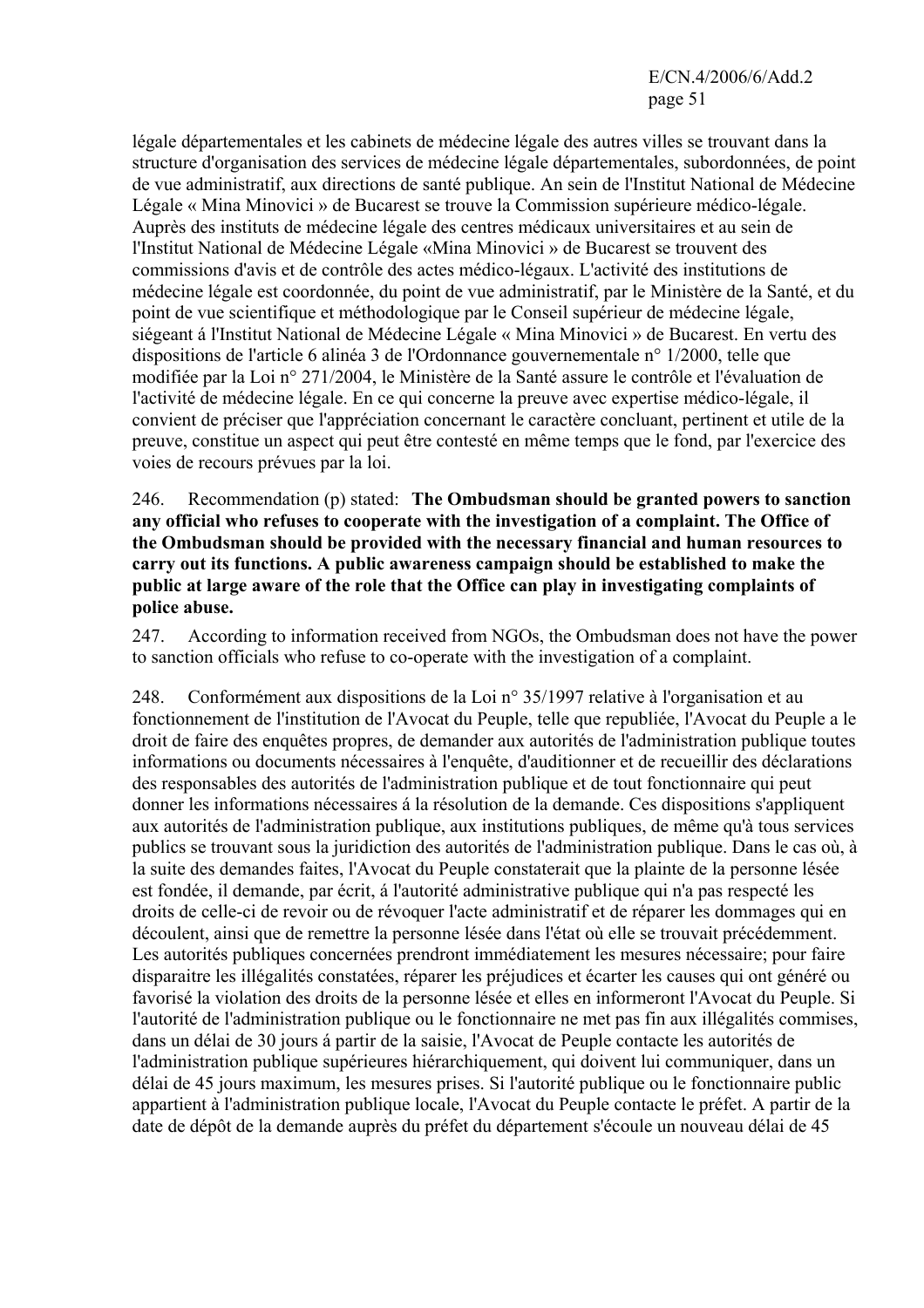jours. L'Avocat du Peuple peut saisir le Gouvernement pour tout acte ou fait administratif illégal émanant de l'administration publique centrale et des préfets. Le Parlement est averti, dans un délai de 20 jours maximum, si le Gouvernement ne prend pas les mesures nécessaires concernant l'illégalité des actes ou des faits administratifs. Par ailleurs, la direction des pénitenciers, des centres de rééducation pour mineurs, des hôpitaux pénitentiaires de même que le Ministère Publique et les organes de police sont obligés de permettre, sans aucune restriction, aux personnes purgeant la peine de prison où se trouvent arrêtés ou détenus, ainsi qu'aux mineurs se trouvant dans les centres de rééducation, de s'adresser par tout moyen à l'Avocat du peuple en ce qui concerne la lésion de leurs droits et libertés, à l'exception des restrictions légales. Dans le cas où l'Avocat du peuple constaterait que la demande pour laquelle il a été saisi est de la compétence de l'autorité juridictionnelle, il peut s'adresser au Ministre de la Justice, au Ministère Public ou au Président de l'instance de jugement, qui sont obligés de lui communiquer les mesures prises.

#### **Russian Federation**

Follow-up to the recommendations made by the Special Rapporteur in the report of his visit to the Russian Federation in 1994 (E/CN.4/1995/34/Add.1, paras. 77-86).

249. By letter dated 17 October 2005, the Government provided information on the follow-up measures taken.

250. Recommendation (a) stated: **The Special Rapporteur believes that only by adopting at once the following recommendation can the Government of the Russian Federation begin to discharge the responsibility of the Russian State to those within its jurisdiction under its own law and under international law to prevent torture or cruel, inhuman or degrading treatment or punishment. He, therefore, appeals to the Government of the Russian Federation to remove from confinement in centres of detention on remand (isolators) all 71,000 detained in excess of the officially proclaimed capacity of existing institutions.**

251. According to information received from NGOs, the Russian authorities failed to comply with the Special Rapporteur's recommendation on immediate release of the 71,000 detained in excess of capacity of existing remand prisons. However, as of today, the Russian Federation has implemented a number of programmes aimed at reducing the number of individuals held in pretrial detention facilities (SIZO). The development and adoption of such measures have been greatly facilitated by the active position of the Head Department of the Penitentiary (GUIN), which in 1996 was transferred from the Ministry of Interior (MVD) to the Ministry of Justice. NGOs also stress the need for measures to reform temporary holding facilities (IVS), which have to be distinguished from SIZOs. Whereas the latter are under the authority of the Ministry of Justice, the former are under the Ministry of Interior. The Government replies (e.g. E/CN.4/2005/62/Add.2) cover only the situation in SIZOs. IVSs are closed institutions where people detained at the scene of the crime or suspects may be held. According to the Russian legislation, minors can be placed in such centres as well. There are separate IVSs for minors and adults, woman and men. As a rule, there are no exercise facilities in such institutions. IVSs are not equipped with kitchen facilities or showers. Persons held in IVSs do not receive bed sheets. The period of detention in such institutions may in principle not exceed three days, but can be extended to 10, and in exceptional cases to 30 days. A person held in an IVS is either released or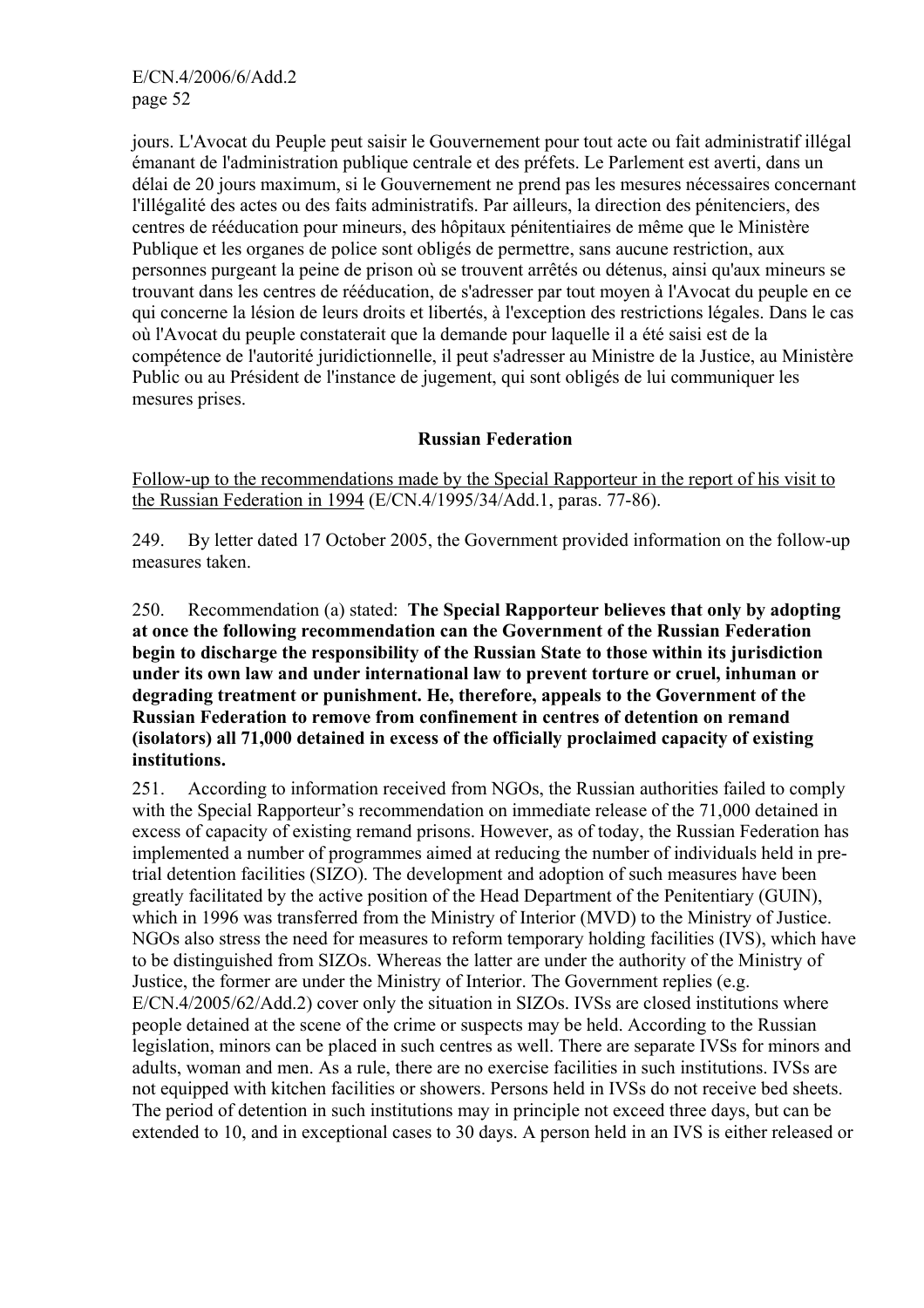transferred to a SIZO depending on the decision of a public prosecutor. An accused can be also transferred from a SIZO to an IVS for further investigation or trial. The number of people held in IVSs has risen from 4 million to more than 5 million persons in the period from 1995 to 2000. Since the Ministry of Justice determines the limit of places in SIZOs, IVSs become "a buffer zone" where prisoners can be held. For example, on many occasions, SIZOs refused to accept persons with signs of beatings arriving from IVSs (where the level of violence including applying torture in order to obtain confessions is extremely high). IVSs are also closed to public inspectors. Furthermore, since the Special Rapporteur's visit, the authorities have taken virtually no measures to prevent violence against detainees in police stations and IVSs. Human rights NGOs have received hundreds of documented cases of police torture and abuse. A review of these cases leads to the conclusion that police officers generally use violence against detainees to force confessions or to facilitate their investigations. In some documented cased, the police have used violence to pressure witnesses, to discourage detainees from filing a complaint against police, or to extort money. Detainees are most often abused in police station rooms. Interviews of police officers in 10 regions confirmed the use of abusive practices. Some of the interviewed police officers confessed that they themselves use violence against people in custody. A review of cases brought to NGOs also showed that ill-treatment of detainees is often facilitated by falsified entries in custody registers. In most cases under review, police either failed to produce any detention record in the custody log or logged a criminal suspect as an administrative offender, thus automatically denying him access to legal counsel and other safeguards provided by the criminal procedure. Measures that need to be taken include increased financial and human resources available to the police force. At the same time, strict supervision over police conduct must be introduced. Currently, the only available form of such supervision is prosecutorial oversight, however, NGOs' reviews of prosecutorial inquiries and investigations into reports of police brutality strongly suggest that prosecutorial involvement has been less than effective. In most cases, prosecutors have failed to collect evidence, but also create unnecessary delays in the investigation process. As a result, perpetrators of torture or ill-treatment go unpunished, while victims are denied any effective remedy. The failure of prosecutors to investigate police abuse, according to the Presidential Human Rights Commission, is caused by the prosecutors' conflict of interest; to work with law enforcement to combat crime. In order to improve the situation, an impartial investigative body should be set up to look into reports of torture, cruel and degrading treatment by police.

#### 252. Recommendation (b) stated: **This recommendation should be put into effect by Presidential Decree if necessary. It could probably be achieved by ordering the release pending trial of all non-violent first-time offenders, any remaining overcrowding could be eliminated by opening up, on a temporary basis, indoor stadiums or other comparable public places, and transferring the excess population to such places.**

253. In accordance with information received from NGOs, the situation with regard to overcrowding in SIZOs has stabilized. However, the conditions in places of deprivation of liberty are still not in conformity with international standards. Reconstruction takes a long time and as a whole does not change the situation. Besides, the conditions in SIZOs vary from region to region. Government statistics indicate that on average each person in a SIZO has at least 3.9 square meters of personal space, but this has no practical meaning because in SIZOs people are assigned to 14 different categories that have to be held separately (e.g. teenagers and women are held in relatively spacious cells, while detainees in other cells often do not even have their own bed). Consequently some isolators and cells are overcrowded by 1.5 times (e.g. in the Republics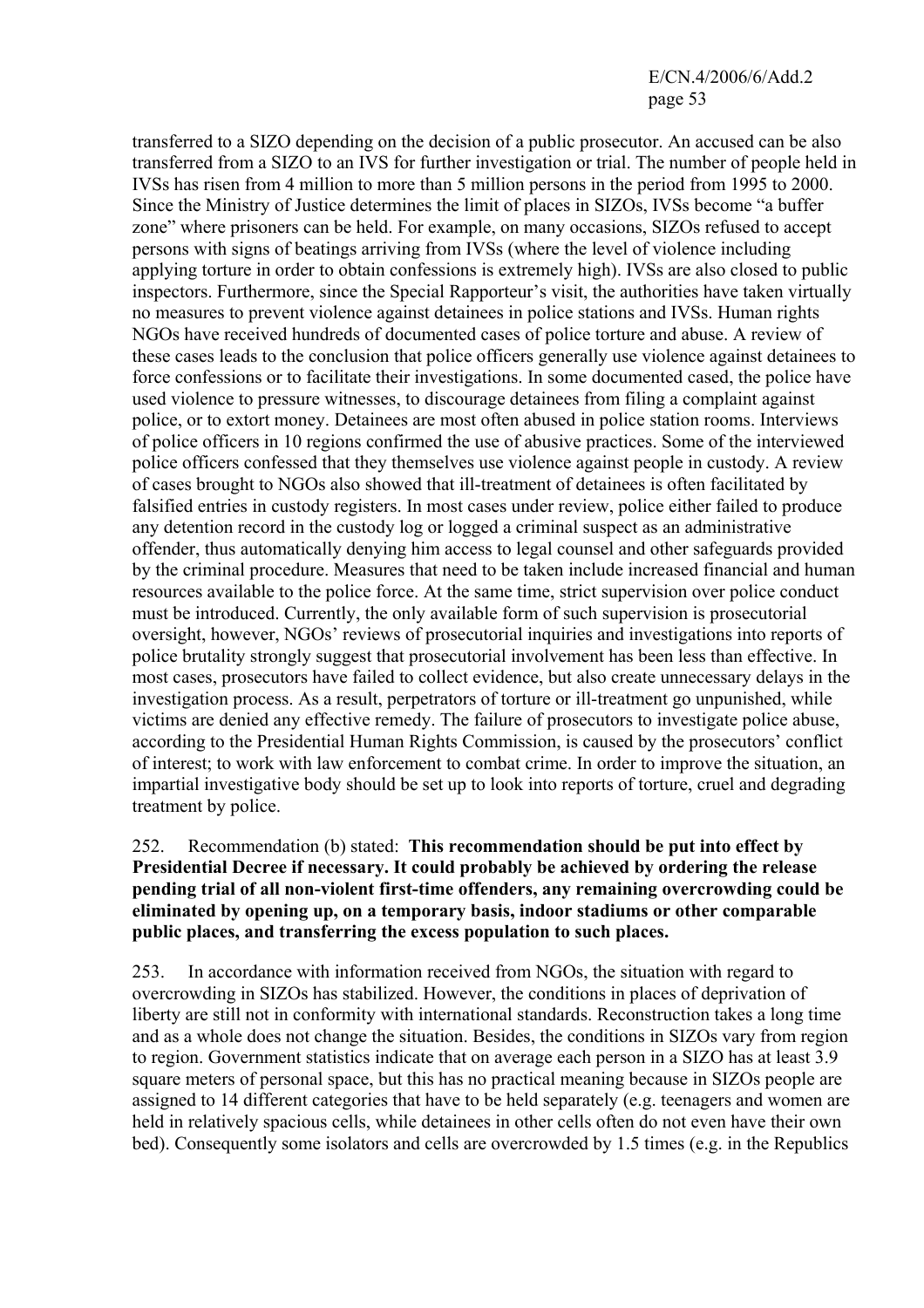of Buryatiya, Chuvashiya and Тyva, in Nizhniy Novgorod, Moscow, Chita regions, and in Moscow and St. Petersburg). On the whole the situation in penitentiary institutions is worsening, as indicated in the report of 21 January 2005 by the General Public Prosecutor, Vladimir Ustinov, who pointed to an increase in infringements by factor 1.5 as compared to the previous year. Other problems need urgent attention as well. In particular, the conditions in punishment cells, where prisoners can be confined for up to 15 days for non-compliance with prison rules, are not humane. In accordance with current regulations, beds in punishment cells are locked up for the entire day, and bed sheets are taken away, so the prisoners cannot rest. Most punishment cells are very small, dark and poorly ventilated rooms with extremely uncomfortable furniture. In addition, when prisoners are relocated inside a remand prison, some of them are placed in special 'isolation boxes' (a narrow box, which makes it impossible to move, and without any source of light) to prevent contact with other prisoners. While even very short periods of confinement in such boxes can be distressing, it is not uncommon for prisoners to be confined in them for several hours. Statutory restrictions alone will not substantially reduce the overcrowding of SIZOs without a corresponding change in the judicial pattern of ordering arrest, which is still an issue in a number of Russia's major cities.

254. The Government informed that on 1 September 2005, 147, 000 persons were held in pretrial detention facilities, which constitutes a reduction of 26,500 (15 per cent) in comparison with 1 July 2002, when the new Criminal Procedure Code entered into force. Overcrowding therefore has been reduced from 80 per cent to 13 per cent. In the period between 1995 and 2005 the average space per prisoner has doubled and constitutes now 3.5 square metres. The Government also informed that every month approximately 5,000 persons are released from pre-trial detention facilities in connection with the use of non-custodial means. The recommendation concerning the use of stadiums or other public places cannot be implemented because federal law does not foresee mass detention of suspected or accused persons.

255. Recommendation (c) stated: **Much greater use should be made of existing provisions in the law for release of suspects on bail or on recognizance (signature), especially as regards suspected first-time non-violent offenders. Instructions or guidelines to this effect should be given by the Minister of the Interior to investigators from his Ministry; by the Procurator General to State, regional and local procuratorial investigators and supervisory prosecutors, and by the Minister of Justice and the Supreme Court of the Russian Federation to all judges handling criminal cases.**

256. In accordance with information received from NGOs, no statistics on release of suspects on bail is available. Although there are no obstacles in law for releasing on bail and 58% of citizens approve of this measure, anecdotic evidence shows that release on bail is applied very rarely because of the conservative position of public prosecutors and judges and because law enforcement bodies perceive release on bail as connivance to criminals.

## 257. Recommendation (d) stated: **To the extent that the law has been so framed or interpreted as to restrict provisions for release on bail or recognizance to prevent the release of first-time, non-violent suspected offenders as a normal measure, the relevant federal and republican laws should be amended to secure this objective.**

258. NGOs report that, in accordance with the recommendations made by the Special Rapporteur, the new Criminal Procedure Code of 2002 did not only place the use of arrest as a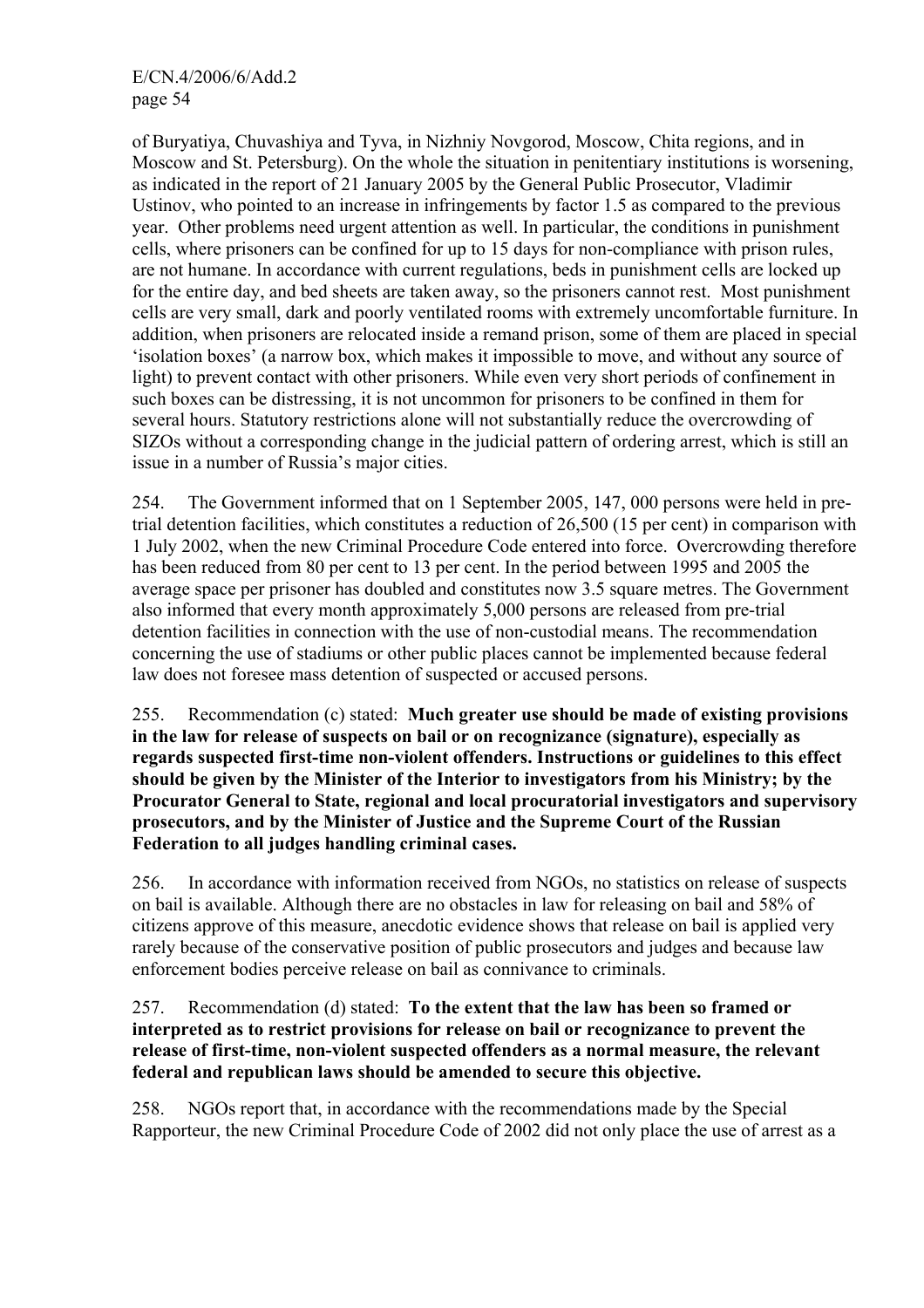'measure of restraint' under judicial authority, but also imposed restrictions on the use of this measure. Thus, under Art. 97 of the Criminal Procedure Code, the use of pre-trial custody must be based on a well-founded assumption that a suspect or an accused: 1) may attempt to escape the inquest, preliminary investigation, or trial; 2) may continue to engage in criminal activity; or 3) may attempt to intimidate a witness or any other participants of the criminal proceedings, destroy evidence or in any other way hinder the proceedings. In accordance with art. 100 of the Criminal Procedure Code, custody can only be applied in exceptional cases. Art. 108 part 1 of the Criminal Procedure Code, provides that detention of a suspect or accused can be used as a measure of restraint only if they are suspected or accused of a crime punishable by more than two years of imprisonment, and where using a milder measure of restraint is unfeasible. A judge ordering detention as a measure of restraint must make a written statement of concrete factual circumstances underlying the decision. Also, on 10 October 2003, the Plenary of the Russian Supreme Court adopted Regulation No. 5 "On the application, by general jurisdiction courts, of generally recognized principles and standards of international law, and of international treaties Russia is party to." In paragraph 14 of this Regulation, the Supreme Court established that arrest cannot be applied based only on the seriousness of criminal charges, but on other circumstances which may warrant the isolation of the suspect or accused.The new Criminal Procedure Code provides for a range of measures which can be used to control a suspect or an accused person besides custody, includingrelease on recognizance (signature), personal guarantee, bail or house arrest. However, contrary to what the Government claims, non-custodial measures are applied only occasionally. The general number of applied alternative measures (except for suspended sentences) makes up no more than 5% of the general number of verdicts and has not increased, but rather decreased (from 79,800 in 1997 to 53,000 in 2000). Alternative measures for minors, such as house arrest is very seldom applied, and measures such as personal guarantees are practically not applied. From 1997 to 2002 only one out of 255 petitions for replacing preventive detention with a personal guarantee has been satisfied. When judges have to choose between arresting a person and releasing him/or her on recognizance, the tendency is to order detention, whether well-justified or not. Defence attorneys and human rights lawyers report that very often judges order arrest of first-time and non-violent offenders. Moreover, in many cases they fail to indicate any of the legally established reasons for the use of detention, referring only to the seriousness of charges. Another factor which undermines efforts to reduce the number of pre-trial detainees is the failure of the new Criminal Procedure Code to impose mandatory limits on pre-trial detention during judicial proceedings. Even after the investigation and during the entire trial up to the moment of sentencing, the accused can be detained in a SIZO. Detention during trial can be excessively long, because criminal proceedings are often delayed due to courts' overwhelming workloads and also due to problems with getting witnesses to appear. The situation is further aggravated by the fact that whenever a person is detained during an investigation, the court will automatically extend the term of detention, without even looking into the merits for his/or her continued custody. Generally, courts extend the term in a closed hearing, even in the absence of the prosecutor's motion requesting continuous detention, and without hearing the accused or his/her defence attorney. This pattern of almost mandatory detention awaiting sentence combined with lengthy trials cause most criminal defendants to spend at least a year in SIZO. A delegation of the International Helsinki Federation (IHF) visiting SIZOs No. 5 and No. 6 in Moscow learned from the SIZO administrations that the average detention time was one year. While interviewing detainees in SIZO No. 5, the IHF delegation found teenagers who had spent 18 months in detention, and in SIZO No. 6 some female prisoners were found to have been detained for more than two years. Excessive use of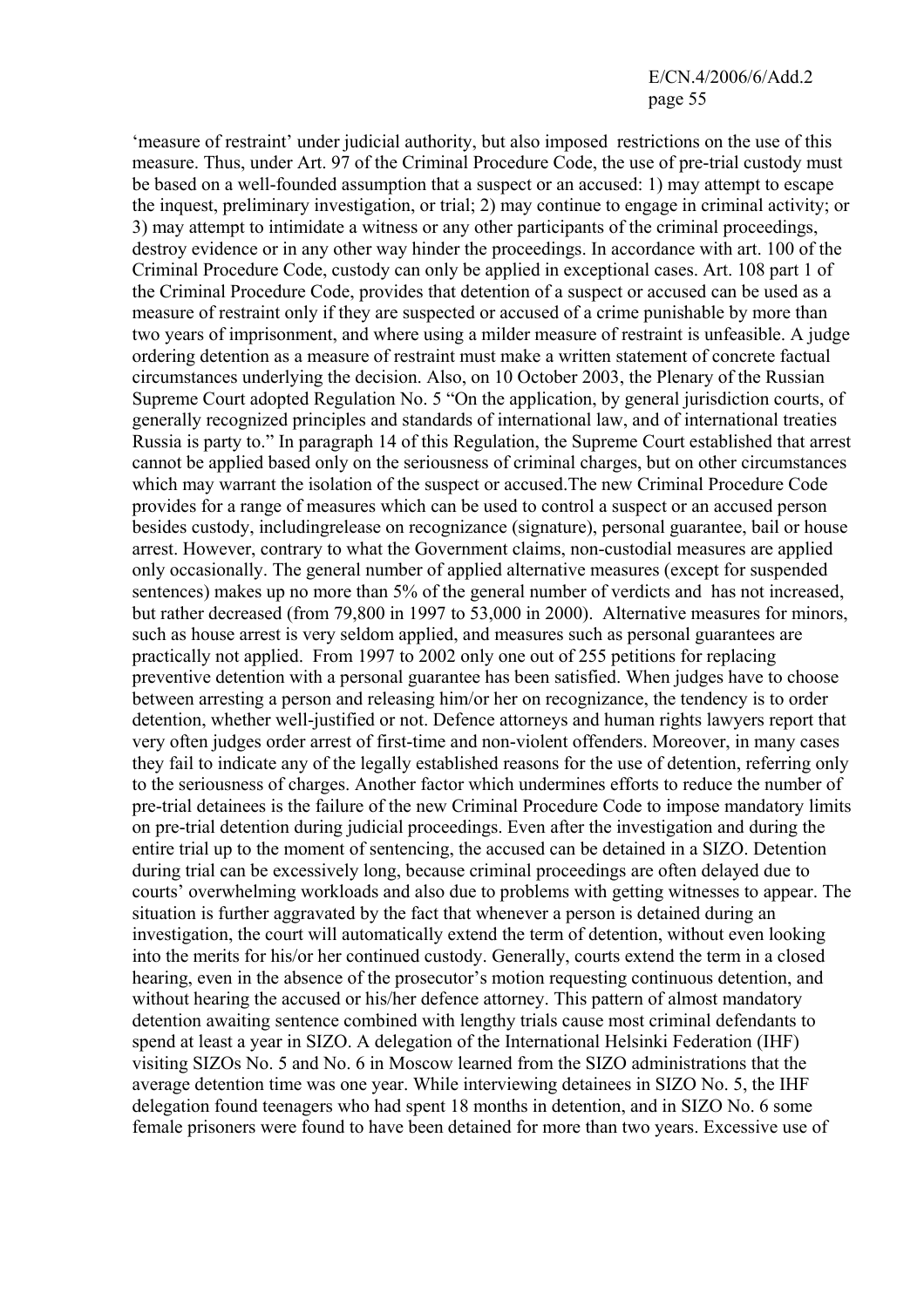arrest by judges is demonstrated in a review of SIZO population dynamics in 2003, a year when the judicial arrest procedure produced its first tangible effects. In early 2003, the remand prison population was 145,000, while in June 2003 it reached 156,000. A drop in the number of detainees in 2004 was due to the adoption in December 2003 of the Federal Law amending the Criminal Code (Law No 162-FZ). The law enacted 257 amendments, most of them liberalising the criminal legislation, decriminalising certain acts, mitigating criminal sanctions, and limiting the use of incarceration. As an immediate result of the amendments, many criminal investigations were closed, and the accused individuals released, while the inflow of new detainees to SIZOs decreased.

259. The Government informed that in accordance with the federal special programme on reform of the penal correction system of the Ministry of Justice for the period 2002-2006, in the first nine months of 2005 ten new pre-trial detention facilities with the capacity to hold 3200 persons were created. Overall since 1995, more than 17,000 places have been made available. Until the end of the year, 10,000 more places for holding suspects and accused will be made available. In addition, in accordance with the law "On pre-trial detention of persons suspected or accused of having committed a crime," within 134 prisons, 8,734 places for holding suspects and accused persons have been created.

## 260. Recommendation (e) stated: **The draft Code of Criminal Procedure, giving effect to article 22 of the Constitution which places all deprivations of freedom under judicial authority, should be speedily adopted by the State Duma.**

According to information received from NGOs, a new Criminal Procedure Code (CPC) was adopted in December 2001, and parts of it came into force in 2002. Under the new CPC, the courts, rather than the procuracy, have the responsibility for determining whether or not a suspect will be held in detention during an investigation. Previously, the procuracy was responsible for determining whether a person would be detained pending investigation as well as for investigating the case. The new CPC also places more emphasis than the old code on alternatives to pre-trial detention, such as bail or release on recognizance. However, subjective factors can jeopardize the effective implementation of the new CPC. For example, research indicates that very few people within the Russian Federation's criminal justice system genuinely subscribe to the presumption of innocence. This is true not only of officials from the procuracy and the Ministries of Justice and Internal Affairs, but also of judges and even defence lawyers. There is a perception that any defendant acquitted by a jury, or any suspect released by a court, is a criminal who has been delivered back into society unpunished. Up to now suspects of crimes are held in custody for extremely long terms. Though illegal, administrative punishment of criminal suspects is widely used. A detainee can be sentenced to administrative arrest for a period for up to two weeks. During this period a detainee is deprived of procedural guarantees and is often forced to give testimony. Federal Law No. 18-FZ of 22 April 2004, which amended article 99 of the Criminal Procedure Code, provides that in "exceptional circumstances" suspects of "terrorism" may be arrested for up to 30 days without receiving an official indictment, which increases the risk of an individual being forced to confess or testify. Cases of torture are reported in North Caucasus in which the new safeguards provided by the CPC have been shown not to be effective. For example, the requirement to bring a detainee before a court within 48 hours is sidestepped through practices, such as arbitrary detention by law enforcement officials who fail to identify themselves, are masked and drive in vehicles with identification plates covered; falsification or failure to properly register detentions; and detention of persons in unofficial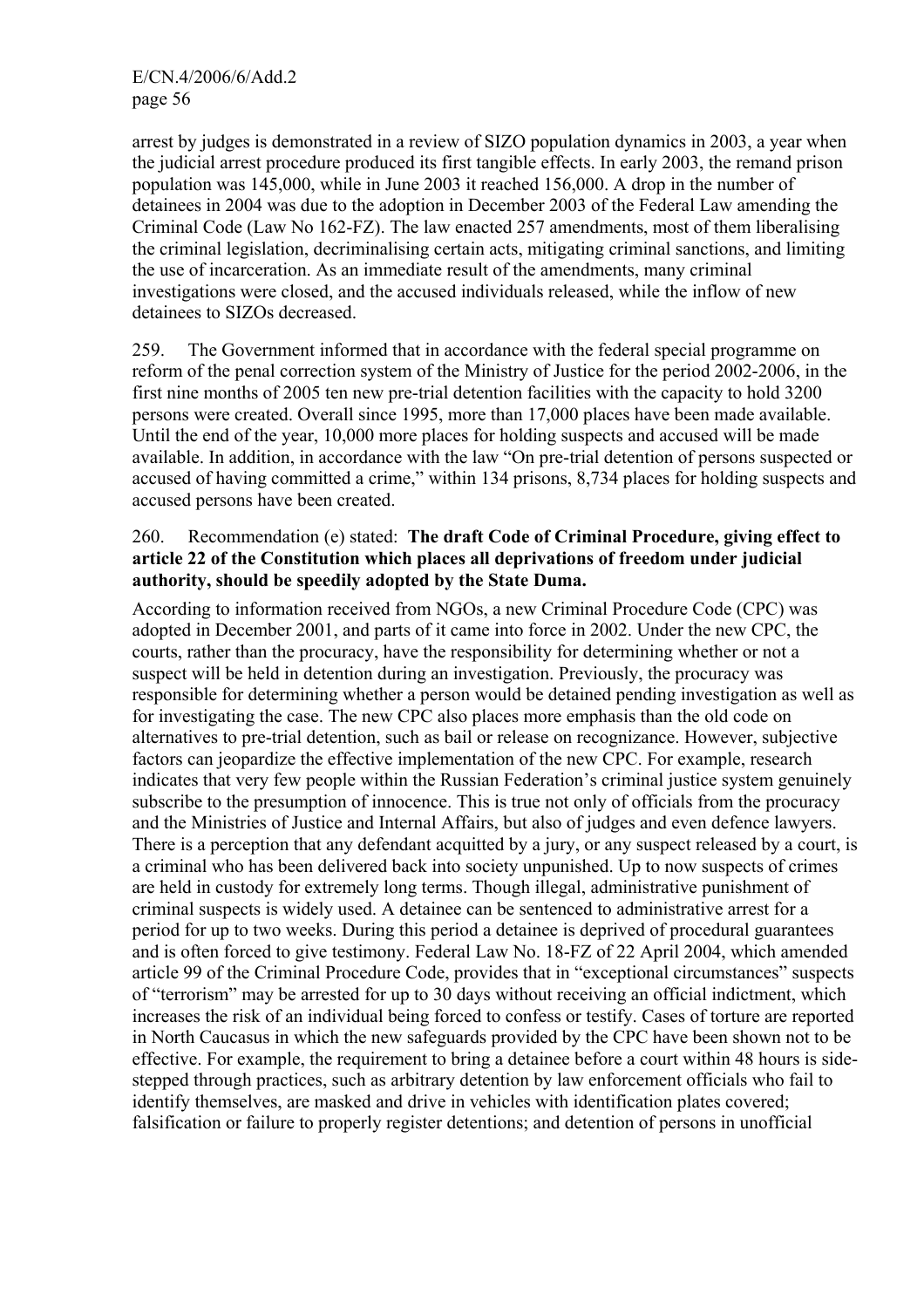places of detention. There are reports that the UBOP premises in Nalchik, Kabardino-Balkaria, UBOP in Vladikavkaz, North Ossetia, FSB buildings including in Magas, Ingushetia, in the Khankala military base, and a base in Tsenteroi, Chechnya, under the control of first Deputy Prime Minister of Chechnya, have been illegally used as places of detention. During the ongoing armed conflict in Chechnya, numerous people from the Chechen Republic have reported allegations of torture and ill-treatment in different unofficial places of detention, including being denied food or drink for days. Some of these places have now been transformed into official places of detention, like the former so-called "filtration camp", Chernokozovo, which is now a pre-trial detention centre, or ORB-2 in Grozny which has been registered as an IVS. Detainees that are brought before a court within 48 hours are less likely to state at this initial hearing that they have been tortured, fearing reprisals for such statements. During this hearing the individual is often represented by a government-appointed lawyer, often because the family is unaware of where their relative is being detained and is therefore unable to hire one, or because, when a detainee is held on suspicion of "terrorism"-related offences, local lawyers are reluctant to take on the case. It is often only when detainees have been formally charged that families are able to arrange an independent lawyer, and detainees are prepared to make statements that they have been tortured. Normally, detainees can be legally held for up to 10 days without charge in an IVS before being transferred to a SIZO. However, under "terrorism"-related legislation detainees can be held for 30 days without charge, but only 10 of those 30 days in an IVS before being transferred to a SIZO for the remaining 20 days.

#### 261. Recommendation (f) stated: **To the extent that more extensive use of release on bail or recognizance will not eliminate the overcrowding problem, there should be a crash programme to build new remand centres with sufficient accommodation for the anticipated population.**

262. According to information received from NGOs, all projects to build new remand prisons and to refurbish existing ones refer to the legally established standard of four square metres per person, while the European Committee for the Prevention of Torture and Inhuman or Degrading Treatment of Punishment has set at least six square metres per person as a guide for remand prisons. The Russian standard of four square metres per person is even more unacceptable, given that detainees, who very often spend more than a year in detention, are confined to their cells most of the time, except for the one and a half hour period they are allowed outside for a prison walk. Even the Russian standard was not always observed by the builders of new SIZOs. In February 2004, the IHF delegation visiting Butyrskaya Prison in Moscow saw a newly refurbished pre-trial detention cell, and while noting sufficient daylight, good ventilation, heating, and new furniture, the delegation found that the cell of approximately 45 to 50 square meters accommodated 22 bunks in two levels; an average of about two square metres per person. Moreover, even though the living area is separated from the toilet and the sink by a partition, the toilet is still not effectively isolated from the living space.

## 263. Recommendation (g) stated: **Existing institutions should be refurbished so that all institutions meet basic standards of humanity and respect for human dignity.**

264. According to information received from NGOs, as of today, most remand prisons have not been renovated. Old facilities still used to hold prisoners are overcrowded, dirty, lack proper ventilation and daylight. This situation, in particular, was documented by the Council of Europe's Human Rights Commissioner visiting Russia in July and September 2004. A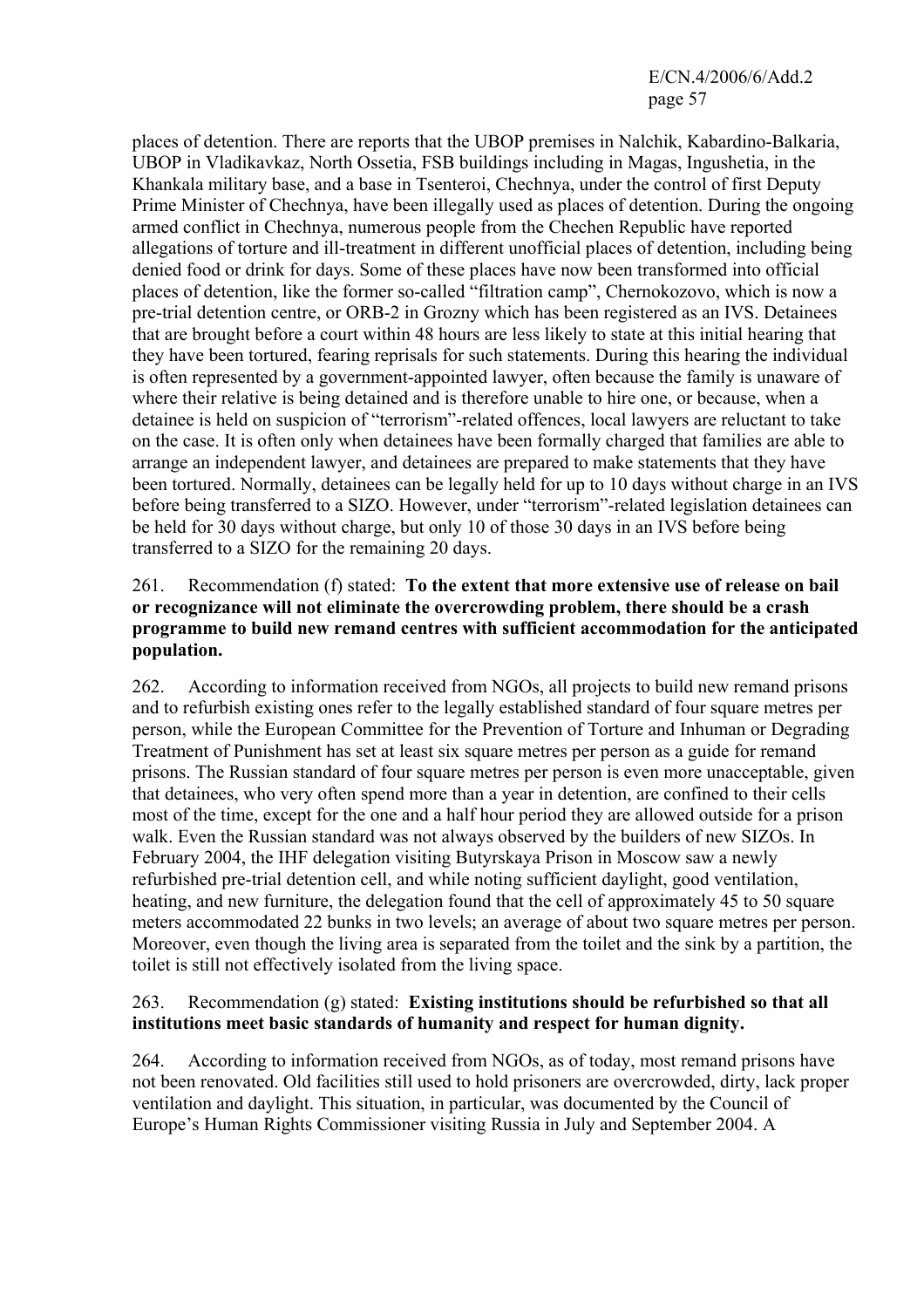significant number of temporary detention centres do not comply with requirements of Federal Law No. 103-FZ of 15 July 1995 "On Detention of Suspects and Individuals Accused of Commission of Crimes." Despite the measures undertaken to renovate and rearrange temporary detention centres many of them are in a poor condition, located in unsuitable buildings under the authority of the Ministry of Interior. Neither the federal nor regional budgets allocate funds for their reconstruction. The most typical violations affecting the health of people held in custody are: overcrowding, lack of water and electricity, poor means of personal hygiene, poor ventilation, and an absence of exercise areas. Lengthy terms of detention in temporary detention centres are sometimes are used as a means of pressure or punishment. In the temporary detention centre of the Kortkerossky Regional Police Department, among other things: not all detainees are provided with beds, so they are forced either to sleep in shifts, or to sleep sitting or lying on the floor; inmates have to sleep on their beds without bed sheets, wearing the clothes they were wearing at the time of detention; there are no showers; there is no cold or hot water in the cells; inmates are forced to use filthy cans because there are no toilets in the cells; walls and ceilings of the cells are covered in dirt and soot; the sole source of lighting in a cell is a 40 watt bulb; the cell temperature never rises above 5 to 10 degrees because of poor heating and the absence of glass on the windows; the infirmary lacks medicine; and there are insufficient spoons and mugs at meal times. Concerning women and adolescents held in the temporary detention centre of the Kortkerossky district: they are transported to court handcuffed; up to eleven persons may be held in a small cell; detainees sleep on a bare, wooden floor without any bedding; walls may be covered in frost; there is one small barred window in the cell near the ceiling; a bulb behind the window provides lighting; inmates are taken out of the ward in the morning and in the evening to use the toilet, otherwise there is a can in the cell which serves as a urinal; there is no soap, towels, toilet paper, or hot water in the cell; and inmates are given food once per day. In 2004, representatives of the Perm Regional Human Rights Centre inspected ten out of 37 temporary detention centres in their region and found that: none complied with appropriate nutritional requirements; almost none complied with requirements related to health and personal hygiene. Conditions for prisoners serving life sentences in the Russian Federation amount to cruel, inhuman or degrading treatment or punishment. It constitutes imprisonment for the duration of a prisoner's natural life, and every aspect of their imprisonment has been designed to ensure their isolation from the outside world and other prisoners. Life sentence prisoners serve out their terms of imprisonment on "special regime", the harshest category of imprisonment in the system of corrective labour colonies. Under the 1997 Punishment Implementation Code, these prisoners, unlike other "special regime" prisoners, who serve their sentences in dorms, are housed in cells, either alone or in the company of one other prisoner. They exercise together in a separate enclosed yard outside their cell for 90 minutes each day, and are given work assignments to do inside a separate workshop. The money they earn on work assignments can be spent each month on items from the prison kiosk. Work is however not always available, so prisoners without work have no way of occupying their time and have no self-generated source of income. These prisoners are entitled to study, but may not take part in education classes with other prisoners, studying instead in their cells on their own. Prisoners serving life sentences face major difficulties in maintaining contact with loved ones. Whereas prisoners sentenced to milder regimes are sent to colonies in their home region, this provision does not apply to prisoners on "special regime", according to Article 73(3) of the Punishment Implementation Code. Life sentence prisoners are entitled in principle to have a three-hour visit twice per year and to receive one parcel and one small package per year. The sudden influx of prisoners sentenced to terms on "special regime" since executions stopped in 1996 (i.e. either sentenced to 25 years or life), put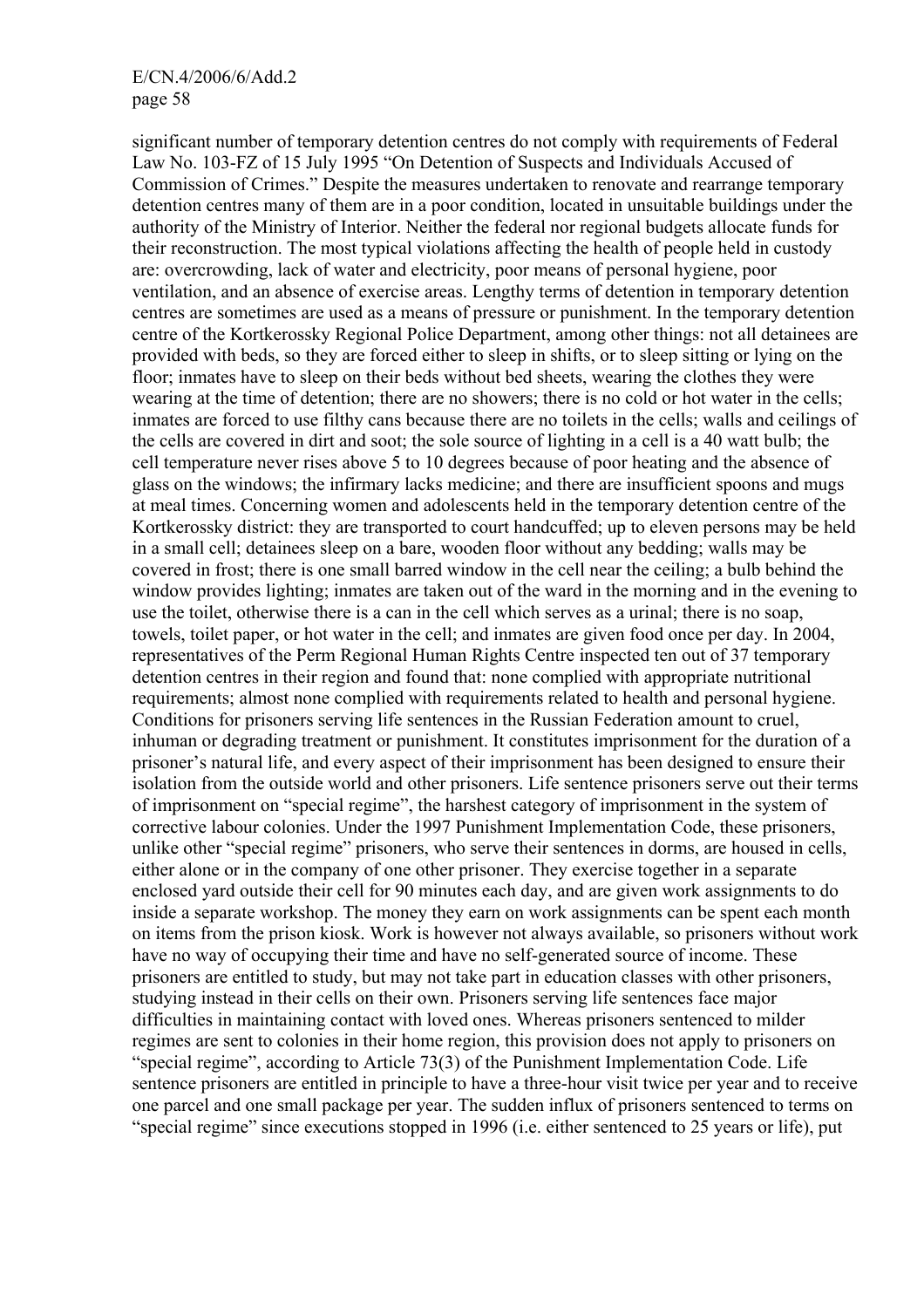pressure on the places available and prompted the authorities to open new institutions. One institution, OE 265/5, accommodates 156 people with commuted death sentences, according to statistics provided by the Ministry of Justice to a delegation of State Duma deputies visiting the prison in February 2002. Since the first prisoner arrived in the colony in February 1994, the Ministry in 2002 reported that 32 prisoners had died, four of whom committed suicide. This is a mortality rate of around 20 per cent in six years. There are no centralized rules on the day-to-day requirements of prisoners on "special regime", which allows colony directors too much discretion. Parliamentarians and human rights activists who have visited these colonies describe regimes that are needlessly restrictive in some places, and humiliating in others. Life sentence prisoners in Perm, Vologda and Mordovia, for instance, are handcuffed each time they are moved from their cell, no matter who the prisoner is or how short the distance. Life sentence prisoners in Mordovia are made to adopt a special walk in front of prison staff, with bowed heads and small steps.

#### 265. Recommendation (h) stated: **Provision should be made for sufficient food of palatable quality to be available to those whom the State deprives of the means to fend for themselves.**

According to information received from NGOs the food provision has greatly improved since the early 1990s, but the problems have not been completely resolved. In 2005, the federal budget allocation is 27 rubles 29 kopecks per inmate per day, while the national average minimum food ration in Russia at the 2004 year-end was 34 rubles 73 kopecks per person per day. Moreover, in some institutions inmates are not even getting what is allocated due to theft by the administration. This type of abuse has been specifically mentioned by the Russian Prosecutor General. When the IHF delegation visited SIZO No. 5 in Moscow, they found that the food looked and smelled unpalatable and did not include fresh fruit or vegetables. They further found that medical facilities in SIZO No. 2, and especially in SIZO No. 4, lacked basic medicine and equipment.

266. The Government informed that over the last 10 years, the quality of the food has considerably improved, in accordance with a governmental decree No. 205 of 11 April 2005 "On the minimum norms of food and material maintenance of persons sentenced to deprivation of their liberty, and also norms of food of persons suspected and accused of having committed a crime held in custody in pre-trial detention of the Federal Service of Execution of Punishment and Federal Security Service in peace times." Based on research done by the Russian Academy of Science an internal order, "Norms of food and material maintenance of persons sentenced to deprivation of their liberty and persons suspected and accused of having committed a crime held in custody in pre-trial detention of the Federal Service of Execution of in peace times," No. 125 of 2 August 2005, is governing the issue.

### 267. Recommendation (i) stated: **Medical facilities and medicines should be sufficient to meet the needs of inmates, even after the present situation (in which the State effectively subjects inmates to disease by placing them in health-damaging conditions) has been remedied.**

268. NGOs acknowledge that health care in correctional institutions has improved. In particular, colonies are supplied with medication. However, for example, in 2002, medical facilities in penitentiary institutions suffered from a shortage of trained staff and up-to-date equipment. Specialized hospitals in the penitentiary system are overcrowded, some are in dire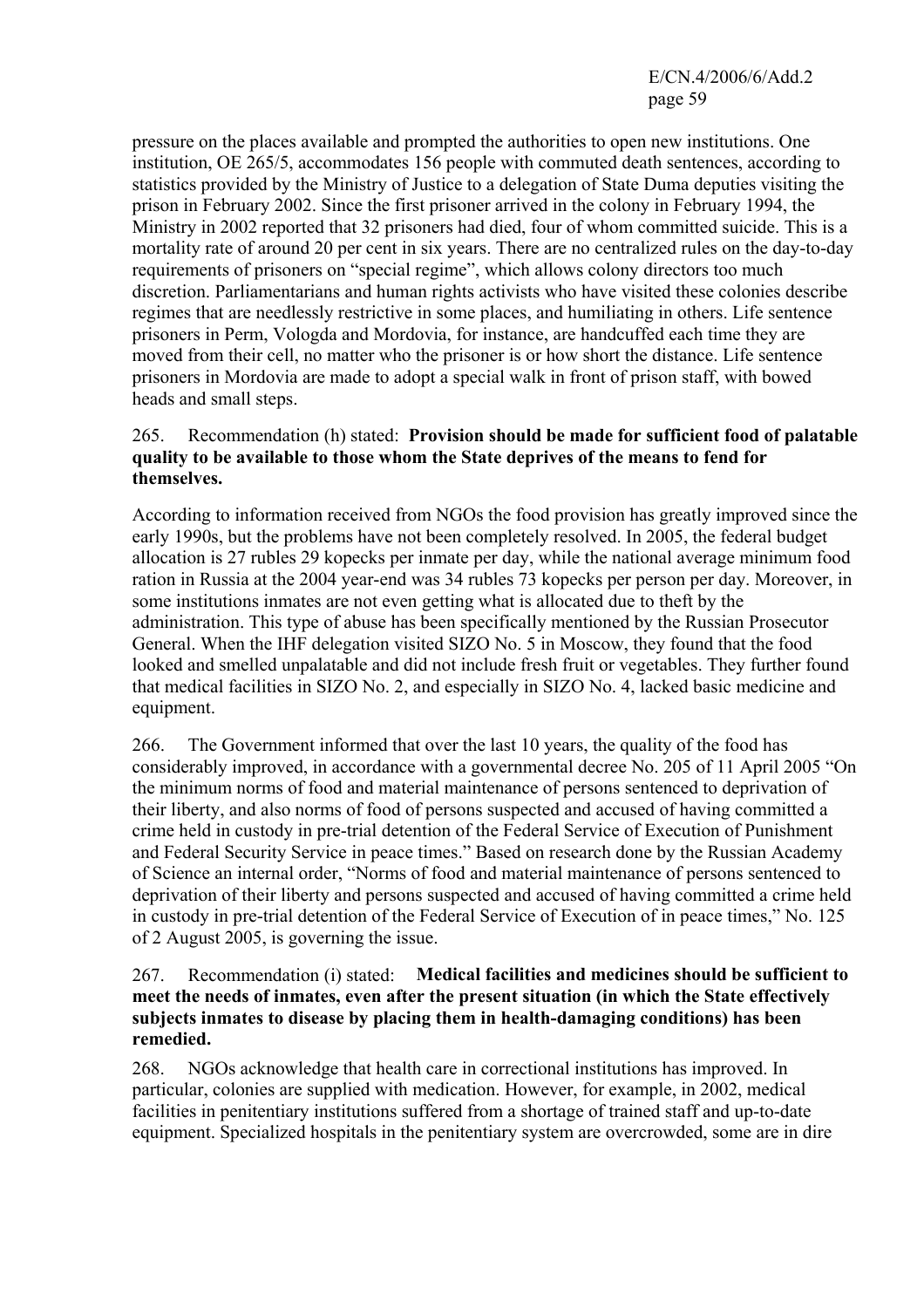condition and need urgent repairs, so prisoners have problems with accessing specialised health care. In some cases, prison administrations deny inmates access to medical assistance, as documented by the Russian Ombudsman. Furthermore, the situation in IVSs remains intolerable in this regard: no medical personnel are based in these establishments; and it depends on the discretion of the facility's administration whether to call for first-aid. Arrested persons often have no access to medical services, especially when they have been beaten by police officers. The number of deaths in custody point to the negligence of the facilities' personnel in not providing prompt medical treatment.

269. The Government informed that generally, the health of inmates in detention is very different from the rest of the population as there is a higher concentration of socially maladjusted persons with a tendency to suffer from illnesses. The reform conducted by the Ministry of Justice has created the conditions for combating illnesses, primarily tuberculosis. The reduction in the numbers of inmates has created more space to accommodate detainees and has allowed sanitary-hygienic measures to be taken. The Ministry of Justice treats the fight against illnesses, such as tuberculosis, HIV and others as a priority, and measures taken to combat them have led to a reduction by half over the last five years. In detention facilities a reserve of antituberculosis medicine has been created. Since 2002, a centralized system for the distribution of medicine against drug-resistant tuberculosis has been put in place. Through the adoption of a special federal programme, "Preventing and Combating social illnesses," the Government has increased the financing of the fight against tuberculosis by the penitentiary system. A tuberculosis diagnostic service has been established under the penitentiary system, and 20 laboratories with up-to-date equipment have been opened. This network will be extended in the future. With the help of a World Bank credit, medicine, x-ray and laboratory equipment has been obtained. Further diagnostic and medical equipment, and medicine will be put at the disposal of the penitentiary system from 2005 to 2007. The Government has also requested a grant from the Global Fund for a project on fighting tuberculosis and HIV. In accordance with legislation, persons in penitentiary institutions have access to medical aid provided by state and municipal health systems. The medical personnel of the penitentiary system receive regular post-diploma training.

270. Recommendation (j) stated: **The United Nations Programme of Advisory Services and Technical Assistance in respect of the Russian Federation should be intensified in the following areas:** 

### 271. (a) **Training of law enforcement, prosecutorial, judicial and penitentiary officials in international standards in the administration of justice (pre-trial, trial and post-trial phases), in cooperation, as necessary, with other organizations, such as the International Committee of the Red Cross and academic institutions;**

272. In accordance with information received from NGOs, the level of professionalism of the personnel has considerably improved in comparison with the last years. In several regions public organizations take part in training programmes, but there is still no federal programme providing regular training for penitentiary experts. For this reason unwarranted use of force against inmates by correctional staff still persists. In some cases, a pattern of beating and abuse has forced prisoners to resort to hunger strikes and self-mutilation. These forms of protest were reported in 2003 in penitentiary institution YU 323/T-2,Yelets; in February 2004 in IK-4, the village of Fornosovo; and in May to June 2005 in prison colony OX -30/3, Lgov. The most effective way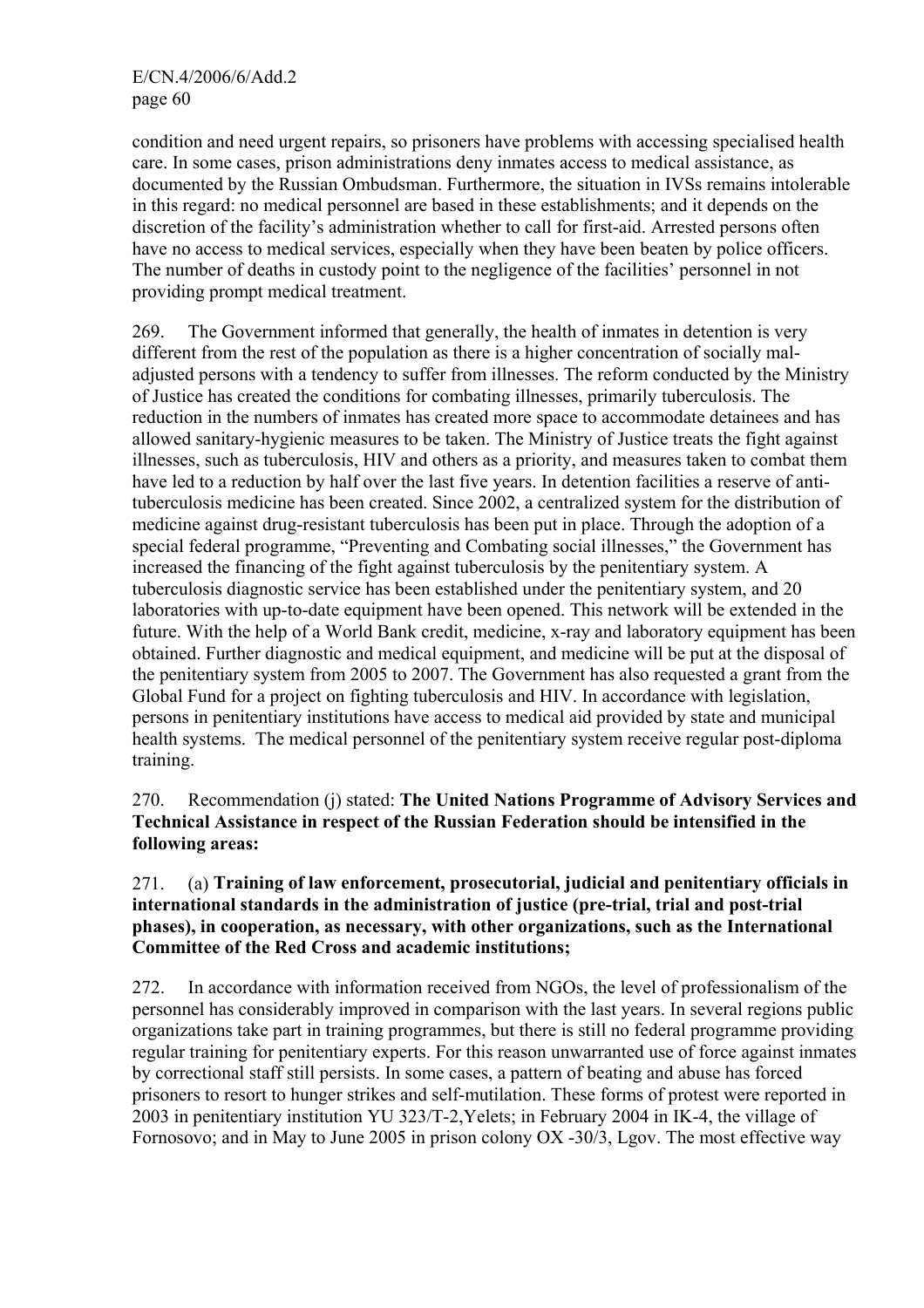to prevent such violations would be to introduce systematic civil society monitoring of the penitentiary.

273. The Government informed that a system of training institutions has been created, including five institutions of higher education with seven branches, three institutions of general penitentiary training, and 79 institutions for basic and additional training. The training also covers principles and norms of international law.

274. (ii) **The mobilizing of material and technical resources existing in Member States that the Special Rapporteur hopes and trusts could be made available in the same spirit of international solidarity and cooperation as that shown by the Government of the Russian Federation in inviting the Special Rapporteur.**

## **Spain**

Seguimiento dado a las recomendaciones del Relator Especial reflejadas en su informe sobre su visita a España en octobre de 2003 (E/CN.4/2004/56/Add.2, párr. 64-73).

275. El Gobierno proporcionó la siguiente información por carta de fecha 26 de septiembre de 2005.

276. El Gobierno informó de que la valoración general que hacían de las recomendaciones sobre España hechas por el anterior Relator Especial están incluidar en el informe E/CN.4/2005/62/Add.2 donde pusieron en su conocimiento los avances en materia de protección contra la tortura y otros tratos crueles, inhumanos o degradantes registrados en España en el 2004.

277. La recomendación (a) dice: **Las más altas autoridades, en particular los responsables de la seguridad nacional y el cumplimiento de la ley, deberían reafirmar y declarar oficial y públicamente que la tortura y los tratos o penas crueles, inhumanos o degradantes están prohibidos en toda circunstancia y que las denuncias de la práctica de la tortura en todas sus formas se investigarán con prontitud y a conciencia.** 

278. Según la información proporcionada por fuentes no gubernamentales, las autoridades del Estado Español han confirmado en el ámbito internacional asumir una política de "tolerancia 0" contra la tortura, en el ámbito interno niegan sistemáticamente que en España se torture. Las autoridades no cuestionan el régimen de incomunicación y tachan de falsas todas las denuncias por tortura presentadas en los Juzgados.

### 279. La recomendación (b) dice: **Teniendo en cuenta las recomendaciones de los mecanismos internacionales de supervisión, el Gobierno debería elaborar un plan general para impedir y suprimir la tortura y otras formas de tratos o castigos crueles, inhumanos o degradantes.**

280. Según la información proporcionada por fuentes no gubernamentales, no se habría implementado esta recomendación. En torno al Protocolo para la Coordinación de la asistencia a personas detenidas en régimen de incomunicación diseñado por el Gobierno Autónomo vasco, el responsable del Departamento del Interior del Gobierno Autónomo vasco, Javier Balza, mencionó la introducción de medidas concretas para superar la tortura en el ámbito de su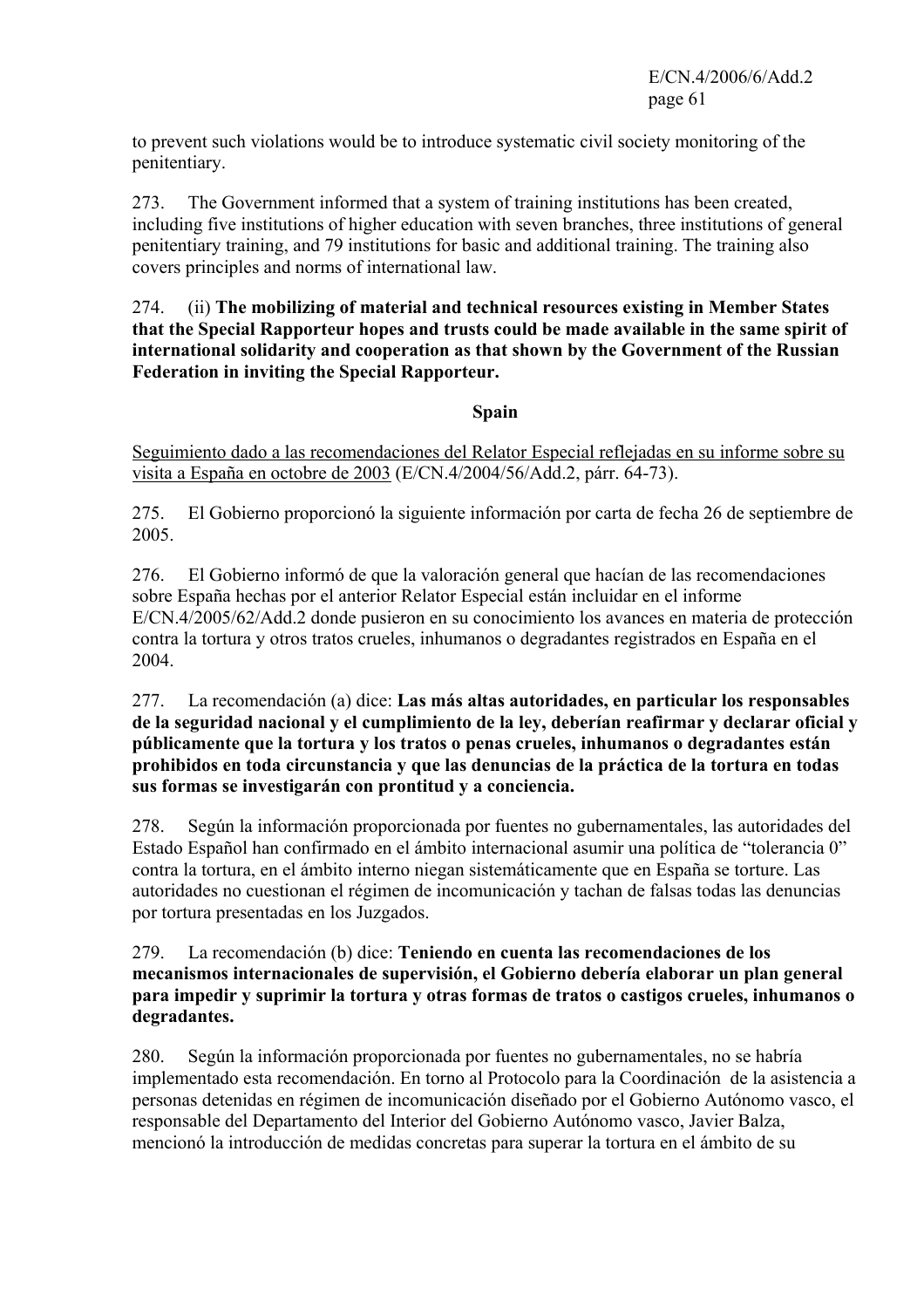competencia, sin embargo estas medidas en ningún caso restringirían la aplicación de la incomunicación. Además se informa que los familiares de los denunciantes se han quejado de la inoperatividad del Protocolo como método para que la familia conozca la ubicación física y el estado de su allegado detenido. Las informaciones dadas a la familia por el interlocutor policial son estereotipadas y en ningún caso aportan datos concretos sobre el detenido.

#### 281. La recomendación (c) dice: **Como la detención incomunicada crea condiciones que facilitan la perpetración de la tortura y puede en sí constituir una forma de trato cruel, inhumano o degradante o incluso de tortura, el régimen de incomunicación se debería suprimir.**

282. Según la información proporcionada por fuentes no gubernamentales, el Ministro de Justicia, durante una reunión con Amnistía Internacional en mayo del 2005, habló de la intención del Gobierno de reducir la duración de la detención incomunicada de 13 días a un máximo de 10 días a través de una reforma legislativa antes del 2008. La detención incomunicada crea condiciones que facilitan la perpetración de la tortura. En el año 2004 se dieron 70 detenciones incomunicadas, en 57 de los casos se interpuso denuncia judicial. Durante el año en curso, de las 50 personas detenidas en régimen de incomunicación 46 han denunciado haber sufrido torturas y malos tratos.

283. La recomendación (d) dice: **Se debería garantizar con rapidez y eficacia a todas las personas detenidas por las fuerzas de seguridad: a) el derecho de acceso a un abogado, incluido el derecho a consultar al abogado en privado; b) el derecho a ser examinadas por un médico de su elección, en la inteligencia de que ese examen podría hacerse en presencia de un médico forense designado por el Estado; y c) el derecho a informar a sus familiares del hecho y del lugar de su detención.** 

284. Según la información proporcionada por fuentes no gubernamentales, no se habría observado ninguna variación en referencia a esta recomendación. En cualquier detención bajo régimen de incomunicación el derecho de acceso a abogado se ve suprimido. En estas situaciones el abogado de oficio, solamente asiste al detenido en la diligencia de toma de declaración en sede judicial. Mientras dure el régimen de incomunicación, el detenido no tiene ningún acceso a su abogado de confianza. El derecho a ser reconocido por un medico forense sí se respeta, pero no con todas las garantías. El reconocimiento medico lo efectúa siempre un medico forense designado por el estado. No se permite la visita de ningún otro medico externo ni de la confianza del detenido. Por otro lado, conviene recordar, que el Estado español, no ha hecho efectiva ninguna de las mejoras planteadas para la mejor defensa de los derechos de las personas detenidas en régimen de incomunicación. También llama la atención el hecho de que dichas reconocimientos se hagan con la puerta abierta y a la vista de los policías que se encargan de la detención. Así lo afirma el policía N° 82.884 en declaración efectuada ante el Juez del Juzgado de Instrucción N° 5 de San Sebastián en el año 2004. Según el policía "como regla general siempre mantienen la puerta del despacio médico abierta". La recomendación tendente a permitir al detenido informar a sus familiares del hecho y del lugar de su detención también es desatendida.

285. La recomendación (e) dice: **Todo interrogatorio debería comenzar con la identificación de las personas presentes. Los interrogatorios deberían ser grabados, preferiblemente en cinta de vídeo, y en la grabación se debería incluir la identidad de todos**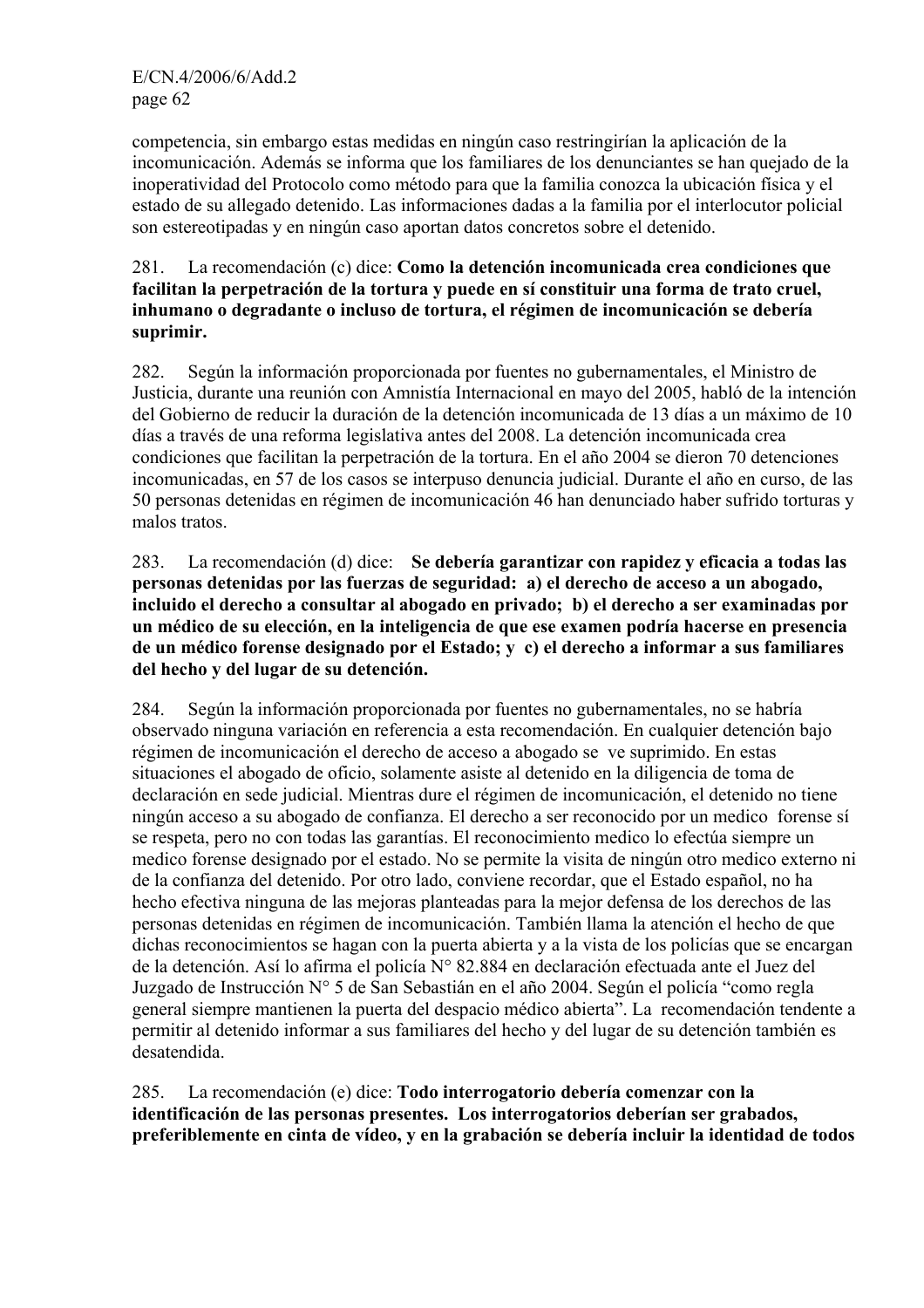#### **los presentes. A este respecto, se debería prohibir expresamente cubrir los ojos con vendas o la cabeza con capuchas.**

286. Según la información proporcionada por fuentes no gubernamentales, no se graban ni los ni se recoge acta de los interrogatorios. En el interrogatorio que se efectúa en sede policial, el instructor y el secretario se identifican por sus números de agente, y el abogado de oficio se le enseña su carné profesional al detenido. Se informa que durante este año, una detenida en la propia declaración sede judicial ha reconocido al Instructor y al Secretario como torturadores en los interrogatorios previos.

287. La recomendación (f) dice: **Las denuncias e informes de tortura y malos tratos deberían ser investigados con prontitud y eficacia. Se deberían tomar medidas legales contra los funcionarios públicos implicados, que deberían ser suspendidos de sus funciones hasta conocerse el resultado de la investigación y de las diligencias jurídicas o disciplinarias posteriores. Las investigaciones se deberían llevar a cabo con independencia de los presuntos autores y de la organización a la que sirven. Las investigaciones se deberían realizar de conformidad con los Principios relativos a la investigación y documentación eficaces de la tortura y otros tratos o penas crueles, inhumanos o degradantes, adoptados por la Asamblea General en su resolución 55/89.** 

288. Según la información proporcionada por fuentes no gubernamentales, no se habría observado ninguna variación en referencia a esta recomendación. Las fuentes no gubernamentales opinan que el departamento encargado de investigar las denuncias de tortura del Ministerio del Interior no es independiente y urgen al gobierno a crear una agencia independiente para investigar todas las denuncias de graves violaciones de derechos humanos cometidas por agentes del estado. También se opina que la investigación de las denuncias e informes de tortura no responde a criterios de prontitud y eficacia. En el año 2004 se archivaron 61 denuncias, de ellas 2 sin practicar ni una sola prueba, 22 practicando una prueba y 37 de ellas con mas de una prueba. Contra estos archivos se interpusieron 62 recursos de reforma de los cuales: se admitió una y se desestimaron 61.

289. La recomendación (g) dice: **Se deberían aplicar con prontitud y eficacia las disposiciones legales destinadas a asegurar a las víctimas de la tortura o de los malos tratos el remedio y la reparación adecuados, incluida la rehabilitación, la indemnización, la satisfacción y las garantías de no repetición.**

290. Según la información proporcionada por fuentes no gubernamentales, no tienen constancia de que se haya producido ni un solo avance en el sentido indicado por esta recomendación.

291. La recomendación (h) dice: **Al determinar el lugar de reclusión de los presos del País Vasco se debería prestar la consideración debida al mantenimiento de las relaciones sociales entre los presos y sus familias, en interés de la familia y de la rehabilitación social del preso.** 

292. Según la información proporcionada por fuentes no gubernamentales, se ve precisamente la tendencia contraria. Desde el mes de diciembre del 2004 hasta octubre del 2005 se han realizado 93 cambios de destino en el Estado español en lo que respecta a los presos políticos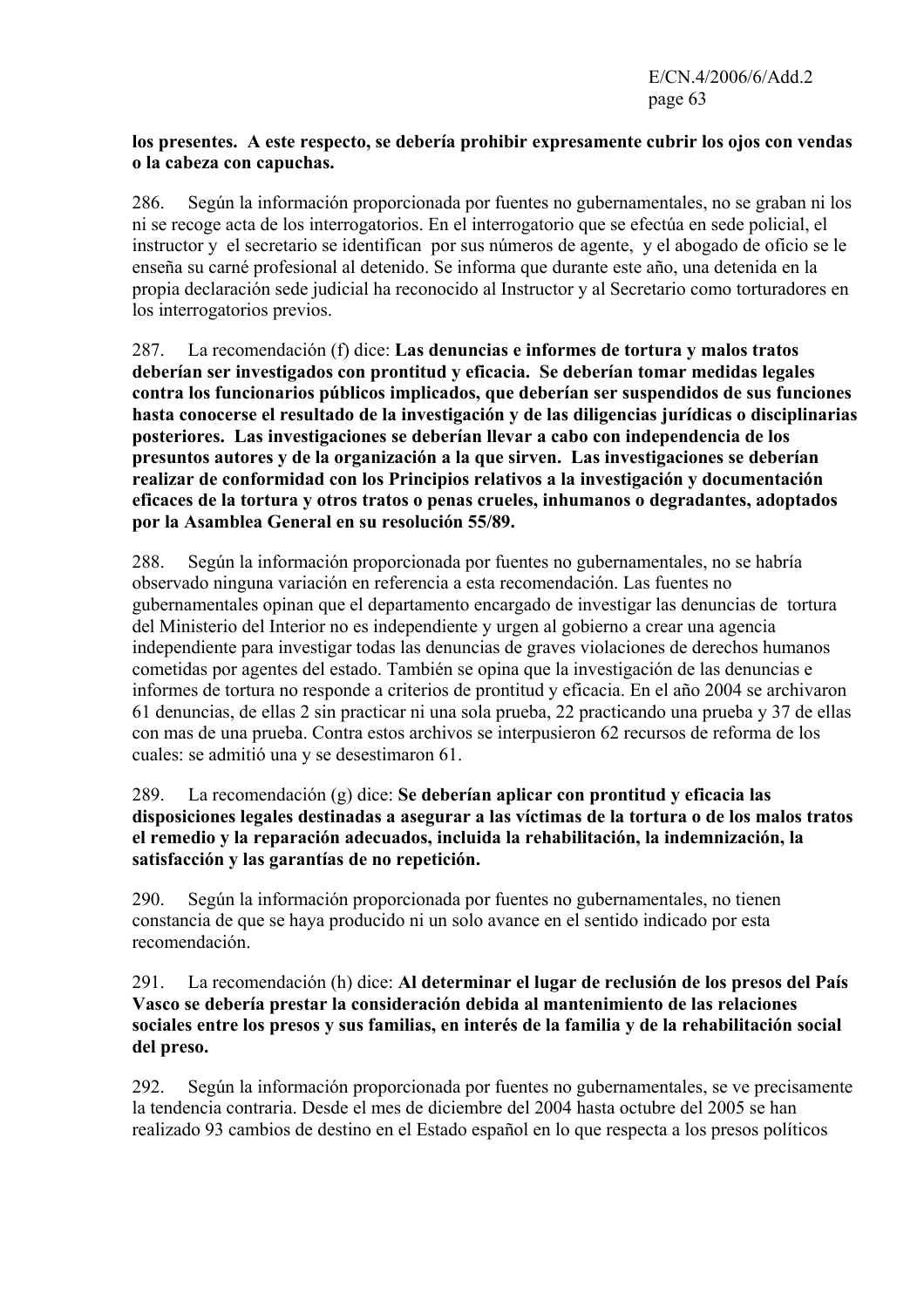vascos. De ese total, 64 traslados han sido para alejarlos más todavía. De los 528 presos vascos encarcelados en las prisiones del Estado español, tan sólo once están en el País Vasco. La media de distancia en kilómetros, es de unos 630, que conlleva graves accidentes y problemas económicos para los familiares. En lo que va de año, han sucedido 24 accidentes con el resultado de 64 personas afectadas de diversa consideración. Desde la puesta en practica de la política de dispersión, han sido 16 los familiares y allegados que han perdido sus vidas en las carreteras.

### 293. La recomendación (i) dice: **Dado que por falta de tiempo el Relator Especial sobre la cuestión de la tortura no pudo incluir extensamente en sus investigaciones y constataciones las supuestas y denunciadas prácticas de tortura y malos tratos de extranjeros y gitanos, el Gobierno podría considerar la posibilidad de invitar al Relator Especial sobre las formas contemporáneas de racismo, discriminación racial, xenofobia y formas conexas de intolerancia a visitar el país.**

294. Según la información proporcionada por fuentes no gubernamentales, no han apreciado ninguna mejora en este campo, no habiéndose cursado la invitación a la Relatora Especial sobre las formas contemporáneas de racismo, discriminación racial, xenofobia y formas de tolerancia.

295. La recomendación (j) dice: **Se invita asimismo al Gobierno a que ratifique en fecha próxima el Protocolo Facultativo de la Convención contra la Tortura y Otros Tratos o Penas Crueles, Inhumanos o Degradantes, que no sólo contempla el establecimiento de un mecanismo internacional independiente sino también de mecanismos nacionales independientes para la prevención de la tortura en el plano interno. El Relator Especial considera que esos mecanismos internos independientes de control e inspección son una herramienta adicional importante para impedir y suprimir la tortura y los malos tratos, y pueden ejercer efectos beneficiosos en las personas privadas de libertad en todos los países, incluida España.** 

296. Según la información proporcionada por fuentes no gubernamentales, el Gobierno español firmó el Protocolo Facultativo a la Convención contra la Tortura de las Naciones Unidas sin embargo todavía no ha completado su ratificación por el Parlamento. Constatan la inoperatividad de organismos internos para monitorizar la situación de las personas detenidas y prevenir así la practica de la tortura.

297. El Gobierno informó de que el 23 de diciembre de 2004, el Consejo de Ministros autorizó la firma del protocolo Adicional a la Convención Internacional de las Naciones Unidas contra la Tortura. El 13 de abril de 2005, el Ministro de Asuntos Exteriores y de Cooperación depositó la firma española en Nueva Cork. Iniciado el 26 de junio pasado, el trámite parlamentario de ratificación del Protocolo se halla en su última fase, estando previsto que concluya antes de fin del año 2005.

# **Turkey**

Follow-up to the recommendations made by the Special Rapporteur in the report of his visit to Turkey in November 1998 (E/CN.4/1999/61/Add.1, para. 113).

298. By letter dated 25 October 2005, the Government provided information on the follow-up measures taken.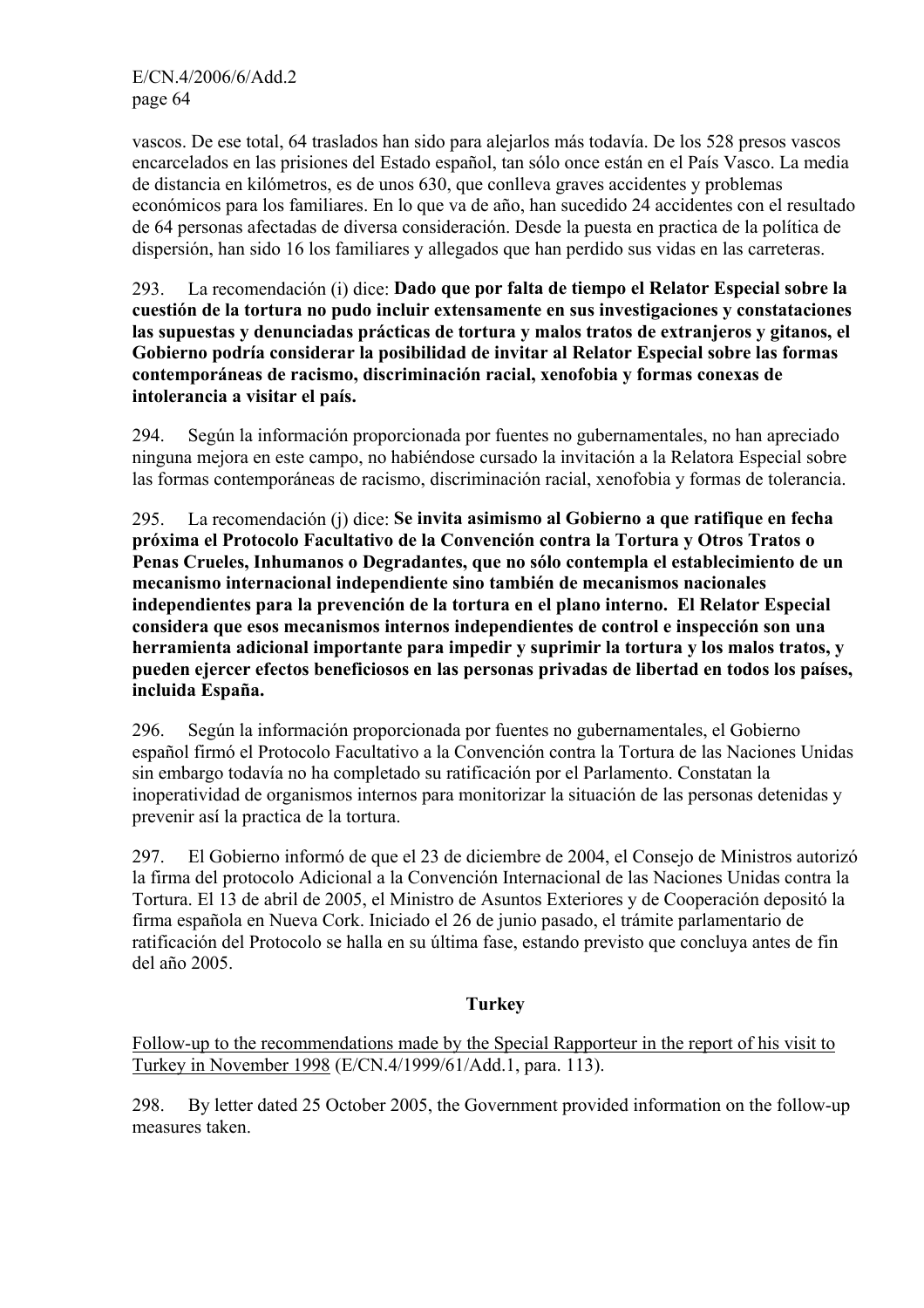#### 299. Recommendation (a) stated: **The legislation should be amended to ensure that no one is held without prompt access to a lawyer of his or her choice as required under the law applicable to ordinary crimes or, when compelling reasons dictate, access to another independent lawyer.**

300. According to information from NGOs, prompt access to a lawyer continues to be problematic in practice. It is common practice to prevent detainees from gaining access to a lawyer by forcing them to sign a form stating that they do not want access to a lawyer, often being told to sign such waivers without being given the opportunity to read their contents; or without directly persuading detainees not to seek access to a lawyer, effectively discouraging them from doing so by informing them, for example, that they will be required to pay the legal fees. The authorities are required in certain situations to provide the suspect with a lawyer even if they reject this right (e.g. in relation to child suspects, suspects that are deaf, mute or suffer from a disability that prevents them from protecting themselves, and in relation to suspects that are facing charges carrying sentences of up to five years' imprisonment). Persons suspected of crimes subject to penalties greater than five years' imprisonment, may however waive their right to a lawyer. As the decision to charge a suspect with a particular offence rests with law enforcement personnel, there is concern that some suspects may be arbitrarily charged with the latter category of crimes, and thereby be unduly influenced to waive their right to a lawyer.

301. The Government informed that Article 136 of the Criminal Procedure Law and Article 19 of the Regulation on the Apprehension, Custody and Taking of Statements (RACT) provide that a detainee or an accused person can appoint a lawyer at any stage during the investigation. Article 135 of the Criminal Procedure Law provides that if the accused cannot afford to appoint a lawyer, a state-appointed lawyer will be provided. The RACT provides that detainees and arrested persons must be given a "Form on the Right of Suspects and Accused Persons". In the case of illiterate persons, the form is read out to them. If the detained person does not wish to exercise the right to appoint a lawyer, he can make a statement to that effect on the form and sign it. The form has been translated into 11 different languages. Article 149(3) of the Criminal Procedure Code explicitly prohibits the prevention or restriction of a suspect or accused person's right to have access to a lawyer at all stages of the investigation. In this regard, it noted that any reports concerning attempts by law enforcement officials to prevent detainees from gaining access to a lawyer, by whatever means, would be investigated by the competent authorities. The authority to decide which criminal offence a suspect is charged with rests solely with the public prosecutor and not the law enforcement bodies (Article 161, Criminal Procedure Code). The public prosecutor may exercise his authority through law enforcement officials, who operate under the supervision of public prosecutors. Law enforcement officials are obliged to report all detentions immediately to the public prosecutor and await instructions. Accordingly, law enforcement officials have no discretionary power to determine the type of criminal offence a suspect may be charged with.

302. Recommendation (b) stated: **The legislation should be amended to ensure that any extensions of police custody are ordered by a judge, before whom the detainee should be brought in person; such extensions should not exceed a total of four days from the moment of arrest or, in a genuine emergency, seven days, provided that the safeguards referred to in the previous recommendation are in place.**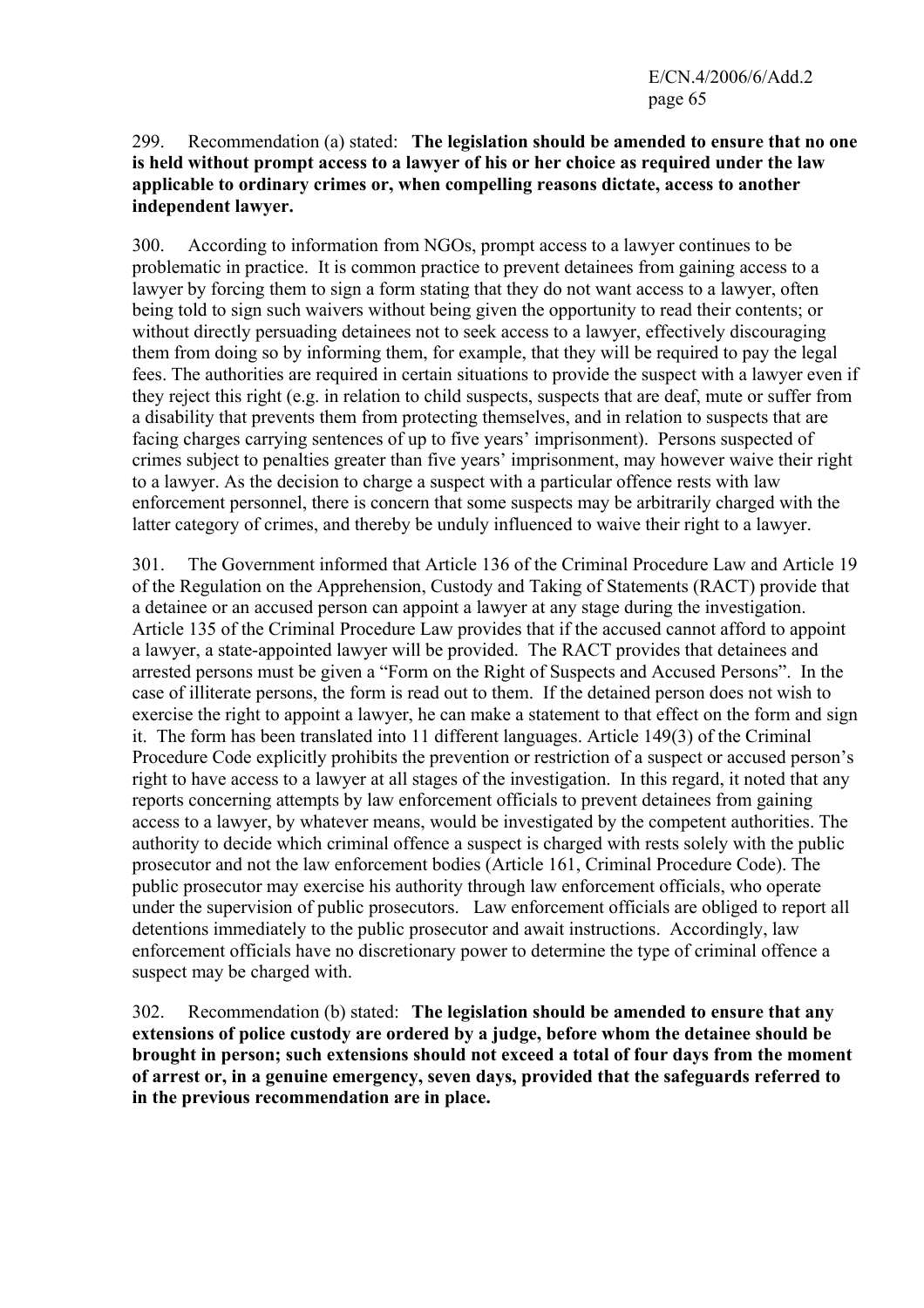303. According to information received from NGOs, the extension of police custody continues to be ordered by the prosecutor. In the case of ordinary crimes, a prosecutor can only order police custody to be extended three times. On each occasion, he can only order the detention to be extended by a period of 24 hours. In the case of crimes committed by three or more persons, the initial period of 48 hours can be extended to up to four days with the written permission of the prosecutor. In regions that are under emergency rule, the period of 48 hours can be extended to up to seven days.

304. The Government informed that the prosecutor is only authorized to extend police custody with respect to collective offences. Furthermore, this authority is limited to cases in which there are difficulties in collecting police evidence or a large number of suspects. The Government also pointed out that in such cases it is possible to file a complaint before a judge against the prosecutor's decision to order an extension of the period of police custody. This procedure is provided for in Article 128 of the Criminal Procedure Law. If such a complaint is brought, a judge will decide whether the prosecutor's decision was in accordance with the law. The Criminal Procedure Law, which came into force on 1 June 2005, shortened the initial length of time that a suspect can be held in police custody to 24 hours for ordinary crimes and 48 hours for crimes committed by three or more persons. In some cases, the prosecutor will make the decision to extend detention after a hearing in which he hears submissions from the suspect and his lawyer. However, this is not a mandatory procedure and in some cases the prosecutor makes the decision without a hearing.

## 305. Recommendation (c) stated: **Pilot projects at present under way involving automatic audio- and videotaping of police and jandarma questioning should be rapidly expanded to cover all such questioning in every place of custody in the country.**

306. According to information from NGOs, the projects on audio and video taping are still pilot projects and are limited to a few places of custody. There are no audio- and video facilities in rural areas.

307. The Government informed that new projects have been designed for the purchase of audio and video facilities for 49 of the anti-terrorism branches of Provincial Security Directorates. The funds for these projects, which are expected to become operational shortly, have been allocated in the 2006 budget. The police are continuing to modernize gendarmerie detention facilities and interview rooms within the limits of available budgetary resources. As part of this process, it is planned to introduce an electronic system for recording statements with a view to preventing allegations of ill-treatment. A total of 384 audio and video recording facilities have been purchased and plans are underway to purchase 1901 facilities.

308. Recommendation (d) stated: **Medical personnel required to carry out examinations of detainees on entry into police, jandarma, court and prison establishments, or on leaving police and/or jandarma establishments, should be independent of ministries responsible for law enforcement or the administration of justice and be properly qualified in forensic medical techniques capable of identifying sequelae of physical torture or ill-treatment, as well as psychological trauma potentially attributable to mental torture or ill-treatment; international assistance should be given for the necessary training. Examinations of detainees by medical doctors selected by them should be given weight in any court proceedings (relating to the detainees or to officials accused of torture or ill-treatment)**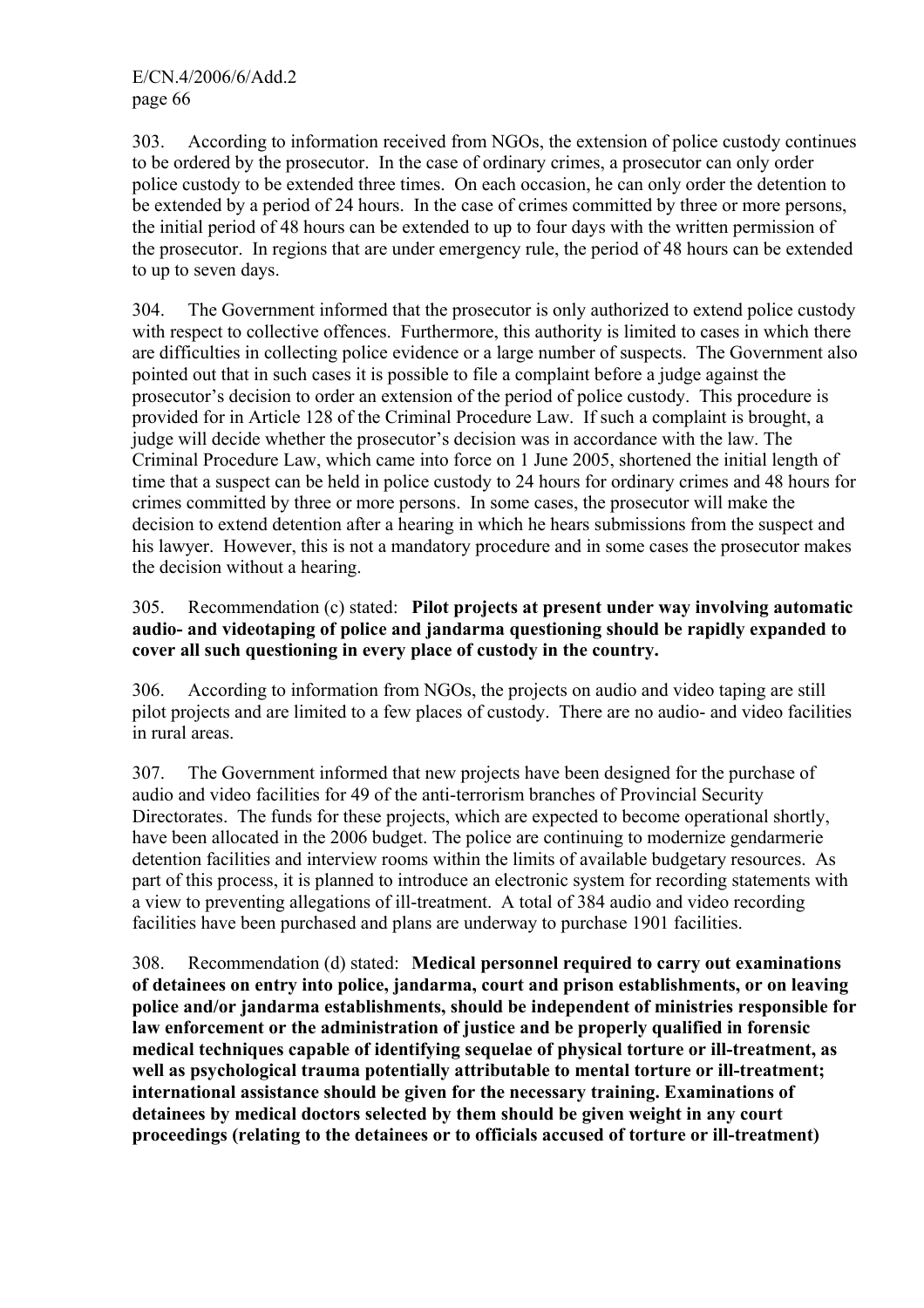**equivalent to that accorded to officially employed or selected doctors having comparable qualifications; the police bringing a detainee to a medical examination should never be those involved in the arrest or questioning of the detainees or the investigation of the incident provoking the detention. Police officers should not be present during the medical examination. Protocols should be established to assist forensic doctors in ensuring that the medical examination of detainees is comprehensive. Medical examinations should not be performed within the State Security Court facilities. Medical certificates should never be handed to the police or to the detainee while in the hands of the police, but should be made available to the detainee once out of their hands and to his or her lawyer immediately.** 

309. According to information received from NGOs, the Forensic Medicine Institution (Adli Tip Kurumu) is still the only body that is authorized to carry out medical examinations of detainees. The body still works under the Ministry of Justice. The doctors are not properly qualified in forensic medicine and have not received the necessary training on identifying physical and psychological torture. On 1 June 2005, new legislation came into force which provides that the police officer accompanying the detainee for the medical examination should be from a unit that was not involved in the arrest or questioning of the detainee. However, the new legislation is not being implemented in practice.

310. The Government informed that Article 10 of the RACT provides that a medical examination should be carried in a number of situations, including when force is used in carrying out the arrest, when the person is moved between two locations, when the detention period is extended for any reason and when the person is released. Article 10 also provides that the examination should be carried out in private although the doctor may request that the examination be carried out in the presence of law enforcement officials on grounds of concern for his own safety. In cases, where law enforcement officials are present during the examination, the law provides that the detainee's lawyer is entitled to be present during the examination, as long as this would not cause a delay in carrying out the examination. The Ministry of Health issued a circular on 10 October 2003 stating that medical examinations should be conducted out of the hearing of and sight of members of the law enforcement agencies and in a room in which only health personnel are present. The Ministry of Health also issued a circular on 15 April 2004 requesting law enforcement agencies to install secure rooms for examinations. The reports of medical examinations are handed to the accompanying police officer in a sealed envelope. A copy of the report must also be sent immediately to the prosecutor in a closed and sealed envelope. The law does not specify who should deliver the copy to the prosecutor and in most cases, the police officers themselves that deliver the copy to the prosecutor. With regard to the recommendation that medical examinations should not be carried out within the State Security Court facilities, the Government informed that the State Security Court system had been abolished.

311. Recommendation (e) stated: **Prosecutors and judges should not require conclusive proof of physical torture or ill-treatment (much less final conviction of an accused perpetrator) before deciding not to rely as against the detainee on confessions or information alleged to have been obtained by such treatment; indeed, the burden of proof should be on the State to demonstrate the absence of coercion. Moreover, this should also apply in respect of proceedings against alleged perpetrators of torture or ill-treatment, as long as the periods of custody do not conform to the criteria indicated in (a) and (b) above.**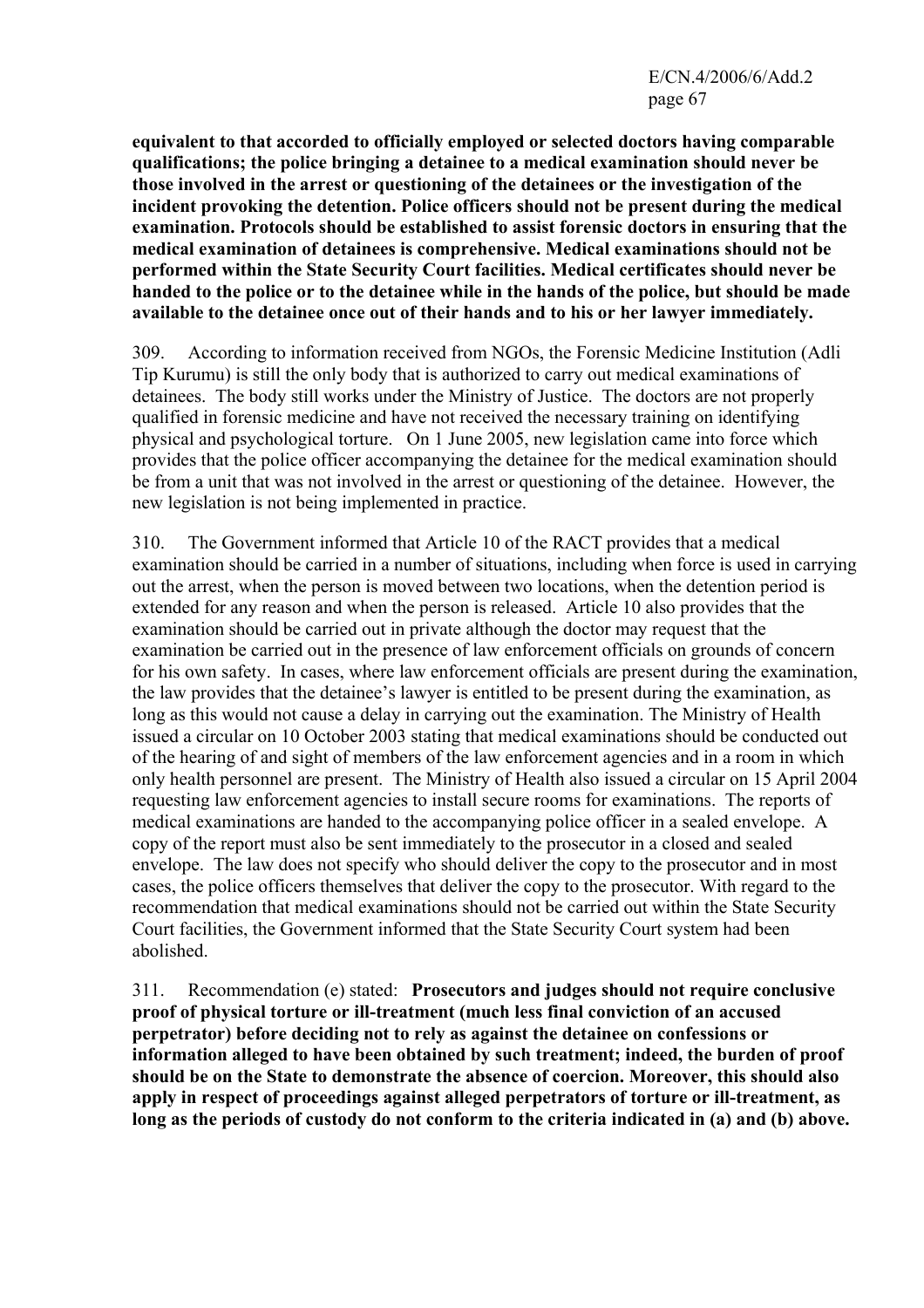312. According to information received from NGOs, the burden of proving that the detainee was subjected to torture or ill-treatment is still on the detainee. The detainee has to demonstrate conclusive proof that he or she was subjected to torture or ill-treatment.

313. The Government informed that according to Article 148 of the Criminal Procedure Code, statements obtained by the use of prohibited methods shall not be considered as evidence, even if the accused has given their consent. This issue is addressed in training activities of law enforcement agencies. As a safeguard against the use of evidence obtained by torture or other ill-treatment, a new paragraph was added to Article 38 of the Constitution which provides that evidence obtained by prohibited means cannot be admitted in evidence. The accused person does not bear the burden of proving that the statement was obtained by prohibited means.

### 314. Recommendation (f) stated: **Prosecutors and judges should diligently investigate all allegations of torture made by detainees. In the case of prosecutors in the State Security Courts, allegations should also be referred to the public prosecutor for criminal investigation. The investigation of the allegations should be conducted by the prosecutor himself or herself and the necessary staff should be provided for this purpose.**

315. According to information received from NGOs, there has been no significant change in practice regarding the investigation of torture allegations. There are no specialized personnel employed to investigate torture allegations. The judiciary still appears unwilling to investigate allegations of torture and ill-treatment.

316. The Government informed that torture and ill-treatment are punishable by sentences of up to 15 years' imprisonment. Accordingly, allegations of torture and ill-treatment are taken seriously and diligently by the judiciary at all stages of the investigation and trial process. The Government reported that the State Security Courts have been abolished.

## 317. Recommendation (g) stated: **Prosecutors and the judiciary should speed up the trials and appeals of public officials indicted for torture or ill-treatment. Sentences should be commensurate with the gravity of the crime. The protection against prosecution afforded by the Law on the Prosecution of Public Servants should be removed.**

318. According to information from NGOs, the investigation, trial process and related appeals are still lengthy. The investigation of torture and ill-treatment allegations can take over five years in some cases. Furthermore, the appeal process can take over two years in some cases. The new Criminal Procedure Code, which came into force on 1 June 2005, has reversed the legal amendments that were passed in 2003 to prevent suspended sentences or commutations from being applied to persons that were found guilty of torture or ill-treatment. The new Criminal Procedure Law allows suspended sentences and commutations to be applied to persons found guilty of torture or ill-treatment. Furthermore, the Law on the Prosecution of Public Servants contained a number of privileges preventing prosecutors from launching legal proceedings against alleged perpetrators of torture or ill-treatment. These privileges were gradually removed by successive legislative amendments. However, an amendment was made to the law on 25 June 2005, reintroducing a number of privileges that prevent prosecutors from launching cases against alleged perpetrators of torture and ill-treatment.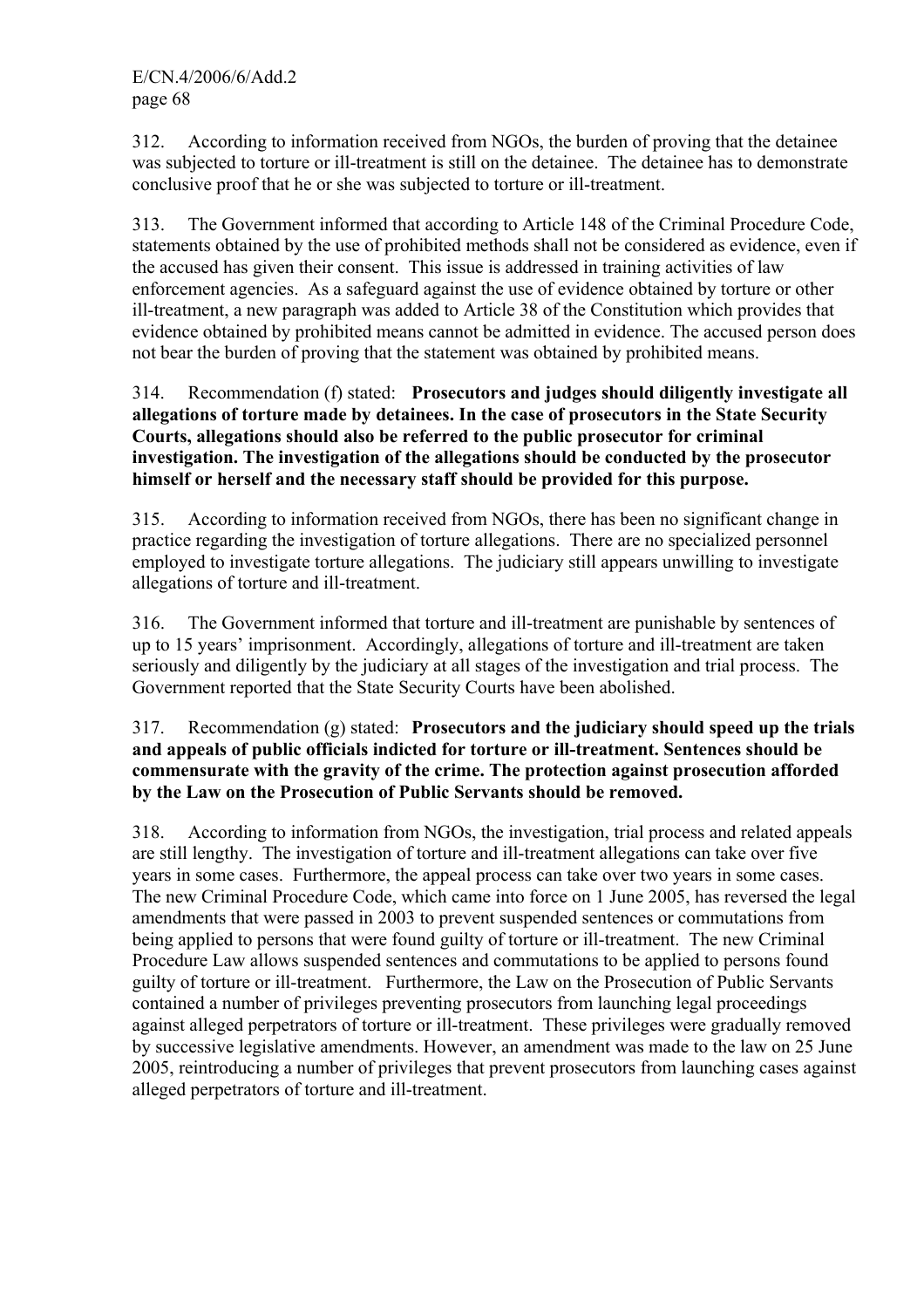319. The Government informed that according to Article 50 of the Criminal Code, commutations only apply to offences which are punishable by short term imprisonment of up to one year. Torture is an offence punishable by three to 15 years' imprisonment and ill-treatment is an offence punishable by two to five years' imprisonment. Accordingly, penalties for torture and ill-treatment cannot be commuted. According to Article 51 of the Criminal Code, suspensions can only be applied to sentences of imprisonment of up to two years. Accordingly, sentences imposed for torture cannot be suspended. Sentences imposed for ill-treatment cannot be suspended if they exceed two years' imprisonment. Amendments made to the Criminal Procedure Code on 7 August 2003, stipulate that investigations and prosecutions for torture and ill-treatment must be treated as urgent matters and dealt with as priority cases. According to the amendments, cases related to these offences cannot be adjourned for a period of more than 30 days unless there are compelling reasons. These cases must also be dealt with during judicial holidays. The Government also reported that as of January 2003, it is no longer necessary to obtain prior administrative authorization before prosecuting public officials on charges of torture and ill-treatment. Furthermore, sentences imposed under Article 243 (torture) and Article 245 (ill-treatment) of the Criminal Code can no longer be converted into fines.

## 320. Recommendation (h) stated: **Any public official indicted for infliction of or complicity in torture or ill-treatment should be suspended from duty.**

321. According to information from NGOs, there has been no improvement regarding the suspension of officials indicted on charges of torture or ill-treatment. The old Turkish Penal Code authorized judges to rule on whether a public official indicted on charges of torture or illtreatment should be suspended from duty. However, this provision was hardly ever used in practice. In the new Turkish Penal Code, which came into force on 1 June 2005, it is now the responsibility of the administrative authorities to decide whether a public official indicted on charges of torture or ill-treatment should be suspended from duty.

322. The Government informed that Article 53(1) of the Criminal Code allows the courts to rule on the temporary or permanent suspension from duty of public officials who are convicted of offences.

## 323. Recommendation (i) stated: **The police and jandarma should establish effective procedures for internal monitoring and disciplining of the behaviour of their agents, in particular with a view to eliminating practices of torture and ill-treatment.**

324. According to information from NGOs sources, the internal monitoring mechanisms that are currently in place are not effective in practice.

325. The Government reported that the Bureau for Inquiry into Allegations of Human Rights Violations was established within the Inspection Board of the Ministry of the Interior in March 2004. Allegations of human rights violations received by the central and regional branches of the Ministry of Interior are now being referred to the new Bureau for investigation. If the Bureau deems it necessary, public inspectors are appointed to conduct an investigation. The public inspectors are authorized to monitor all places of detention and will receive courses on human rights. The Bureau has received 1339 email applications through a human rights website launched to create a single point of contact for allegations of human rights violations. In addition, a total of 204 written applications were made by individuals and others. During the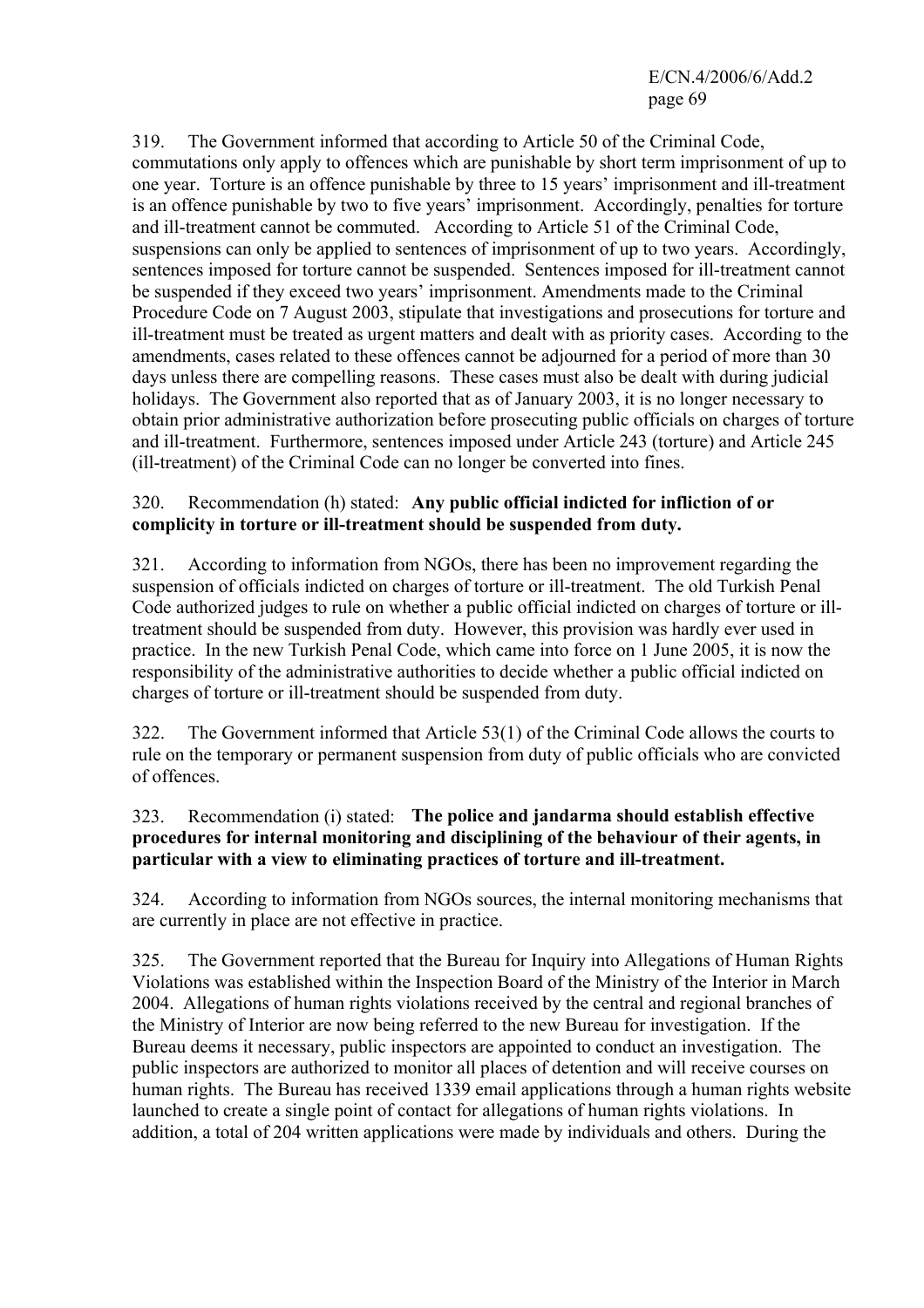course of its enquiries, the Bureau has instructed inspectors with the approval of the Ministry of Interior for 38 applications requiring special expertise. Furthermore, discipline reports issued with respect to 10 incidents were conveyed to the Discipline Boards for action. The allegations in relation to 28 incidents were found to be unsubstantiated. A specialized branch called the Gendarmerie Human Rights Violations Investigation and Evaluation Centre was founded on 26 April 2003 to investigate and evaluate allegations of human rights against the Gendarmerie. The Centre investigates allegations, and if necessary initiates administrative or judicial investigations. The result of the action taken by the Centre is submitted to the complainants. In addition, reports on the overall activities of the Centre and statistical information are publicized. Since its creation, the Centre has received 120 applications regarding allegations of torture and illtreatment. As a result, 17 applications were referred to the judicial authorities, 22 applications were found to be already under judicial investigation and disciplinary measures were imposed on 2 officers. Of the 120 applications, 79 were found to be inadmissible.

## 326. Recommendation (j) stated: **The practice of blindfolding detainees in police custody should be absolutely forbidden.**

327. According to information from NGOs sources, there has been a noticeable reduction in the blindfolding of detainees in police custody. However, blindfolding is still used during interrogation. This method prevents victims of torture and ill-treatment during interrogation from identifying the perpetrators.

328. The Government informed that the practice of blindfolding detainees in police custody is forbidden. Article 135(a) of the Criminal Procedure Code and Article 23 of the Regulation on Apprehension, Custody and Taking of Statements (RACT) set out prohibited interrogation techniques.

329. Recommendation (k) stated: **Given the manifestly pervasive practice of torture, at least up to 1996, there should be a review by an independent body of undisputed integrity of all cases in which the primary evidence against convicted persons is a confession allegedly made under torture. All police officials, including the most senior, found to have been involved in the practice, either directly or by acquiescence, should be forthwith removed from police service and prosecuted; the same should apply to prosecutors and judges implicated in colluding in or ignoring evidence of the practice; the victims should receive substantial compensation.** 

330. According to information from NGOs, in domestic law, there is a prohibition on relying on confessions obtained by torture as evidence. However, this issue is still problematic in practice. According to the information received, confessions that may have been obtained by torture or ill-treatment are frequently relied upon as evidence. Senior police officers continue to avoid prosecution for being involved in, or acquiescing to, torture or ill-treatment. Furthermore, there is no mechanism for prosecuting judges and prosecutors who collude in, or ignore evidence of torture and ill-treatment. It is possible to bring disciplinary measures against them by filing a complaint to the Supreme Council of Judges and Prosecutors.

331. Recommendation (l) stated: **A system permitting an independent body, consisting of respected members of the community, representatives of legal and medical professional**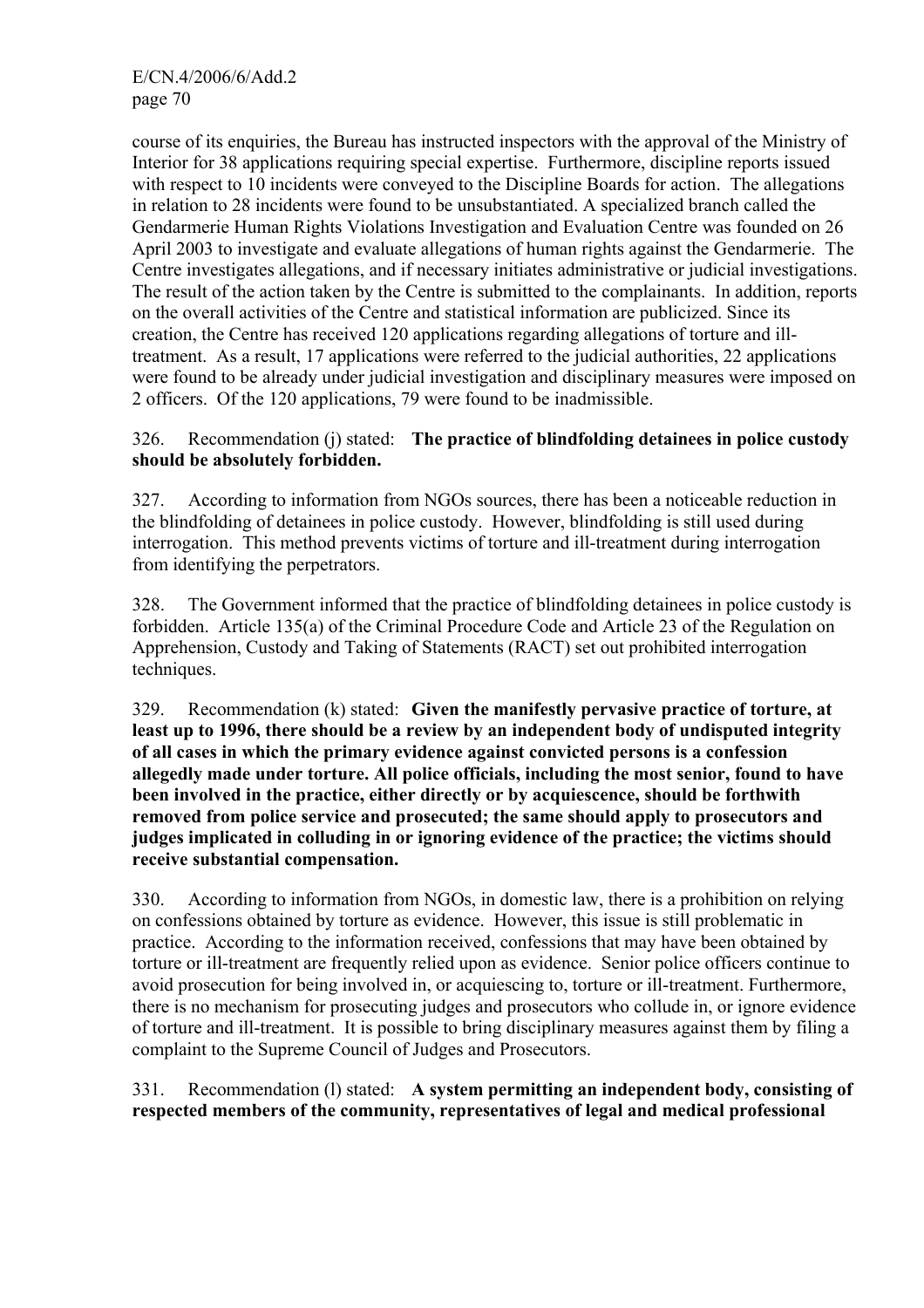#### **organizations and persons nominated by human rights organizations, to visit and report publicly on any place of deprivation of liberty should be set up as soon as possible.**

332. According to information from NGOs, Human Rights Councils have been established in provinces and towns in Turkey. However, they are not independent and they do not possess the necessary expertise to effectively investigate issues of torture and ill-treatment in places of detention.

333. The Government informed that Law No. 4681 was adopted by the Parliament on 14 June 2001. It established prison monitoring boards in areas where there is a prison or other place of detention. The boards are composed of five members, appointed by a judicial commission. Membership is on a voluntary basis and no salary is received. The members of the boards are independent and graduates in law, medicine, pharmacology, public administration, sociology, psychology, social services, pedagogical science or similar education programmes. The members should have 10 years professional experience and a reputation for honesty and impartiality. Members of NGOs are able to become members of the boards in their personal capacity. The boards can carry out inspections at penal institutions at any time they wish. However, they are required to visit every institution in their district at least once every two months. They are allowed to hold private meetings with prisoners, interview staff and examine records and documents. They prepare quarterly reports which are forwarded to all relevant actors. Upon receipt of the report, the General Directorate of Prisons and Detention Facilities at the Ministry of Justice take steps to rectify any problems referred to in the reports.

## 334. Recommendation (m) stated: **The Government should give serious consideration to inviting the International Committee of the Red Cross (ICRC) to establish a presence in the country capable of implementing a thorough system of visits to all places of detention meeting all the standards established by the ICRC for such visits.**

335. The Government reported that a temporary ICRC mission was established in Turkey in April 2003, following the crisis in Iraq. There is currently one international staff member and five local staff members at the mission. The Government reiterated that the European Committee for the Prevention of Torture monitored places of detention in Turkey.

336. Recommendation (n) stated: **In view of the numerous complaints concerning detainees' lack of access to counsel, of the failure of prosecutors and judges to investigate meaningfully serious allegations of human rights violations and of the procedural anomalies that are alleged to exist in the State Security Courts, as well as questions relating to their composition, the Government should give serious consideration to extending an invitation to the Special Rapporteur on the independence of judges and lawyers.** 

337. The Government reported that Turkey has extended a standing invitation to the special procedures of the Human Rights Commission. In principle, any Special Rapporteur is welcome to visit Turkey. However, the Government stated that the grounds leading to the recommendation of extending an invitation to the Special Rapporteur on the independence of judges and lawyers was no longer valid as the State Security Courts have been abolished, the right to access to counsel is ensured and there are effective measures in place for the punishment of perpetrators.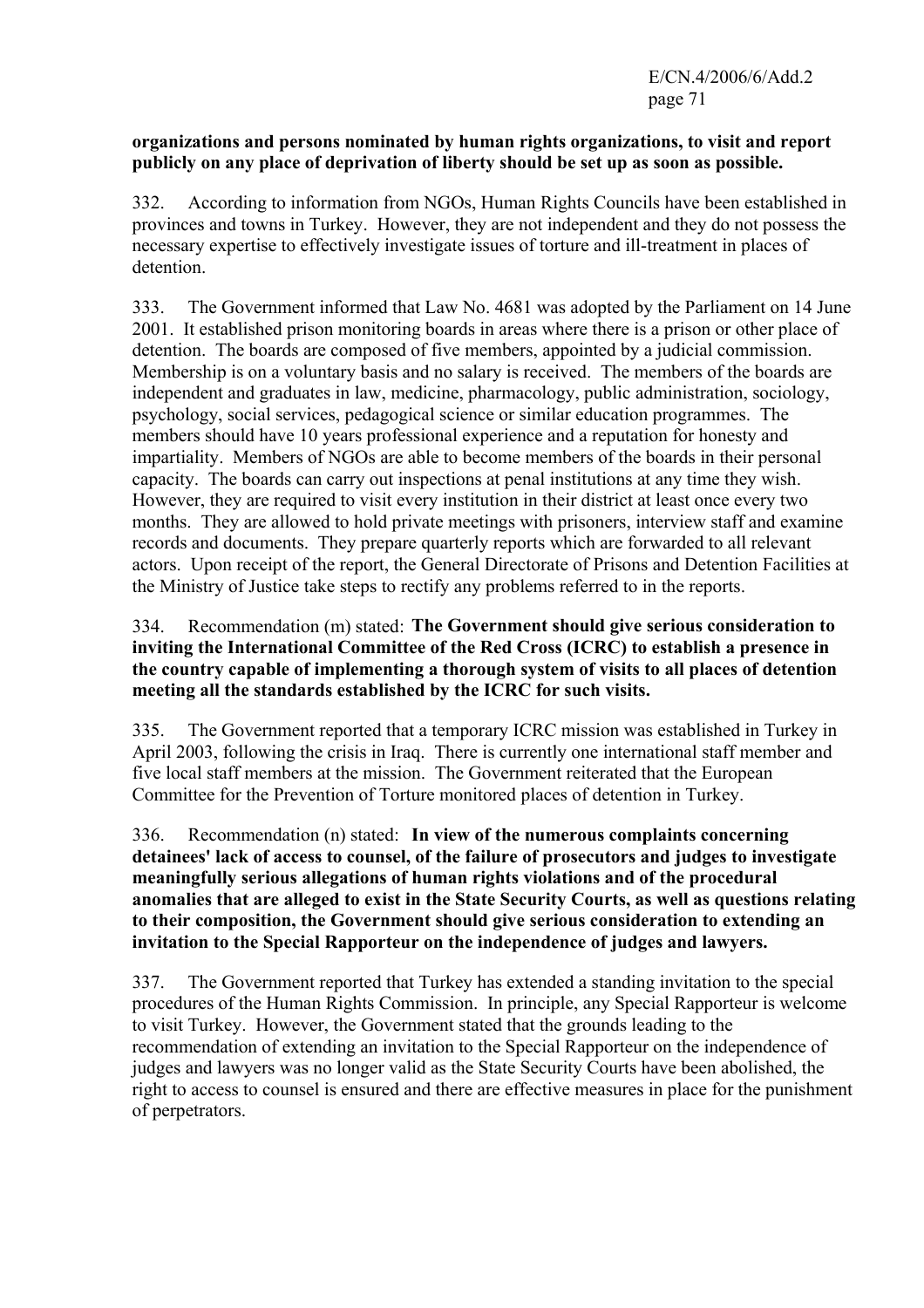338. Recommendation (o) stated: **Similarly, in view of the frequent detention of individuals under the Anti-Terror Law, seemingly for exercising their right to freedom of opinion and expression and of association, the Government may also wish to give serious consideration to extending an invitation to the Working Group on Arbitrary Detention.** 

339. The Government reported that various amendments have been made to the Anti-Terror law since 2002. Article 7 has been amended to restrict the definition of propaganda. As such, only propaganda that incites terrorism and other forms of violence is a criminal offence under the Anti-Terror Law. On 19 July 2003, Article 8 of the law was repealed.

## **Uzbekistan**

Follow-up to the recommendations made by the Special Rapporteur in the report of his visit to Uzbekistan in November and December 2002 (E/CN.4/2003/68/Add.2, para. 70).

340. By letters dated 21 October 2005 and 5 January 2006, the Government provided information on the follow-up measures taken.

341. Recommendation (a) stated: **First and foremost, the highest authorities need to publicly condemn torture in all its forms. The highest authorities, in particular those responsible for law enforcement activities, should declare unambiguously that they will not tolerate torture and similar ill-treatment by public officials and that those in command at the time abuses are perpetrated will be held personally responsible for the abuses. The authorities need to take vigorous measures to make such declarations credible and make clear that the culture of impunity must end**.

342. According to NGOs, this has not happened. The conduct of closed staff-meetings within law-enforcement bodies cannot be considered to implement this recommendation because of the lack of publicity. Moreover, these internal meetings and round-tables are not covered by the mass media of Uzbekistan. The meetings referred to in the 2005 report (E/CN.4/2005/62/Add.2) were organized only for the diplomatic corps situated in Uzbekistan but not for the public. In any case, acts of torture have not been condemned by the highest authorities in the mass media. Moreover, there was no widely available publication, to which many residents had access, which unambiguously declared that the highest authorities would put an end to impunity. No other decisive measures were taken to convince the population that an end would be put to acts of torture and impunity.

343. The Government informed that representatives of the highest level of all three branches of power have condemned torture and that the media widely reported on this, e.g. the journal "Narodnoe Slovo" on 20 October 2004 reported in an article, "In the Senate of the Oliy Majlis" about a round table organised by the Committees on legislative and judicial questions about dealing with citizens' appeals on the basis of the laws "On Citizens' Appeals" and "On Filing Complaints with the Courts about Acts and Decisions Violating Human Rights". During that round table the proposals of the National Human Rights Centre relating to the implementation of the Convention against Torture (CAT) were discussed. Several parliamentarians from both Chambers of Parliament, representatives of law-enforcement, ministries and leading academics made presentations. Furthermore, in October 2005 the International Relations Committee of the Legislative Chamber of the Oliy Majlis, together with representatives of law-enforcement,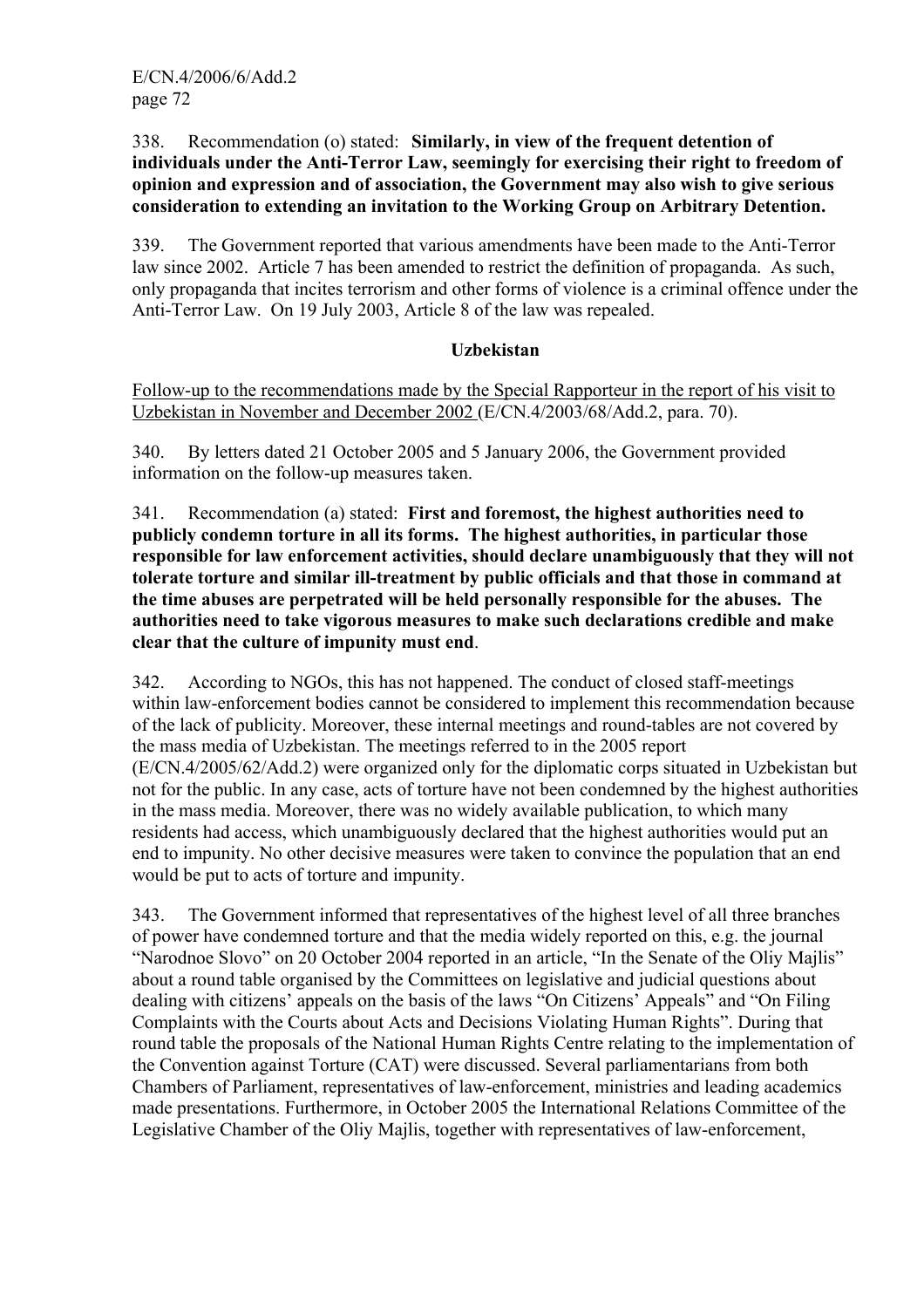E/CN.4/2006/6/Add.2 page 73

courts, the bar, the National Human Rights Centre, media and NGO representatives conducted an assessment of the implementation of CAT in the Tashkent Region. As a result of this assessment, a number of recommendations were made concerning changes to the Criminal Procedure Code (i.e. ensuring full access to a lawyer, contacts with relatives and access to independent medical counsel), and with regard to the current court practice, which practically never excludes evidence obtained through procedural violations, under torture or other illegal means of investigation. Media reported on this round table.

#### 344. Recommendation (b) stated: **The Government should amend its domestic penal law to include the crime of torture, the definition of which should be fully consistent with article 1 of the Convention against Torture and Other Cruel, Inhuman or Degrading Treatment or Punishment and supported by an adequate penalty**.

345. According to NGOs, article 235 of the Criminal Code defines acts of torture as: "...unlawful use of psychological or physical pressure against a suspect, an accused, a witness, a victim or any other participant in the criminal procedure, or a convict serving a sentence, and their close relatives in the form of threats, hitting, beating, torture, inflicting of pain or other unlawful actions by an interrogator, investigator, prosecutor or another officer of a law enforcement body or a penitentiary, with the aim of obtaining information, or confession of a crime, unauthorized punishment for a criminal act, or coercion to perform any act". The mistaken formulation "unlawful" here leads to considerable contradictions in the interpretation of this word by local, as well as by foreign human rights organizations and lawyers. The current formulation can be interpreted by law enforcement officers as allowing for the lawful use of torture since they are considered to be legal agents. In article 235 of the Criminal Code, there is no reference to the use of a third person as perpetrator of acts of torture or putting pressure. This omission might permit law enforcement officers to make use of third persons with the aim of putting pressure on the accused. As a result of these contradictions, the Supreme Court had to adopt an explanation, which is of a binding nature for lower courts, that the definition of torture in article 1 of CAT, takes precedence over national legislation. However, the Code remains the main document in the daily work of investigators and public prosecutors. As for the exclusion of the evidence obtained under torture, courts, which are still under strong pressure from the Prosecutor's Office, deny arguments and petitions of defendants about the use of torture, claiming that the accused persons are trying to escape the punishment.

346. The Government informed that, whereas NGOs consider that the formulation "illegal" results from an error and could be interpreted as permission to use legal torture, in the Uzbek language "illegal" actually means "condemned by law" and serves to reinforce the meaning. Consequently, art. 235 of the Criminal Code is in line with art. 1 of CAT.

#### 347. Recommendation (c) stated: **The Government should also amend its domestic penal law to include the right to habeas corpus, thus providing anyone who is deprived of his or her liberty by arrest or detention the right to take proceedings before an independent judicial body which may decide promptly on the lawfulness of the deprivation of liberty and order the release of the person if the deprivation of liberty is not lawful**.

348. According to NGOs, Resolution No. 17 of the Supreme Court, 19 December 2003, "On the Application of Laws Guaranteeing a Suspected or Accused Person the Right to Legal Defense by the Judiciary", concerning the right to a legal defense, is an internal document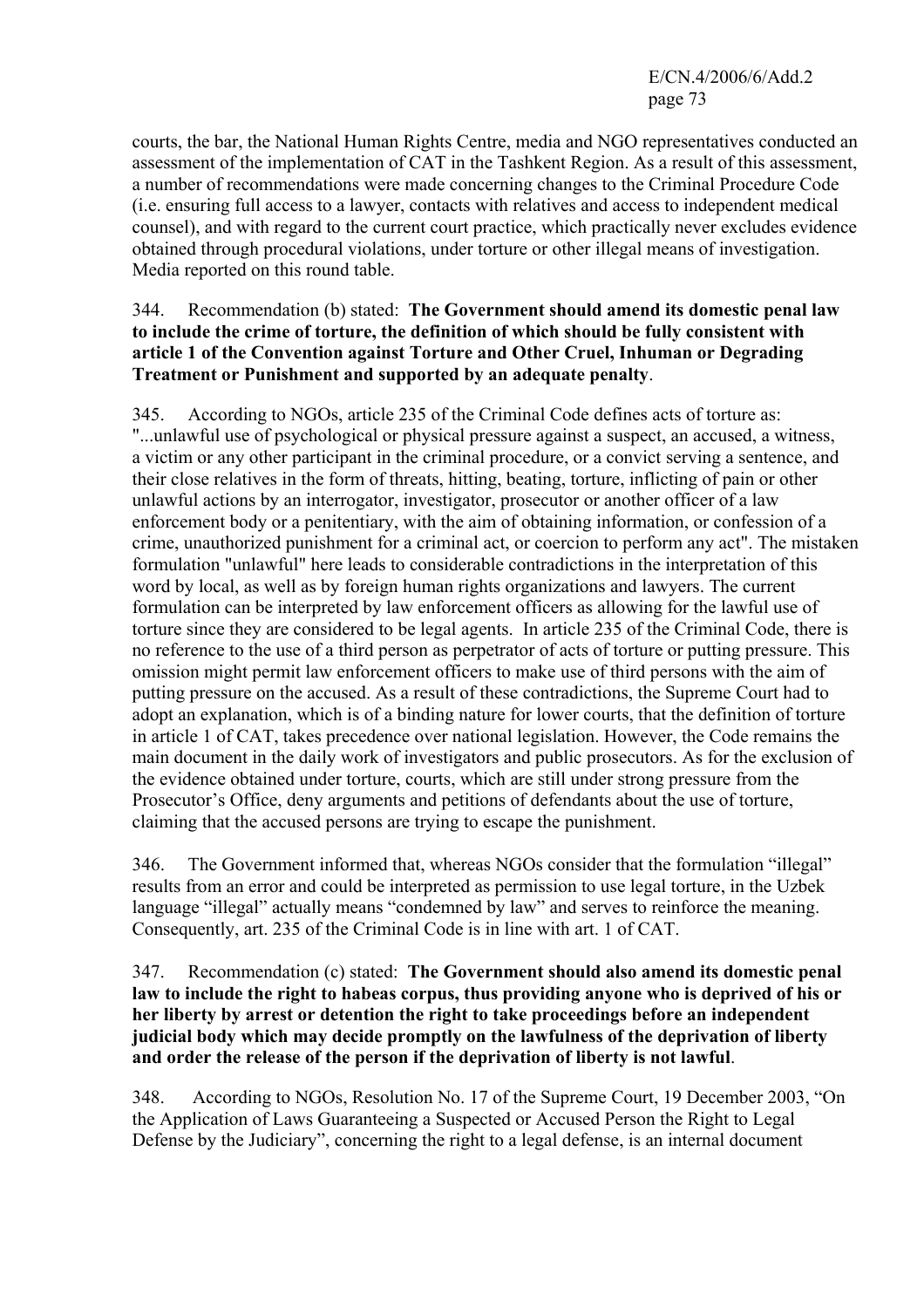between the Ministry of Internal Affairs and the Tashkent City Bar, was not approved by the Ministry of Justice, and therefore is not binding on institutions. The resolution was adopted for the reason that the procedures regulating meetings between defence lawyers and their clients in Tashkent Prison were revoked and advocates were practically deprived of the possibility to meet with the their clients without the permission of the investigator or the judge. According to a survey conducted by the Association of Advocates, 353 persons, 85% of those surveyed, stated that meetings of defence lawyers with their clients can only be carried out after numerous complaints to various bodies (as legislation does not provide for the issuance of the permission for lawyers to meet with their clients). Moreover, 95 lawyers, 23% of those surveyed, reported that the judges are not acquainted with the resolution. Lawyers' experience shows that paragraph 11 of the resolution considerably limits the right to legal defense as guaranteed by the Constitution (i.e. which provides for as many meetings as needed without time limits). Despite this constitutional provision, law enforcement officials frequently hinder the enjoyment of the right to legal defence.

349. The Government informed that on 8 August 2005 the President of the Republic of Uzbekistan issued a Decree "On Transferring the Right to Sanction Preliminary Detention", which provides, "In order to further liberalise the judicial system [...], starting from 1 January 2008, the right to sanction the preliminary detention of suspects or accused persons should be transferred to the authority of courts. Preliminary detention should be used in exceptional cases, when other measures of restriction foreseen by the law are not effective, and only after a decision of a criminal court or a military court in accordance with their competencies."

350. Recommendation (d) stated: **The Government should take the necessary measures to establish and ensure the independence of the judiciary in the performance of their duties in conformity with international standards, notably the United Nations Basic Principles on the Independence of the Judiciary. Measures should also be taken to ensure respect for the principle of the equality of arms between the prosecution and the defence in criminal proceedings**.

351. According to NGOs, no such measures were taken.

352. The Government informed that in order to guarantee real independence of the judiciary, the further democratisation of the principles relating to the selection and placement of judges, and to process proposals about the promotional system, the President, on 30 July 1999, established a Commission under the President for dealing with questions related to the appointment and dismissal of judges. With the aim of further improvements, this Commission was transformed into the "Main Qualification Commission on the Selection and Recommendation of Judges under the President of the Republic of Uzbekistan" by Presidential Decree of 4 May 2000. The Commission is composed of representatives of the judiciary, Parliament, qualification collegiums, NGOs, and highly qualified legal specialists. The selection and management of judicial issues was transferred from the Ministry of Justice to the judges. The question about the tenure of judges is under consideration.

353. Recommendation (e) stated: **The Government should ensure that all allegations of torture and similar ill-treatment are promptly, independently and thoroughly investigated by a body, outside the procuracy, capable of prosecuting perpetrators**.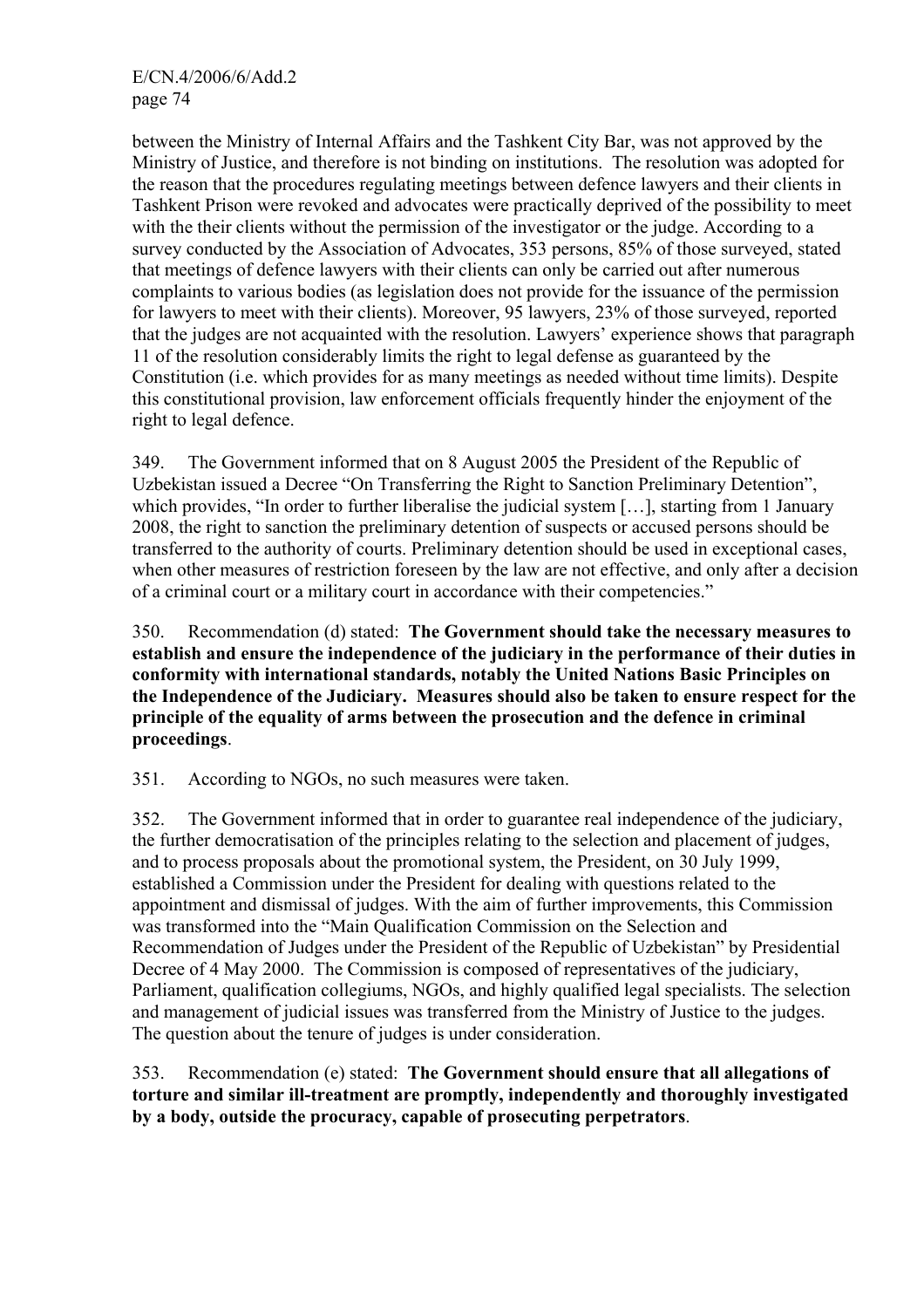#### 354. Recommendation (f) stated: **Any public official indicted for abuse or torture should be immediately suspended from duty pending trial**.

355. According to NGOs, the inter-departmental working group established by Resolution No. 112-F of the Cabinet of Ministers of 24 February 2004, concerning the monitoring of human rights by law enforcement bodies, does not include representatives of independent NGOs, and its reports were not published in the mass media. With regard to the question of dismissing law enforcement officials from their posts, there is no information on how investigations of cases on the use of torture are conducted.

356. According to the Government, the NGO representative in the inter-departmental working group is from the "Izhimoiy Fikr". The press reports on all meetings of the working group. In March 2004 the text of the Programme of Measures taken in response to the recommendations of the Special Rapporteur was published in the journal "Khaet va konun" and distributed during the high-level segment discussions of the  $60<sup>th</sup>$  Session of the UN Commission on Human Rights.

#### 357. Recommendation (g) stated: **The Ministry of Internal Affairs and the National Security Service should establish effective procedures for internal monitoring of the behaviour and discipline of their agents, in particular with a view to eliminating practices of torture and similar ill-treatment. The activities of such procedures should not be dependent on the existence of a formal complaint**.

358. According to NGOs, no high-level state officials were brought to justice or punished in connection with torture. At the same time, there is reliable information about the continuation of massive practice of torture by law-enforcement bodies. It would be a crucial improvement if the investigation of every single violation of human rights by law-enforcement bodies were carried out and widely reported in the mass media. This would help to put an end to the impunity among law enforcement bodies.

359. The Government informed that the Ministry of Interior makes an assessment of every violation of the law, usually followed by the dismissal of the guilty person. For disciplinary incidents connected with the topic under consideration, in 2004/2005, two staff members of the Interior Ministry were found guilty of having violated article 235 of the Criminal Code (e.g. in 2004, an inspector from Kokand, Abduzhali Yusupov, and in 2005, Ikbol Nadzhimov from Andijan). These trials were public. The superiors, in whose teams such violations happen, bear the disciplinary responsibility, which can lead to demotion and dismissal. Materials related to the internal investigation of torture allegations are being discussed at all meetings of lawenforcement organs. The reasons and enabling conditions are analysed and eliminated. Special plans on organisational and educational measures are elaborated in order to prevent similar incidents in the future. To improve the populations' legal awareness and guarantee access to legal defence in order to counter illegal methods of investigation and interrogation, on 30 September 2005, the Minister of Interior created a new unit for the protection of human rights, relations with international organisations and the public. The staff of the unit has the right to examine complaints about illegal actions by staff members of the Interior Ministry, including about torture. The Government is prepared to cooperate in the area of conducting independent investigations of torture allegations. For example, in 2004, independent investigations were conducted of the cases of Shelkovenko and Umarov. The results of both investigations showed that the allegations of several international human rights NGOs about the involvement of law-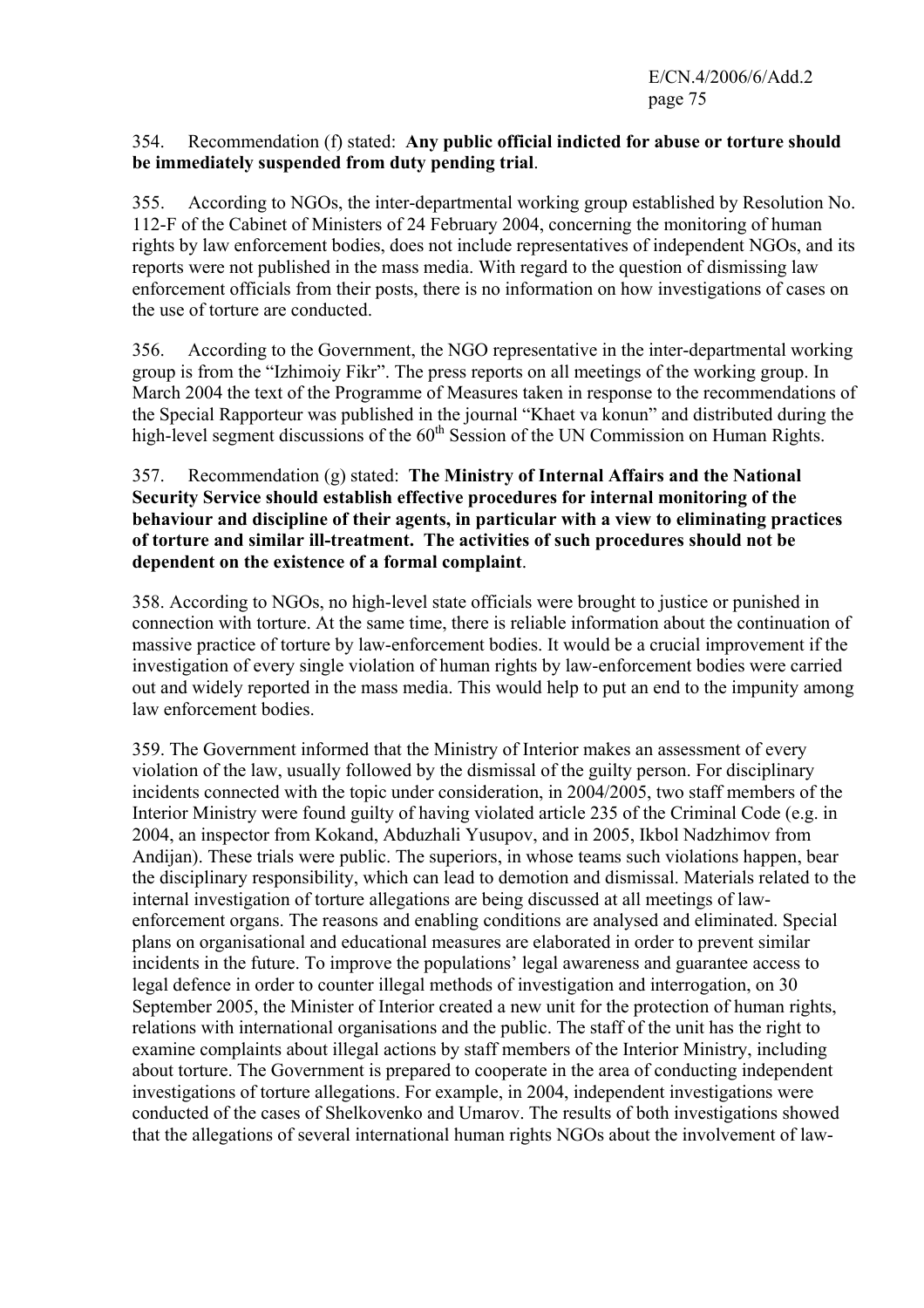enforcement organs in torture and executions had been groundless, which makes it clear that these organisations often rely on unreliable sources.

360. Recommendation (h) stated: **In addition, independent non-governmental investigators should be authorized to have full and prompt access to all places of detention, including police lock-ups, pre-trial detention centres, Security Services premises, administrative detention areas, detention units of medical and psychiatric institutions and prisons, with a view to monitoring the treatment of persons and their conditions of detention. They should be allowed to have confidential interviews with all persons deprived of their liberty**.

361. According to NGOs, no independent human rights organization has access to places of detention.

362. The Government informed that between October 2004 and December 2005, international and local NGOs conducted 15 visits of penitentiary institutions under the Ministry of Interior. Eight of them were done by the International Committee of the Red Cross in accordance with the relevant agreement of 17 January 2001. On 30 November 2004, the instruction, "On the Organisation of Visits of Places of Detention by Representatives of the Diplomatic Corps, International and Local Non-governmental Organisations and Media Representatives", entered into force. On 16 October 2004, the Regional Advisor of the UN High Commissioner for Human Rights in Central Asia, Mr. R. Mullerson visited Jaslyk in order to assess the conditions of detention of persons on death row. Between 23 and 31 October 2004, the Independent Expert of the UN Commission on Human Rights, Mr. L. Guseinov visited several institutions (UYA 64/18, UYA 64/IZ-1 (Tashkent) and UYA-64/25). On 11 November 2004 representatives of Freedom House visited UYA-64/T-1 in Andijan. Several other visits to different places of detention were conducted by diplomats, representatives of international organisations, Human Rights Commissioners of other Commonwealth of Independent States, journalists. Some local NGOs (Pravovoy Trening Centr, Intililish, Institut Zhenshchina I Obshchestvo, Oblastnoy Centr Socialnoy Adaptacii i Repruduktivnogo Zdorovya Zhenshchin) conducted monitoring projects around specific topics, such as urgent access to medical services, and the compliance of national legislation with international norms in the area of female prisoners.

# 363. Recommendation (i) stated: **Magistrates and judges, as well as procurators, should always ask persons brought from MVD or SNB custody how they have been treated and be particularly attentive to their condition, and, where indicated, even in the absence of a formal complaint from the defendant, order a medical examination**.

364. According to NGOs, every public prosecutor is obliged to take an interest in the condition of the persons delivered to a place of detention. However, these persons meet with the public prosecutor only at one occasion: when it is decided whether the arrest should be sanctioned, which is done by the prosecutor. Moreover, the only punishment foreseen for officers violating internal instructions is dismissal. It is therefore necessary to consider introducing criminal responsibility (e.g. the offence of negligence) of officials (e.g. representatives of the Office of the Prosecutor, courts, IVSs and SIZOs, and interrogators and investigators) for not asking detainees about their condition, examining their state of health, documenting the findings, and ordering, when necessary, the conduct of a medical expertise. Judges rarely pay attention to how the persons brought before them from the places of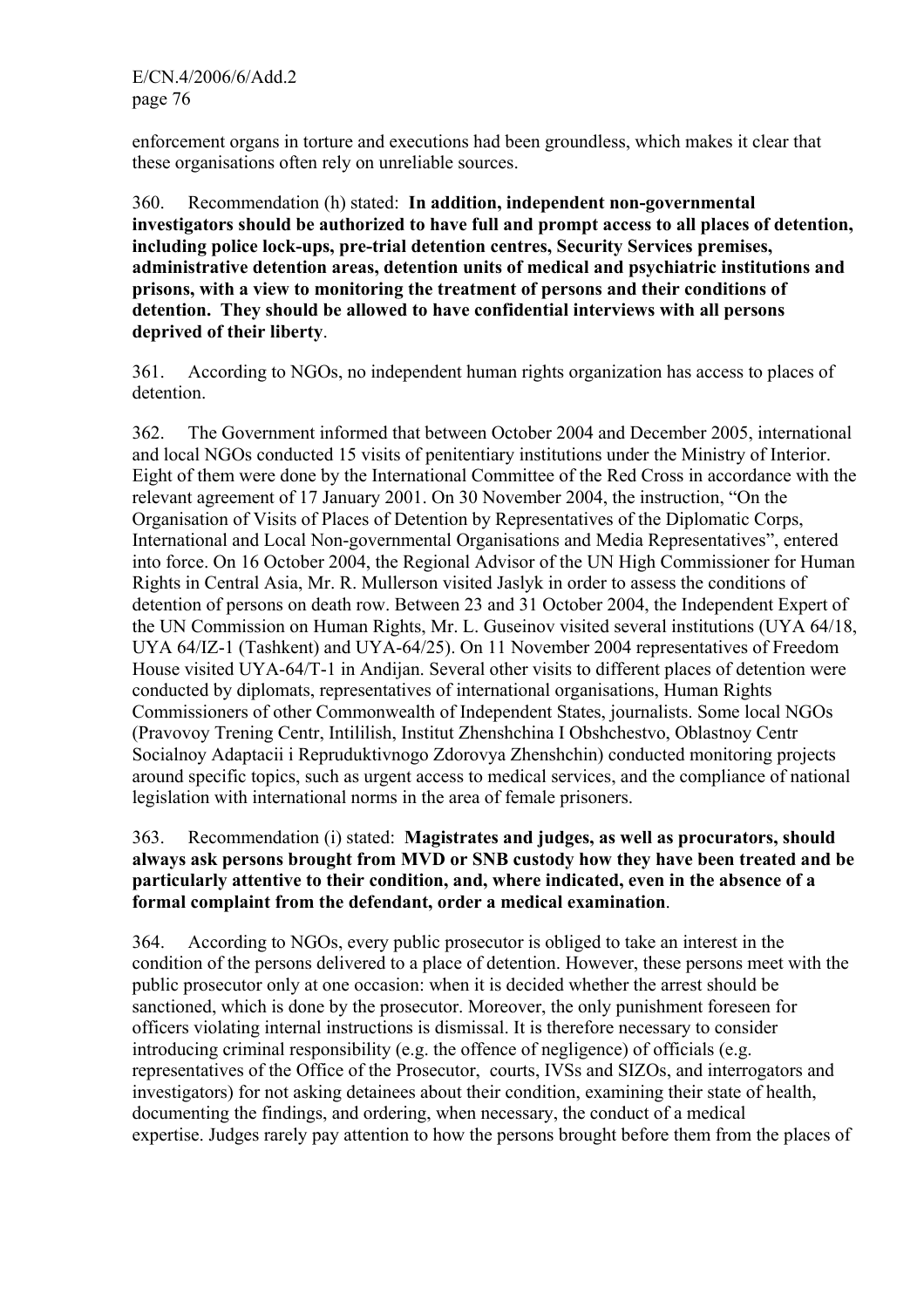detention of the Ministry of Internal or National Security Service were treated. If official complaints about acts of torture or cruel treatment are filed, judges regularly accuse the complainants of attempting to avoid the punishment and refer to this in the sentence.

365. The Government informed that the information provided by NGOs is wrong. In accordance with measures for guaranteeing control of the actions of law-enforcement staff, an instruction for the staff of the Prosecutor's Office was elaborated, detailing the application of article 243 of the Criminal Procedure Code. It provides that prosecutors personally ask suspected and accused persons about the treatment that they received in custody. Consequently, now all interrogations of minors and women suspected or accused of having committed a crime, are conducted personally by the prosecutor. The establishment is foreseen of a centralised register of complaints for analytical purposes, and to be used as a basis for management decisions. Point 19 of the Supreme Court's Resolution No. 17 of 2003 provides that "the interrogator, investigator, prosecutor, and judge is obliged to always ask persons brought from places of detention about their treatment during interrogation and investigation and about conditions of detention. In reaction to every complaint about torture or other illegal methods of interrogation, a thorough investigation of the allegations has to be conducted, including through medical expertise, as a result of which procedural measures or other steps have to be taken, in some cases a criminal case against officials has to be filed." At the moment a draft law "On Detention of Persons Suspected and Accused of Having Committed a Crime" is under consideration, which elaborates the legal status of those persons, their rights and duties, the regime and conditions of pre-trial detention, and the system of monitoring the rights and freedoms of pre-trial detainees, including by the public.

# 366. Recommendation (j) stated: **All measures should be taken to ensure in practice absolute respect for the principle of inadmissibility of evidence obtained by torture in accordance with international standards and the May 1997 Supreme Court resolution**.

367. According to NGOs, the situation has not changed, judges continue to accuse defendants, who allege that they have been tortured, of attempting to avoid punishment and refer to this in the sentence. Courts are strongly influenced by the executive, primarily because of the appointment and dismissal system for judges. Despite the Resolution of the Supreme Court on the interpretation of article 235 of the Criminal Code in accordance with the article 1 of the Convention against Torture, courts continue to accept evidence obtained under torture. To resolve this issue, it would be necessary to adopt a set of complex measures ensuring the independence of the judiciary and to amend article 235 of the Criminal Code. Despite this resolution, the Criminal Code remains the "handbook" for law enforcement staff.

368. The Government informed that Point 19 of Resolution No. 17 of the Supreme Court of 19 December 2003, establishes that evidence obtained under torture, with the use of violence, threats, deception, any other cruel or degrading treatment or other illegal measures, and violating the rights of a person to legal aid, cannot form the basis of an accusation. Similarly, Point 3 of Resolution No. 12 of 24 September 2004 of the plenary of the Supreme Court "On Some Questions Related to the Norms of the Criminal Procedure Legislation about the Permissibility of Proofs", provides, that evidence, including confessions, obtained under torture, violence and other cruel, inhuman and degrading treatment, and through deception and other illegal methods, are not permissible.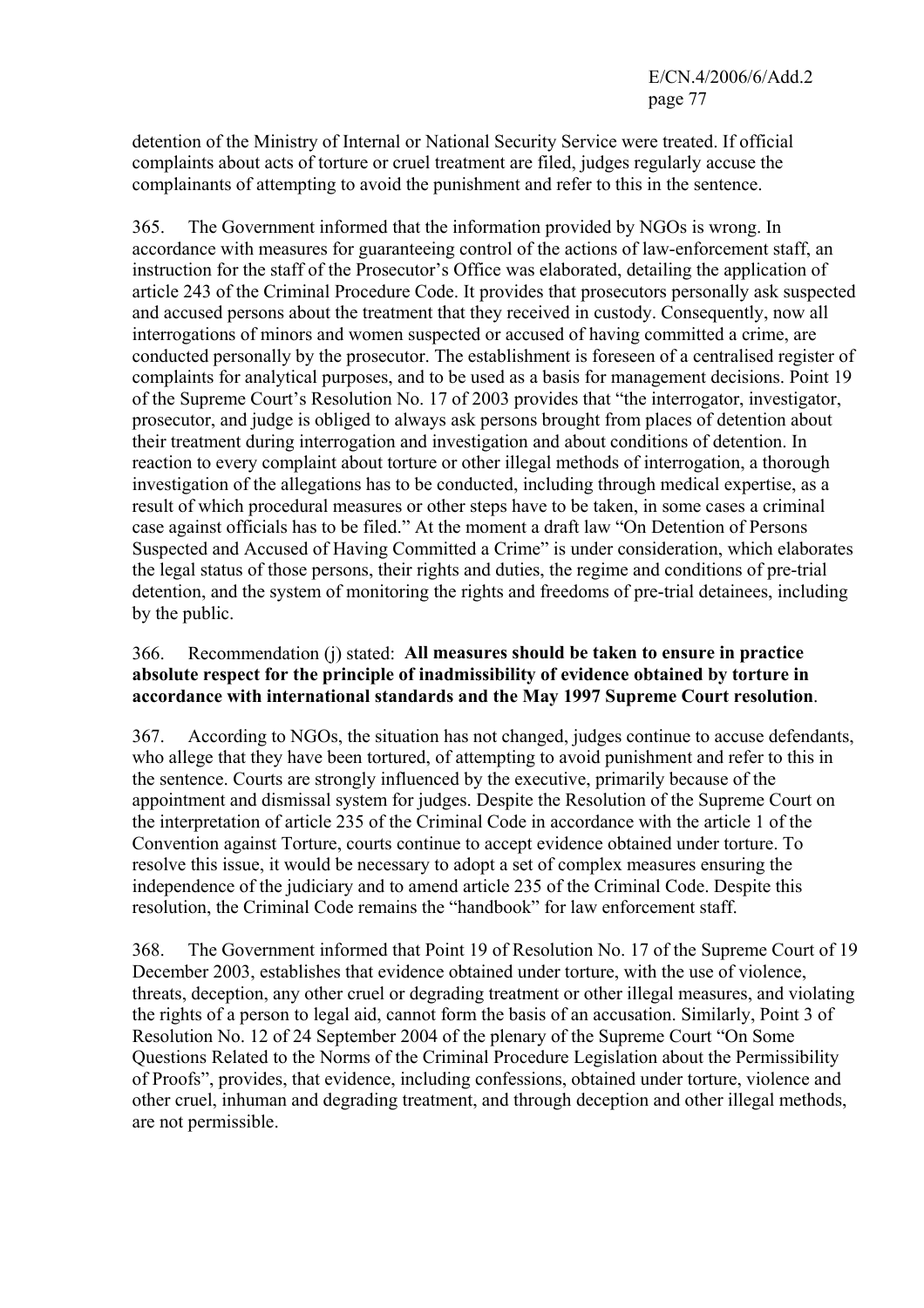369. Recommendation (k) stated: **Confessions made by persons in MVD or SNB custody without the presence of a lawyer/legal counsel and that are not confirmed before a judge should not be admissible as evidence against persons who made the confession. Serious consideration should be given to video and audio taping of proceedings in MVD and SNB interrogation rooms**.

370. According to NGOs, the courts continue to accept confessions that were obtained under torture.

371. The Government reiterated the response in para. 358.

372. Recommendation (l) stated: **Legislation should be amended to allow for the unmonitored presence of legal counsel and relatives of persons deprived of their liberty within 24 hours. Moreover, law enforcement agencies need to receive guidelines on informing criminal suspects of their right to defence counsel**.

373. The Government informed that to guarantee the respect for the rights of arrested and accused persons, the Main Investigation Department of the Ministry of Interior, in March 2003, together with the Presidium of the Collegiums of Advocates of Tashkent, elaborated and adopted regulations "On Guaranteeing the Right to Legal Defence of Detained, Suspected and Accused Persons." The regulations provide for the participation of defence lawyers in criminal cases, describe mechanisms for providing free legal aid, establish a procedure for renouncing defence counsel, as well as a procedure for filing complaints about violations of the right to legal defence.

# 374. Recommendation (m) stated: **Given the numerous reports of inadequate legal counsel provided by State-appointed lawyers, measures should be taken to improve legal aid service, in compliance with the United Nations Basic Principles on the Role of Lawyers**.

375. According to NGOs, the present provision requiring the presence of a legal counsel at the first interrogation has not changed. However, this does not mean that the presence of a legal counsel during the 24 hours after detention is ensured. Concerning the recommended changes to improve the legal aid service, no amendments were introduced into legislation.

376. The Government informed that at the moment, the Ministry of Justice, together with some representatives of the bar are elaborating a concept paper on the reform of the bar, where a series of complex and targeted measures aimed at effectively resolving the bar's tasks as an important part of civil society and of a civilised judicial system are detailed. Regulations about defence lawyers' aides, and about the qualification commissions under the Ministry of Justice are being elaborated. On 8 June 2005, the Minister of Justice issued decree No. 92 "On Perfecting the Bar's Functioning." It aims at improving the professional training of defence lawyers by introducing amendments to the law "On the Bar," concerning the requirement for an internship and membership in the Association of the Bar. Furthermore, it aims at strengthening the material and equipment situation of bar associations, including payment for legal aid services; and monitoring whether the State respects the rights of defence lawyers in the exercise of their profession. It also foresees that defence lawyers, at their own cost, upgrade their qualification in the Republican Training Centre for Jurists.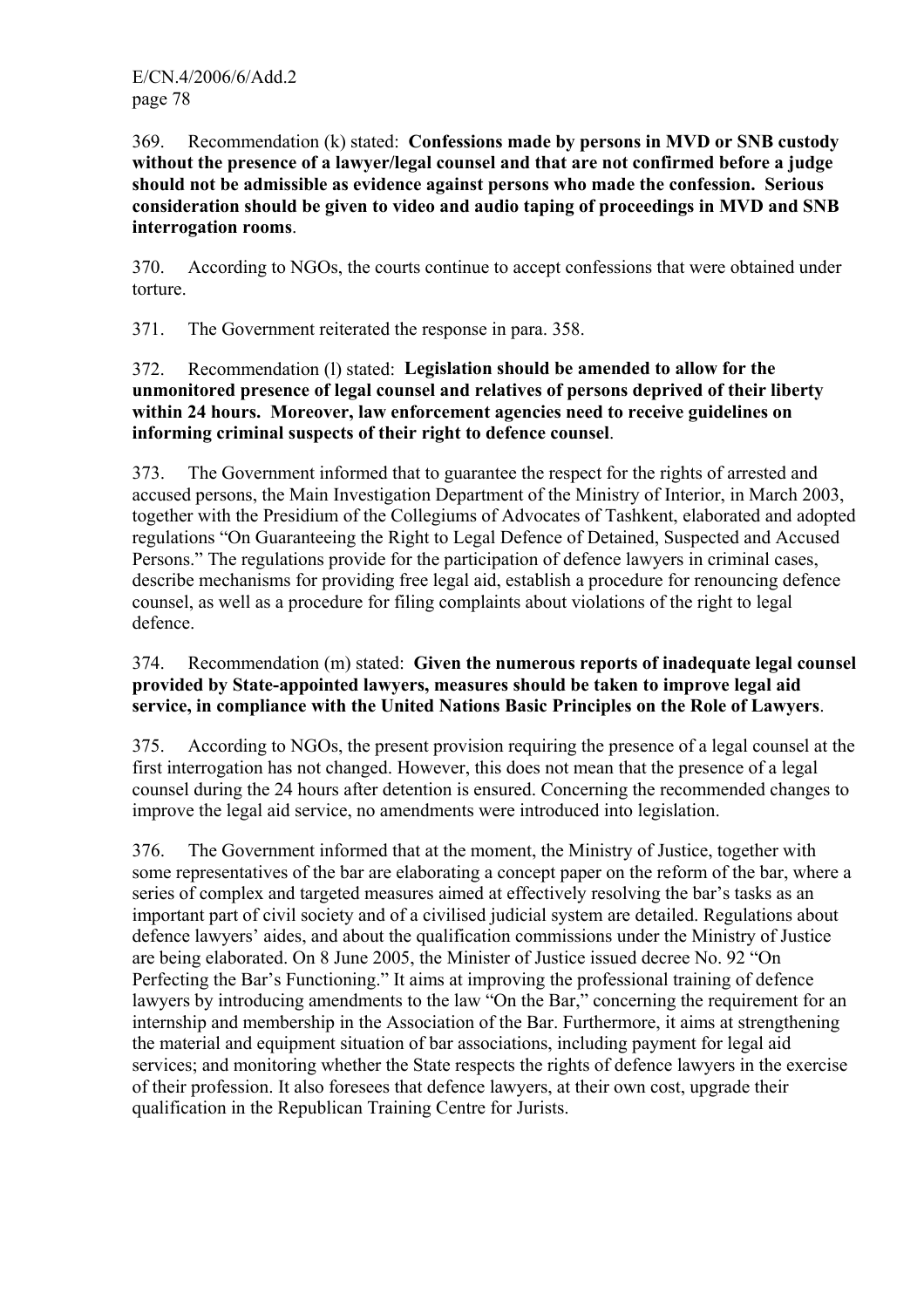E/CN.4/2006/6/Add.2 page 79

377. Recommendation (n) stated: **Medical doctors attached to an independent forensic institute, possibly under the jurisdiction of the Ministry of Health, and specifically trained in identifying sequelae of physical torture or prohibited ill-treatment should have access to detainees upon arrest and upon transfer to each new detention facility. Furthermore, medical reports drawn up by private doctors should be admissible as evidence in court**.

378. According to NGOs, the legislation was not amended accordingly. Obtaining medical expertise establishing whether torture was used is practically impossible. In rare cases, when a detainee is transferred from one institution to another, medical examinations are conducted and signs on the body of the arrested person are recorded. Only in such exceptional cases, it is possible to prove the use of torture.

379. The Government reiterated the response in para. 358.

380. Recommendation (o) stated: **Priority should be given to enhancing and strengthening the training of law enforcement agents regarding the treatment of persons deprived of liberty. The Government should continue to request relevant international organizations to provide it with assistance in that matter**.

381. According to NGOs, in this area measures were taken by the Government, which they warmly welcome.

382. The Government informed that in November 2004, upon the initiative of the Supreme Court, together with the Prosecutor's Office and the Ministry of Interior, training seminars for judges, prosecutors, investigators and interrogators from different state bodies were held in all regions of the country to raise awareness about Resolution No. 12 of 24 September 2004 of the Plenary of the Supreme Court "On Some Questions Related to the Norms of the Criminal Procedure Legislation about the Permissibility of Proofs." The Ministry of Interior Academy, where current staff is re-trained, has included a course about human rights in its curriculum. The "Training School for Rank and File Officers" has a similar programme. Within the Ministry of Interior, an examination board verifies the professional level of staff members, including of the management level. In 2005 it conducted a thorough evaluation of the managers of the Interior Ministry Organs and staff members of some services. As a result all staff members are professionally assessed; and shortcomings identified in the process can be addressed through concrete proposals to upgrade professionalism. Analogous institutions function in the local departments of the Interior Ministry. Prosecutors undergo regular training in the "Centre on the Strengthening of the Rule of Law and Upgrading of Qualification of Prosecutors and Investigators" on the issue of human rights and up-to date investigation techniques. Between October 2004 and December 2005, the Centre conducted five sessions on improving investigative work, taking into account up-to-date investigation techniques and human rights. More than 150 prosecutors, investigators, and staff of the Department on Fighting Crimes Relating to Foreign Currency and Tax under the Prosecutor General's Office participated. Several other training events on human rights topics (e.g. on the Ombudsman, religious extremism and terrorism, habeas corpus, international human rights standards) were held with the participation of foreign specialists from the UN, Organization for Security and Cooperation in Europe, the United States, South Korea, and Japan. In particular the following seminars were held: on 18 March 2005, "Guaranteeing Human Rights during Interrogation"; on 20 March,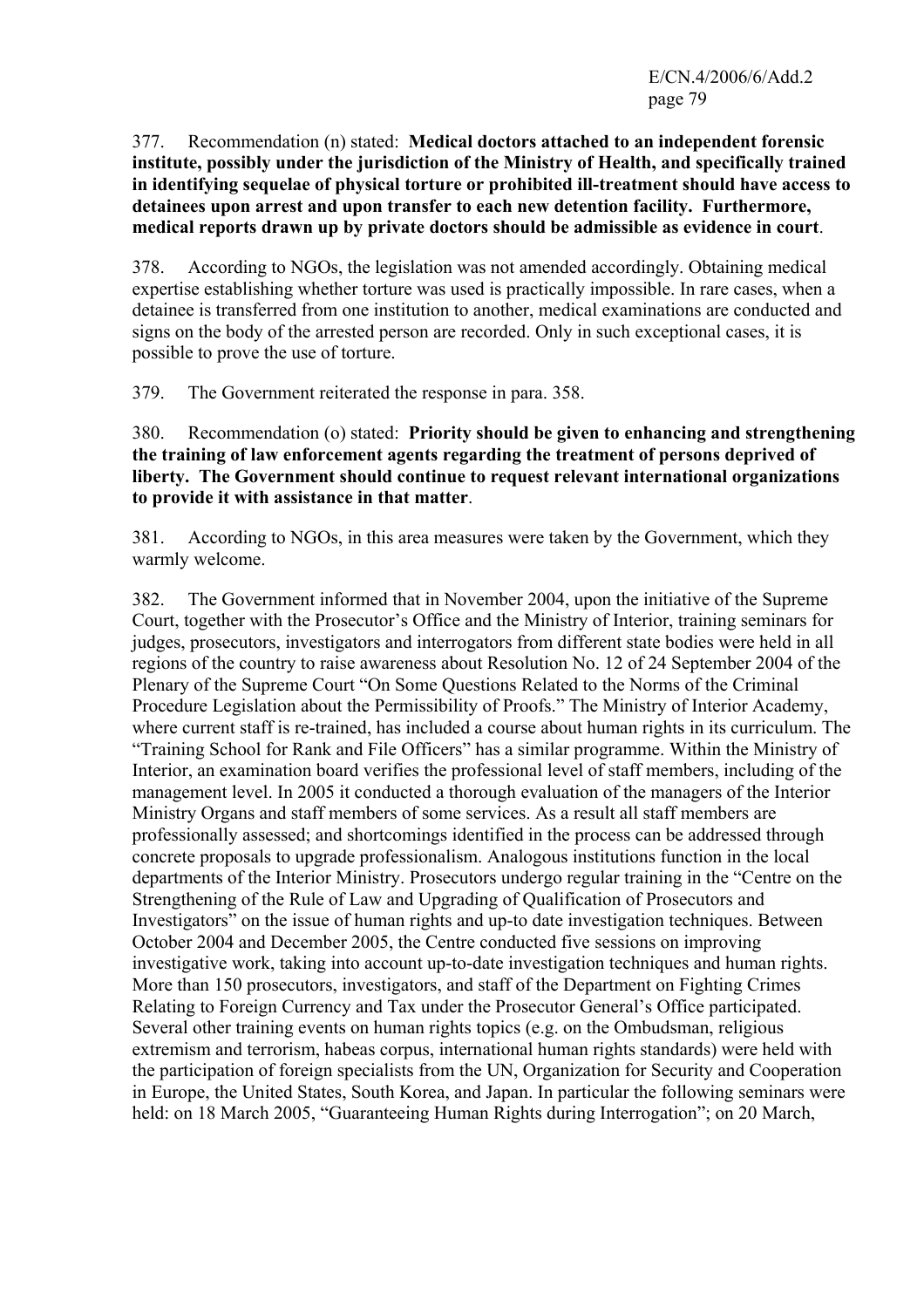"Human Rights – a Priority of the Prosecutor's Office"; and on 12 November 2005, on "Guaranteeing Human Rights and Freedoms During Investigation and Trial."

# 383. Recommendation (p) stated: **Serious consideration should be given to amending existing legislation to place correctional facilities (prisons and colonies) and remand centres (SIZOs) under the authority of the Ministry of Justice**.

384. According to NGOs, this transfer has not yet taken place.

385. The Government informed that this problem is being discussed by experts and academics.

386. Recommendation (q) stated: **Where there is credible evidence that a person has been subjected to torture or similar ill-treatment, adequate reparation should be promptly given to that person; for this purpose a system of compensation and rehabilitation should be put in place**.

387. According to NGOs, there have not been any cases of compensation to the victims of torture.

388. The Government informed that according to the Supreme Court there have not been any cases of compensation. However, legislation provides for compensation (i.e. articles 985 to 991 of the Civil Code describe the procedure for compensation for moral and material damage to victims of torture or other cruel forms of treatment). The same right is also anchored in the Resolution of the Supreme Court's Plenary of 28 April 2000 "On Questions of Applying the Law on Compensation for Moral Damage."

389. Recommendation (r) stated: **The Ombudsman's Office should be provided with the necessary financial and human resources to carry out its functions effectively. It should be granted the authority to inspect at will, as necessary and without notice, any place of deprivation of liberty, to publicize its findings regularly and to submit evidence of criminal behaviour to the relevant prosecutorial body and the administrative superiors of the public authority whose acts are in question**.

390. According to NGOs, a new law was adopted, however, they did not see any real changes resulting from it.

391. The Government informed that, in accordance with art. 14 of the law "On the Human Rights Commissioner of the Oliy Majlis of the Republic of Uzbekistan," the Commissioner, when reacting to citizens' complaints and when examining violations of rights and freedoms and legal interests of the citizens on his/her own initiative, has the right to: ask organizations and officials for cooperation in the conduct of an investigation of the circumstances in question; invite representatives of organizations and officials to conduct an investigation of the circumstances in question; ask for and receive documents, materials and other testimonies from organizations and officials; receive explanations from officials; entrust organizations and experts with the preparation of conclusions of issues in question; conduct meetings and interviews with an arrested or detained person; and petition relevant bodies on bringing to justice perpetrators of human rights violations. In accordance with art. 15 of the law, officials are obliged to put the requested documents, materials and other information relating to violations of rights, freedoms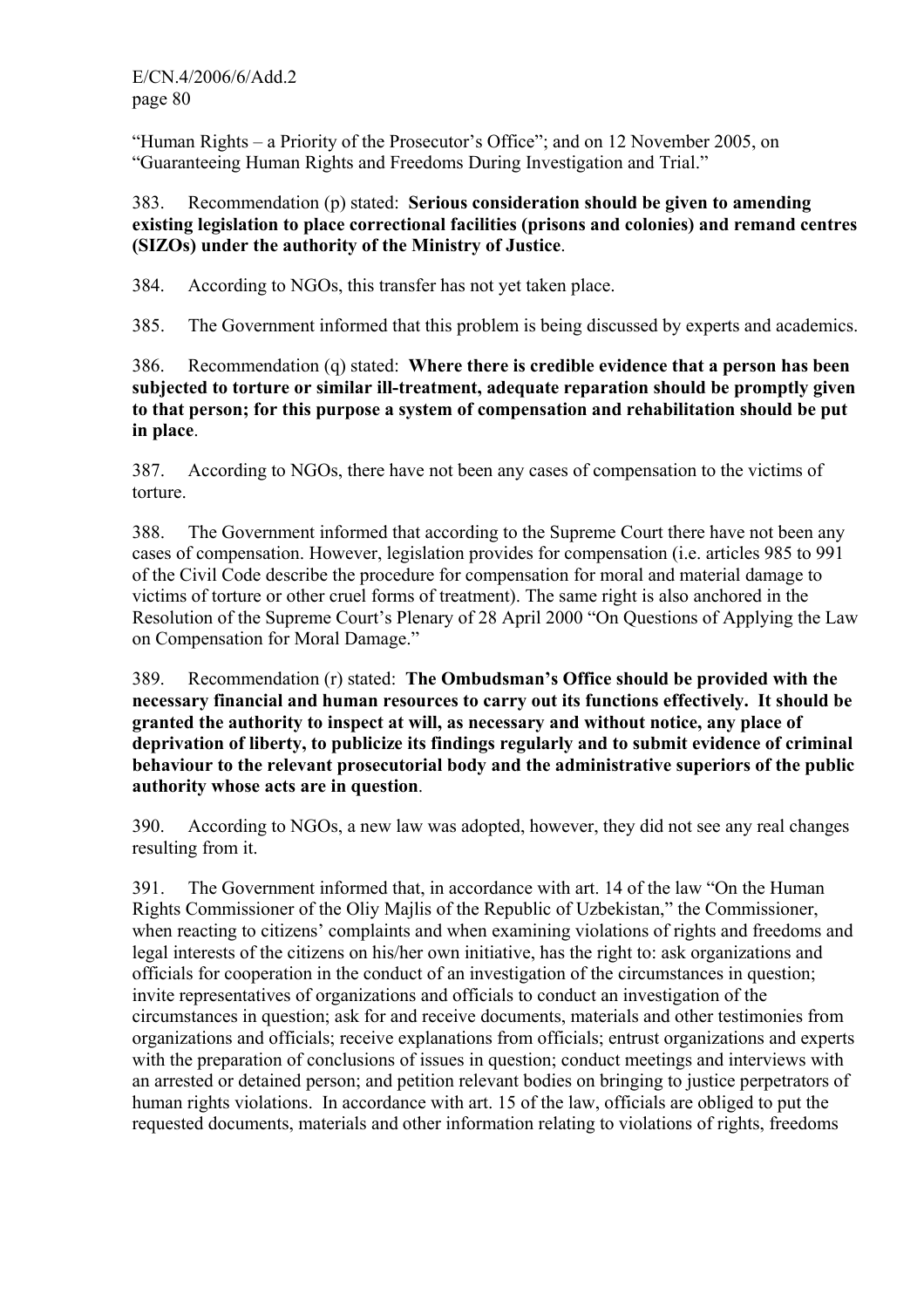E/CN.4/2006/6/Add.2 page 81

and legal interests of citizens at the Commissioner's disposal. State bodies have to cooperate with the Commissioner. If they do not, they can be held responsible. In accordance with the agreement between the Ombudsman and the Ministry of Interior, joint measures are taken to guarantee the protection of the rights of prisoners, to create conditions for unhindered visits by the Ombudsman of places of detention, to conduct meetings and interviews with prisoners and detainees. Article 4 of the Agreement provides that the creation of a post of a representative of the Oliy Majlis on Human Rights (Ombudsman on human rights of prisoners) in penitentiary institutions should be considered. A similar agreement between the Ombudsman and the Health Ministry ensures that the Ombudsman can rely on staff of the Health Ministry to examine allegations of violations of rights and freedoms of the citizens. It provides also for the establishment of Ombudsman institutions on the rights of patients and medical personnel in the regions. In 2005, the Human Rights Commissioner of the Oliy Majlis and her representatives conducted more than 110 meetings outside of its office, including in penitentiary institutions. They also monitored trials related to 55 criminal and civil cases.

392. Recommendation (s) stated: **Relatives of persons sentenced to death should be treated in a humane manner with a view to avoiding their unnecessary suffering due to the secrecy and uncertainty surrounding capital cases. It is further recommended that a moratorium be introduced on the execution of the death penalty and that urgent and serious consideration be given to the abolition of capital punishment**.

393. According to NGOs, information about the execution of the death penalty and the burial place is still considered a state secret, which they find senseless and illogical. In August 2005, a decree abolishing the death penalty starting from January 2008 was issued. The decree does not foresee a moratorium in the interim. The long period until the abolition of the death penalty is not understandable. The Government's decision to abolish the death penalty is welcomed but should be expedited.

394. The Government informed that article 140 of the Penitentiary Code provides for the procedure for the execution of the death penalty. On 1 August 2005 the President issued the Decree "About the Abolition of the Death Penalty," which foresees the abolition starting from 1 January 2008. Work on a series of legislative, awareness-raising and organizational measures in three directions is underway: amendments to the three Codes are being prepared; given that more than 75 percent of the population is against the abolition of the death penalty, a far-reaching awareness raising campaign needs to be conducted; and facilities for persons sentenced to long prison terms or for life need to be built, equipped, and staffed with trained personnel.

#### 395. Recommendation (t) stated: **The Government should give urgent consideration to closing Jaslyk colony which by its very location creates conditions of detention amounting to cruel, inhuman and degrading treatment or punishment for both its inmates and their relatives**.

396. According to NGOs, Jaslyk prison is still functioning. Staying in this prison in itself equals cruel, inhuman and degrading treatment and punishment. Family visits are extremely difficult due to the remote location of the prison. Situated in Karakalpakstan, the only possibility to reach it is by railway, which takes three days from the nearest city station. Moreover, Jaslyk is located in an ecologic disaster zone. Reports indicate that after a year of work in this prison, even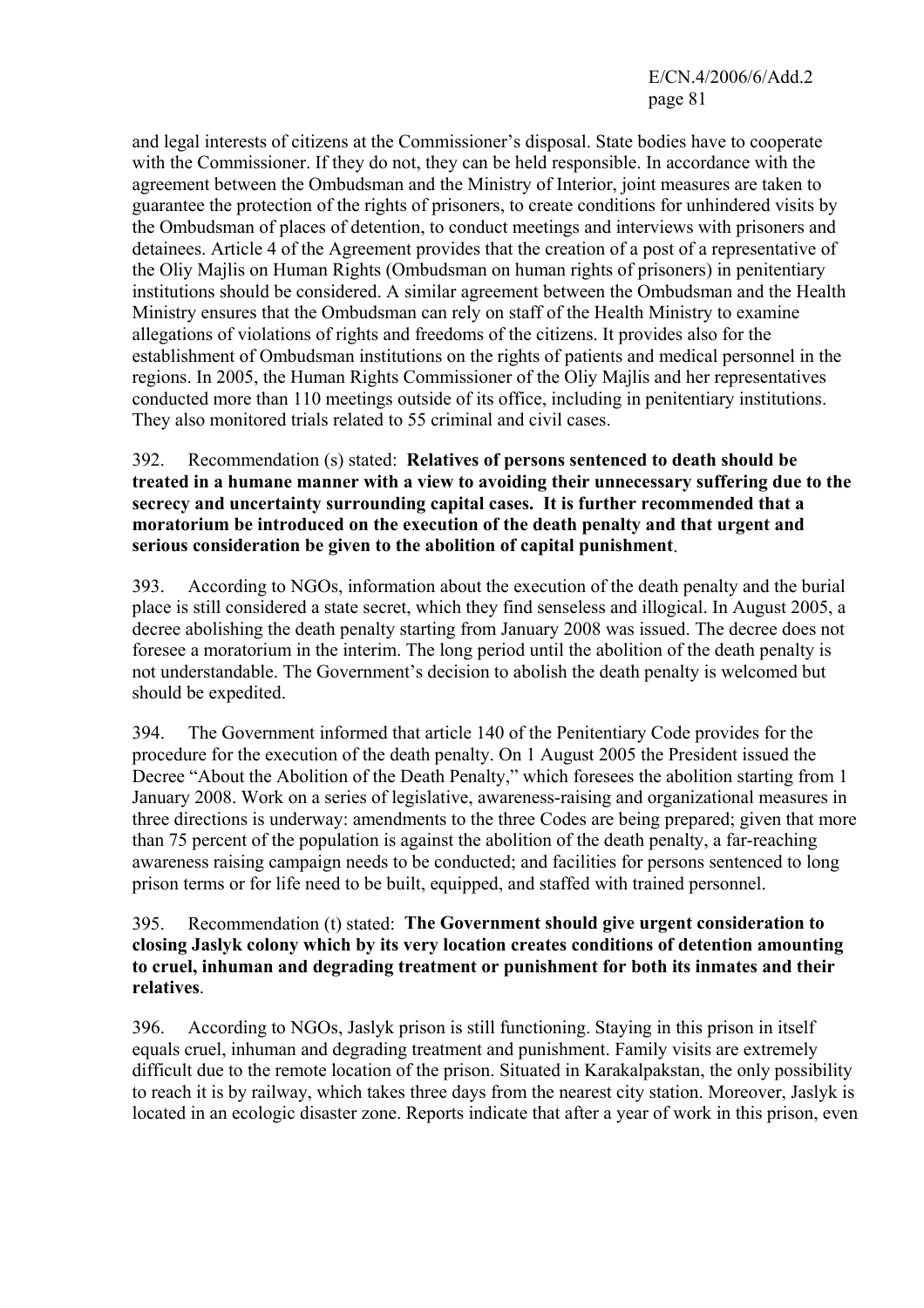prison officials start to suffer from the salt accumulating in their kidneys, 30 times in excess of the normal levels.

397. The Government informed that Jaslyk prison (UYA 64/71) was built taking into account all foreseen sanitary norms and international standards. The information provided by NGOs is based on wrongful information and rumours. Several diplomats, including the Regional Advisor of the UN High Commissioner for Human Rights in Central Asia and journalists visited Jaslyk in 2003 and 2004. As a result of these visits, the work of the institution was positively assessed. In July 2004 a commission consisting of representatives from the Prosecutor's Office, the Ombudsman, the Ministry of Justice, the National Human Rights Centre and the Ministry of Interior conducted a visit to study the conditions of the prisoners and found them to be normal. However, at a session of the inter-departmental working group it was decided to further improve the conditions and to establish permanent monitoring of the functioning of this colony.

# 398. Recommendation (u) stated: **All competent government authorities should give immediate attention and respond to interim measures ordered by the Human Rights Committee and urgent appeals dispatched by United Nations monitoring mechanisms regarding persons whose life and physical integrity may be at risk of imminent and irreparable harm**.

399. According to NGOs, in many cases the relatives of persons sentenced to death were informed about the execution of the sentence after they had submitted communications to the UN Human Rights Committee.

400. The Government informed that the Pardon Commission under the President takes steps in reaction to interim measures of the Human Rights Committee by submitting a petition to the Supreme Court. Since October 2004, the relevant state bodies took temporary measures with regard to eight persons sentenced to death, whose cases were submitted to the Human Rights Committee after the indicated period. The adoption and implementation of the national plan of action to implement CAT raised the awareness of state bodies about the functioning of the Human Rights Committee and improved the cooperation of institutions with UN human rights mechanisms. The concerned bodies (Supreme Court, Ministry of Interior, Prosecutor General, and National Security Service) take steps in accordance with the national law and norms of international law when they receive information about interim measures.

401. Recommendation (v) stated: **The Government is invited to make the declaration provided for in article 22 of the Convention against Torture and Other Cruel, Inhuman or Degrading Treatment or Punishment recognizing the competence of the Committee against Torture to receive and consider communications from individuals who claim to be victims of a violation of the provisions of the Convention, as well as to ratifying the Optional Protocol to the Convention, whereby a body shall be set up to undertake regular visits to all places of detention in the country in order to prevent torture. It should also invite the Working Group on Arbitrary Detention and the Special Representative of the Secretary-General on human rights defenders as well as the Special Rapporteur on the independence of judges and lawyers to carry out visits to the country**.

402. According to NGOs, despite all the efforts of the local and international community, the declaration provided for in article 22 of CAT has not been made. Moreover, the Optional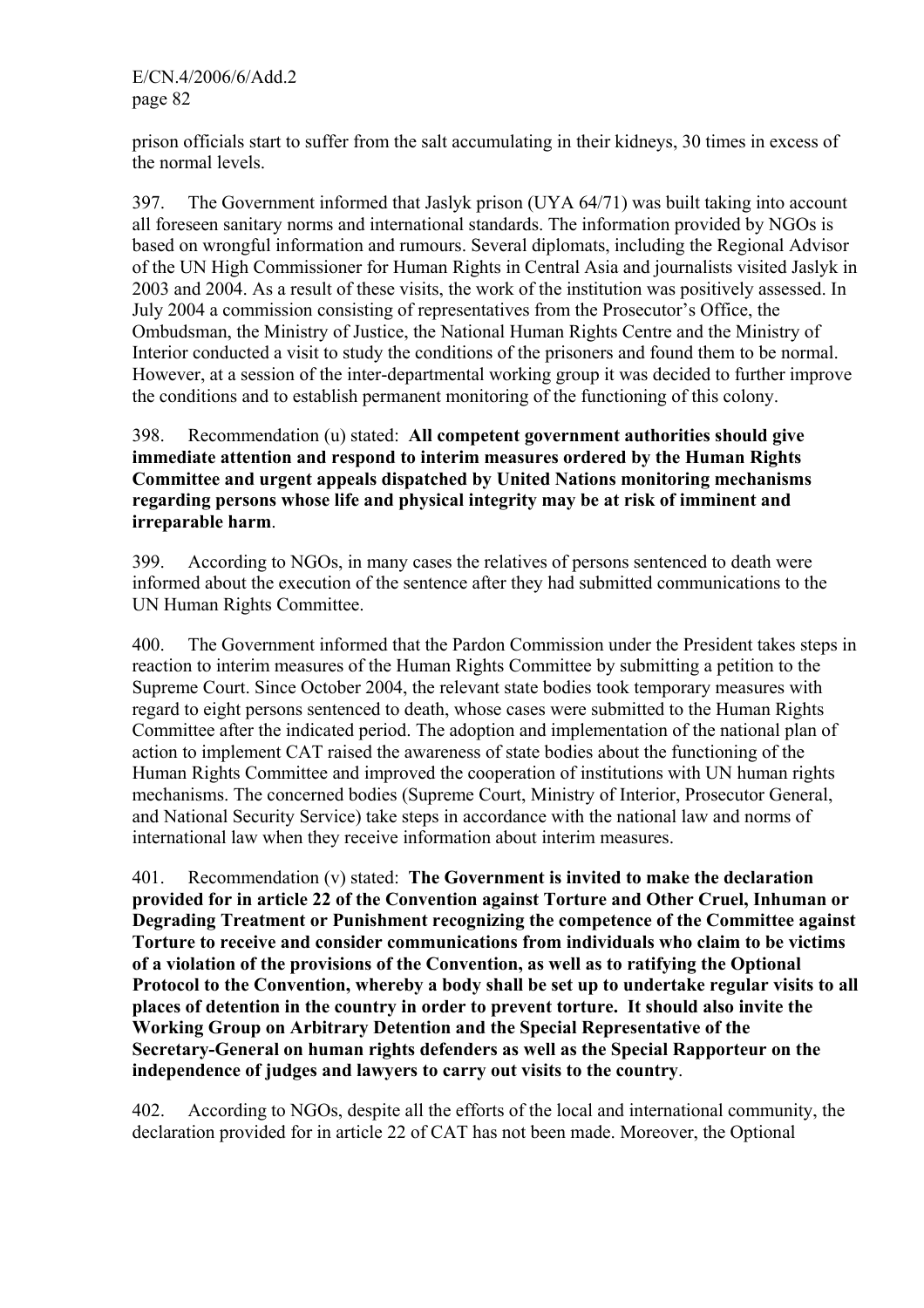E/CN.4/2006/6/Add.2 page 83

Protocol to the Convention has not been ratified. Despite requests for visits by the Special Rapporteurs on extrajudicial, arbitrary or summary executions, independence of judges and lawyers, and the Special Representative of the Secretary-General on the Situation of Human Rights Defenders, no responses from the Government were received.

403. According to the Government, the question of joining the Optional Protocol is under consideration.

#### **Venezuela**

Seguimiento dado a las recomendaciones del Relator Especial reflejadas en su informe sobre su visita a Venezuela en junio de 1996 (E/CN.4/1997/7/Add.3, párr. 85).

404. Por carta con fecha 31 de octubre de 2005, el Gobierno proporcionó la siguiente información sobre el estado actual de las situaciones consideradas en las recomendaciones del Relator Especial.

# 405. La recomendación (a) dice: **El plazo para que un detenido comparezca ante un juez debe reducirse de ocho a cuatro días como máximo.**

406. El Gobierno informó de que tanto el artículo 44 de la Constitución como los artículos 125 y 130 del Código Orgánico Procesal Penal establecen que el detenido y imputado deben comparecer ante el juez una vez aprehendido en un plazo de veinticuatro o doce horas. Las autoridades que tengan bajo custodia a una persona detenida tienen la obligación de presentarlo ante la autoridad competente.

407. La recomendación (b) dice: **El acceso efectivo de todas las personas privadas de libertad al asesoramiento jurídico independiente debe concederse dentro de las 24 horas de la detención inicial. Ese acceso debe ejercerse de conformidad con el principio 18 del Conjunto de Principios para la Protección de Todas las Personas Sometidas a Cualquier Forma de Detención o Prisión (resolución 43/173 de la Asamblea General, de 9 de diciembre de 1988), según el cual:** 

# 408. **2. Se darán a la persona detenida o presa tiempo y medios adecuados para consultar con su abogado.**

409. El Gobierno informó de que el Título Preliminar del Código Orgánico Procesal Penal prevé lo concerniente a los principios y garantías procesales dentro de los cuales se encuentran entre otros, el atinente al juicio previo y debido proceso y que durante los últimos seis años en el Ministerio Público con la participación de la Dirección del Instituto de Estudios Superiores se han llevado a cabo numerosas actividades académicas para lograr la viabilidad y efectividad de los pretendidos avances.

410. **3. El derecho de la persona detenida o presa a ser visitada por su abogado o a consultarlo y comunicarse con él, sin demora y sin censura, y en régimen de absoluta confidencialidad, no podrá suspenderse ni restringirse, salvo en circunstancias excepcionales que serán determinadas por la ley o los reglamentos dictados conforme al derecho, cuando un juez u otra autoridad lo considere indispensable para mantener la seguridad y el orden.**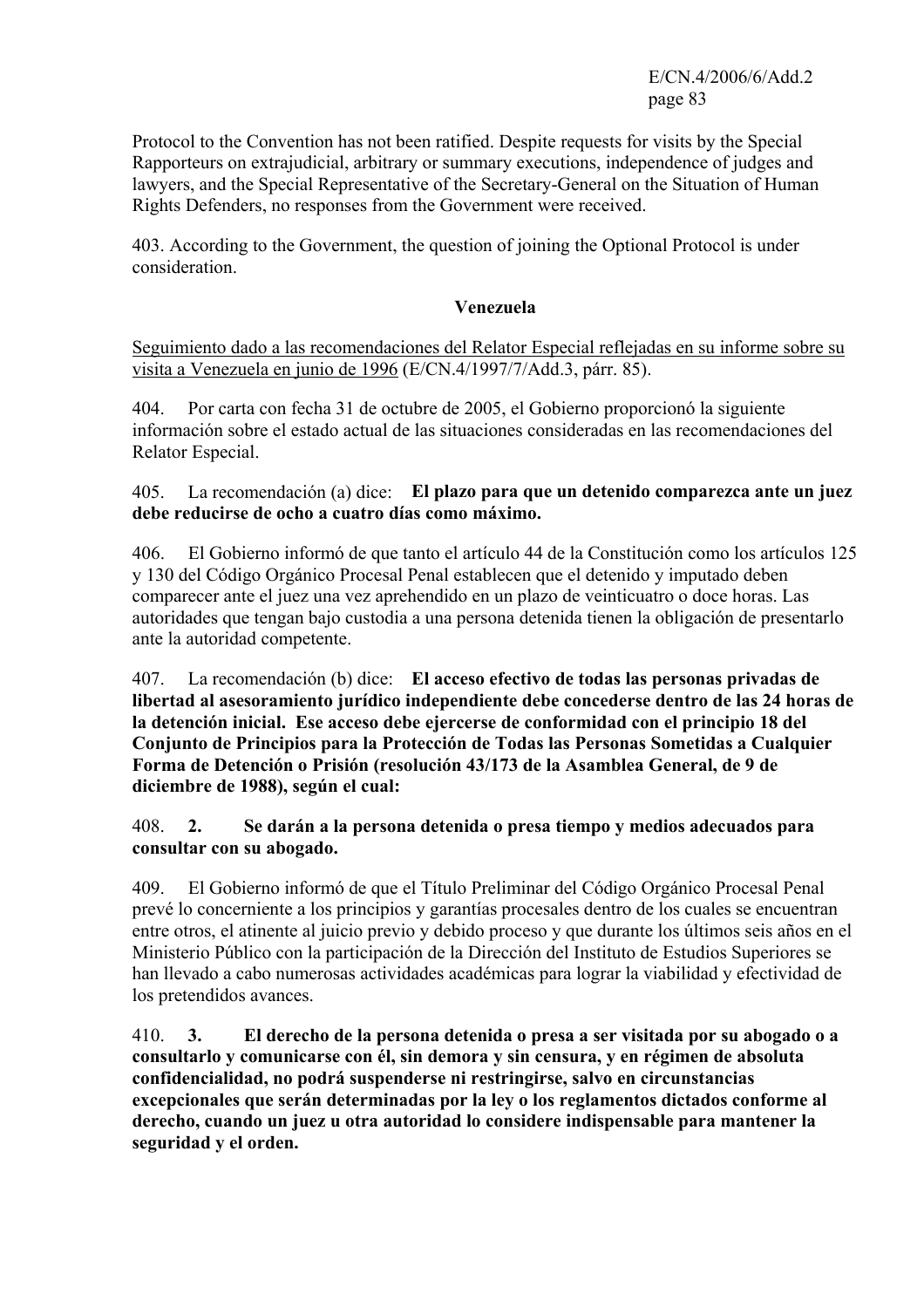411. El Gobierno informó de que el Artículo 44 de la Constitución cubre esta recomendación.

# 412. **4. Las entrevistas entre la persona detenida o presa y su abogado podrán celebrarse a la vista de un funcionario encargado de hacer cumplir la ley, pero éste no podrá hallarse a distancia que le permita oír la conversación.**

413. El Gobierno informó de que se aplican el artículo 125 del Código Orgánico Procesa Penal sobre los derechos del imputado y el Reglamento de Internados Judiciales que contiene las disposiciones que deben implementarse en los centros de reclusión en particular los artículos 61 hasta 65 del capítulo sobre visitas del personal judicial y de los defensores.

414. En los casos en que los funcionarios judiciales, fiscales o defensores públicos acudan a un centro de reclusión los directores de estos o subdirectores, están en la obligación de prestar toda la colaboración para que éstos se entrevisten con sus defendidos y asimismo deberán facilitar un lugar para llevar a cabo las entrevistas, con la seguridad que amerita.

415. La recomendación (c) dice: **También deberá garantizarse los contactos de todas las personas privadas de libertad con sus familias, de conformidad con las siguientes normas enunciadas en el mencionado Conjunto de Principios:** 

416. **16.1. Prontamente después de su arresto y después de cada traslado de un lugar de detención o prisión a otro, la persona detenida o presa tendrá derecho a notificar, o a pedir que la autoridad competente notifique, a su familia o a otras personas idóneas que él designe, su arresto, detención o prisión o su traslado y el lugar en que se encuentra bajo custodia.** 

417. El Gobierno informó de que el Ministerio del Interior y de Justicia, a través de la Dirección General de Custodia y Rehabilitación del Recluso tiene una División de Traslado encargada de realizar los traslados de los internos cuando lo requiera el juez de la causa. Esta división informa a la dirección del penal a través de una comunicación los traslados a realizarse para que estos a su vez informen al interno y éste a su familia o el penal en caso necesario.

418. El numeral 2 del artículo 44 de la Constitución establece que toda persona detenida tiene derecho a comunicarse de inmediato con sus familiares, abogado o abogada o persona de su confianza, y éstos o éstas a su vez, tienen el derecho a ser informados sobre el lugar donde se encuentra la persona detenida, a ser notificados o notificadas inmediatamente de los motivos de la detención y a que dejen constancia escrita en el expediente sobre el estado físico y psíquico de la persona detenida, ya sea por si mismos o por sí mismas, o con el auxilio de especialistas. La autoridad competente llevará un registro público de toda detención realizada, que comprenda la identidad de la persona detenida, lugar, hora, condiciones y funcionarios o funcionarias que la practicaron.

419. **19. Toda persona detenida o presa tendrá el derecho de ser visitada, en particular por sus familiares, y de tener correspondencia con ellos y tendrá oportunidad adecuada de comunicarse con el mundo exterior, con sujeción a las condiciones y restricciones razonables determinadas por ley o reglamentos dictados conforme a derecho.**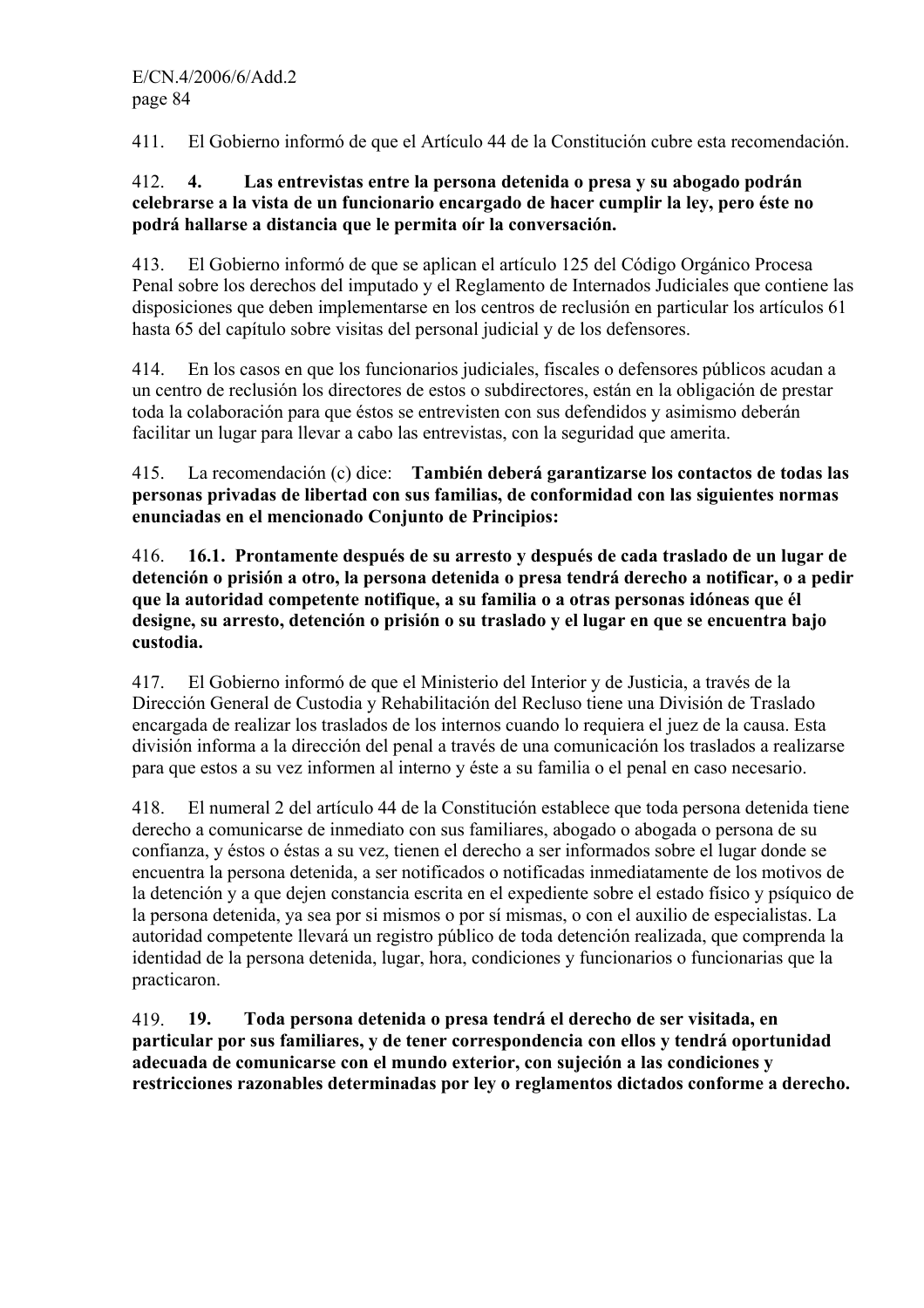E/CN.4/2006/6/Add.2 page 85

420. El Gobierno informó de que los centros penitenciarios o internados del país se rigen por la Ley de régimen Penitenciario y el Reglamento de Internados Judiciales el cual establece los deberes y derechos de los reclusos. El artículo 58 establece las visitas y el contacto que deben mantener los detenidos con sus familiares y allegados, y a partir del artículo 52 al 59 la forma en la cual se realizarán las visitas de los familiares.

421. La recomendación (d) dice: **Deben adoptarse medidas para salvaguardar el derecho de todos los detenidos a un examen médico apropiado. Los principios 24 a 26 del Conjunto de Principios establecen, a este respecto, lo siguiente:** 

422. **Se ofrecerá a toda persona detenida o presa un examen médico apropiado con la menor dilación posible después de su ingreso en el lugar de detención o prisión.** 

423. **La persona detenida o presa o su abogado, con sujeción únicamente a condiciones razonables que garanticen la seguridad y el orden en el lugar de detención o prisión, tendrá derecho a solicitar autorización de un juez u otra autoridad para un segundo examen médico o una segunda opinión médica.** 

424. **Quedará debida constancia en registros del hecho de que una persona detenida o presa ha sido sometida a un examen médico, del nombre del médico y de los resultados de dicho examen. Se garantizará el acceso a esos registros. Las modalidades a tal efecto serán conformes a las normas pertinentes del derecho interno."** 

425. El Gobierno informó de que el artículo 9 del Reglamento de Internados Judiciales establece que "Dentro de las veinticuatro (24) horas siguientes al ingreso se le practicará al recluso un examen médico general y se le remitirá a la sección de observación" y que la Ley de régimen Penitenciario tiene un Capítulo dedicado a la Asistencia Médica (artículos 35 a 42).

# 426. La recomendación (e) dice: **Las denuncias judiciales contra funcionarios de la policía deberán ser investigadas invariablemente por un órgano independiente del cuerpo de policía cuyos funcionarios sean objeto de la denuncia.**

427. El Gobierno informó de que el 2 de noviembre de 2001, por medio de la Gaceta Oficial N°5.551 del 9 de noviembre del mismo año se dictó el Decreto N° 1.511 con Fuerza de Ley de los Órganos de Investigaciones Científicas, Penales o Criminalísticas, con la finalidad de garantizar la eficiencia de la investigación penal. Según el artículo 11, Ordinal 6 de la Ley del Ministerio Público, el Ministerio Público "debe ejercer la dirección funcional de las investigaciones penales de los órganos de policía correspondientes, cuando tenga conocimiento de un hecho punible, según lo establecido en el Código Orgánico Procesa Penal y supervisar la legalidad de estas investigaciones".

# 428. La recomendación (f) dice: **Los altos funcionarios encargados de hacer cumplir la ley deberán hacer constar claramente que son inaceptables los malos tratos infligidos a personas detenidas y que tal conducta será castigada severamente.**

429. El Gobierno informó de que a través de la Dirección General de Derechos Humanos el Ministerio de Interior y Justicia ha implementado un plan de humanización que tiene como objetivo principal concienciar y sensibilizar a todos los funcionarios incluidos los del Cuerpo de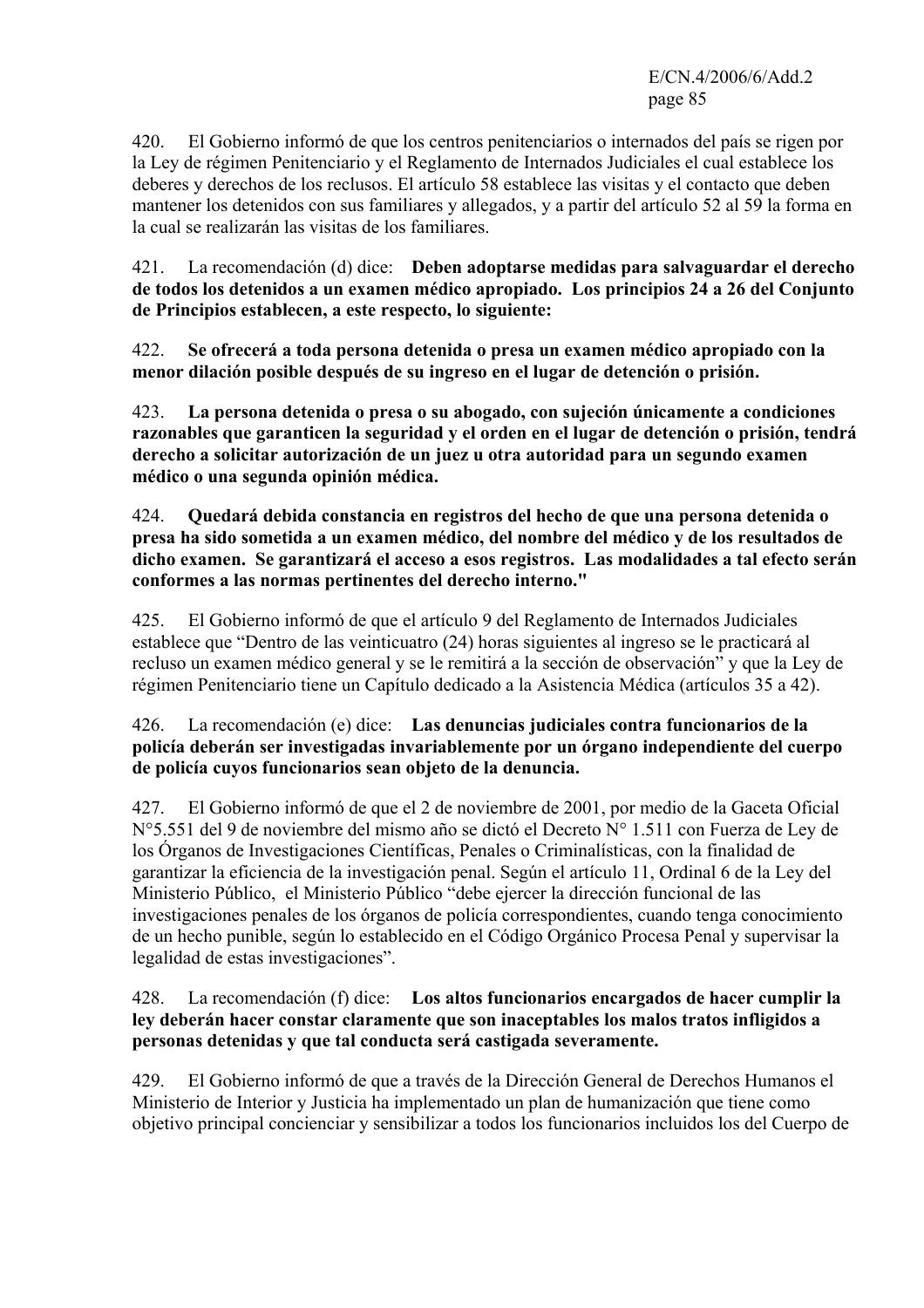Investigaciones Científicas, Penales o Criminalísticas, custodios de los centros de reclusión y a adicionalmente otras instituciones como bomberos, guardia nacional, policías y funcionarios de otros ministerios.

430. La recomendación (g) dice: **El Instituto de Medicina Legal deberá ser independiente de toda autoridad encargada de la investigación o el enjuiciamiento del delito.** 

431. El Gobierno informó de que dentro de la dirección general del Cuerpo de Investigaciones Científicas, Penales o Criminalísticas se encuentra la Coordinación Nacional de Ciencias Forenses, la cual se subdivide en Dirección de Patología Forense, Dirección de Toxicología Forense, Dirección de Evaluación y Diagnóstico Mental Forense y la Dirección de Medicina Forense.

432. La recomendación (h) dice: **Debe instaurarse un sistema de visitas regulares a todos los lugares de detención (custodia policial, detención preventiva y reclusión tras la condena). Ese sistema deberá estar integrado, en particular, por personas de prestigio y por representantes de las organizaciones no gubernamentales responsables.** 

433. El Gobierno informó de que dio respuesta a esta recomendación bajo el apartado c.

434. La recomendación (i) dice: **Las confesiones extrajudiciales no deberán admitirse como prueba contra la persona que haga tales confesiones o contra ninguna otra persona que no sea la acusada de recurrir a la extorsión para obtener dichas confesiones.** 

435. El Gobierno informó de que si durante el tiempo de reclusión un detenido quiere declarar, deberá hacerlo en presencia de su abogado y de las autoridades competentes, en estos casos el funcionario del centro de reclusión deberá informar a las autoridades de la situación, a fines que se tomen las previsiones del caso.

# 436. La recomendación (j) dice: **Hay que elaborar un código de conducta que determine la práctica que deben seguir los funcionarios encargados de hacer cumplir la ley al llevar a cabo los interrogatorios.**

437. El Gobierno informó de que la función de realizar interrogatorios le es inherente al Ministerio Público a través de sus fiscales.

438. La recomendación (k) dice: **La tortura u otra conducta similar, contemplada en el artículo 182 del Código Penal, debe ser reconocida como un delito cuando se inflige a cualquier persona privada de libertad, y no sólo a las personas que se encuentran en prisión. El delito deberá ser castigado como un crimen grave y no deberá tener un plazo de prescripción o, en cualquier caso, dicho plazo no será más corto que el aplicable a los crímenes más graves con arreglo al Código Penal. Las disposiciones relativas al delito de tortura deberán tener debidamente en cuenta las normas enunciadas en la Convención contra la Tortura y Otros Tratos o Penas Crueles, Inhumanos o Degradantes de las Naciones Unidas.** 

439. El Gobierno informó de que esta recomendación de la Resolución 2005/39 sólo puede llevarse a cabo a través de la presentación de un informe ante la Asamblea Nacional por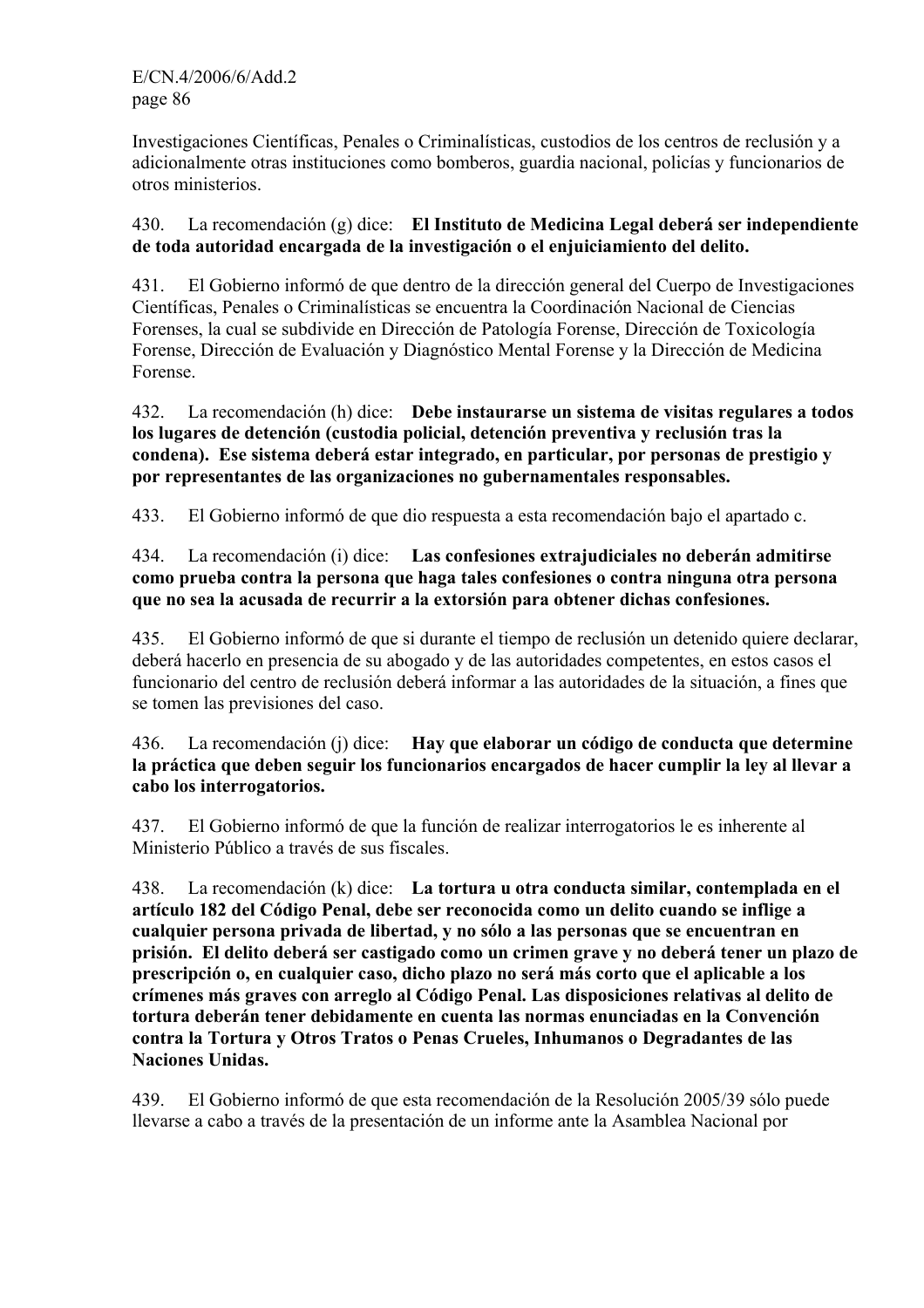intermedio de las instituciones Gubernamentales competentes, a los fines que se realice una reforma del Código Penal.

# 440. La recomendación (l) dice: **La ausencia de marcas consistentes con las denuncias de tortura no debe ser considerada necesariamente por el Ministerio Público y por los jueces como prueba de que tales denuncias son falsas.**

441. El Gobierno informó de que en este caso, el Ministerio Público o los Jueces son los que deberían tomar en cuenta la recomendación, ya que no es competencia del Ministerio del Interior y de Justicia.

# 442. La recomendación (m) dice: **No debe permitirse que el procedimiento de nudo hecho demore, durante más de unas semanas, la institución del procedimiento penal contra los funcionarios públicos. En cualquier caso, ese plazo debe excluirse del establecido para determinar el plazo de prescripción.**

443. El Gobierno informó de que con la entrada en vigencia del Código Orgánico Procesal Penal el 1 de julio de 1999, el procedimiento de nudo hecho quedó derogado. En el sistema acusatorio vigente, se prevé la instrucción y juzgamiento en contra de los funcionarios públicos bajo el régimen del procedimiento ordinario, incorporándole además lapsos más expeditos para que se concreten los actos procesales exigidos. Los artículos 121 y 122 del Código permiten que el Defensor del Pueblo o cualquier persona natural o asociación de defensa de los derechos humanos puedan querellarse en contra de un funcionario público que haya vulnerado los derechos de cualquier particular en el ejercicio de sus funciones o con ocasión de ellas. Además los delitos que atentan contra los derechos humanos son imprescriptibles.

# 444. La recomendación (n) dice: **La falsa negativa a un representante del Ministerio Público del hecho de la detención de una persona o la denegación del acceso de dicho representante a un detenido deben ser perseguidas vigorosamente como un acto que entraña la destitución instantánea de los responsables del lugar de detención.**

445. El Gobierno informó de que en caso de que un funcionario no cumpla con su obligación, el Director del penal quien es la autoridad correspondiente estará en la obligación de hacerle el llamado correspondiente con su respectiva sanción.

# 446. La recomendación (o) dice: **Los representantes del Ministerio Público deben estar sujetos a rotación a fin de evitar que se identifiquen excesivamente con el personal encargado de hacer cumplir la ley o con el personal militar en una localidad determinada o en un determinado lugar de detención.**

447. El Gobierno informó de que según el artículo 21 de la Ley Orgánica del Ministerio Público, el nombramiento y destitución de los fiscales son competencia del Fiscal General de la República.

448. La recomendación (p) dice: **El poder judicial debe velar detenida y sistemáticamente por que las condiciones de detención o prisión sean compatibles con la prohibición de tratos o penas crueles, inhumanos o degradantes, o con el derecho del**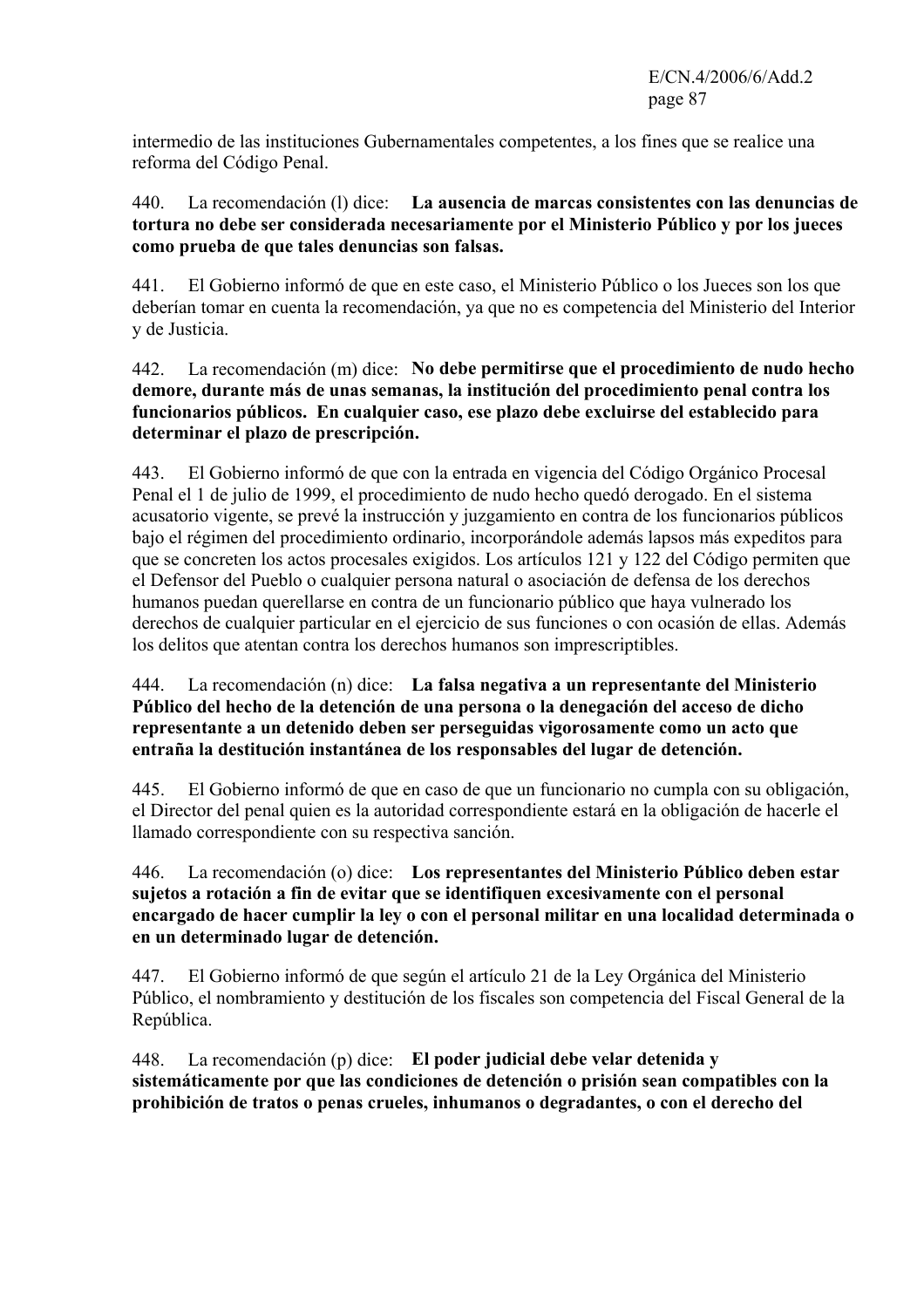**detenido a ser tratado humanamente y con el respeto debido a la dignidad de la persona humana, consagrado en los instrumentos internacionales de derechos humanos.** 

449. El Gobierno informó de que no podía dar respuesta a esta recomendación por ser responsabilidad del poder judicial.

450. La recomendación (q) dice: **Hay que adoptar urgentemente medidas destinadas a reducir el número de personas en detención preventiva.** 

451. El Gobierno informó de que como principio general la Constitución establece que las personas deben ser juzgadas en libertad, en virtud de esto las autoridades competentes están obligadas a someter su decisión, luego de un análisis y estudio de cada uno de los casos, para dar cumplimiento a esta normativa.

# 452. La recomendación (r) dice: **Los presos condenados deben estar separados de las personas en detención provisional.**

453. El Gobierno informó de que el artículo 9 de la ley de régimen Penitenciario señala que para la clasificación de los penados se tomarán en cuenta principalmente el sexo, edad, naturaleza y tipo del delito, antecedentes penales, grado cultural, profesión u oficio, estado de salud, características de su personalidad y la naturaleza y duración de la pena.

454. La recomendación (s) dice: **Las personas que delinquen por primera vez o los delincuentes sospechosos deben mantenerse separados de los reincidentes; las personas detenidas por la comisión de delitos graves, especialmente de carácter violento, deben mantenerse separadas de otros detenidos o presos.** 

455. El Gobierno informó de que la Legislación vigente permite la separación de los delincuentes una vez sean condenados. La ley penal subjetiva establece en principio las penas de prisión atendiendo a la gravedad y entidad del delito, de acuerdo al cual los condenados serán debidamente separados.

456. La recomendación (t) dice: **Los niños privados de libertad (como último recurso), aunque sólo sea por unos días o unas semanas, deben permanecer recluidos exclusivamente en instituciones concebidas para protegerles y que estén adaptadas, desde todos los puntos de vista, a sus necesidades particulares. Debe prestarse a los niños asistencia médica, psicológica y educativa.** 

457. El Gobierno informó de que el Consejo de los Derechos del Niño y de los adolescentes creado por el artículo 137 de la Ley Orgánica para la protección del niño y del adolescente ha realizado mesas de trabajo con diferentes organismos del Estado competentes en materia de Responsabilidad penal del adolescente para garantizar que la detención preventiva sea una medida excepcional, que la acción de habeas corpus sea efectiva en toda clase de circunstancia, y que se pueda derogar a los códigos de Policías y decretos administrativos.

458. La recomendación (u) dice: **En ningún momento debe confiarse el control de las prisiones a los reclusos de las mismas. Es preciso contar con un cuerpo entrenado de personal para velar por que se apliquen invariablemente a los presos las Reglas Mínimas**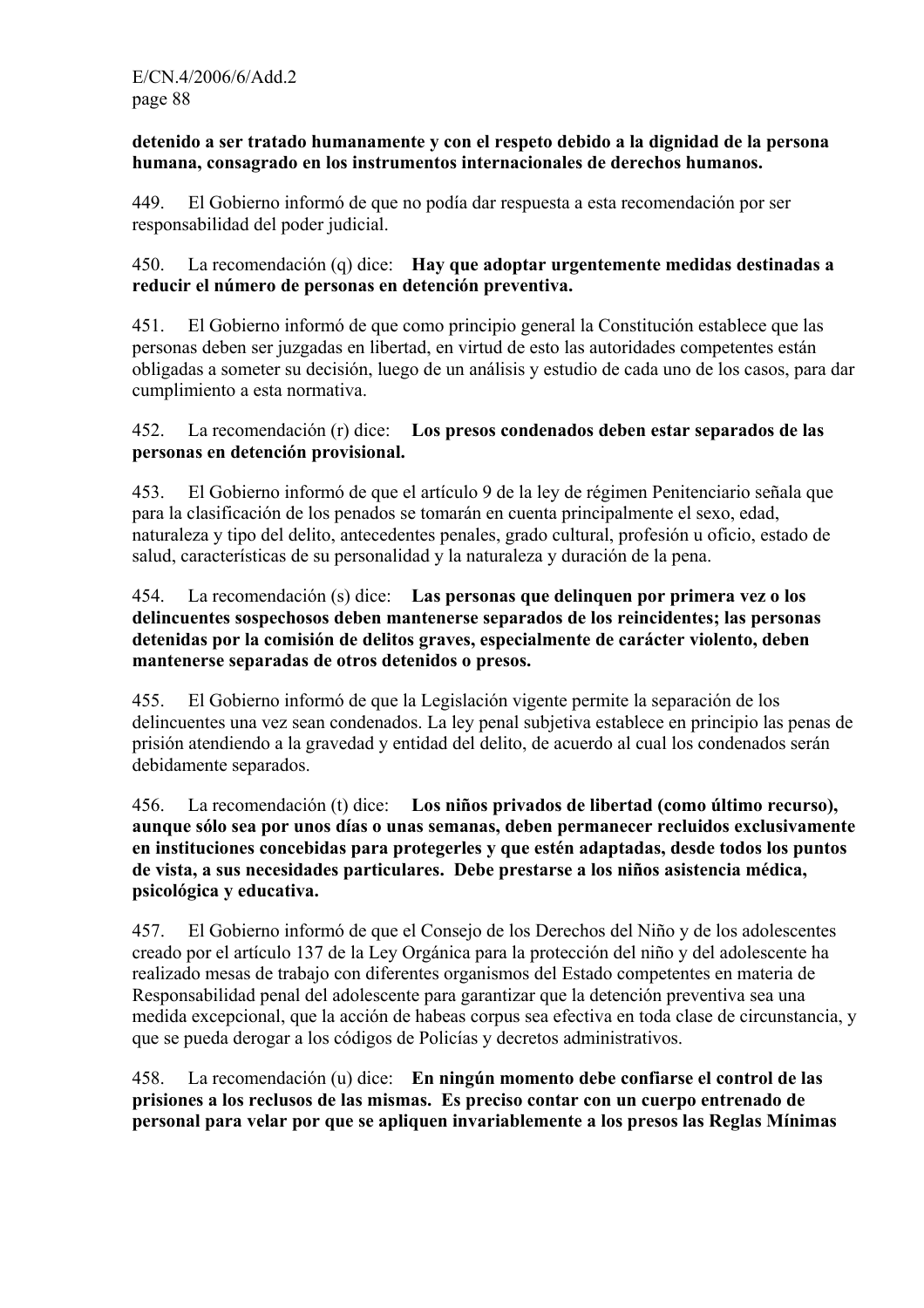**de las Naciones Unidas para el Tratamiento de los Reclusos. En particular, por lo que respecta al personal, la regla 46 dispone lo siguiente:** 

459. **1. La administración penitenciaria escogerá cuidadosamente el personal de todos los grados, puesto que de la integridad, humanidad, aptitud personal y capacidad profesional de este personal dependerá la buena dirección de los establecimientos penitenciarios.** 

460. El Gobierno informó de que conforme al artículo 272 de la Constitución y al artículo 1 de la Ley de Régimen Penitenciario vigente, los Centros de Cumplimiento de penas privativas de libertad funcionarán bajo la dirección de penitenciaristas profesionales de manera que se asegure la rehabilitación de los internos y el respecto de sus derechos humanos. El Ministerio Público a través de los Fiscales con la competencia de ejecución de la sentencias ejerce las acciones necesarias en caso de incumplimiento. El Ejecutivo Nacional a través del Ministerio del Interior y Justicia selecciona cuidadosamente al personal y lo capacita en materias del ámbito de sus competencias, tales como los derechos humanos entre otras cosas.

461. **2. La administración penitenciaria se esforzará constantemente por despertar y mantener, en el espíritu del personal y en la opinión pública, la convicción de que la función penitenciaria constituye un servicio social de gran importancia y, al efecto, utilizará todos los medios apropiados para ilustrar al público."**

462. **A este respecto, en el párrafo 11 de la resolución 1996/33 A de la Comisión de Derechos Humanos de las Naciones Unidas, titulada "La tortura y otros tratos o penas crueles, inhumanos o degradantes", se destaca la obligación de los Estados Partes, de conformidad con el artículo 10 de la Convención, de garantizar la educación y formación del personal que pueda participar en la custodia, el interrogatorio o el tratamiento de cualquier persona sometida a cualquier forma de arresto, detención o prisión, y se pide al Alto Comisionado para los Derechos Humanos que proporcione, a instancia de los gobiernos, servicios de asesoramiento a este respecto y asistencia técnica para la elaboración, producción y distribución de material didáctico apropiado a estos efectos. Para hacer frente a los desórdenes en las prisiones es preciso regirse invariablemente por los Principios Básicos sobre el Empleo de la Fuerza y de Armas de Fuego por los Funcionarios Encargados de Hacer Cumplir la Ley de las Naciones Unidas, en particular por los principios 15 a 17.** 

463. El Gobierno informó de que el Ministerio Público, a través de la Dirección del Instituto de Estudios Superiores en el período entre el 2003 y el 2005 ha realizado talleres dirigidos a los funcionarios para fortalecer la acción del Sistema de Justicia Venezolano en la defensa, protección y respeto de los derechos humanos de las personas privadas de libertad. La vigilancia interior de los establecimientos penitenciarios está a cargo de los custodios adscritos al Ministerio del Interior y de Justicia y la vigilancia exterior a cargo de la Guardia Nacional. Esta última podrá ser encomendada a organismos militares quienes se abstendrán de toda intervención en el régimen y vigilancia interior, salvo que sean requeridos por las autoridades de los establecimientos conforme al artículo 8 de la Ley de Régimen Penitenciario. Todos deben estar en pleno conocimiento de la prohibición de someter a las personas a torturas y cualquier trato cruel, inhumano o degradante conforme al artículo 46 numeral 1 de la Constitución y de las obligaciones internacionales del país. Los artículos 6 y 50 de la ley de Régimen penitenciario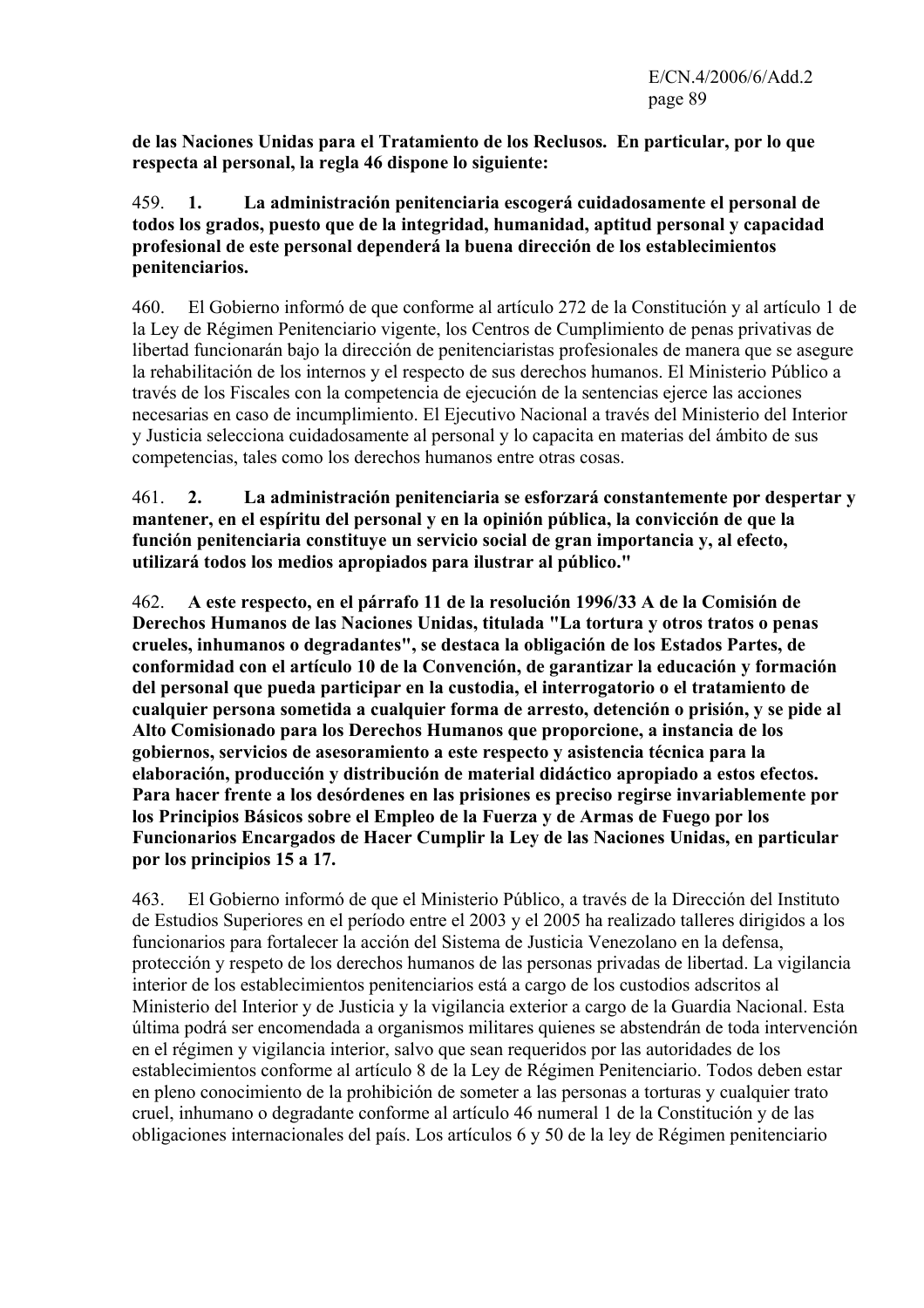estipulan la prohibición de la tortura y limitan el empleo de medios de coerción que sólo podrán emplearse cuando existan conductas individuales o de grupo de los reos o cuando se origine situaciones de conflicto incontrolables y se hayan agotado todos los otros medios.

#### 464. La recomendación (v) dice: **Deben elaborarse y aplicarse sin dilación los planes para la reforma del sistema de enjuiciamiento criminal y del poder judicial, en especial por lo que se refiere a los aspectos tendientes a solucionar el problema relacionado con las demoras en la administración de justicia. Por otra parte, el Gobierno y los órganos legislativos deben considerar la posibilidad de incrementar el presupuesto asignado al poder judicial.**

465. El Gobierno informó de que desde la entrada en vigencia del Código Orgánico Procesal Penal el 1 de julio de 1999, el sistema penal escrito e inquisitivo dio paso a un sistema oral y público, más transparente y garantizador de los derechos constitucionales. Se realizaron todos los esfuerzos para la implantación de una reforma integral del procedimiento penal trayendo el sistema acusatorio, la adopción de principios generales del derecho universal, lo cual impuso la transformación de las funciones de los distintos actores del proceso y en especial del Fiscal del Ministerio Público, como titular del ejercicio de la acción penal. Con el fin de garantizar procesos penales justos y equitativos se diseñó y se está ejecutando el Plan estratégico para el período 2001-2007 estructurado en cuatro programas: modernización de la organización, funcionamiento y la institucionalidad del Ministerio Público, la integración con el sector público y otras entidades no públicas, la comunicación y por último el descongestionamiento de las causas en transición. En el marco del primer programa cuyo objetivo es aumentar la capacidad de respuesta al ciudadano se crearon Unidades Administradoras Desconcentradas y se puso en funcionamiento el modelo de Fiscalía Tipo con una estructura funcional única para los Despachos fiscales. Igualmente se ha llevado a efecto la fase de elaboración y discusión de dos proyectos orientados a la Creación de las Oficinas de atención al público y a la reorganización de las unidades de atención a la víctima. Se consideró la necesidad de instaurar Oficinas de Orientación al ciudadano las cuales recibirán inicialmente a las personas que acudan al Ministerio Público en todas las regiones del país. La primera Oficina de Atención al ciudadano fue instalada en el Estado de Lara. También en el Estado de Lara, a solicitud de la Fiscalía Superior del Ministerio Público se concretó la creación de la Primera Brigada de Protección de víctimas en la Comandancia General de la Policía de ese Estado. En el marco del segundo programa denominado Plan de Integración con el Sector público y otras entidades no públicas que tiene como objetivo establecer mecanismos de coordinación con todos los actores con los que se relaciona el Ministerio Público se concluyeron Convenios de Cooperación para incentivar la cooperación interinstitucional, nacional e internacional. El programa de comunicación busca fortalecer la imagen del Ministerio Público y la difusión de sus atribuciones a través por ejemplo de la preparación del Manual del Ciudadano o de la página web del Ministerio. Para llevar a cabo el cuarto programa, el 1 de julio de 2001, se creó la Dirección de Proyectos especiales con la misión de dirigir y coordinar el descongestionamiento del gran volumen de expedientes iniciados bajo la vigencia del Código de Enjuiciamiento Criminal y que se encontraban en los órganos jurisdiccionales y policiales luego de la entrada de la nueva Ley Adjetiva Penal.

466. La recomendación (w) dice: **Debe prestarse gran atención a las propuestas encaminadas a establecer una institución nacional para la promoción y protección de los derechos humanos. Las deliberaciones sobre esta cuestión podrían tener en cuenta los Principios relativos al estatuto de las instituciones nacionales de promoción y protección de**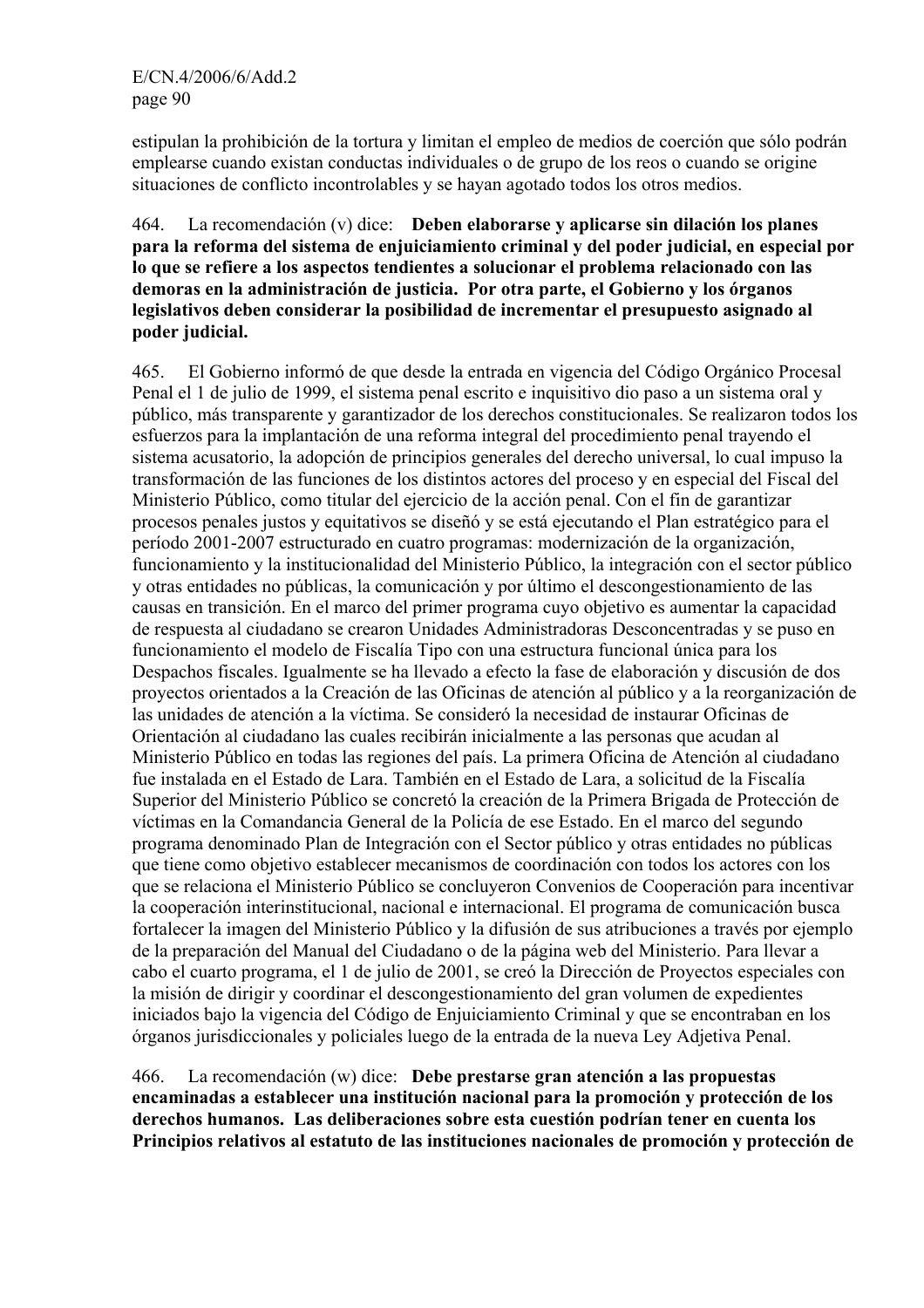E/CN.4/2006/6/Add.2 page 91

**los derechos humanos, transmitidos por la Comisión de Derechos Humanos en su resolución 1992/54, de 3 de marzo de 1992, a la Asamblea General de las Naciones Unidas, la cual incluyó los Principios como anexo a su resolución 48/134, de 20 de diciembre de 1993.**

-----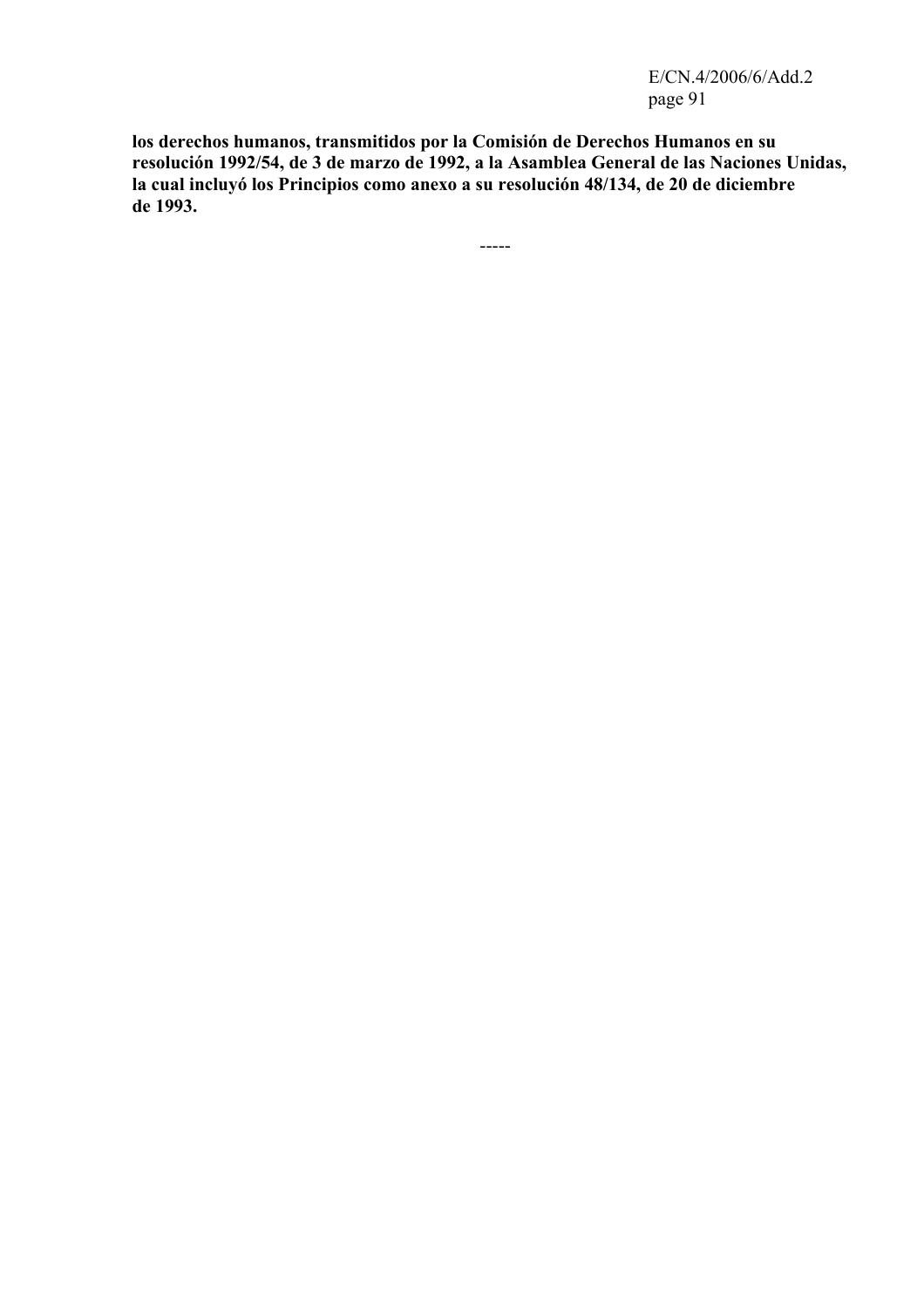#### **Annex**

#### **GUIDELINES FOR THE SUBMISSION OF INFORMATION ON THE FOLLOW-UP TO THE COUNTRY VISITS OF THE SPECIAL RAPPORTUER ON THE QUESTION OF TORTURE**

1. In its resolution 2004/41, the Commission on Human Rights urged all Governments to enter into a constructive dialogue with the Special Rapporteur on torture with respect to the follow-up to his recommendations, so as to enable him to fulfil his mandate more effectively (para. 34). Information would be requested on the consideration given to the recommendations, the steps taken to implement them, and any constraints which may prevent their implementation.

2. To obtain a comprehensive picture, the Special Rapporteur welcomes written information from international, regional, national and local organizations regarding measures taken to follow up the recommendations. The Special Rapporteur encourages information submitted through national coalitions or committees.

3. For a given country visit report, written information regarding follow-up measures to **each of the recommendations** should be submitted to the Office of the High Commissioner for Human Rights. Submissions should not exceed **10 pages** in length. Submissions from non-State sources should be submitted by **1 September**. A summary of the content of the submissions from non-State sources will be forwarded to the concerned State upon receipt. Submissions are requested from States by **1 November**.

4. Based on the written information submitted, the Special Rapporteur will include this in the addenda on the follow-up to country visits of the report to the sixty-second session of the Commission on Human Rights.